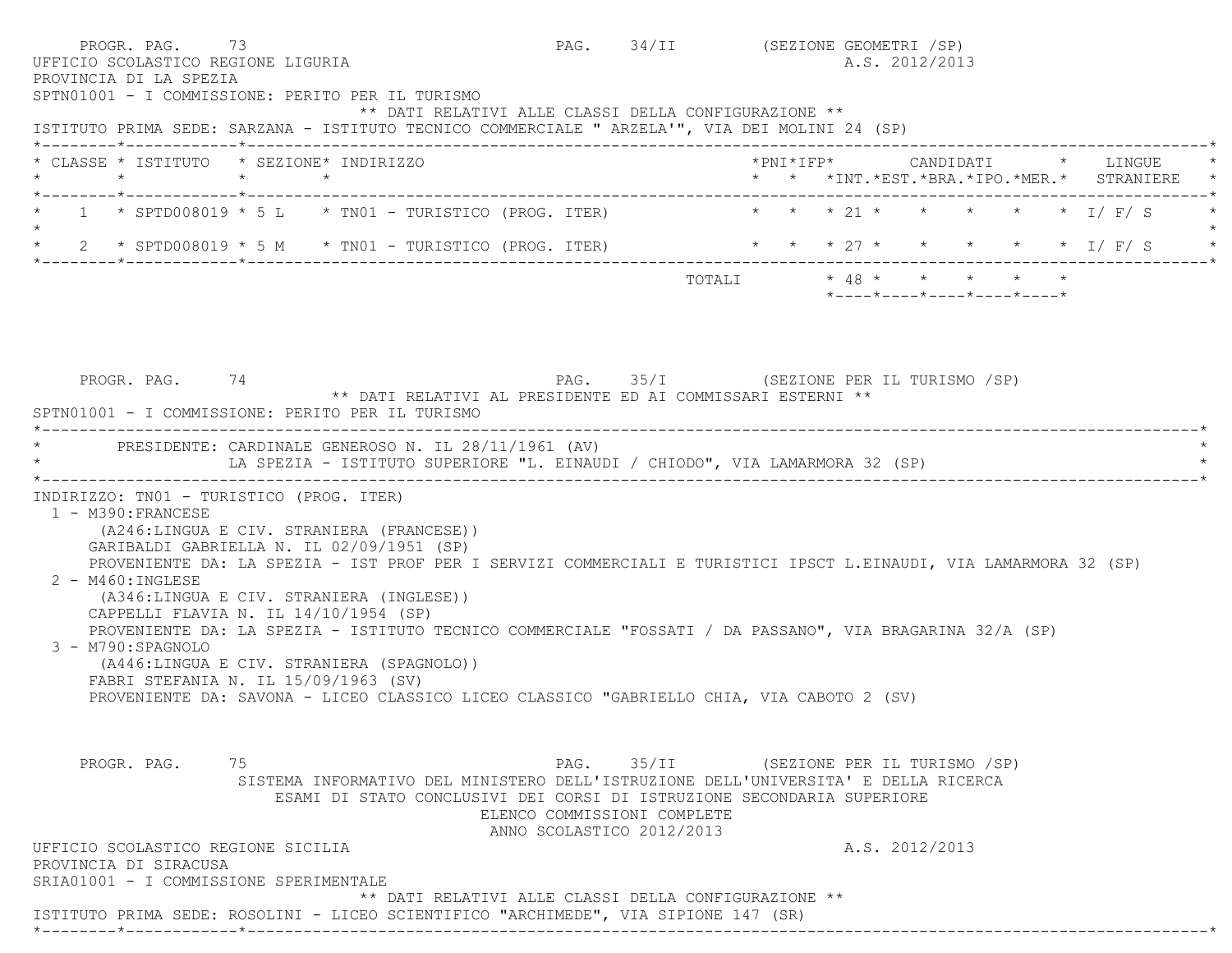| * CLASSE * ISTITUTO * SEZIONE* INDIRIZZO<br>$\star$ $\star$                                                                                                                                                                                                                                                                                                                               |                                                                                                                                                                                                                                                                               |      |                    |                                                       | *PNI*IFP*     CANDIDATI    *   LINGUE<br>* * *INT.*EST.*BRA.*IPO.*MER.* STRANIERE |  |
|-------------------------------------------------------------------------------------------------------------------------------------------------------------------------------------------------------------------------------------------------------------------------------------------------------------------------------------------------------------------------------------------|-------------------------------------------------------------------------------------------------------------------------------------------------------------------------------------------------------------------------------------------------------------------------------|------|--------------------|-------------------------------------------------------|-----------------------------------------------------------------------------------|--|
| $*$ 1 $*$ SRPS01701D $*$ 5C $*$ IA01 - LINGUISTICO                                                                                                                                                                                                                                                                                                                                        |                                                                                                                                                                                                                                                                               |      |                    |                                                       | * * * 15 * * * * * * I/F/S                                                        |  |
| ISTITUTO SECONDA SEDE: NOTO - ISTITUTO TECNICO PER ATTIVITA' SOCIALI (GIA' ITF) P.SSA G. DI SAVOIA, VIA PITAGORA (SR)                                                                                                                                                                                                                                                                     |                                                                                                                                                                                                                                                                               |      |                    |                                                       |                                                                                   |  |
| * CLASSE * ISTITUTO * SEZIONE* INDIRIZZO<br>$\star \qquad \qquad \star \qquad \qquad \star \qquad \qquad \star$                                                                                                                                                                                                                                                                           |                                                                                                                                                                                                                                                                               |      |                    |                                                       | * * *INT.*EST.*BRA.*IPO.*MER.* STRANIERE *                                        |  |
| * 2 * SRTE01201N * 5A * TP02 - PROG. "ERICA" - PERITI AZIENDALI * * * 13 * * * * * * * I/ F/ S                                                                                                                                                                                                                                                                                            |                                                                                                                                                                                                                                                                               |      |                    |                                                       |                                                                                   |  |
|                                                                                                                                                                                                                                                                                                                                                                                           |                                                                                                                                                                                                                                                                               |      |                    | TOTALI * 28 * * * * * *<br>*----*----*----*----*----* |                                                                                   |  |
| PROGR. PAG. 1<br>SRIA01001 - I COMMISSIONE SPERIMENTALE                                                                                                                                                                                                                                                                                                                                   | PAG. 1/I (SPERIMENTALE /SR)<br>** DATI RELATIVI AL PRESIDENTE ED AI COMMISSARI ESTERNI **                                                                                                                                                                                     |      |                    |                                                       |                                                                                   |  |
| * PRESIDENTE: MAMMANO GIUSEPPE N. IL 05/03/1955 (CL)                                                                                                                                                                                                                                                                                                                                      |                                                                                                                                                                                                                                                                               |      |                    |                                                       |                                                                                   |  |
| 2 - M460:INGLESE<br>(A346:LINGUA E CIV. STRANIERA (INGLESE))<br>SERRENTINO VINCENZA N. IL 08/08/1957 (SR)<br>3 - M790: SPAGNOLO<br>(A446:LINGUA E CIV. STRANIERA (SPAGNOLO))<br>SCALERA RAFFAELA N. IL $27/11/1963$ (KR)<br>INDIRIZZO: TP02 - PROG. "ERICA" - PERITI AZIENDALI<br>1 - M390: FRANCESE<br>(A246:LINGUA E CIV. STRANIERA (FRANCESE))<br>SCOLLO AGATINA N. IL 10/05/1955 (SR) | PROVENIENTE DA: ISPICA - LICEO CLASSICO ISTITUTO ISTRUZIONE SUPERIORE, VIA ANDREOLI N. 2 (RG)<br>PROVENIENTE DA: SIRACUSA - ISTITUTO TECNICO COMMERCIALE INSOLERA, VIA MODICA 2 (SR)                                                                                          |      |                    |                                                       |                                                                                   |  |
| 2 - M460: INGLESE<br>(A346:LINGUA E CIV. STRANIERA (INGLESE))<br>SERRENTINO VINCENZA N. IL 08/08/1957 (SR)<br>3 - M790:SPAGNOLO<br>(A446:LINGUA E CIV. STRANIERA (SPAGNOLO))<br>SCALERA RAFFAELA N. IL $27/11/1963$ (KR)                                                                                                                                                                  | PROVENIENTE DA: MODICA - ISTITUTO TECNICO COMMERCIALE ARCHIMEDE, VIA FABRIZIO 10 (RG)<br>PROVENIENTE DA: ISPICA - LICEO CLASSICO ISTITUTO ISTRUZIONE SUPERIORE, VIA ANDREOLI N. 2 (RG)<br>PROVENIENTE DA: SIRACUSA - ISTITUTO TECNICO COMMERCIALE INSOLERA, VIA MODICA 2 (SR) |      |                    |                                                       |                                                                                   |  |
| 2<br>PROGR. PAG.<br>UFFICIO SCOLASTICO REGIONE SICILIA<br>PROVINCIA DI SIRACUSA<br>SRIA44001 - I COMMISSIONE SPERIMENTALE                                                                                                                                                                                                                                                                 | PAG.                                                                                                                                                                                                                                                                          | 1/II | (SPERIMENTALE /SR) | A.S. 2012/2013                                        |                                                                                   |  |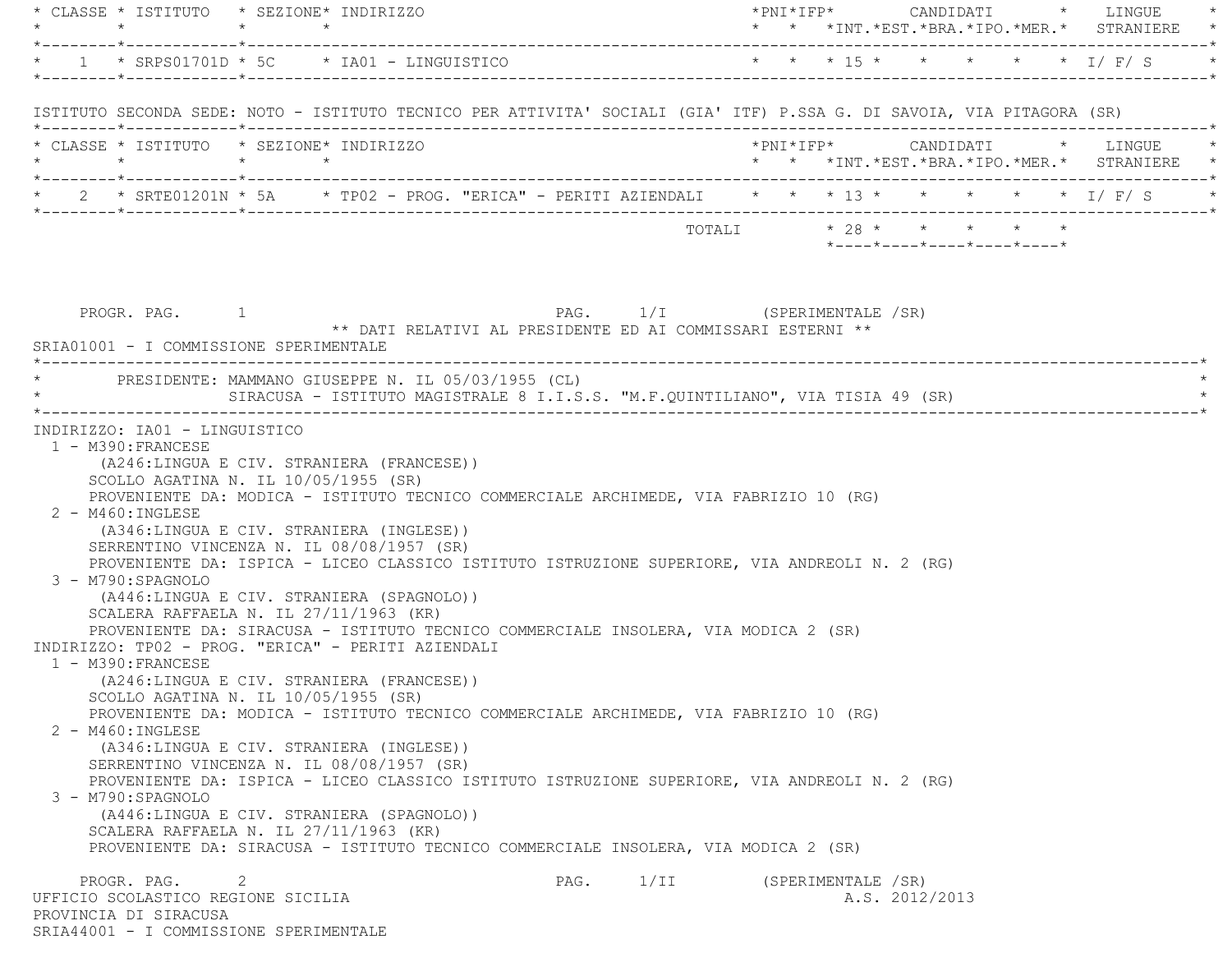| * CLASSE * ISTITUTO * SEZIONE* INDIRIZZO<br>$\star$                                                                     | $\star$ $\star$ |                                                                                                                                                                                                                                                                                                                                                                          |                              |  |  |                |                                                                                                |  | *PNI*IFP* CANDIDATI * LINGUE<br>* * *INT. *EST. *BRA. *IPO. *MER. * STRANIERE                                                                 |
|-------------------------------------------------------------------------------------------------------------------------|-----------------|--------------------------------------------------------------------------------------------------------------------------------------------------------------------------------------------------------------------------------------------------------------------------------------------------------------------------------------------------------------------------|------------------------------|--|--|----------------|------------------------------------------------------------------------------------------------|--|-----------------------------------------------------------------------------------------------------------------------------------------------|
|                                                                                                                         |                 | $1 \times$ SRPM01000P $*$ 5AX $*$ IA44 - SCIENZE SOCIALI                                                                                                                                                                                                                                                                                                                 |                              |  |  |                | * * * 22 * 4 * * * * * I                                                                       |  |                                                                                                                                               |
|                                                                                                                         |                 | * $2$ * SRPM01000P * 5BX * IA44 - SCIENZE SOCIALI                                                                                                                                                                                                                                                                                                                        |                              |  |  |                | $\star$ $\star$ $\star$ $\frac{20}{10}$ $\star$ $\star$ $\star$ $\star$ $\star$ $\star$ $\top$ |  |                                                                                                                                               |
|                                                                                                                         |                 |                                                                                                                                                                                                                                                                                                                                                                          |                              |  |  |                | $*$ ---- $*$ ---- $*$ ---- $*$ ---- $*$ ---- $*$                                               |  |                                                                                                                                               |
| PROGR. PAG. 3<br>SRIA44001 - I COMMISSIONE SPERIMENTALE                                                                 |                 | ** DATI RELATIVI AL PRESIDENTE ED AI COMMISSARI ESTERNI **                                                                                                                                                                                                                                                                                                               | PAG. 2/I (SPERIMENTALE /SR)  |  |  |                |                                                                                                |  |                                                                                                                                               |
|                                                                                                                         |                 | PRESIDENTE: LUPICA CAPRA CARMELA N. IL 08/01/1953 (SR)<br>FRANCOFONTE - ISTITUTO TECNICO COMMERCIALE IST. TEC. COMM. FRANCOFONTE, C.DA S. ANTONIO, S.N. (SR) *                                                                                                                                                                                                           |                              |  |  |                |                                                                                                |  |                                                                                                                                               |
| 2 - SL32: MATEMATICA                                                                                                    |                 | ARENA RITA N. IL 30/04/1968 (ME)<br>PROVENIENTE DA: NOTO - ISTITUTO MAGISTRALE MATTEO RAELI, VIA MATTEO RAELI 9 (SR)                                                                                                                                                                                                                                                     |                              |  |  |                |                                                                                                |  |                                                                                                                                               |
| 3 - SG82: FILOSOFIA<br>(A037:FILOSOFIA E STORIA)                                                                        |                 | (A047: MATEMATICA; A049: MATEMATICA E FISICA)<br>RIZZO LAURA GRAZIA N. IL 11/11/1965 (SR)<br>PROVENIENTE DA: LENTINI - IST PROF PER I SERVIZI COMMERCIALI E TURISTICI IST.PROF.COMM.LE E TUR.LENTINI, VIA CONTE ALAIM<br>INGARAO ALESSANDRA N. IL 16/03/1971 (RG)<br>PROVENIENTE DA: SCORDIA - LICEO SCIENTIFICO LS ETTORE MAJORANA - SCORDIA, VIA LUIGI CAPUANA 36 (CT) |                              |  |  |                |                                                                                                |  |                                                                                                                                               |
| PROGR. PAG. 4<br>UFFICIO SCOLASTICO REGIONE SICILIA<br>PROVINCIA DI SIRACUSA<br>SRIA44002 - II COMMISSIONE SPERIMENTALE |                 | ** DATI RELATIVI ALLE CLASSI DELLA CONFIGURAZIONE **                                                                                                                                                                                                                                                                                                                     | PAG. 2/II (SPERIMENTALE /SR) |  |  | A.S. 2012/2013 |                                                                                                |  |                                                                                                                                               |
|                                                                                                                         |                 | ISTITUTO PRIMA SEDE: NOTO - ISTITUTO MAGISTRALE MATTEO RAELI, VIA MATTEO RAELI 9 (SR)                                                                                                                                                                                                                                                                                    |                              |  |  |                |                                                                                                |  |                                                                                                                                               |
| * CLASSE * ISTITUTO * SEZIONE* INDIRIZZO<br>$\star$                                                                     |                 |                                                                                                                                                                                                                                                                                                                                                                          |                              |  |  |                |                                                                                                |  | $*PNI*IFP* \qquad \qquad \text{CANDIDATI} \qquad \qquad * \qquad \text{LINGUE} \qquad \qquad *$<br>* * *INT.*EST.*BRA.*IPO.*MER.* STRANIERE * |
|                                                                                                                         |                 | $1 \times$ SRPM01601P * 5D $\times$ IA44 - SCIENZE SOCIALI                                                                                                                                                                                                                                                                                                               |                              |  |  |                | * * * 16 * * * * * * 1/ F                                                                      |  |                                                                                                                                               |
|                                                                                                                         |                 | 2 * SRPM01601P * 5E * IA44 - SCIENZE SOCIALI                                                                                                                                                                                                                                                                                                                             |                              |  |  |                |                                                                                                |  | * * * 19 * * * * * * I/F                                                                                                                      |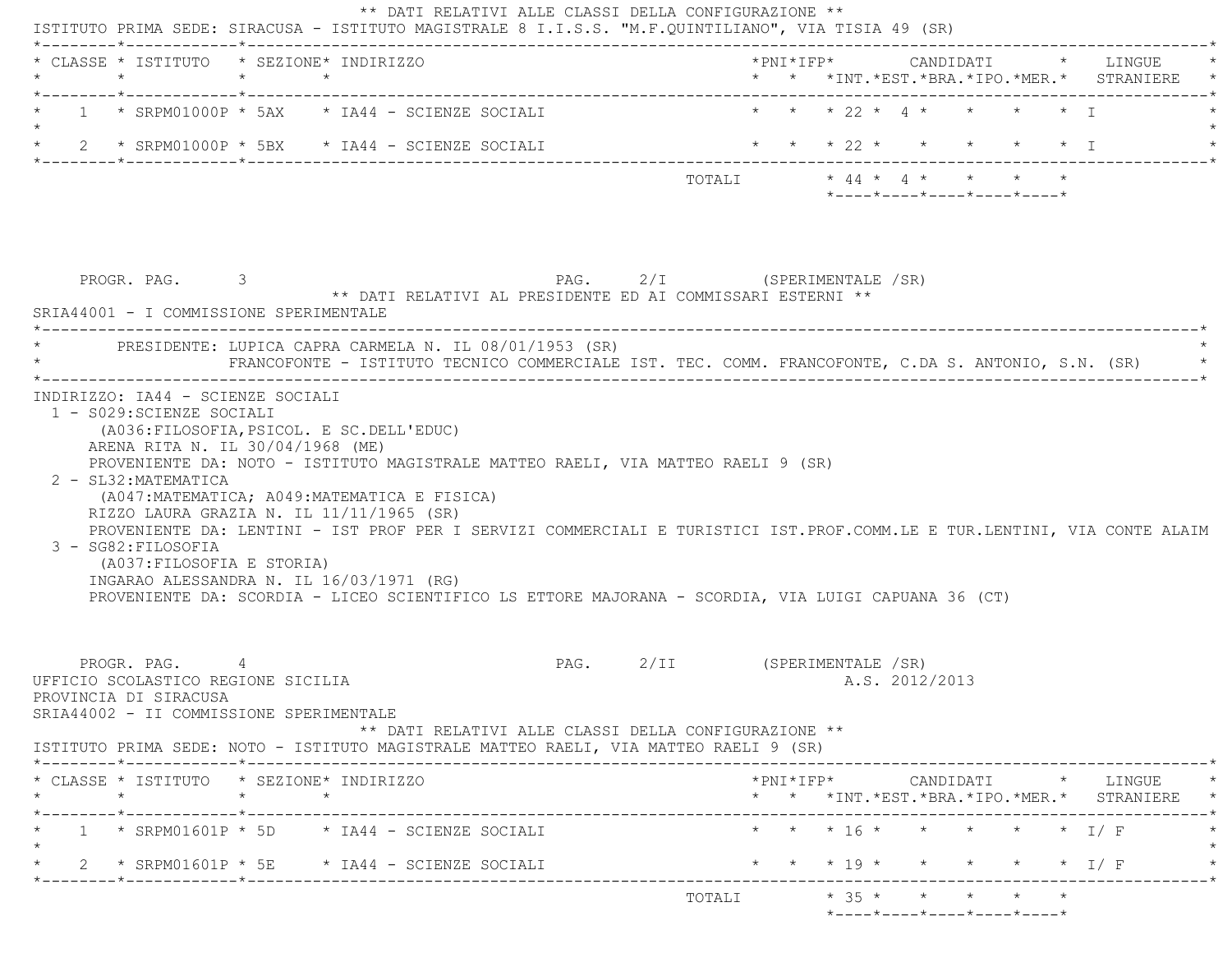|                                                                                                                                                                                                                                                                         | PRESIDENTE: RIZZA SEBASTIANO N. IL 06/12/1954 (EE)<br>FLORIDIA - ISTITUTO COMPRENSIVO IV I.C. "QUASIMODO" FLORIDIA, VIALE VITTORIO VENETO, 92 (SR)                                                                                                                                                                                                                                                                                                                                                                                                                                                         |                                                                                                            |
|-------------------------------------------------------------------------------------------------------------------------------------------------------------------------------------------------------------------------------------------------------------------------|------------------------------------------------------------------------------------------------------------------------------------------------------------------------------------------------------------------------------------------------------------------------------------------------------------------------------------------------------------------------------------------------------------------------------------------------------------------------------------------------------------------------------------------------------------------------------------------------------------|------------------------------------------------------------------------------------------------------------|
| INDIRIZZO: IA44 - SCIENZE SOCIALI<br>1 - S029: SCIENZE SOCIALI<br>2 - SL32: MATEMATICA<br>3 - SG82: FILOSOFIA<br>(A037: FILOSOFIA E STORIA)<br>PROGR. PAG. 6<br>UFFICIO SCOLASTICO REGIONE SICILIA<br>PROVINCIA DI SIRACUSA<br>SRIA44003 - III COMMISSIONE SPERIMENTALE | (A036: FILOSOFIA, PSICOL. E SC. DELL'EDUC)<br>BARONESSA CONCETTO N. IL 19/02/1950 (SR)<br>PROVENIENTE DA: SIRACUSA - LICEO SCIENTIFICO L.S. E L. SC. UM."O.M.CORBINO", V.LE REG. MARGHERITA 16 (SR)<br>(A047: MATEMATICA; A049: MATEMATICA E FISICA)<br>PATANIA ELISABETTA N. IL 19/11/1954 (SR)<br>PROVENIENTE DA: AUGUSTA - LICEO CLASSICO MEGARA (SEZIONE SCIENTIFICA AN, VIA STRAZZULLA, 10 (SR)<br>SOLANO FRANCESCA N. IL 26/10/1960 (SR)<br>PROVENIENTE DA: AUGUSTA - LICEO CLASSICO MEGARA (SEZIONE SCIENTIFICA AN, VIA STRAZZULLA, 10 (SR)<br>** DATI RELATIVI ALLE CLASSI DELLA CONFIGURAZIONE ** | PAG. 3/II (SPERIMENTALE /SR)<br>A.S. 2012/2013                                                             |
|                                                                                                                                                                                                                                                                         | ISTITUTO PRIMA SEDE: SIRACUSA - ISTITUTO MAGISTRALE 8 I.I.S.S. "M.F.QUINTILIANO", VIA TISIA 49 (SR)<br>* CLASSE * ISTITUTO * SEZIONE* INDIRIZZO                                                                                                                                                                                                                                                                                                                                                                                                                                                            | *PNI*IFP*     CANDIDATI    *  LINGUE   *<br>* * *INT.*EST.*BRA.*IPO.*MER.* STRANIERE *                     |
|                                                                                                                                                                                                                                                                         |                                                                                                                                                                                                                                                                                                                                                                                                                                                                                                                                                                                                            |                                                                                                            |
|                                                                                                                                                                                                                                                                         |                                                                                                                                                                                                                                                                                                                                                                                                                                                                                                                                                                                                            |                                                                                                            |
|                                                                                                                                                                                                                                                                         | ISTITUTO SECONDA SEDE: NOTO - ISTITUTO MAGISTRALE MATTEO RAELI, VIA MATTEO RAELI 9 (SR)                                                                                                                                                                                                                                                                                                                                                                                                                                                                                                                    |                                                                                                            |
|                                                                                                                                                                                                                                                                         | * CLASSE * ISTITUTO * SEZIONE* INDIRIZZO                                                                                                                                                                                                                                                                                                                                                                                                                                                                                                                                                                   |                                                                                                            |
|                                                                                                                                                                                                                                                                         | 2 * SRPM01601P * 5C $\rightarrow$ TA44 - SCIENZE SOCIALI                                                                                                                                                                                                                                                                                                                                                                                                                                                                                                                                                   | *PNI*IFP* CANDIDATI * LINGUE *<br>* * *INT.*EST.*BRA.*IPO.*MER.* STRANIERE *<br>* * * 16 * 1 * * * * * I/F |

PRESIDENTE: OSSINO SALVATORE N. IL 20/05/1951 (SR)

\*----------------------------------------------------------------------------------------------------------------------------\*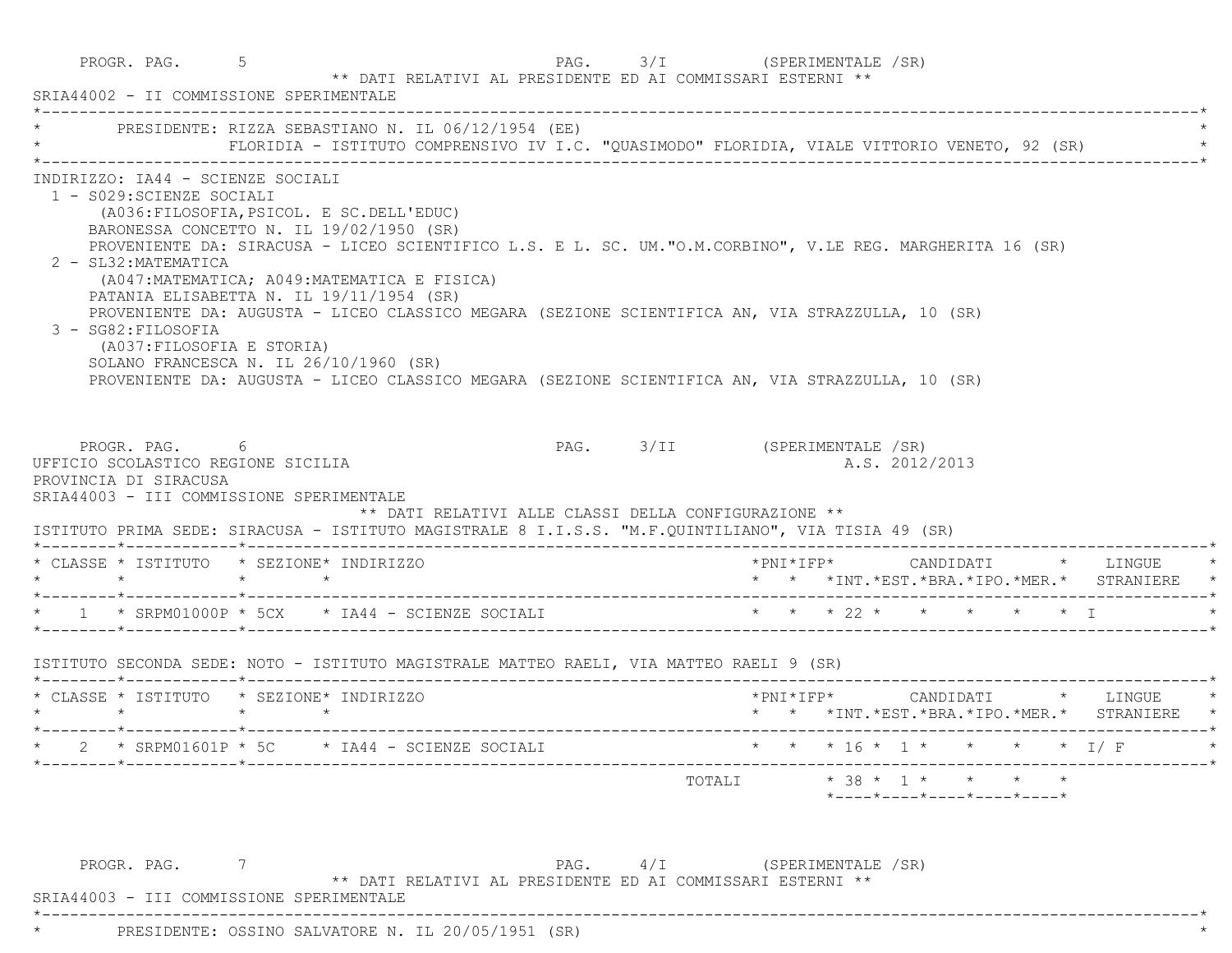|                                             |                                                                                                                                    | LENTINI - ISTITUTO TECNICO COMMERCIALE IST. TEC. COMM. LENTINI, VIA RICCARDO DA LENTINI, 89B (SR)                                                                                                                                                                                                                                                                                                                                                                                                        |                                                            |                              |                        |                        |                |                                                                 |                                                                               |
|---------------------------------------------|------------------------------------------------------------------------------------------------------------------------------------|----------------------------------------------------------------------------------------------------------------------------------------------------------------------------------------------------------------------------------------------------------------------------------------------------------------------------------------------------------------------------------------------------------------------------------------------------------------------------------------------------------|------------------------------------------------------------|------------------------------|------------------------|------------------------|----------------|-----------------------------------------------------------------|-------------------------------------------------------------------------------|
| 2 - SL32: MATEMATICA<br>3 - SG82: FILOSOFIA | INDIRIZZO: IA44 - SCIENZE SOCIALI<br>1 - S029: SCIENZE SOCIALI<br>(A037: FILOSOFIA E STORIA)<br>CASTRO ALFIO N. IL 30/08/1963 (SR) | (A036: FILOSOFIA, PSICOL. E SC. DELL'EDUC)<br>PANEBIANCO MARIA N. IL 07/06/1964 (CT)<br>PROVENIENTE DA: LENTINI - LICEO SCIENTIFICO "ELIO VITTORINI" LENTINI, VIA RICCARDO DA LENTINI 89 (SR)<br>(A047: MATEMATICA; A049: MATEMATICA E FISICA)<br>MIDILI ANGELA MARIA N. IL 29/10/1956 (CT)<br>PROVENIENTE DA: LENTINI - LICEO SCIENTIFICO "ELIO VITTORINI" LENTINI, VIA RICCARDO DA LENTINI 89 (SR)<br>PROVENIENTE DA: AUGUSTA - LICEO CLASSICO MEGARA (SEZIONE SCIENTIFICA AN, VIA STRAZZULLA, 10 (SR) |                                                            |                              |                        |                        |                |                                                                 |                                                                               |
| PROVINCIA DI SIRACUSA                       | PROGR. PAG. 8<br>UFFICIO SCOLASTICO REGIONE SICILIA<br>SRIA44004 - IV COMMISSIONE SPERIMENTALE                                     | ISTITUTO PRIMA SEDE: NOTO - ISTITUTO MAGISTRALE MATTEO RAELI, VIA MATTEO RAELI 9 (SR)                                                                                                                                                                                                                                                                                                                                                                                                                    | ** DATI RELATIVI ALLE CLASSI DELLA CONFIGURAZIONE **       | PAG. 4/II (SPERIMENTALE /SR) |                        |                        | A.S. 2012/2013 |                                                                 |                                                                               |
| $\star$                                     |                                                                                                                                    | * CLASSE * ISTITUTO * SEZIONE* INDIRIZZO<br>$\star$ $\star$                                                                                                                                                                                                                                                                                                                                                                                                                                              |                                                            |                              |                        |                        |                |                                                                 | *PNI*IFP* CANDIDATI * LINGUE<br>* * *INT. *EST. *BRA. *IPO. *MER. * STRANIERE |
|                                             | *--------*------------*--------------                                                                                              | 1 * SRPM01601P * VD * IA44 - SCIENZE SOCIALI<br>2 * SRPM01601P * VE $*$ IA44 - SCIENZE SOCIALI                                                                                                                                                                                                                                                                                                                                                                                                           |                                                            |                              | * * * 19 * * * * * * F | * * * 17 * * * * * * F |                |                                                                 |                                                                               |
|                                             |                                                                                                                                    |                                                                                                                                                                                                                                                                                                                                                                                                                                                                                                          |                                                            |                              | TOTALI                 | $* 36 * * * * * * *$   |                | $*$ - - - - $*$ - - - - $*$ - - - - $*$ - - - - $*$ - - - - $*$ |                                                                               |
| PROGR. PAG.                                 | SRIA44004 - IV COMMISSIONE SPERIMENTALE                                                                                            |                                                                                                                                                                                                                                                                                                                                                                                                                                                                                                          | ** DATI RELATIVI AL PRESIDENTE ED AI COMMISSARI ESTERNI ** | PAG. 5/I (SPERIMENTALE /SR)  |                        |                        |                |                                                                 |                                                                               |
|                                             |                                                                                                                                    | PRESIDENTE: MESSINA ANNA N. IL 17/01/1958 (TO)<br>SOLARINO - ISTITUTO COMPRENSIVO I I.C. "E. VITTORINI" SOLARINO, VIA SOLFERINO, 70 (SR)                                                                                                                                                                                                                                                                                                                                                                 |                                                            |                              |                        |                        |                |                                                                 |                                                                               |
| 2 - SL32: MATEMATICA<br>3 - SG82: FILOSOFIA | INDIRIZZO: IA44 - SCIENZE SOCIALI<br>1 - S029: SCIENZE SOCIALI<br>COPPA MARIA N. IL 07/09/1958 (SR)<br>(A037: FILOSOFIA E STORIA)  | (A036: FILOSOFIA, PSICOL. E SC. DELL'EDUC)<br>PROVENIENTE DA: SIRACUSA - ISTITUTO MAGISTRALE 8 I.I.S.S. "M.F.QUINTILIANO", VIA TISIA 49 (SR)<br>(A047: MATEMATICA; A049: MATEMATICA E FISICA)<br>SARDO GIOVANNA N. IL 24/01/1957 (SR)<br>PROVENIENTE DA: SIRACUSA - ISTITUTO D'ARTE LICEO ARTISTICO "A GAGINI", VIA PITIA 46 (SR)                                                                                                                                                                        |                                                            |                              |                        |                        |                |                                                                 |                                                                               |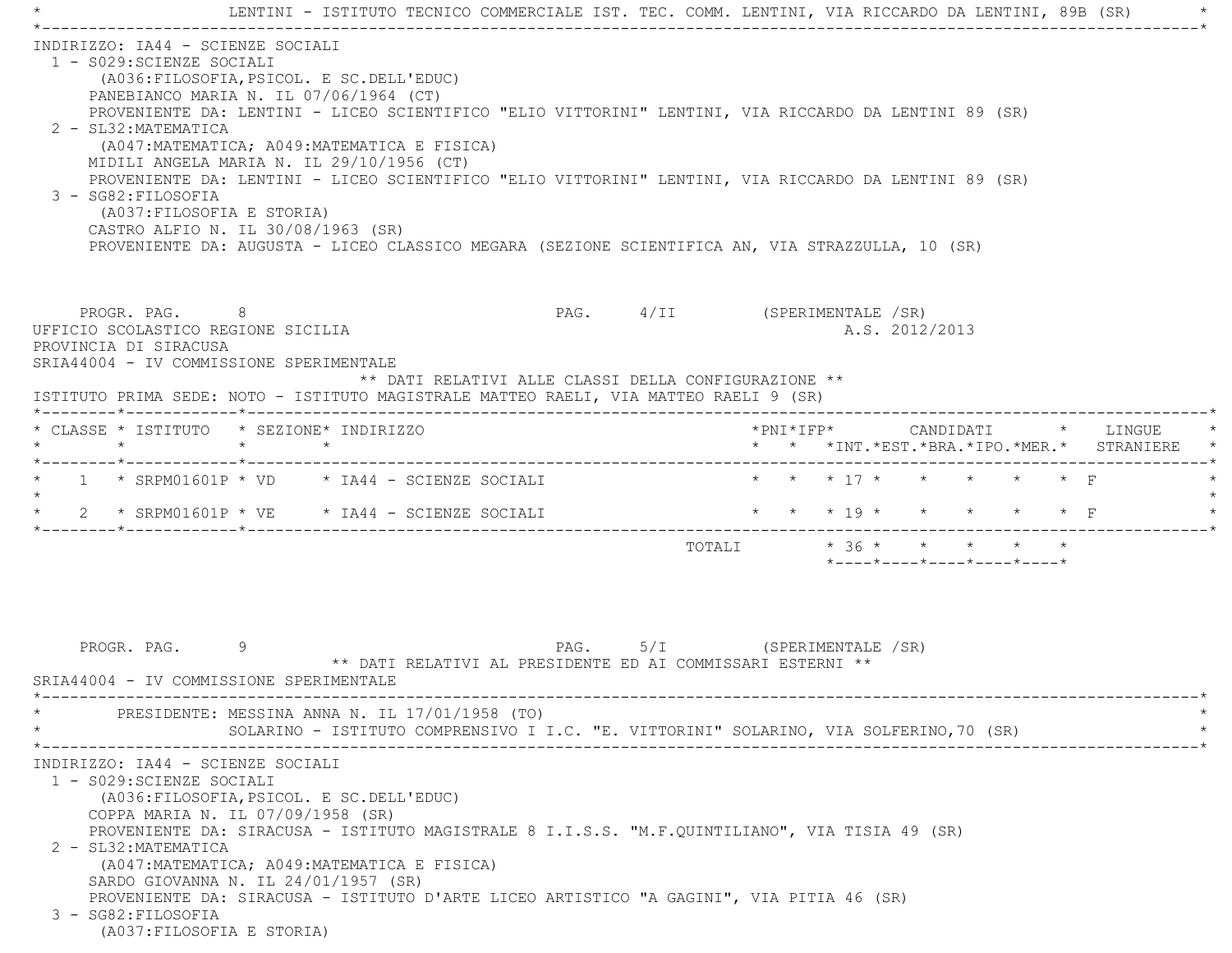| PROGR. PAG. 10<br>UFFICIO SCOLASTICO REGIONE SICILIA<br>PROVINCIA DI SIRACUSA<br>SRID03001 - I COMMISSIONE SPERIMENTALE<br>ISTITUTO PRIMA SEDE: FLORIDIA - LICEO SCIENTIFICO "L.DA VINCI" FLORIDIA, V.LE VITT.VENETO -C/DA SERRANTONE (SR) |                                                                              | ** DATI RELATIVI ALLE CLASSI DELLA CONFIGURAZIONE **                                      | PAG. 5/II (SPERIMENTALE /SR) |  | A.S. 2012/2013                                                  |  |  |                                            |  |
|--------------------------------------------------------------------------------------------------------------------------------------------------------------------------------------------------------------------------------------------|------------------------------------------------------------------------------|-------------------------------------------------------------------------------------------|------------------------------|--|-----------------------------------------------------------------|--|--|--------------------------------------------|--|
| * CLASSE * ISTITUTO * SEZIONE* INDIRIZZO                                                                                                                                                                                                   | $\star$ $\star$                                                              |                                                                                           |                              |  |                                                                 |  |  | * * *INT.*EST.*BRA.*IPO.*MER.* STRANIERE * |  |
|                                                                                                                                                                                                                                            |                                                                              |                                                                                           |                              |  |                                                                 |  |  | * * * 6 * * * * * * I/ F/ T                |  |
| ISTITUTO SECONDA SEDE: SIRACUSA - L.R. PAR. LICEO LINGUISTICO SACRO CUORE MADRE MARIA SCHINI, VIALE TEOCRITO, N. 40 (SR)                                                                                                                   |                                                                              |                                                                                           |                              |  |                                                                 |  |  |                                            |  |
| * CLASSE * ISTITUTO * SEZIONE* INDIRIZZO<br>$\star$ $\star$                                                                                                                                                                                |                                                                              |                                                                                           |                              |  |                                                                 |  |  | * * *INT.*EST.*BRA.*IPO.*MER.* STRANIERE * |  |
|                                                                                                                                                                                                                                            |                                                                              |                                                                                           |                              |  |                                                                 |  |  |                                            |  |
| PROGR. PAG. 11                                                                                                                                                                                                                             |                                                                              | PAG. 6/I (SPERIMENTALE /SR)<br>** DATI RELATIVI AL PRESIDENTE ED AI COMMISSARI ESTERNI ** |                              |  | $*$ - - - - $*$ - - - - $*$ - - - - $*$ - - - - $*$ - - - - $*$ |  |  |                                            |  |
| * 2 * SRPL005001 * 5A * ISEX - LINGUISTICO PROGETTO "BROCCA" * * * 18 * 1 * * * * * 1/ F/ S<br>SRID03001 - I COMMISSIONE SPERIMENTALE<br>* PRESIDENTE: BLANCO GIOVANNI N. IL 24/11/1947 (RG)                                               | PACHINO - ISTITUTO SUPERIORE MICHELANGELO BARTOLO, VIALE ALDO MORO S.N. (SR) |                                                                                           |                              |  |                                                                 |  |  |                                            |  |

CANNAMELA VITO N. IL 05/06/1950 (SR)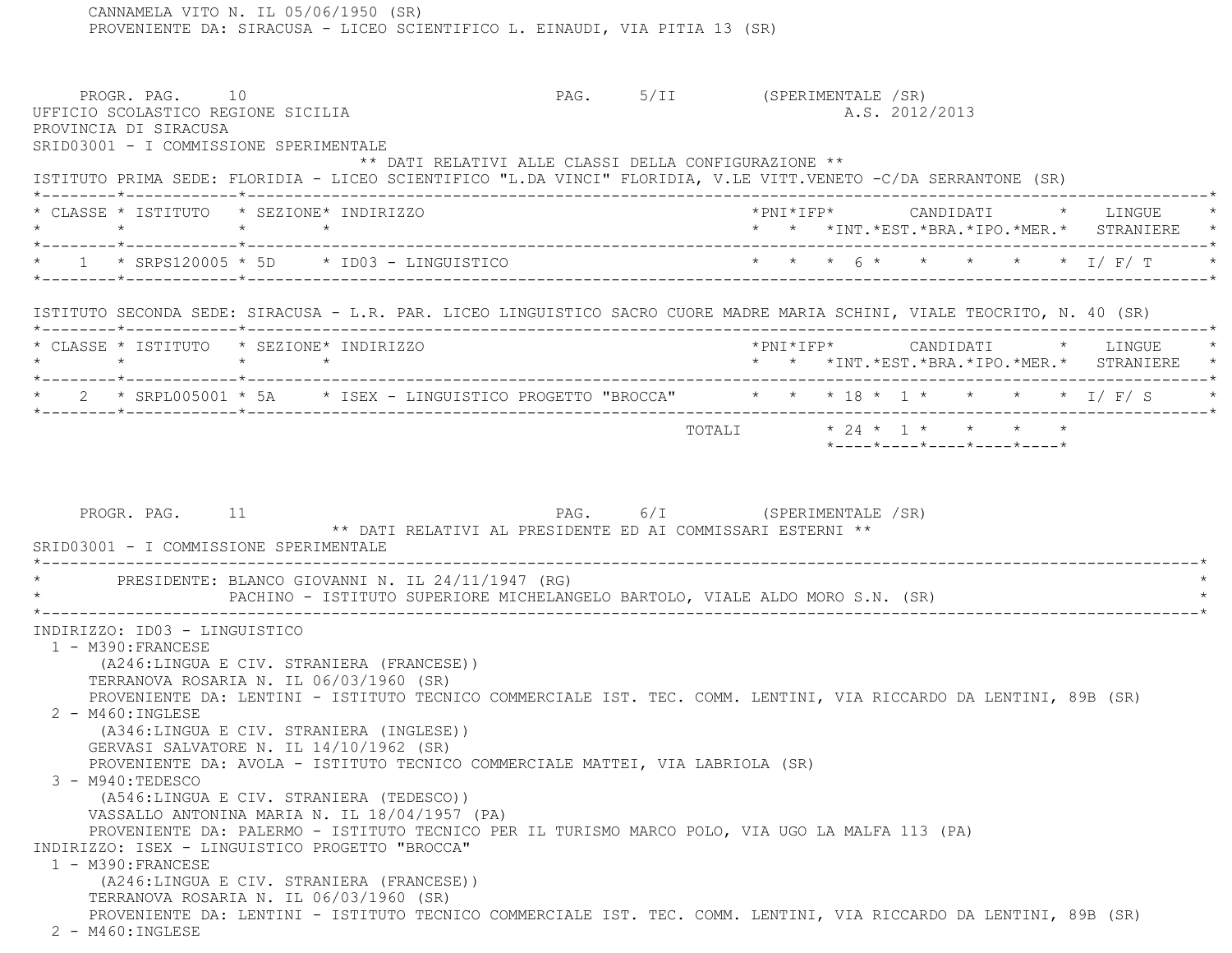(A346:LINGUA E CIV. STRANIERA (INGLESE)) GERVASI SALVATORE N. IL 14/10/1962 (SR) PROVENIENTE DA: AVOLA - ISTITUTO TECNICO COMMERCIALE MATTEI, VIA LABRIOLA (SR) 3 - M790:SPAGNOLO (A446:LINGUA E CIV. STRANIERA (SPAGNOLO)) ABELA FRANCESCA N. IL 08/03/1973 (CL) PROVENIENTE DA: NOTO - ISTITUTO TECNICO PER ATTIVITA' SOCIALI (GIA' ITF) P.SSA G. DI SAVOIA, VIA PITAGORA (SR) PROGR. PAG. 12 **PAG.** 6/II (SPERIMENTALE /SR) UFFICIO SCOLASTICO REGIONE SICILIA A.S. 2012/2013 PROVINCIA DI SIRACUSA SRID04001 - I COMMISSIONE SPERIMENTALE \*\* DATI RELATIVI ALLE CLASSI DELLA CONFIGURAZIONE \*\* ISTITUTO PRIMA SEDE: SIRACUSA - ISTITUTO MAGISTRALE 8 I.I.S.S. "M.F.QUINTILIANO", VIA TISIA 49 (SR) \*--------\*------------\*-------------------------------------------------------------------------------------------------------\* \* CLASSE \* ISTITUTO \* SEZIONE\* INDIRIZZO \*PNI\*IFP\* CANDIDATI \* LINGUE \* \* \* \* \* \* \* \*INT.\*EST.\*BRA.\*IPO.\*MER.\* STRANIERE \* \*--------\*------------\*-------------------------------------------------------------------------------------------------------\* \* 1 \* SRPM01000P \* 5BP \* ID04 - SCIENTIFICO TECNOLOGICO \* \* \* 25 \* \* \* \* \* I \* $\star$ \* 2 \* SRPM01000P \* 5CP \* ID04 - SCIENTIFICO TECNOLOGICO \* \* \* 24 \* \* \* \* \* \* \* I \*--------\*------------\*-------------------------------------------------------------------------------------------------------\* $\text{TOTALI}$  \* 49 \* \* \* \* \* \* \*----\*----\*----\*----\*----\*PROGR. PAG. 13 13 PAG. 7/I (SPERIMENTALE /SR) \*\* DATI RELATIVI AL PRESIDENTE ED AI COMMISSARI ESTERNI \*\* SRID04001 - I COMMISSIONE SPERIMENTALE \*----------------------------------------------------------------------------------------------------------------------------\*PRESIDENTE: VELLA VINCENZO N. IL 10/12/1960 (SR) LENTINI - IST PROF PER L'AGRICOLTURA E L'AMBIENTE IST. PROF.LE AGR.AMBIENTE LENT, VIA RICCARDO DA LENTIN\* \*----------------------------------------------------------------------------------------------------------------------------\* INDIRIZZO: ID04 - SCIENTIFICO TECNOLOGICO 1 - SL32:MATEMATICA (A049:MATEMATICA E FISICA) MONACO MELINDA N. IL 25/11/1953 (SR) PROVENIENTE DA: LENTINI - LICEO CLASSICO GORGIA, PIAZZA DEGLI STUDI 1 (SR) 2 - M460:INGLESE (A346:LINGUA E CIV. STRANIERA (INGLESE) FALLISI MARILENA N. IL 13/06/1970 (RG) PROVENIENTE DA: NOTO - ISTITUTO MAGISTRALE MATTEO RAELI, VIA MATTEO RAELI 9 (SR) 3 - S144:BIOLOGIA E CHIMICA (A060:SC.NA.,CH.,GEOG.,MIC. ) MALTESE SALVATRICE N. IL 13/11/1962 (SR) PROVENIENTE DA: PACHINO - ISTITUTO TECNICO INDUSTRIALE MICHELANGELO BARTOLO, VIA FIUME (SR) PROGR. PAG. 14 PAG. 7/II (SPERIMENTALE /SR) UFFICIO SCOLASTICO REGIONE SICILIA A.S. 2012/2013 PROVINCIA DI SIRACUSA

SRID04002 - II COMMISSIONE SPERIMENTALE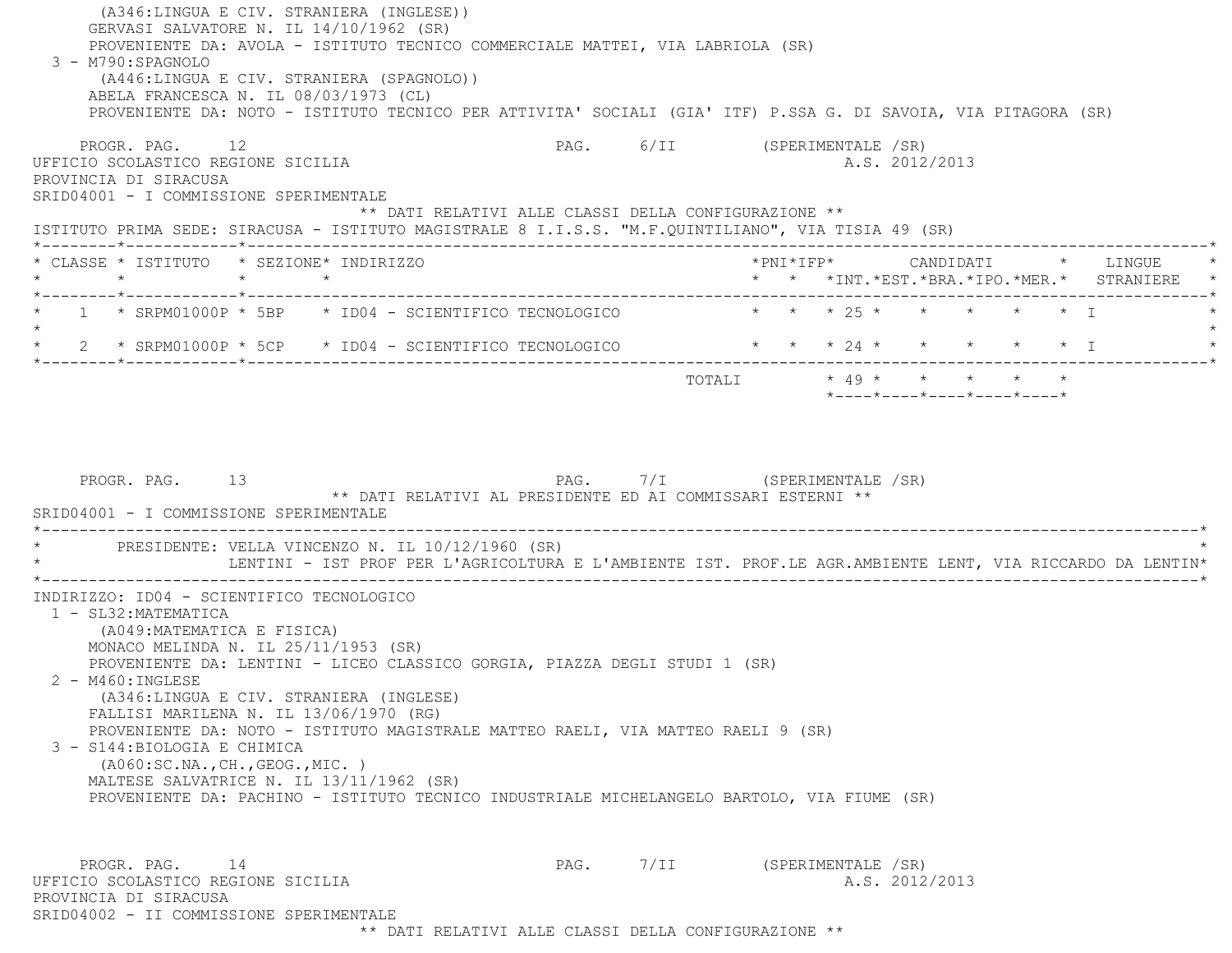| * CLASSE * ISTITUTO * SEZIONE* INDIRIZZO                                                                                                                                                                                                                                                                                                                                                                                                                                                                                                                                                                                                                                                                                                                                        |                                                                                           |  |                           |  |  |  |                            | *PNI*IFP* CANDIDATI * LINGUE *<br>* * *INT.*EST.*BRA.*IPO.*MER.* STRANIERE * |  |
|---------------------------------------------------------------------------------------------------------------------------------------------------------------------------------------------------------------------------------------------------------------------------------------------------------------------------------------------------------------------------------------------------------------------------------------------------------------------------------------------------------------------------------------------------------------------------------------------------------------------------------------------------------------------------------------------------------------------------------------------------------------------------------|-------------------------------------------------------------------------------------------|--|---------------------------|--|--|--|----------------------------|------------------------------------------------------------------------------|--|
| * 1 * SRPM01000P * 5AP * ID04 - SCIENTIFICO TECNOLOGICO * * * * 20 * 2 * * * * * * I                                                                                                                                                                                                                                                                                                                                                                                                                                                                                                                                                                                                                                                                                            |                                                                                           |  |                           |  |  |  |                            |                                                                              |  |
| ISTITUTO SECONDA SEDE: SIRACUSA - ISTITUTO TECNICO PER ATTIVITA' SOCIALI (GIA' ITF) P.SSA GIOVANNA DI SAVOIA, VIALE TICA 30 (S                                                                                                                                                                                                                                                                                                                                                                                                                                                                                                                                                                                                                                                  |                                                                                           |  |                           |  |  |  |                            |                                                                              |  |
| * CLASSE * ISTITUTO * SEZIONE* INDIRIZZO                                                                                                                                                                                                                                                                                                                                                                                                                                                                                                                                                                                                                                                                                                                                        |                                                                                           |  |                           |  |  |  |                            | *PNI*IFP*     CANDIDATI    *   LINGUE                                        |  |
| * 2 * SRTE022018 * 5AMB * IB39 - AMBIENTE-OP.CONTR.E MONIT.AMBIEN * * * 16 *                                                                                                                                                                                                                                                                                                                                                                                                                                                                                                                                                                                                                                                                                                    |                                                                                           |  |                           |  |  |  |                            | $\star$ $\star$ $\star$ $\star$ $\top$                                       |  |
|                                                                                                                                                                                                                                                                                                                                                                                                                                                                                                                                                                                                                                                                                                                                                                                 |                                                                                           |  | TOTALI * 36 * 2 * * * * * |  |  |  | *----*----*----*----*----* |                                                                              |  |
| PROGR. PAG. 15<br>SRID04002 - II COMMISSIONE SPERIMENTALE                                                                                                                                                                                                                                                                                                                                                                                                                                                                                                                                                                                                                                                                                                                       | PAG. 8/I (SPERIMENTALE /SR)<br>** DATI RELATIVI AL PRESIDENTE ED AI COMMISSARI ESTERNI ** |  |                           |  |  |  |                            |                                                                              |  |
| * PRESIDENTE: SANFILIPPO CHIARELLO SEBASTIANA N. IL 01/10/1963 (SR)                                                                                                                                                                                                                                                                                                                                                                                                                                                                                                                                                                                                                                                                                                             | LENTINI - LICEO CLASSICO GORGIA, PIAZZA DEGLI STUDI 1 (SR)                                |  |                           |  |  |  |                            |                                                                              |  |
| (A049:MATEMATICA E FISICA)<br>MANZITTO ANNA MARIA N. IL 20/09/1973 (SR)<br>PROVENIENTE DA: FRANCOFONTE - LICEO SCIENTIFICO LICEO SCIENTIFICO, C.DA SAN ANTONIO (SR)<br>$2 - M460$ : INGLESE<br>(A346:LINGUA E CIV. STRANIERA (INGLESE)<br>MINARDI ENZA DONATELLA N. IL 28/07/1960 (CT)<br>PROVENIENTE DA: PACHINO - IST PROF PER L'AGRICOLTURA E L'AMBIENTE "P. CALLERI" I.P.A.A. - I.P.S, VIALE FORTUNA SNC (SR)<br>3 - S144: BIOLOGIA E CHIMICA<br>(AO60:SC.NA., CH., GEOG., MIC. )<br>LEANZA DANIELA ANTONIETTAN. IL 10/10/1966 (ME)<br>PROVENIENTE DA: ROSOLINI - ISTITUTO TECNICO INDUSTRIALE ISTITUTO TEC. INDUSTRIALE COR, SANTALESSANDRA (SR)<br>INDIRIZZO: IB39 - AMBIENTE-OP.CONTR.E MONIT.AMBIEN<br>$1 - M460 : INGLESE$<br>(A346:LINGUA E CIV. STRANIERA (INGLESE)) |                                                                                           |  |                           |  |  |  |                            |                                                                              |  |
| MINARDI ENZA DONATELLA N. IL 28/07/1960 (CT)<br>PROVENIENTE DA: PACHINO - IST PROF PER L'AGRICOLTURA E L'AMBIENTE "P. CALLERI" I.P.A.A. - I.P.S, VIALE FORTUNA SNC (SR)<br>2 - M171:BIOLOGIA<br>( A060:SC.NA., CH., GEOG., MIC. )<br>LEANZA DANIELA ANTONIETTAN. IL 10/10/1966 (ME)<br>PROVENIENTE DA: ROSOLINI - ISTITUTO TECNICO INDUSTRIALE ISTITUTO TEC. INDUSTRIALE COR, SANTALESSANDRA (SR)<br>3 - M770: SCIENZE NATURALI                                                                                                                                                                                                                                                                                                                                                 |                                                                                           |  |                           |  |  |  |                            |                                                                              |  |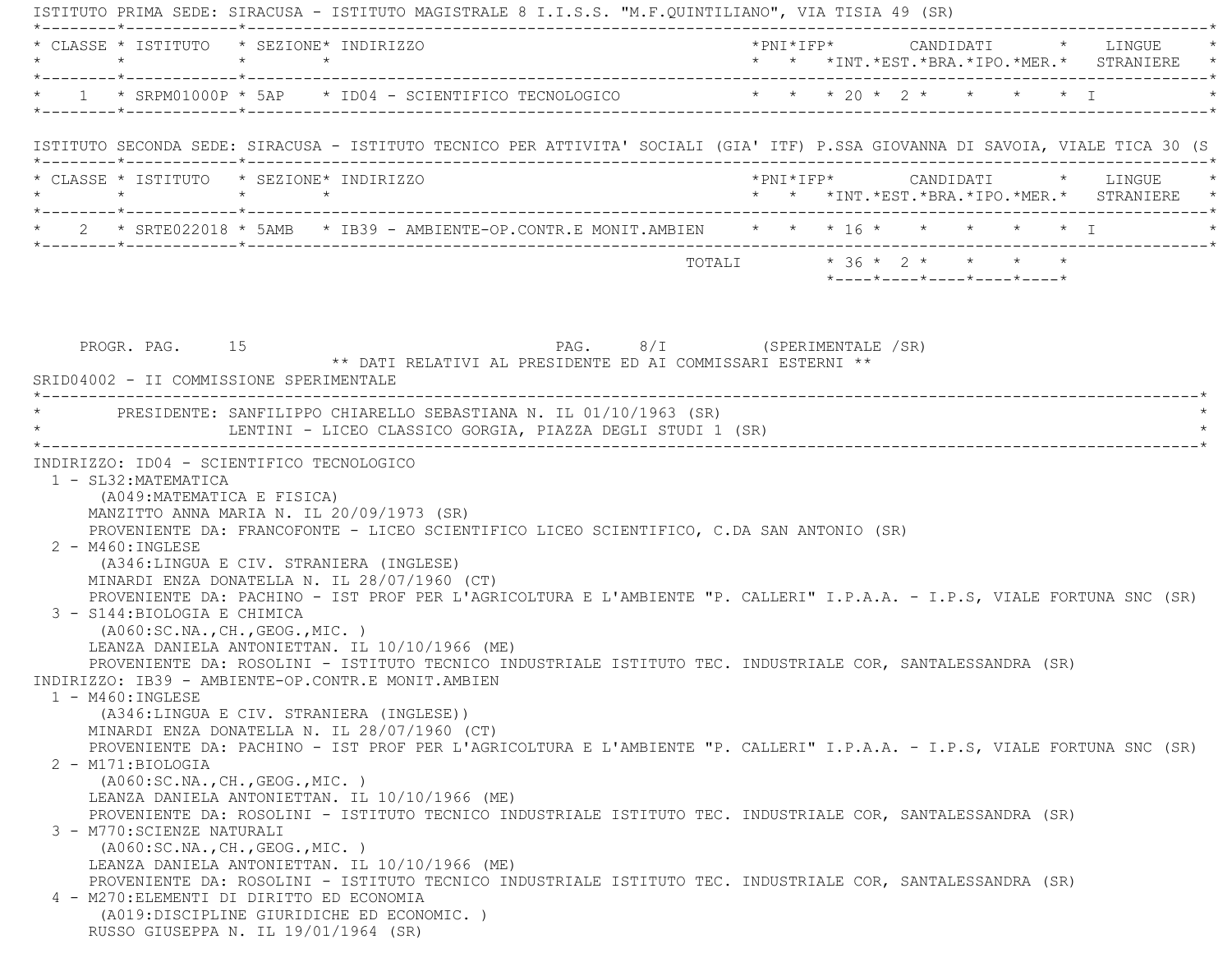PROVENIENTE DA: LENTINI - LICEO ARTISTICO LICEO ARTISTICO LENTINI (SR) PROGR. PAG. 16 16 PAG. 8/II (SPERIMENTALE /SR) UFFICIO SCOLASTICO REGIONE SICILIA A.S. 2012/2013 PROVINCIA DI SIRACUSA SRID05001 - I COMMISSIONE SPERIMENTALE \*\* DATI RELATIVI ALLE CLASSI DELLA CONFIGURAZIONE \*\* ISTITUTO PRIMA SEDE: SIRACUSA - ISTITUTO MAGISTRALE 8 I.I.S.S. "M.F.QUINTILIANO", VIA TISIA 49 (SR) \*--------\*------------\*-------------------------------------------------------------------------------------------------------\* \* CLASSE \* ISTITUTO \* SEZIONE\* INDIRIZZO \*PNI\*IFP\* CANDIDATI \* LINGUE \* \* \* \* \* \* \* \*INT.\*EST.\*BRA.\*IPO.\*MER.\* STRANIERE \* \*--------\*------------\*-------------------------------------------------------------------------------------------------------\*1 \* SRPM01000P \* 5AL \* ID05 - LINGUISTICO \* \* \* \* 20 \* 1 \* \* \* \* \* I/ F/ T  $\star$  \* 2 \* SRPM01000P \* 5CL \* ID05 - LINGUISTICO \* \* \* 13 \* \* \* \* \* I/ F/ T \* \*--------\*------------\*-------------------------------------------------------------------------------------------------------\* $\texttt{TOTAL} \qquad \qquad \star \quad 33 \; \star \quad 1 \; \star \qquad \star \qquad \star \qquad \star \qquad \star$  \*----\*----\*----\*----\*----\*PROGR. PAG. 17 17 PAG. PAG. 9/I (SPERIMENTALE /SR) \*\* DATI RELATIVI AL PRESIDENTE ED AI COMMISSARI ESTERNI \*\* SRID05001 - I COMMISSIONE SPERIMENTALE \*----------------------------------------------------------------------------------------------------------------------------\*PRESIDENTE: RACITI SALVATRICE N. IL 08/04/1955 (SR) \* FRANCOFONTE - LICEO SCIENTIFICO LICEO SCIENTIFICO, C.DA SAN ANTONIO (SR) \* \*----------------------------------------------------------------------------------------------------------------------------\* INDIRIZZO: ID05 - LINGUISTICO 1 - M390:FRANCESE (A246:LINGUA E CIV. STRANIERA (FRANCESE)) BASILE CARMELA N. IL 03/11/1951 (SR) PROVENIENTE DA: PACHINO - IST PROF PER L'AGRICOLTURA E L'AMBIENTE "P. CALLERI" I.P.A.A. - I.P.S, VIALE FORTUNA SNC (SR) 2 - M460:INGLESE (A346:LINGUA E CIV. STRANIERA (INGLESE)) BOSCO SILVIA N. IL 29/09/1972 (SR) PROVENIENTE DA: ENNA - IST PROF INDUSTRIA E ARTIGIANATO "FEDERICO II", VIA NICOSIA, 2 (EN) 3 - M940:TEDESCO (A546:LINGUA E CIV. STRANIERA (TEDESCO)) CANTELLA ANGELA N. IL 01/03/1961 (CT) PROVENIENTE DA: LENTINI - LICEO SCIENTIFICO "ELIO VITTORINI" LENTINI, VIA RICCARDO DA LENTINI 89 (SR) PROGR. PAG. 18 18 PAG. 9/II (SPERIMENTALE /SR) UFFICIO SCOLASTICO REGIONE SICILIA A.S. 2012/2013 PROVINCIA DI SIRACUSA SRID05002 - II COMMISSIONE SPERIMENTALE \*\* DATI RELATIVI ALLE CLASSI DELLA CONFIGURAZIONE \*\* ISTITUTO PRIMA SEDE: SIRACUSA - ISTITUTO MAGISTRALE 8 I.I.S.S. "M.F.QUINTILIANO", VIA TISIA 49 (SR) \*--------\*------------\*-------------------------------------------------------------------------------------------------------\* \* CLASSE \* ISTITUTO \* SEZIONE\* INDIRIZZO \*PNI\*IFP\* CANDIDATI \* LINGUE \* \* \* \* \* \* \* \*INT.\*EST.\*BRA.\*IPO.\*MER.\* STRANIERE \*--\*---------------------------1 \* SRPM01000P \* 5BL \* ID05 - LINGUISTICO \* \* \* \* 16 \* \* \* \* \* \* \* \* I/ F/ T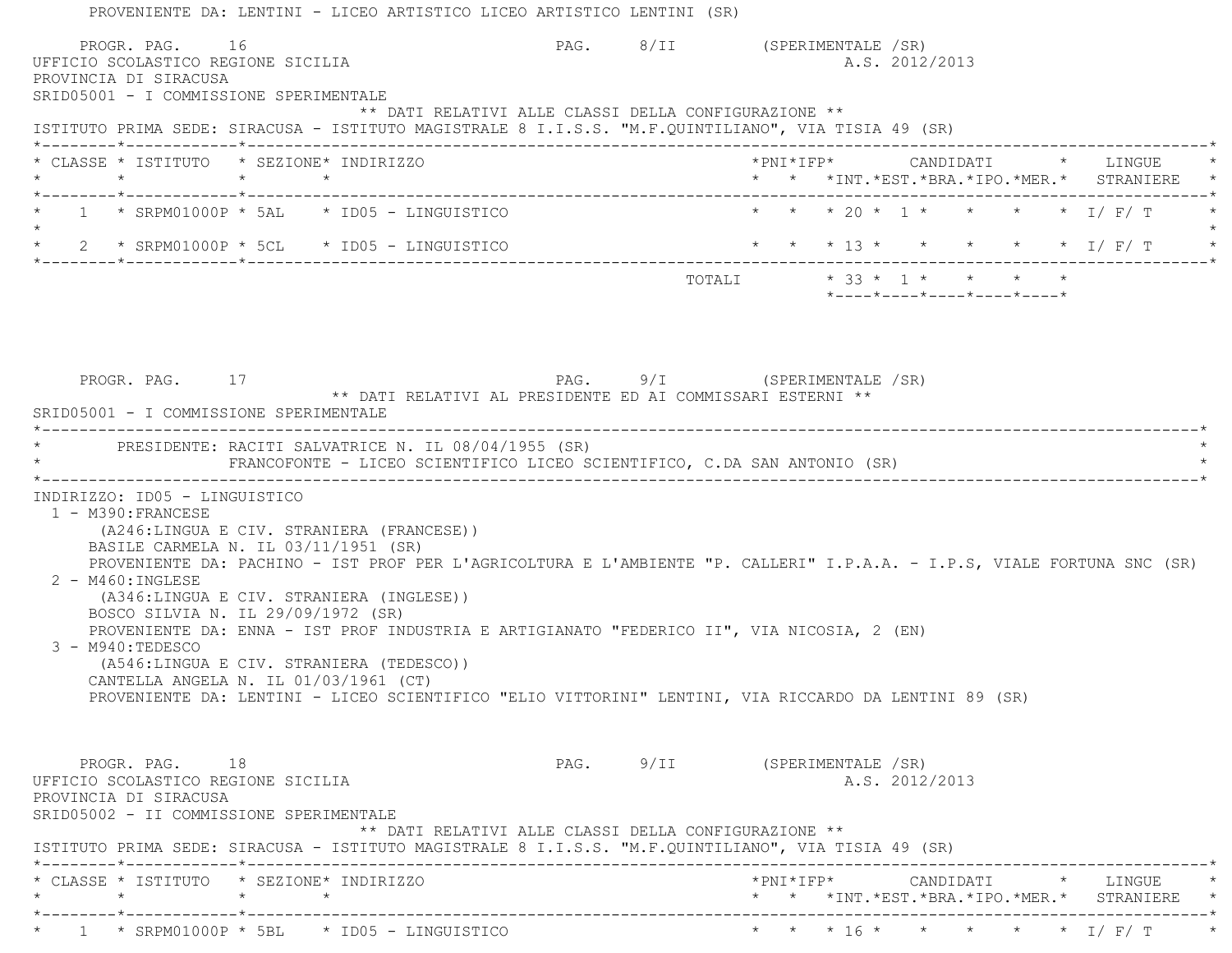| $\star$                                                                                                                                                                                                                                                                                                                                                                                | * CLASSE * ISTITUTO * SEZIONE* INDIRIZZO<br>$\star$ $\star$ |                                                                                                                                                                                                                                                                                                                                                                                                                    |                              |                       |  |                            |  | * * *INT.*EST.*BRA.*IPO.*MER.* STRANIERE |
|----------------------------------------------------------------------------------------------------------------------------------------------------------------------------------------------------------------------------------------------------------------------------------------------------------------------------------------------------------------------------------------|-------------------------------------------------------------|--------------------------------------------------------------------------------------------------------------------------------------------------------------------------------------------------------------------------------------------------------------------------------------------------------------------------------------------------------------------------------------------------------------------|------------------------------|-----------------------|--|----------------------------|--|------------------------------------------|
|                                                                                                                                                                                                                                                                                                                                                                                        |                                                             |                                                                                                                                                                                                                                                                                                                                                                                                                    |                              |                       |  |                            |  |                                          |
|                                                                                                                                                                                                                                                                                                                                                                                        |                                                             | 2 * SRPC019012 * 5A * ISEX - LINGUISTICO PROGETTO "BROCCA" * * * 16 * * * * * * * I/F/T                                                                                                                                                                                                                                                                                                                            |                              |                       |  |                            |  |                                          |
|                                                                                                                                                                                                                                                                                                                                                                                        |                                                             |                                                                                                                                                                                                                                                                                                                                                                                                                    |                              | TOTALI * 32 * * * * * |  | *----*----*----*----*----* |  |                                          |
| PROGR. PAG. 19                                                                                                                                                                                                                                                                                                                                                                         |                                                             | ** DATI RELATIVI AL PRESIDENTE ED AI COMMISSARI ESTERNI **                                                                                                                                                                                                                                                                                                                                                         | PAG. 10/I (SPERIMENTALE /SR) |                       |  |                            |  |                                          |
| SRID05002 - II COMMISSIONE SPERIMENTALE                                                                                                                                                                                                                                                                                                                                                |                                                             |                                                                                                                                                                                                                                                                                                                                                                                                                    |                              |                       |  |                            |  |                                          |
| * PRESIDENTE: BATTIATO CATERINA N. IL 30/08/1966 (CT)                                                                                                                                                                                                                                                                                                                                  |                                                             |                                                                                                                                                                                                                                                                                                                                                                                                                    |                              |                       |  |                            |  |                                          |
| * THENTINI - LICEO CLASSICO GORGIA, PIAZZA DEGLI STUDI 1 (SR)                                                                                                                                                                                                                                                                                                                          |                                                             |                                                                                                                                                                                                                                                                                                                                                                                                                    |                              |                       |  |                            |  |                                          |
| SANTORO GRAZIELLA N. IL 11/03/1958 (SR)<br>$2 - M460 : INGLESE$<br>(A346:LINGUA E CIV. STRANIERA (INGLESE))<br>GIUDICE SALVATORE N. IL 20/05/1954 (SR)                                                                                                                                                                                                                                 |                                                             | PROVENIENTE DA: AVOLA - ISTITUTO TECNICO COMMERCIALE MATTEI, VIA LABRIOLA (SR)                                                                                                                                                                                                                                                                                                                                     |                              |                       |  |                            |  |                                          |
| 3 - M940:TEDESCO<br>(A546:LINGUA E CIV. STRANIERA (TEDESCO))<br>ACCOLLA ROSITA N. IL 15/02/1961 (SR)<br>INDIRIZZO: ISEX - LINGUISTICO PROGETTO "BROCCA"<br>$1 - M390$ : FRANCESE<br>(A246:LINGUA E CIV. STRANIERA (FRANCESE))<br>SANTORO GRAZIELLA N. IL 11/03/1958 (SR)<br>$2 - M460: INGLESE$<br>(A346:LINGUA E CIV. STRANIERA (INGLESE))<br>GIUDICE SALVATORE N. IL 20/05/1954 (SR) |                                                             | PROVENIENTE DA: AUGUSTA - LICEO CLASSICO MEGARA (SEZIONE SCIENTIFICA AN, VIA STRAZZULLA, 10 (SR)<br>PROVENIENTE DA: AUGUSTA - ISTITUTO TECNICO COMMERCIALE IST.TEC. SETT. ECONOMICO "A. R, VIA CATANIA, 83 E VIA PIRANDELLO,<br>PROVENIENTE DA: AVOLA - ISTITUTO TECNICO COMMERCIALE MATTEI, VIA LABRIOLA (SR)<br>PROVENIENTE DA: AUGUSTA - LICEO CLASSICO MEGARA (SEZIONE SCIENTIFICA AN, VIA STRAZZULLA, 10 (SR) |                              |                       |  |                            |  |                                          |
| 3 - M940:TEDESCO<br>(A546:LINGUA E CIV. STRANIERA (TEDESCO))<br>ACCOLLA ROSITA N. IL 15/02/1961 (SR)                                                                                                                                                                                                                                                                                   |                                                             | PROVENIENTE DA: AUGUSTA - ISTITUTO TECNICO COMMERCIALE IST.TEC. SETT. ECONOMICO "A. R, VIA CATANIA, 83 E VIA PIRANDELLO,                                                                                                                                                                                                                                                                                           |                              |                       |  |                            |  |                                          |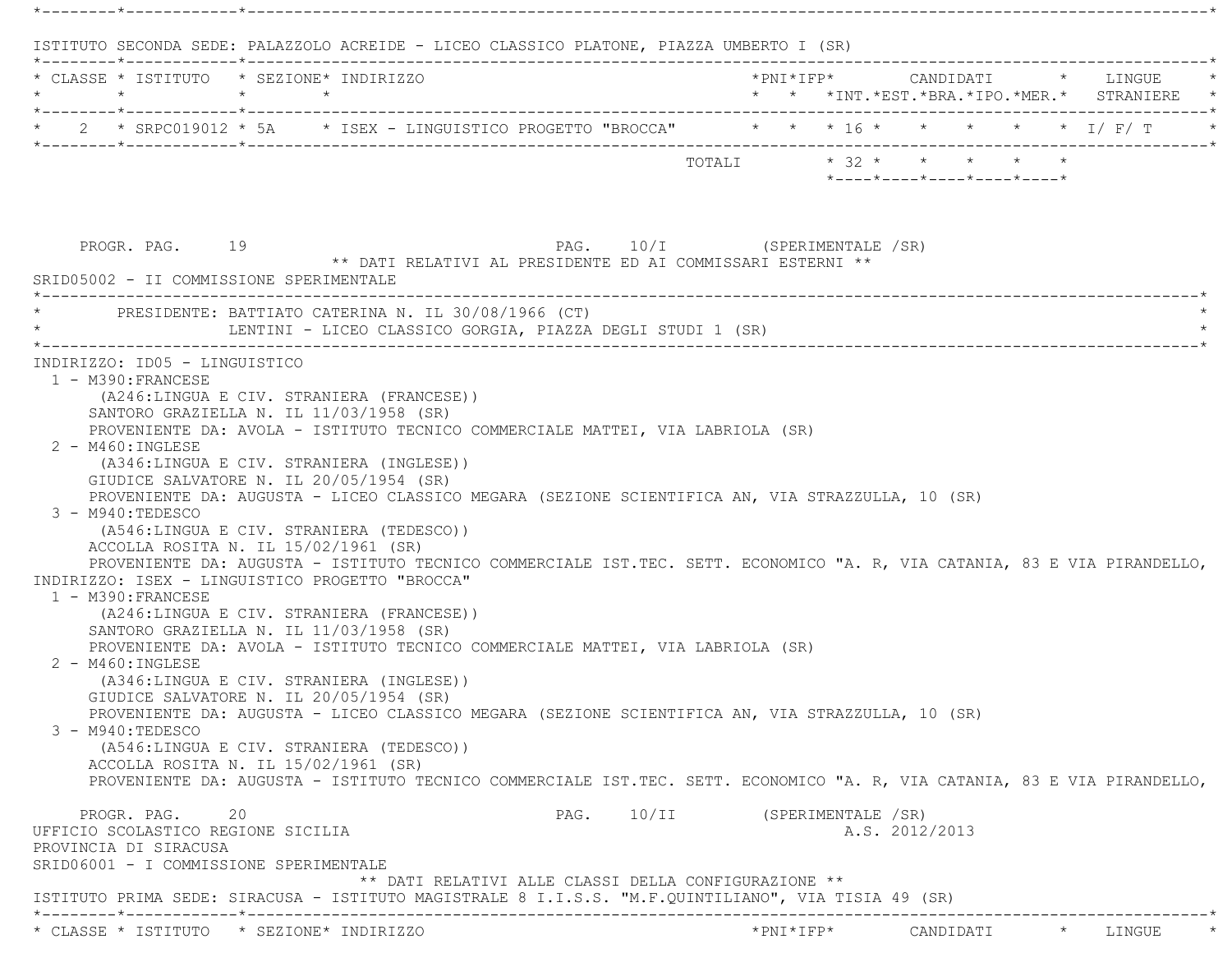|               | $\star$                                                                                                                                          |                                                                                                                                                                                                                                                      |                              |                               | * * *INT. *EST. *BRA. *IPO. *MER. * STRANIERE |  |                |                                                                                               |                                                                                                                                                                                                                                                  |
|---------------|--------------------------------------------------------------------------------------------------------------------------------------------------|------------------------------------------------------------------------------------------------------------------------------------------------------------------------------------------------------------------------------------------------------|------------------------------|-------------------------------|-----------------------------------------------|--|----------------|-----------------------------------------------------------------------------------------------|--------------------------------------------------------------------------------------------------------------------------------------------------------------------------------------------------------------------------------------------------|
|               |                                                                                                                                                  | 1 * SRPM01000P * 5AZ * ID06 - CLASSICO                                                                                                                                                                                                               |                              |                               |                                               |  |                | * * * 21 * * * * * * T                                                                        |                                                                                                                                                                                                                                                  |
|               |                                                                                                                                                  | 2 * SRPM01000P * 5BZ * ID06 - CLASSICO                                                                                                                                                                                                               |                              |                               |                                               |  |                | $\star$ $\star$ $\star$ $\uparrow$ $\uparrow$ $\star$ $\star$ $\star$ $\downarrow$ $\uparrow$ |                                                                                                                                                                                                                                                  |
|               |                                                                                                                                                  |                                                                                                                                                                                                                                                      |                              | TOTALI * 36 * * * * * *       |                                               |  |                | $*$ ---- $*$ ---- $*$ ---- $*$ ---- $*$ ---- $*$                                              |                                                                                                                                                                                                                                                  |
| *------------ | PROGR. PAG. 21<br>SRID06001 - I COMMISSIONE SPERIMENTALE                                                                                         | ** DATI RELATIVI AL PRESIDENTE ED AI COMMISSARI ESTERNI **                                                                                                                                                                                           | PAG. 11/I (SPERIMENTALE /SR) |                               |                                               |  |                |                                                                                               |                                                                                                                                                                                                                                                  |
|               |                                                                                                                                                  | PRESIDENTE: TORO SALVATORE N. IL 18/09/1960 (SR)<br>NOTO - ISTITUTO TECNICO PER ATTIVITA' SOCIALI (GIA' ITF) P.SSA G. DI SAVOIA, VIA PITAGORA (SR)                                                                                                   |                              |                               |                                               |  |                |                                                                                               |                                                                                                                                                                                                                                                  |
|               | $1 - SI63: LATINO$<br>LATINA LUCIA N. IL 19/07/1955 (RC)<br>2 - SL32: MATEMATICA                                                                 | (A052: LETTERE, LATINO, GRECO LICEO CLASS)<br>PROVENIENTE DA: NOTO - LICEO CLASSICO A. DI RUDINI', CORSO VITTORIO EMANUELE 111 (SR)                                                                                                                  |                              |                               |                                               |  |                |                                                                                               |                                                                                                                                                                                                                                                  |
|               | (A049: MATEMATICA E FISICA)<br>RUBERA ANDREA N. IL 30/01/1962 (EE)<br>3 - SR72: LINGUA STRANIERA (INGLESE)<br>DRAGO CINZIA N. IL 10/12/1961 (CT) | PROVENIENTE DA: ROSOLINI - LICEO SCIENTIFICO "ARCHIMEDE", VIA SIPIONE 147 (SR)<br>(A346:LINGUA E CIV. STRANIERA (INGLESE)<br>PROVENIENTE DA: PACHINO - IST PROF PER L'AGRICOLTURA E L'AMBIENTE I.P.A.A. PACHINO - SERALE "P., VIALE FORTUNA SNC (SR) |                              |                               |                                               |  |                |                                                                                               |                                                                                                                                                                                                                                                  |
|               | PROGR. PAG. 22<br>UFFICIO SCOLASTICO REGIONE SICILIA<br>PROVINCIA DI SIRACUSA                                                                    |                                                                                                                                                                                                                                                      |                              | PAG. 11/II (SPERIMENTALE /SR) |                                               |  | A.S. 2012/2013 |                                                                                               |                                                                                                                                                                                                                                                  |
|               | SRID74001 - I COMMISSIONE SPERIMENTALE                                                                                                           | ** DATI RELATIVI ALLE CLASSI DELLA CONFIGURAZIONE **<br>ISTITUTO PRIMA SEDE: ROSOLINI - LICEO SCIENTIFICO "ARCHIMEDE", VIA SIPIONE 147 (SR)                                                                                                          |                              |                               |                                               |  |                |                                                                                               |                                                                                                                                                                                                                                                  |
|               | * CLASSE * ISTITUTO * SEZIONE* INDIRIZZO<br>$\star \qquad \qquad \star \qquad \qquad \star \qquad \qquad \star$                                  |                                                                                                                                                                                                                                                      |                              |                               |                                               |  |                |                                                                                               |                                                                                                                                                                                                                                                  |
|               |                                                                                                                                                  | * 1 * SRPS01701D * 5D * ID74 - SOCIO PSICO PEDAGOGICO * * * * 20 * 1 * * * * * * I                                                                                                                                                                   |                              |                               |                                               |  |                |                                                                                               |                                                                                                                                                                                                                                                  |
|               |                                                                                                                                                  | ISTITUTO SECONDA SEDE: PACHINO - ISTITUTO TECNICO INDUSTRIALE MICHELANGELO BARTOLO, VIA FIUME (SR)                                                                                                                                                   |                              |                               |                                               |  |                |                                                                                               |                                                                                                                                                                                                                                                  |
|               | * CLASSE * ISTITUTO * SEZIONE* INDIRIZZO<br>$\star \qquad \qquad \star \qquad \qquad \star \qquad \qquad \star$                                  |                                                                                                                                                                                                                                                      |                              |                               |                                               |  |                |                                                                                               | $*PNI*IFP* \qquad \qquad \text{CANDIDATI} \qquad \qquad * \qquad \text{LINGUE} \qquad \qquad *$<br>* * *INT. *EST. *BRA. *IPO. *MER. * STRANIERE *<br>$*$ PNI $*$ IFP $*$ CANDIDATI $*$ LINGUE $*$<br>* * *INT.*EST.*BRA.*IPO.*MER.* STRANIERE * |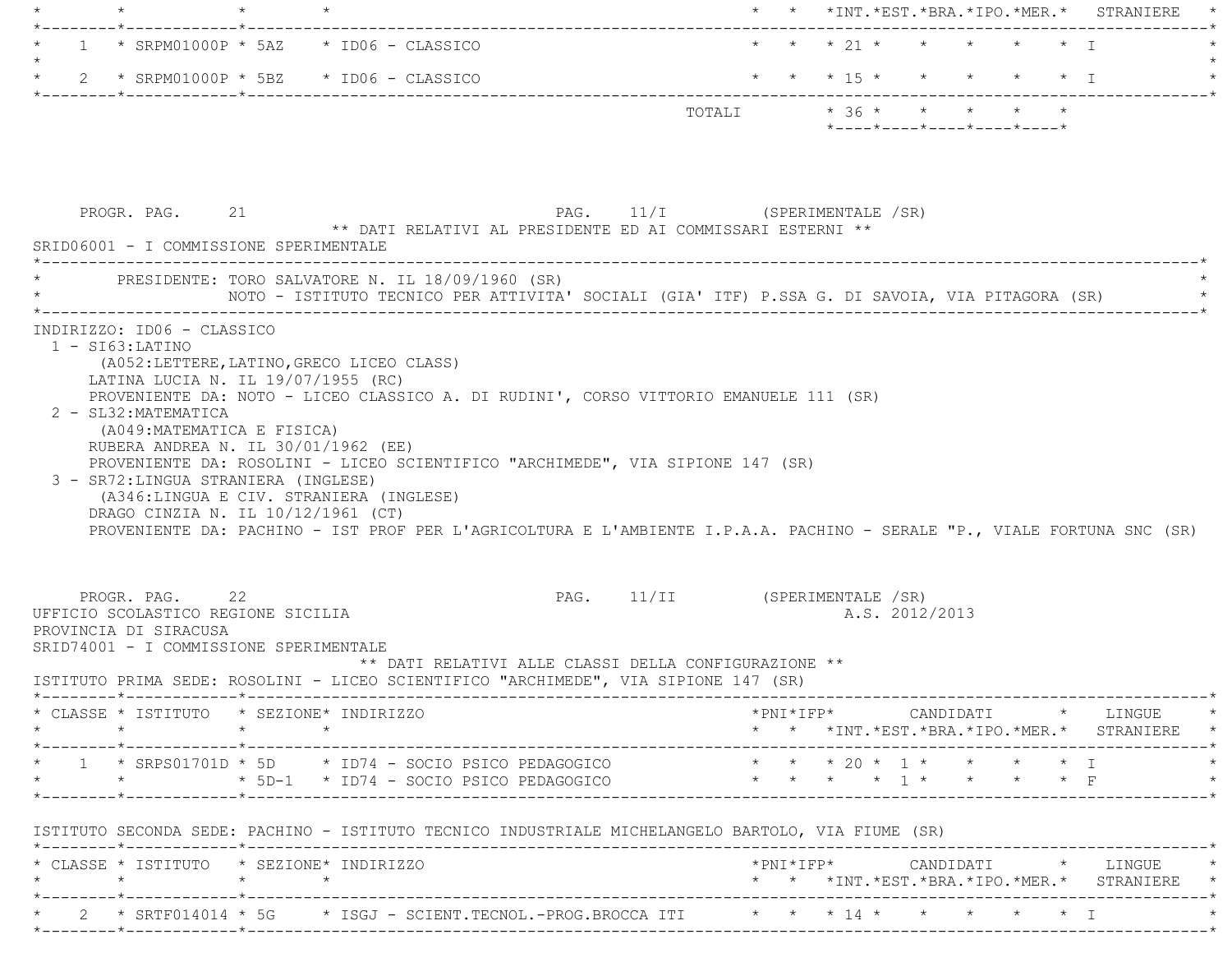PROGR. PAG. 23 23 PAG. 12/I (SPERIMENTALE /SR) \*\* DATI RELATIVI AL PRESIDENTE ED AI COMMISSARI ESTERNI \*\* SRID74001 - I COMMISSIONE SPERIMENTALE \*----------------------------------------------------------------------------------------------------------------------------\*PRESIDENTE: SANZARO GIUSEPPINA N. IL 09/04/1966 (SR) LENTINI - ISTITUTO SUPERIORE "PIER LUIGI NERVI" LENTINI, VIA R. DA LENTINI (SR) \*----------------------------------------------------------------------------------------------------------------------------\* INDIRIZZO: ID74 - SOCIO PSICO PEDAGOGICO 1 - M458:METEDOLOGIA DELLA RICERCA SOCIO PSICO PEDAGOGICA (A036:FILOSOFIA,PSICOL. E SC.DELL'EDUC) RAGUSA GIORGIO N. IL 13/12/1975 (TO) PROVENIENTE DA: SAN GIOVANNI LA PUNTA - LICEO SCIENTIFICO LICEO SC. MAJORANA S.G.LA PUNT, VIA G. MOTTA 87 (CT) 2 - M548:MATEMATICA (A047:MATEMATICA) GIUMMO RENATO N. IL 02/03/1949 (CT) PROVENIENTE DA: AUGUSTA - ISTITUTO TECNICO INDUSTRIALE IST.TEC. SETT.TECNOLOGICO-LIC., VIA CATANIA, 83 (SR) 3 - M460:INGLESE (A346:LINGUA E CIV. STRANIERA (INGLESE) BOSCARINO ROSA N. IL 26/07/1957 (SR) PROVENIENTE DA: SIRACUSA - IST PROF PER I SERVIZI ALBERGHIERI E RISTORAZIONE FEDERICO II DI SVEVIA, VIA POLIBIO N. 59 (S INDIRIZZO: ISGJ - SCIENT.TECNOL.-PROG.BROCCA ITI 1 - M548:MATEMATICA (A047:MATEMATICA) GIUMMO RENATO N. IL 02/03/1949 (CT) PROVENIENTE DA: AUGUSTA - ISTITUTO TECNICO INDUSTRIALE IST.TEC. SETT.TECNOLOGICO-LIC., VIA CATANIA, 83 (SR) 2 - M568:MATEMATICA (A047:MATEMATICA) GIUMMO RENATO N. IL 02/03/1949 (CT) PROVENIENTE DA: AUGUSTA - ISTITUTO TECNICO INDUSTRIALE IST.TEC. SETT.TECNOLOGICO-LIC., VIA CATANIA, 83 (SR) 3 - M460:INGLESE (A346:LINGUA E CIV. STRANIERA (INGLESE)) BOSCARINO ROSA N. IL 26/07/1957 (SR) PROVENIENTE DA: SIRACUSA - IST PROF PER I SERVIZI ALBERGHIERI E RISTORAZIONE FEDERICO II DI SVEVIA, VIA POLIBIO N. 59 (S 4 - M171:BIOLOGIA (A060:SC.NA.,CH.,GEOG.,MIC. ) CASCONE CARMELA N. IL 05/09/1971 (RG) PROVENIENTE DA: ISPICA - IST PROF INDUSTRIA E ARTIGIANATO ISTITUTO ISTRUZIONE SUPERIORE, VIA ASINARA (RG) PROGR. PAG. 24 24 PAG. 12/II (SPERIMENTALE /SR) UFFICIO SCOLASTICO REGIONE SICILIA A.S. 2012/2013 PROVINCIA DI SIRACUSA SRIE10001 - I COMMISSIONE SPERIMENTALE \*\* DATI RELATIVI ALLE CLASSI DELLA CONFIGURAZIONE \*\* ISTITUTO PRIMA SEDE: SIRACUSA - LICEO SCIENTIFICO L.S. E L. SC. UM."O.M.CORBINO", V.LE REG. MARGHERITA 16 (SR) \*--------\*------------\*-------------------------------------------------------------------------------------------------------\* \* CLASSE \* ISTITUTO \* SEZIONE\* INDIRIZZO \*PNI\*IFP\* CANDIDATI \* LINGUE \* \* \* \* \* \* \* \*INT.\*EST.\*BRA.\*IPO.\*MER.\* STRANIERE \* \*--------\*------------\*-------------------------------------------------------------------------------------------------------\*1 \* SRPS050004 \* 5A \* IE10 - SOCIO PSICOPEDAG.(BROCCA-MUSICA) \* \* \* 17 \* \* \* \* \* \* \* I  $\star$ \* 2 \* SRPS050004 \* 5B \* IE10 - SOCIO PSICOPEDAG.(BROCCA-MUSICA) \* \* \* 11 \* \* \* \* \* I \*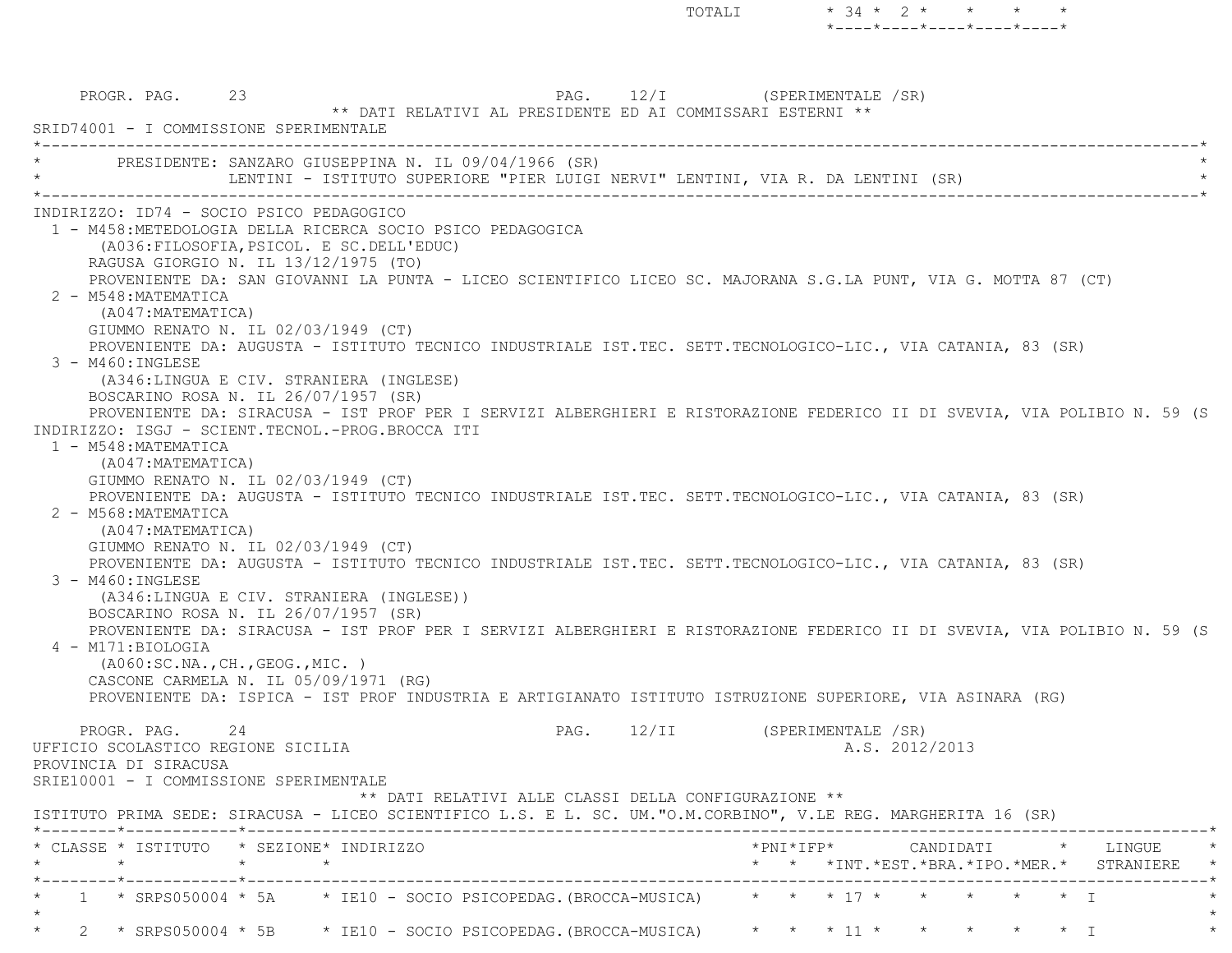|                                                                                                                                                                                                                                                                                                                                                                                                                 |  |                                                                                    |                               | TOTALI * 28 * * * * * |                     | *----*----*----*----*----* |         |                     |                                                                     |
|-----------------------------------------------------------------------------------------------------------------------------------------------------------------------------------------------------------------------------------------------------------------------------------------------------------------------------------------------------------------------------------------------------------------|--|------------------------------------------------------------------------------------|-------------------------------|-----------------------|---------------------|----------------------------|---------|---------------------|---------------------------------------------------------------------|
| PROGR. PAG. 25<br>SRIE10001 - I COMMISSIONE SPERIMENTALE                                                                                                                                                                                                                                                                                                                                                        |  | ** DATI RELATIVI AL PRESIDENTE ED AI COMMISSARI ESTERNI **                         | PAG. 13/I (SPERIMENTALE /SR)  |                       |                     |                            |         |                     |                                                                     |
| PRESIDENTE: MARINO RENATO N. IL 04/06/1966 (SR)                                                                                                                                                                                                                                                                                                                                                                 |  | CARLENTINI - ISTITUTO TECNICO INDUSTRIALE I.T.I. CARLENTINI, VIA DELLO STADIO (SR) |                               |                       |                     |                            |         |                     |                                                                     |
| (A036: FILOSOFIA, PSICOL. E SC. DELL'EDUC)<br>PAPPALARDO ELVIRA N. IL 30/07/1953 (SR)<br>PROVENIENTE DA: NOTO - ISTITUTO MAGISTRALE MATTEO RAELI, VIA MATTEO RAELI 9 (SR)<br>2 - SG82: FILOSOFIA<br>(A037: FILOSOFIA E STORIA)<br>FILLETTI OLGA N. IL $14/11/1966$ (SR)<br>PROVENIENTE DA: LENTINI - LICEO CLASSICO GORGIA, PIAZZA DEGLI STUDI 1 (SR)<br>3 - SB01:BIOLOGIA<br>( A060:SC.NA., CH., GEOG., MIC. ) |  |                                                                                    |                               |                       |                     |                            |         |                     |                                                                     |
| GRIMALDI ALESSANDRO N. IL 17/07/1973 (SR)<br>PROVENIENTE DA: AUGUSTA - ISTITUTO TECNICO COMMERCIALE IST.TEC. SETT. ECONOMICO "A. R, VIA CATANIA, 83 E VIA PIRANDELLO,                                                                                                                                                                                                                                           |  |                                                                                    |                               |                       |                     |                            |         |                     |                                                                     |
| PROGR. PAG. 26                                                                                                                                                                                                                                                                                                                                                                                                  |  | ** DATI RELATIVI ALLE CLASSI DELLA CONFIGURAZIONE **                               | PAG. 13/II (SPERIMENTALE /SR) |                       |                     | A.S. 2012/2013             |         |                     |                                                                     |
| UFFICIO SCOLASTICO REGIONE SICILIA<br>PROVINCIA DI SIRACUSA<br>SRIE10002 - II COMMISSIONE SPERIMENTALE<br>ISTITUTO PRIMA SEDE: NOTO - ISTITUTO MAGISTRALE MATTEO RAELI, VIA MATTEO RAELI 9 (SR)<br>* CLASSE * ISTITUTO * SEZIONE* INDIRIZZO                                                                                                                                                                     |  |                                                                                    |                               |                       | $*$ PNI $*$ IFP $*$ |                            |         |                     | CANDIDATI * LINGUE<br>* * *INT. *EST. *BRA. *IPO. *MER. * STRANIERE |
| * 1 * SRPM01601P * 5A * IE10 - SOCIO PSICOPEDAG. (BROCCA-MUSICA) * * * 10 *                                                                                                                                                                                                                                                                                                                                     |  |                                                                                    |                               |                       |                     | $\star$                    | $\star$ | $\star$ $\star$ T/F |                                                                     |
| 2 * SRPM01601P * 5B * IE10 - SOCIO PSICOPEDAG. (BROCCA-MUSICA) * * * 14 * 1 * * * * * * I/ F<br>$\star$                                                                                                                                                                                                                                                                                                         |  |                                                                                    |                               |                       |                     |                            |         |                     |                                                                     |

PROGR. PAG. 27 27 PAG. 14/I (SPERIMENTALE /SR) \*\* DATI RELATIVI AL PRESIDENTE ED AI COMMISSARI ESTERNI \*\* SRIE10002 - II COMMISSIONE SPERIMENTALE \*----------------------------------------------------------------------------------------------------------------------------\* \* PRESIDENTE: LONERO ENZO N. IL 26/10/1959 (SR) \* \* PRIOLO GARGALLO - ISTITUTO COMPRENSIVO II I.C. "A. MANZONI" PRIOLO G, VIA A. DE GASPERI, 17 (SR) \*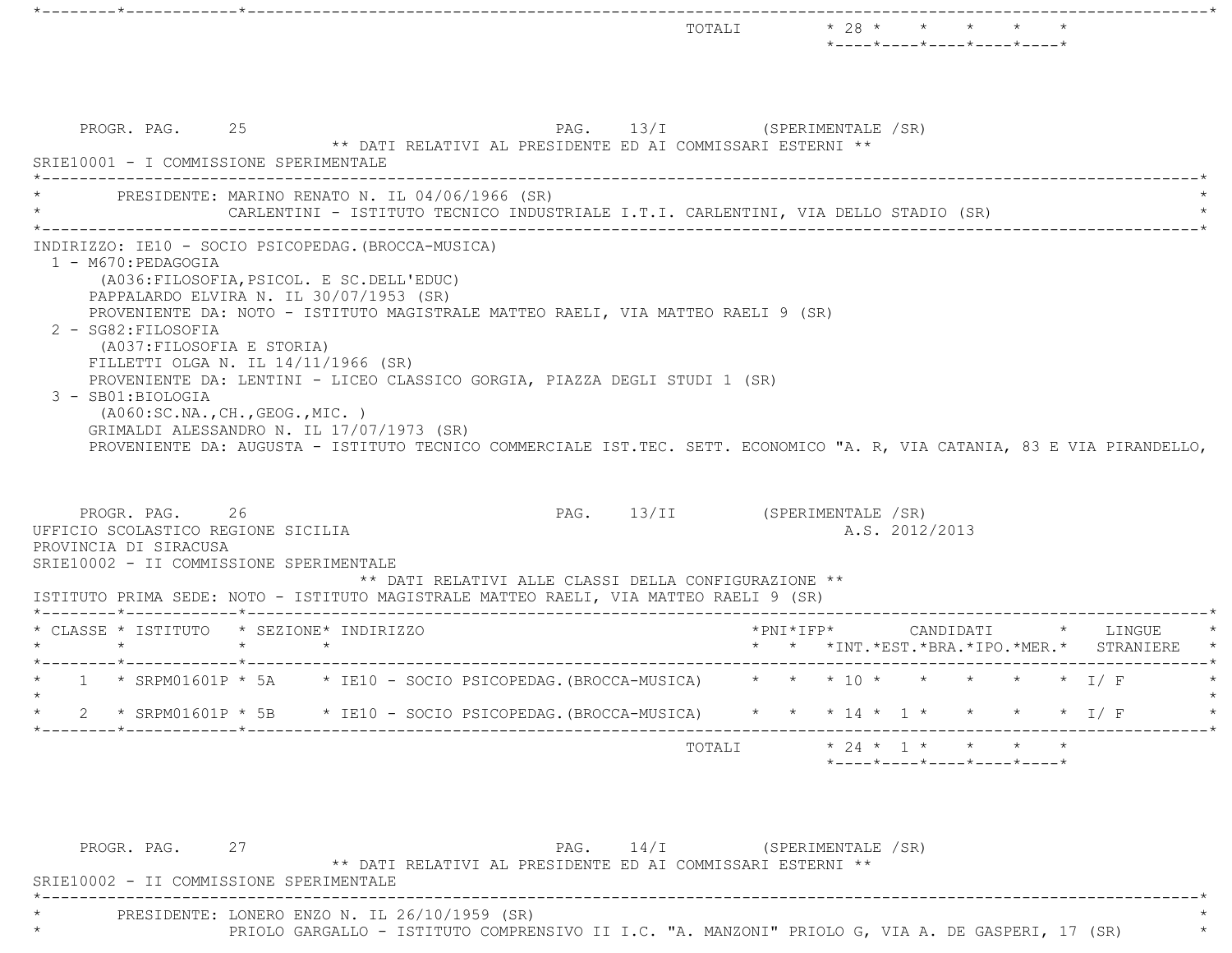\*----------------------------------------------------------------------------------------------------------------------------\* INDIRIZZO: IE10 - SOCIO PSICOPEDAG.(BROCCA-MUSICA) 1 - M670:PEDAGOGIA (A036:FILOSOFIA,PSICOL. E SC.DELL'EDUC) IOZZIA FRANCESCA N. IL 18/07/1952 (RG) PROVENIENTE DA: SIRACUSA - ISTITUTO MAGISTRALE 8 I.I.S.S. "M.F.QUINTILIANO", VIA TISIA 49 (SR) 2 - SG82:FILOSOFIA (A037:FILOSOFIA E STORIA) LATINA LOREDANA N. IL 15/02/1955 (SR) PROVENIENTE DA: SIRACUSA - LICEO SCIENTIFICO L. EINAUDI, VIA PITIA 13 (SR) 3 - SB01:BIOLOGIA (A060:SC.NA.,CH.,GEOG.,MIC. ) SANTORO PAOLO N. IL 25/06/1954 (SR) PROVENIENTE DA: PALAZZOLO ACREIDE - LICEO CLASSICO PLATONE, PIAZZA UMBERTO I (SR) PROGR. PAG. 28 28 PAG. 14/II (SPERIMENTALE /SR) UFFICIO SCOLASTICO REGIONE SICILIA A.S. 2012/2013 PROVINCIA DI SIRACUSA SRIE10003 - III COMMISSIONE SPERIMENTALE \*\* DATI RELATIVI ALLE CLASSI DELLA CONFIGURAZIONE \*\* ISTITUTO PRIMA SEDE: AUGUSTA - LICEO CLASSICO MEGARA (SEZIONE SCIENTIFICA AN, VIA STRAZZULLA, 10 (SR) \*--------\*------------\*-------------------------------------------------------------------------------------------------------\* \* CLASSE \* ISTITUTO \* SEZIONE\* INDIRIZZO \*PNI\*IFP\* CANDIDATI \* LINGUE \* \* \* \* \* \* \* \*INT.\*EST.\*BRA.\*IPO.\*MER.\* STRANIERE \* \*--------\*------------\*-------------------------------------------------------------------------------------------------------\*\* 1 \* SRPC070006 \* VA \* IE10 - SOCIO PSICOPEDAG.(BROCCA-MUSICA) \* \* \* 10 \* 2 \* \* \* \* \* \* I \*--------\*------------\*-------------------------------------------------------------------------------------------------------\* ISTITUTO SECONDA SEDE: SIRACUSA - L.R. PAR. ISTITUTO MAGISTRALE SACRO CUORE MADRE MARIA SCHINI, V.LE TEOCRITO, N. 40 (SR) \*--------\*------------\*-------------------------------------------------------------------------------------------------------\* \* CLASSE \* ISTITUTO \* SEZIONE\* INDIRIZZO \*PNI\*IFP\* CANDIDATI \* LINGUE \* \* \* \* \* \* \* \*INT.\*EST.\*BRA.\*IPO.\*MER.\* STRANIERE \* \*--------\*------------\*-------------------------------------------------------------------------------------------------------\* \* 2 \* SRPM475001 \* 5A \* ISFP - SOCIO PSICOPEDAG. (PR. "BROCCA") \* \* \* 26 \* 3 \* \* \* \* I \* \*--------\*------------\*-------------------------------------------------------------------------------------------------------\* $\texttt{TOTALI} \qquad \qquad \star\;\; \texttt{36}\; \star\;\; \texttt{5}\; \star\; \qquad \star\; \qquad \star\; \qquad \star\; \qquad \star\; \qquad \star\; \qquad \star\; \qquad \star$  \*----\*----\*----\*----\*----\*PROGR. PAG. 29 29 PAG. 15/I (SPERIMENTALE /SR) \*\* DATI RELATIVI AL PRESIDENTE ED AI COMMISSARI ESTERNI \*\* SRIE10003 - III COMMISSIONE SPERIMENTALE \*----------------------------------------------------------------------------------------------------------------------------\*PRESIDENTE: BONGIOVANNI GIUSEPPE N. IL 11/04/1958 (SR) PACHINO - LICEO SCIENTIFICO LICEO SC. PACHINO, VIALE ALDO MORO S.N. (SR) \*----------------------------------------------------------------------------------------------------------------------------\* INDIRIZZO: IE10 - SOCIO PSICOPEDAG.(BROCCA-MUSICA) 1 - M670:PEDAGOGIA (A036:FILOSOFIA,PSICOL. E SC.DELL'EDUC) PACE ANNA N. IL 11/12/1951 (EE) PROVENIENTE DA: PACHINO - LICEO SCIENTIFICO LICEO SC. PACHINO, VIALE ALDO MORO S.N. (SR) 2 - SG82:FILOSOFIA(A037:FILOSOFIA E STORIA)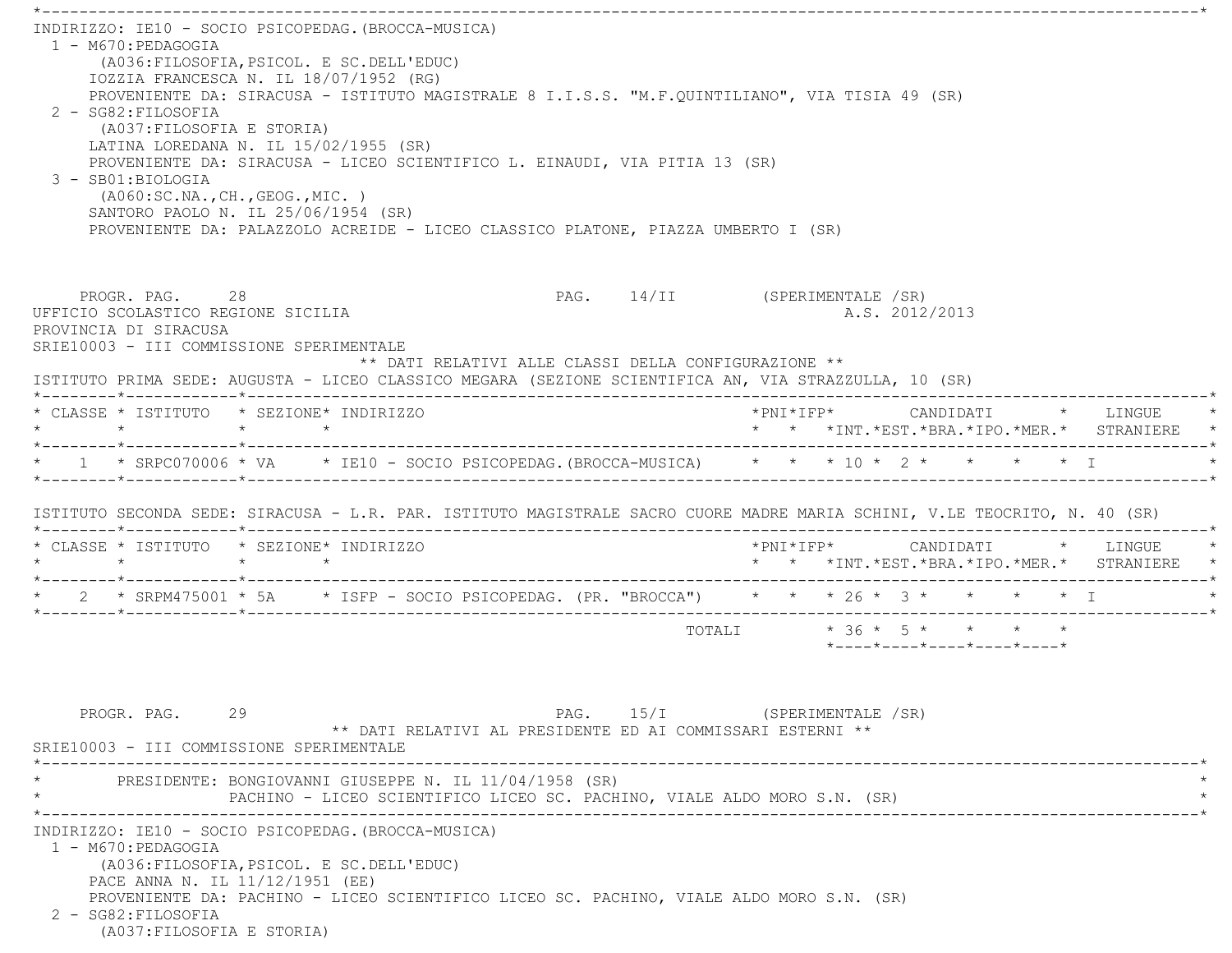APARO VERA N. IL 03/11/1972 (SR) PROVENIENTE DA: ROSOLINI - ISTITUTO TECNICO INDUSTRIALE ISTITUTO TEC. INDUSTRIALE COR, SANTALESSANDRA (SR) 3 - SB01:BIOLOGIA (A060:SC.NA.,CH.,GEOG.,MIC. ) PIROSA PIETRO N. IL 20/07/1964 (SR) PROVENIENTE DA: ROSOLINI - IST PROF PER I SERVIZI COMMERCIALI E TURISTICI I.P.C.T. DI ROSOLINI, VIA ROSSINI (SR) INDIRIZZO: ISFP - SOCIO PSICOPEDAG. (PR. "BROCCA") 1 - M670:PEDAGOGIA (A036:FILOSOFIA,PSICOL. E SC.DELL'EDUC) PACE ANNA N. IL 11/12/1951 (EE) PROVENIENTE DA: PACHINO - LICEO SCIENTIFICO LICEO SC. PACHINO, VIALE ALDO MORO S.N. (SR) 2 - SG82:FILOSOFIA (A037:FILOSOFIA E STORIA) APARO VERA N. IL 03/11/1972 (SR) PROVENIENTE DA: ROSOLINI - ISTITUTO TECNICO INDUSTRIALE ISTITUTO TEC. INDUSTRIALE COR, SANTALESSANDRA (SR) 3 - SB01:BIOLOGIA (A060:SC.NA.,CH.,GEOG.,MIC. ) PIROSA PIETRO N. IL 20/07/1964 (SR) PROVENIENTE DA: ROSOLINI - IST PROF PER I SERVIZI COMMERCIALI E TURISTICI I.P.C.T. DI ROSOLINI, VIA ROSSINI (SR) PROGR. PAG. 30 30 PAG. 15/II (SPERIMENTALE /SR) UFFICIO SCOLASTICO REGIONE SICILIA A.S. 2012/2013 PROVINCIA DI SIRACUSA SRISEW001 - I COMMISSIONE SPERIMENTALE \*\* DATI RELATIVI ALLE CLASSI DELLA CONFIGURAZIONE \*\* ISTITUTO PRIMA SEDE: PALAZZOLO ACREIDE - LICEO CLASSICO PLATONE, PIAZZA UMBERTO I (SR) \*--------\*------------\*-------------------------------------------------------------------------------------------------------\* \* CLASSE \* ISTITUTO \* SEZIONE\* INDIRIZZO \*PNI\*IFP\* CANDIDATI \* LINGUE \* \* \* \* \* \* \* \*INT.\*EST.\*BRA.\*IPO.\*MER.\* STRANIERE \* \*--------\*------------\*-------------------------------------------------------------------------------------------------------\*1 \* SRPC019012 \* A \* ISEW - CLASSICO PROGETTO "BROCCA" \* \* \* 24 \* \* \* \* \* \* \* \* \*  $\star$  \* 2 \* SRPC019012 \* VA \* IE10 - SOCIO PSICOPEDAG.(BROCCA-MUSICA) \* \* \* 26 \* \* \* \* \* I \* \*--------\*------------\*-------------------------------------------------------------------------------------------------------\*TOTALI  $* 50 * * * * * * * *$  \*----\*----\*----\*----\*----\*PROGR. PAG. 31 31 PAG. 16/I (SPERIMENTALE /SR)

 \*\* DATI RELATIVI AL PRESIDENTE ED AI COMMISSARI ESTERNI \*\* SRISEW001 - I COMMISSIONE SPERIMENTALE \*----------------------------------------------------------------------------------------------------------------------------\*PRESIDENTE: BAGLIERI CORRADO N. IL 12/07/1951 (SR) ROSOLINI - ISTITUTO SUPERIORE "ARCHIMEDE" ROSOLINI, VIA SIPIONE 147 (SR) \*----------------------------------------------------------------------------------------------------------------------------\* INDIRIZZO: ISEW - CLASSICO PROGETTO "BROCCA" 1 - M490:LATINO E GRECO (A052:LETTERE,LATINO,GRECO LICEO CLASSIC) CARUSO GIORGIA N. IL 18/11/1957 (SR) PROVENIENTE DA: AVOLA - LICEO SCIENTIFICO I.I.S. L. SCIENTIFICO-CLASSICO, VIA LABRIOLA,2 (SR) 2 - M460:INGLESE (A346:LINGUA E CIV. STRANIERA (INGLESE)) LO ZITO GIUSEPPE N. IL 05/06/1959 (SR) PROVENIENTE DA: LENTINI - LICEO ARTISTICO LICEO ARTISTICO LENTINI (SR)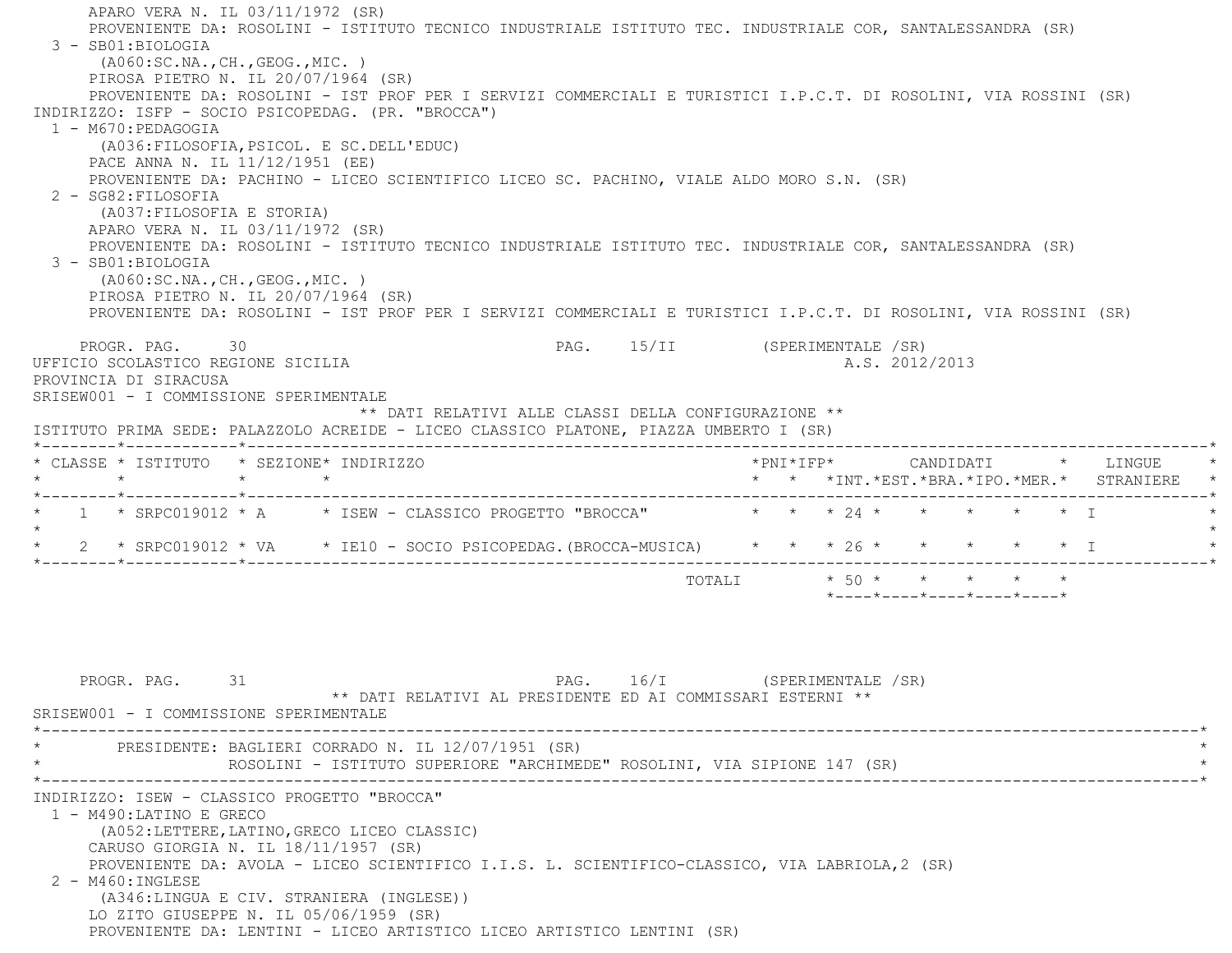3 - M770:SCIENZE NATURALI (A060:SC.NA.,CH.,GEOG.,MIC. ) VALVO CLAUDIA N. IL 07/11/1958 (SR) PROVENIENTE DA: AUGUSTA - LICEO CLASSICO MEGARA (SEZIONE SCIENTIFICA AN, VIA STRAZZULLA, 10 (SR) INDIRIZZO: IE10 - SOCIO PSICOPEDAG.(BROCCA-MUSICA) 1 - M670:PEDAGOGIA (A036:FILOSOFIA,PSICOL. E SC.DELL'EDUC) SPUGNETTI NUNZIA N. IL 16/07/1949 (SR) PROVENIENTE DA: NOTO - ISTITUTO MAGISTRALE MATTEO RAELI, VIA MATTEO RAELI 9 (SR) 2 - SG82:FILOSOFIA (A037:FILOSOFIA E STORIA) CAMPOCHIARO PATRIZIA N. IL 10/10/1958 (SR) PROVENIENTE DA: SIRACUSA - LICEO SCIENTIFICO L.S. E L. SC. UM."O.M.CORBINO", V.LE REG. MARGHERITA 16 (SR) 3 - SB01:BIOLOGIA (A060:SC.NA.,CH.,GEOG.,MIC. ) VALVO CLAUDIA N. IL 07/11/1958 (SR) PROVENIENTE DA: AUGUSTA - LICEO CLASSICO MEGARA (SEZIONE SCIENTIFICA AN, VIA STRAZZULLA, 10 (SR) PROGR. PAG. 32 PAG. 16/II (SPERIMENTALE /SR) UFFICIO SCOLASTICO REGIONE SICILIA A.S. 2012/2013 PROVINCIA DI SIRACUSA SRISFN001 - I COMMISSIONE SPERIMENTALE \*\* DATI RELATIVI ALLE CLASSI DELLA CONFIGURAZIONE \*\* ISTITUTO PRIMA SEDE: CANICATTINI BAGNI - LICEO SCIENTIFICO CANICATTINI BAGNI, VIA MESSINA N.25 (SR) \*--------\*------------\*-------------------------------------------------------------------------------------------------------\* \* CLASSE \* ISTITUTO \* SEZIONE\* INDIRIZZO \*PNI\*IFP\* CANDIDATI \* LINGUE \* \* \* \* \* \* \* \*INT.\*EST.\*BRA.\*IPO.\*MER.\* STRANIERE \* \*--------\*------------\*-------------------------------------------------------------------------------------------------------\* $1 \times$  SRPS120016 \* 5A  $\rightarrow$  ISFN - SCIENTIFICO PROGETTO "BROCCA"  $\rightarrow$  \* \* 16 \* 1 \* \* \* \* \* T  $\star$ \* 2 \* SRPS120016 \* 5B \* ISFN - SCIENTIFICO PROGETTO "BROCCA" \* \* \* 12 \* \* \* \* \* \* \* I \*--------\*------------\*-------------------------------------------------------------------------------------------------------\*TOTALI  $* 28 * 1 * * * * * * *$  \*----\*----\*----\*----\*----\* PROGR. PAG. 33 PAG. 17/I (SPERIMENTALE /SR) \*\* DATI RELATIVI AL PRESIDENTE ED AI COMMISSARI ESTERNI \*\*SRISFN001 - I COMMISSIONE SPERIMENTALE \*----------------------------------------------------------------------------------------------------------------------------\*PRESIDENTE: DI PIETRO MARIA LUISA N. IL 23/06/1970 (SR) NOTO - LICEO CLASSICO A. DI RUDINI', CORSO VITTORIO EMANUELE 111 (SR) \*----------------------------------------------------------------------------------------------------------------------------\* INDIRIZZO: ISFN - SCIENTIFICO PROGETTO "BROCCA" 1 - SL32:MATEMATICA (A049:MATEMATICA E FISICA) PICCIONE CORRADO N. IL 30/01/1969 (RG) PROVENIENTE DA: AUGUSTA - ISTITUTO TECNICO INDUSTRIALE IST.TEC. IND.LE AUGUSTA SERALE, VIA CATANIA, 83 (SR) 2 - SG82:FILOSOFIA (A037:FILOSOFIA E STORIA) SGROI ALFREDO N. IL 19/12/1963 (SR) PROVENIENTE DA: LENTINI - LICEO SCIENTIFICO "ELIO VITTORINI" LENTINI, VIA RICCARDO DA LENTINI 89 (SR) 3 - SB01:BIOLOGIA (A060:SC.NA.,CH.,GEOG.,MIC. )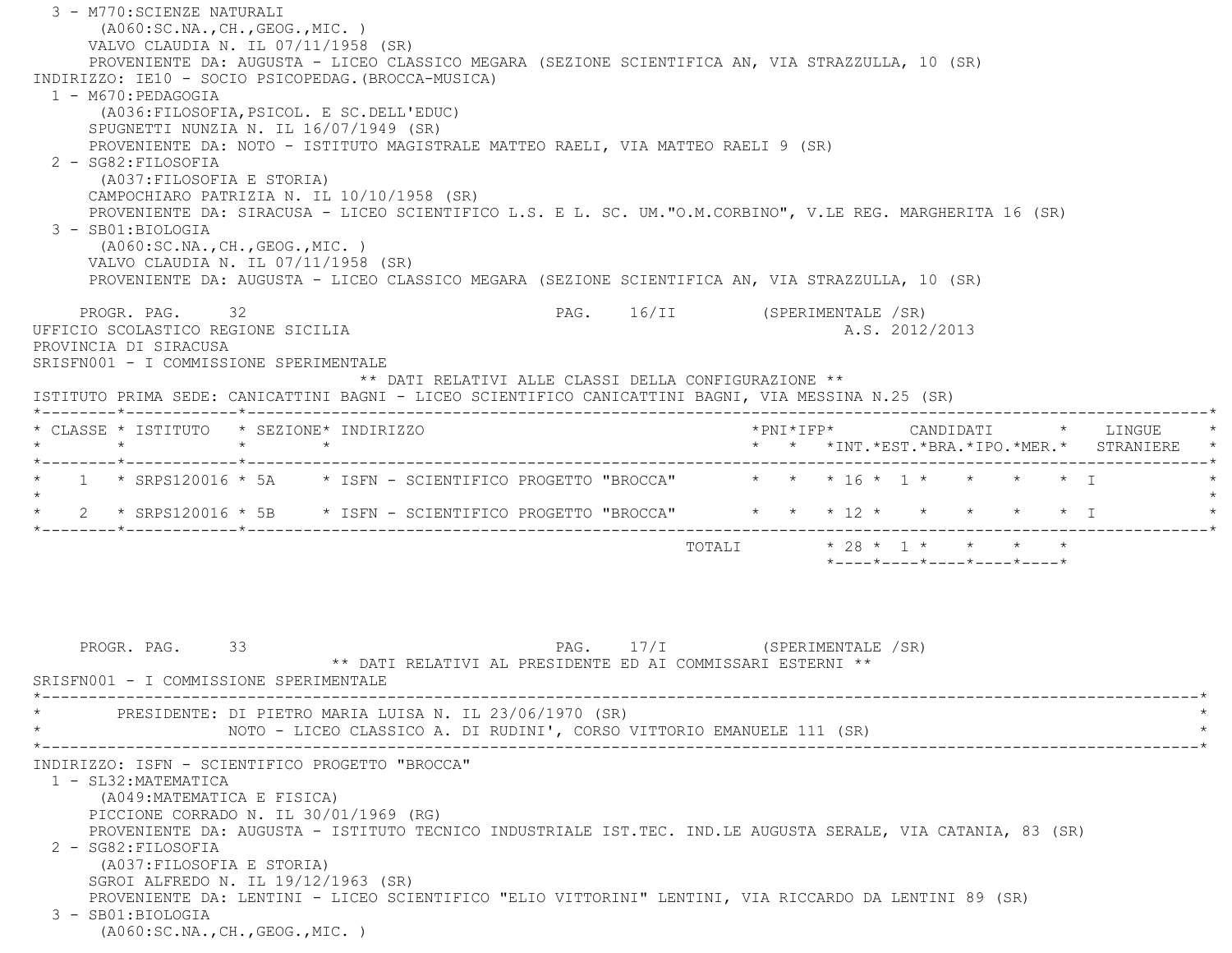BARONE ANTONINA N. IL 23/11/1950 (SR) PROVENIENTE DA: PACHINO - LICEO SCIENTIFICO LICEO SC. PACHINO, VIALE ALDO MORO S.N. (SR) PROGR. PAG. 34 Services and the page of the page of the product of the product of the product of the product of the product of the product of the product of the product of the product of the product of the product of the p UFFICIO SCOLASTICO REGIONE SICILIA A.S. 2012/2013 PROVINCIA DI SIRACUSA SRISFP001 - I COMMISSIONE SPERIMENTALE \*\* DATI RELATIVI ALLE CLASSI DELLA CONFIGURAZIONE \*\* ISTITUTO PRIMA SEDE: PACHINO - LICEO SCIENTIFICO LICEO SC. PACHINO, VIALE ALDO MORO S.N. (SR) \*--------\*------------\*-------------------------------------------------------------------------------------------------------\* \* CLASSE \* ISTITUTO \* SEZIONE\* INDIRIZZO \*PNI\*IFP\* CANDIDATI \* LINGUE \* \* \* \* \* \* \* \*INT.\*EST.\*BRA.\*IPO.\*MER.\* STRANIERE \* \*--------\*------------\*-------------------------------------------------------------------------------------------------------\*1 \* SRPS014012 \* 5E \* ISFP - SOCIO PSICOPEDAG. (PR. "BROCCA") \* \* \* 13 \* \* \* \* \* \* \*  $\star$  \* 2 \* SRPS014012 \* 5D \* ISFP - SOCIO PSICOPEDAG. (PR. "BROCCA") \* \* \* 20 \* \* \* \* \* I \* \*--------\*------------\*-------------------------------------------------------------------------------------------------------\* $\texttt{TOTALI} \qquad \qquad \star \quad 33 \; \star \qquad \star \qquad \star \qquad \star \qquad \star \qquad \star$  \*----\*----\*----\*----\*----\*PROGR. PAG. 35 35 PAG. 18/I (SPERIMENTALE /SR) \*\* DATI RELATIVI AL PRESIDENTE ED AI COMMISSARI ESTERNI \*\* SRISFP001 - I COMMISSIONE SPERIMENTALE \*----------------------------------------------------------------------------------------------------------------------------\*PRESIDENTE: GULINO CARMELO N. IL 30/01/1950 (SR) AUGUSTA - ISTITUTO SUPERIORE AUGUSTA, VIA CATANIA, 83 (SR) \*----------------------------------------------------------------------------------------------------------------------------\* INDIRIZZO: ISFP - SOCIO PSICOPEDAG. (PR. "BROCCA") 1 - M670:PEDAGOGIA (A036:FILOSOFIA,PSICOL. E SC.DELL'EDUC) MORSICATO AMALIA N. IL 19/06/1961 (PA) PROVENIENTE DA: SIRACUSA - ISTITUTO MAGISTRALE 8 I.I.S.S. "M.F.QUINTILIANO", VIA TISIA 49 (SR) 2 - SG82:FILOSOFIA (A037:FILOSOFIA E STORIA) SPALLINA SALVATORE N. IL 18/03/1950 (EN) PROVENIENTE DA: SIRACUSA - LICEO SCIENTIFICO L. EINAUDI, VIA PITIA 13 (SR) 3 - SB01:BIOLOGIA (A060:SC.NA.,CH.,GEOG.,MIC. ) CELIA GRAZIA N. IL 05/07/1959 (EN) PROVENIENTE DA: FLORIDIA - LICEO SCIENTIFICO "L.DA VINCI" FLORIDIA, V.LE VITT.VENETO -C/DA SERRANTONE (SR) PROGR. PAG. 36 36 PAG. 18/II (SPERIMENTALE /SR) UFFICIO SCOLASTICO REGIONE SICILIA A.S. 2012/2013 PROVINCIA DI SIRACUSA SRISFU001 - I COMMISSIONE SPERIMENTALE \*\* DATI RELATIVI ALLE CLASSI DELLA CONFIGURAZIONE \*\* ISTITUTO PRIMA SEDE: LENTINI - LICEO SCIENTIFICO "ELIO VITTORINI" LENTINI, VIA RICCARDO DA LENTINI 89 (SR) \*--------\*------------\*-------------------------------------------------------------------------------------------------------\*\* CLASSE \* ISTITUTO \* SEZIONE\* INDIRIZZO \*PNI\*IFP\* CANDIDATI \* LINGUE \*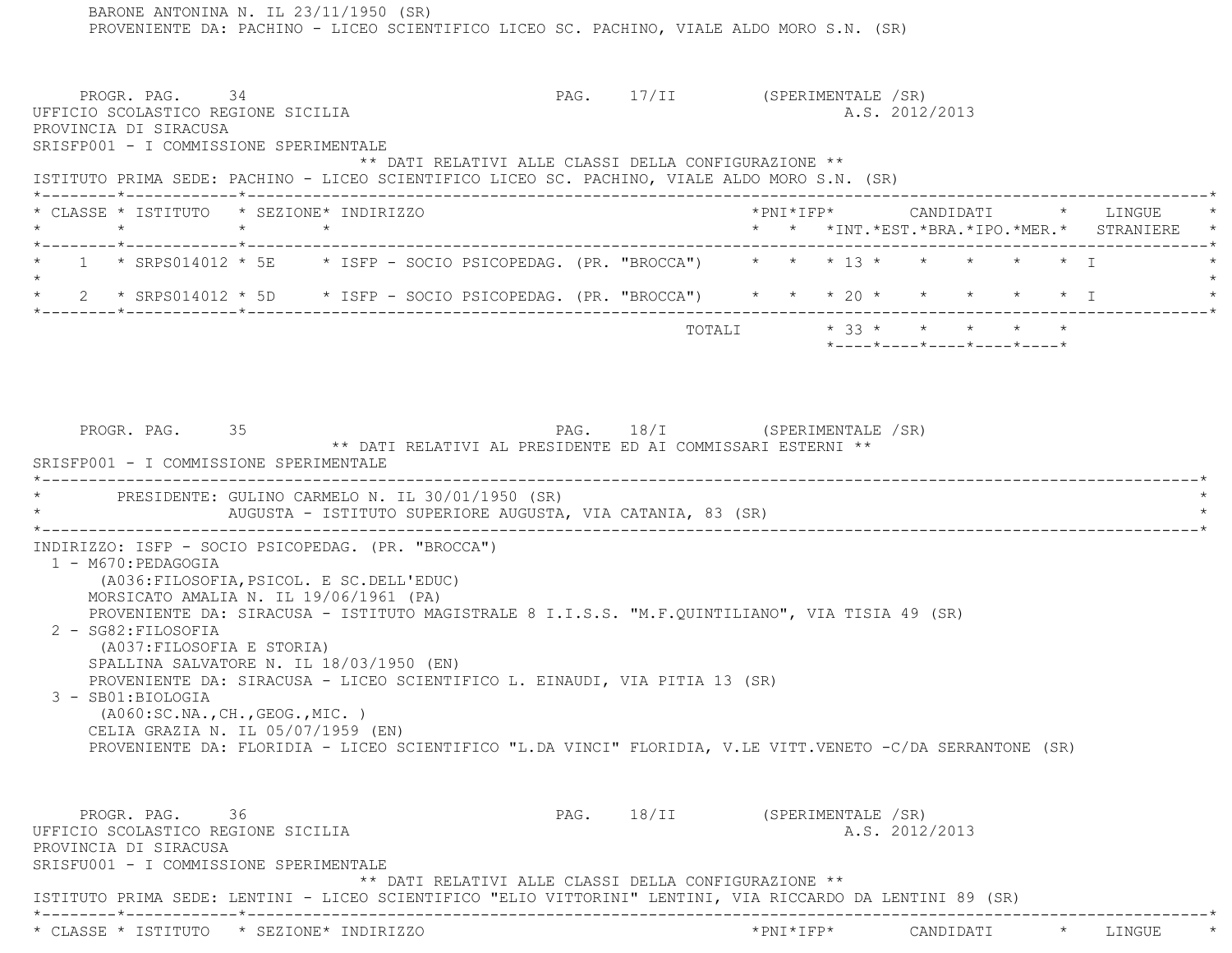|                                                                                                                                                                                                                                                                                                                                                                                                                                                                                                                                                                                                                                                                                                                                                                                                                                                                                                                                                                                                                                                                                                                                                                                                                                                                                                                      | STRANIERE                                                                                                |
|----------------------------------------------------------------------------------------------------------------------------------------------------------------------------------------------------------------------------------------------------------------------------------------------------------------------------------------------------------------------------------------------------------------------------------------------------------------------------------------------------------------------------------------------------------------------------------------------------------------------------------------------------------------------------------------------------------------------------------------------------------------------------------------------------------------------------------------------------------------------------------------------------------------------------------------------------------------------------------------------------------------------------------------------------------------------------------------------------------------------------------------------------------------------------------------------------------------------------------------------------------------------------------------------------------------------|----------------------------------------------------------------------------------------------------------|
| * SRPS03000V * 5L * ISFU - LINGUISTICO CM 27<br>$\mathbf{1}$                                                                                                                                                                                                                                                                                                                                                                                                                                                                                                                                                                                                                                                                                                                                                                                                                                                                                                                                                                                                                                                                                                                                                                                                                                                         | * * * 12 * * * * * * I/F/T                                                                               |
| * SRPS03000V * 5A * PS00 - SCIENTIFICO                                                                                                                                                                                                                                                                                                                                                                                                                                                                                                                                                                                                                                                                                                                                                                                                                                                                                                                                                                                                                                                                                                                                                                                                                                                                               | * X * * 15 * * * * * * 1                                                                                 |
| *--------*------------*---------                                                                                                                                                                                                                                                                                                                                                                                                                                                                                                                                                                                                                                                                                                                                                                                                                                                                                                                                                                                                                                                                                                                                                                                                                                                                                     | TOTALI * 27 * * * * * *<br>$*$ - - - - $*$ - - - - $*$ - - - - $*$ - - - - $*$ - - - - $*$               |
| PROGR. PAG. 37<br>** DATI RELATIVI AL PRESIDENTE ED AI COMMISSARI ESTERNI **<br>SRISFU001 - I COMMISSIONE SPERIMENTALE                                                                                                                                                                                                                                                                                                                                                                                                                                                                                                                                                                                                                                                                                                                                                                                                                                                                                                                                                                                                                                                                                                                                                                                               | PAG. 19/I (SPERIMENTALE /SR)                                                                             |
| PRESIDENTE: FERRARINI ANTONIO N. IL 07/06/1959 (SR)                                                                                                                                                                                                                                                                                                                                                                                                                                                                                                                                                                                                                                                                                                                                                                                                                                                                                                                                                                                                                                                                                                                                                                                                                                                                  | SIRACUSA - ISTITUTO TECNICO PER GEOMETRI ISTITUTO TECNICO "FILIPPO JUVA, VIALE SANTA PANAGIA, 131 (SR) * |
| INDIRIZZO: ISFU - LINGUISTICO CM 27<br>1 - M390: FRANCESE<br>(A246:LINGUA E CIV. STRANIERA (FRANCESE))<br>MICELI LAURA MARIA PAOLA N. IL 02/03/1960 (SR)<br>PROVENIENTE DA: RAMACCA - LICEO SCIENTIFICO LICEO RAMACCA, VIA FASTUCHERIA, 48 (CT)<br>$2 - M460$ : INGLESE<br>(A346:LINGUA E CIV. STRANIERA (INGLESE))<br>LEANTI CORRADO N. IL 17/02/1957 (SR)<br>PROVENIENTE DA: NOTO - LICEO CLASSICO A. DI RUDINI', CORSO VITTORIO EMANUELE 111 (SR)<br>3 - M940:TEDESCO<br>(A546:LINGUA E CIV. STRANIERA (TEDESCO))<br>CANNATA GIUSEPPA N. IL 12/02/1951 (CT)<br>PROVENIENTE DA: SIRACUSA - ISTITUTO TECNICO COMMERCIALE A. RIZZA, VIALE A. DIAZ 12 (SR)<br>INDIRIZZO: PS00 - SCIENTIFICO<br>1 - SL32: MATEMATICA<br>(A049: MATEMATICA E FISICA)<br>MONACO PAOLO N. IL 20/12/1952 (SR)<br>PROVENIENTE DA: SCORDIA - LICEO SCIENTIFICO LS ETTORE MAJORANA - SCORDIA, VIA LUIGI CAPUANA 36 (CT)<br>2 - M770: SCIENZE NATURALI<br>( A060:SC.NA., CH., GEOG., MIC. )<br>BARONE ELISABETTA N. IL 03/10/1954 (SR)<br>PROVENIENTE DA: CANICATTINI BAGNI - LICEO SCIENTIFICO CANICATTINI BAGNI, VIA MESSINA N.25 (SR)<br>3 - SG82: FILOSOFIA<br>(A037: FILOSOFIA E STORIA)<br>SAMPUGNARO MARIA N. IL 07/05/1960 (SR)<br>PROVENIENTE DA: SCORDIA - LICEO SCIENTIFICO LS ETTORE MAJORANA - SCORDIA, VIA LUIGI CAPUANA 36 (CT) |                                                                                                          |
| PROGR. PAG. 38<br>UFFICIO SCOLASTICO REGIONE SICILIA<br>PROVINCIA DI SIRACUSA<br>SRISGJ001 - I COMMISSIONE SPERIMENTALE<br>** DATI RELATIVI ALLE CLASSI DELLA CONFIGURAZIONE **                                                                                                                                                                                                                                                                                                                                                                                                                                                                                                                                                                                                                                                                                                                                                                                                                                                                                                                                                                                                                                                                                                                                      | PAG. 19/II (SPERIMENTALE /SR)<br>A.S. 2012/2013                                                          |
| ISTITUTO PRIMA SEDE: AUGUSTA - ISTITUTO TECNICO INDUSTRIALE IST.TEC. SETT.TECNOLOGICO-LIC., VIA CATANIA, 83 (SR)                                                                                                                                                                                                                                                                                                                                                                                                                                                                                                                                                                                                                                                                                                                                                                                                                                                                                                                                                                                                                                                                                                                                                                                                     |                                                                                                          |
| * CLASSE * ISTITUTO * SEZIONE* INDIRIZZO                                                                                                                                                                                                                                                                                                                                                                                                                                                                                                                                                                                                                                                                                                                                                                                                                                                                                                                                                                                                                                                                                                                                                                                                                                                                             | $*PNI*IFP* \qquad \qquad \text{CANDIDATI} \qquad \qquad * \qquad \text{LINGUE} \qquad \qquad *$          |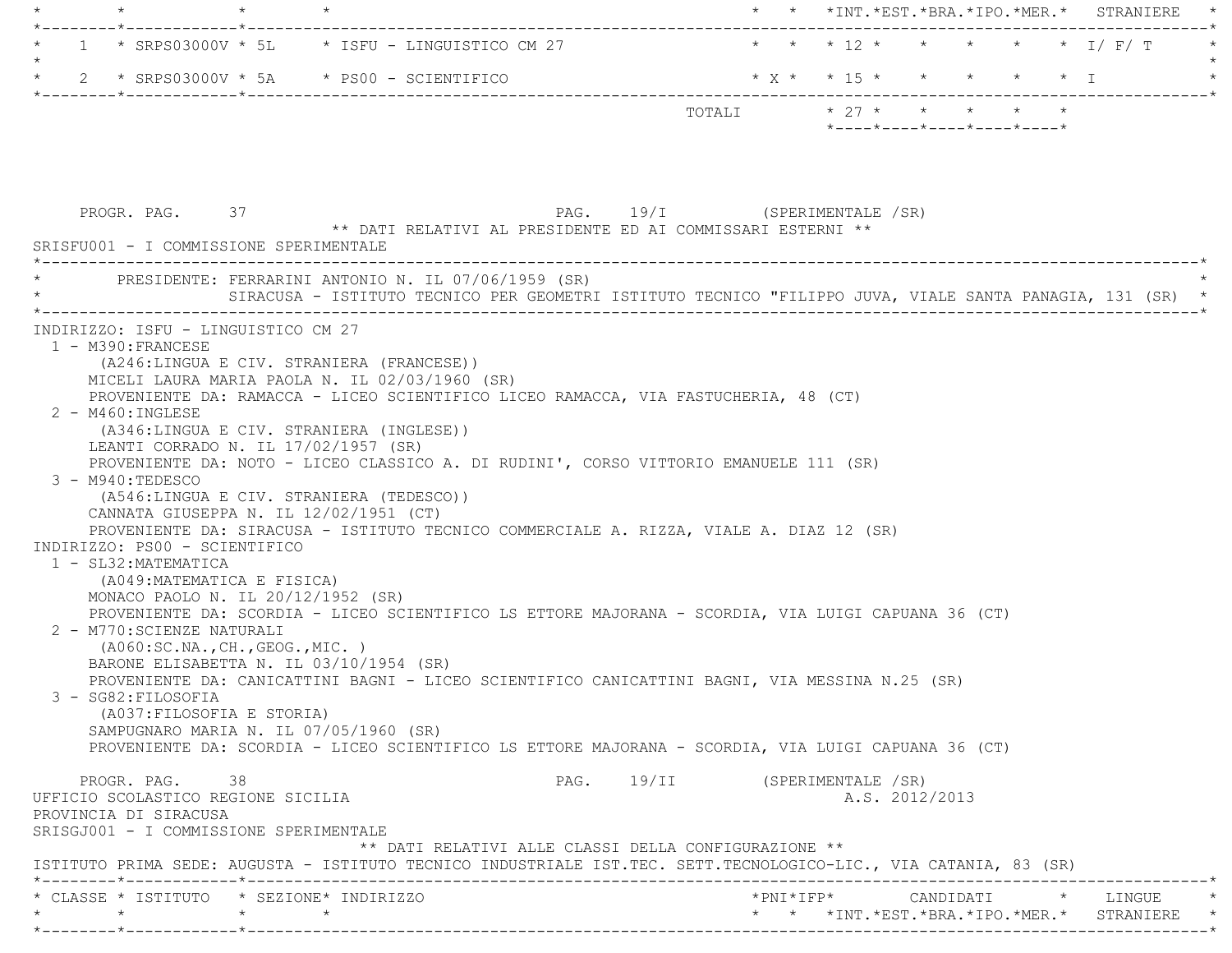| * SRTF00901L * 5AL * ISGJ - SCIENT.TECNOL.-PROG.BROCCA ITI * * * 23 * * * * * * * I<br>$\overline{1}$                                                                                                                                                                                                                                                                                                                                                                                                                                                               |                               |                       |  |                                                                 |  |                                      |                                          |
|---------------------------------------------------------------------------------------------------------------------------------------------------------------------------------------------------------------------------------------------------------------------------------------------------------------------------------------------------------------------------------------------------------------------------------------------------------------------------------------------------------------------------------------------------------------------|-------------------------------|-----------------------|--|-----------------------------------------------------------------|--|--------------------------------------|------------------------------------------|
| 2 * SRTF00901L * 5BL * ISGJ - SCIENT.TECNOL.-PROG.BROCCA ITI * * * 19 * * * * *                                                                                                                                                                                                                                                                                                                                                                                                                                                                                     |                               |                       |  |                                                                 |  | $\star$ T                            |                                          |
|                                                                                                                                                                                                                                                                                                                                                                                                                                                                                                                                                                     |                               | TOTALI * 42 * * * * * |  | $*$ - - - - $*$ - - - - $*$ - - - - $*$ - - - - $*$ - - - - $*$ |  |                                      |                                          |
| PAG. 20/I (SPERIMENTALE /SR)<br>PROGR. PAG. 39<br>** DATI RELATIVI AL PRESIDENTE ED AI COMMISSARI ESTERNI **<br>SRISGJ001 - I COMMISSIONE SPERIMENTALE                                                                                                                                                                                                                                                                                                                                                                                                              |                               |                       |  |                                                                 |  |                                      |                                          |
| * PRESIDENTE: BALLATORE PAOLO N. IL 10/10/1962 (SR)<br>AVOLA - LICEO SCIENTIFICO I.I.S. L. SCIENTIFICO-CLASSICO, VIA LABRIOLA, 2 (SR)                                                                                                                                                                                                                                                                                                                                                                                                                               |                               |                       |  |                                                                 |  |                                      |                                          |
| 1 - M568: MATEMATICA<br>(A047:MATEMATICA)<br>RUSSO LIVIA N. IL 27/04/1956 (SR)<br>PROVENIENTE DA: SIRACUSA - LICEO SCIENTIFICO L. EINAUDI, VIA PITIA 13 (SR)<br>$2 - M460 : INGLESE$<br>(A346:LINGUA E CIV. STRANIERA (INGLESE))<br>FORTUNA ANTONINA N. IL 05/02/1954 (SR)<br>PROVENIENTE DA: ROSOLINI - LICEO SCIENTIFICO "ARCHIMEDE", VIA SIPIONE 147 (SR)<br>$3 - M171$ : BIOLOGIA<br>( A060:SC.NA., CH., GEOG., MIC. )<br>FAZZINA MARCO N. IL 04/05/1961 (SR)<br>PROVENIENTE DA: SIRACUSA - ISTITUTO MAGISTRALE 8 I.I.S.S. "M.F.QUINTILIANO", VIA TISIA 49 (SR) |                               |                       |  |                                                                 |  |                                      |                                          |
| PROGR. PAG. 40<br>UFFICIO SCOLASTICO REGIONE SICILIA<br>PROVINCIA DI SIRACUSA<br>SRC005001 - I COMMISSIONE: DURATA QUINQUENNALE                                                                                                                                                                                                                                                                                                                                                                                                                                     | PAG. 20/II (SPERIMENTALE /SR) |                       |  | A.S. 2012/2013                                                  |  |                                      |                                          |
| ** DATI RELATIVI ALLE CLASSI DELLA CONFIGURAZIONE **                                                                                                                                                                                                                                                                                                                                                                                                                                                                                                                |                               |                       |  |                                                                 |  |                                      |                                          |
|                                                                                                                                                                                                                                                                                                                                                                                                                                                                                                                                                                     |                               |                       |  |                                                                 |  |                                      |                                          |
| * CLASSE * ISTITUTO * SEZIONE* INDIRIZZO<br>$\star$ $\star$ $\star$ $\star$                                                                                                                                                                                                                                                                                                                                                                                                                                                                                         |                               |                       |  |                                                                 |  |                                      | * * *INT.*EST.*BRA.*IPO.*MER.* STRANIERE |
| 1 * SRSD01201R * 5A * C005 - PITTURA E DEC.PITT.-MICHELANGELO * * * 13 * 1 * * * * * * I                                                                                                                                                                                                                                                                                                                                                                                                                                                                            |                               |                       |  |                                                                 |  |                                      |                                          |
| ISTITUTO PRIMA SEDE: NOTO - ISTITUTO D'ARTE ISTITUTO STATALE D'ARTE DI NOT, VIA PITAGORA (SR)<br>2 * SRSD01201R * 5C * SD22 - ARTE E REST.OPERE LAPIDEE MICH. * * * * 5 * * *<br>$\star$ 5D $\star$ C006 - ARCHITET.E ARREDO-MICHELANGELO $\star$ $\star$ $\star$ 13 $\star$ 1 $\star$<br>_____*____________*_____                                                                                                                                                                                                                                                  |                               |                       |  |                                                                 |  | $\star$ T<br>$\star$ $\star$ $\perp$ | ------------*                            |

PROGR. PAG. 41 PAG. 21/I (ARTISTICO /SR) \*\* DATI RELATIVI AL PRESIDENTE ED AI COMMISSARI ESTERNI \*\* SRC005001 - I COMMISSIONE: DURATA QUINQUENNALE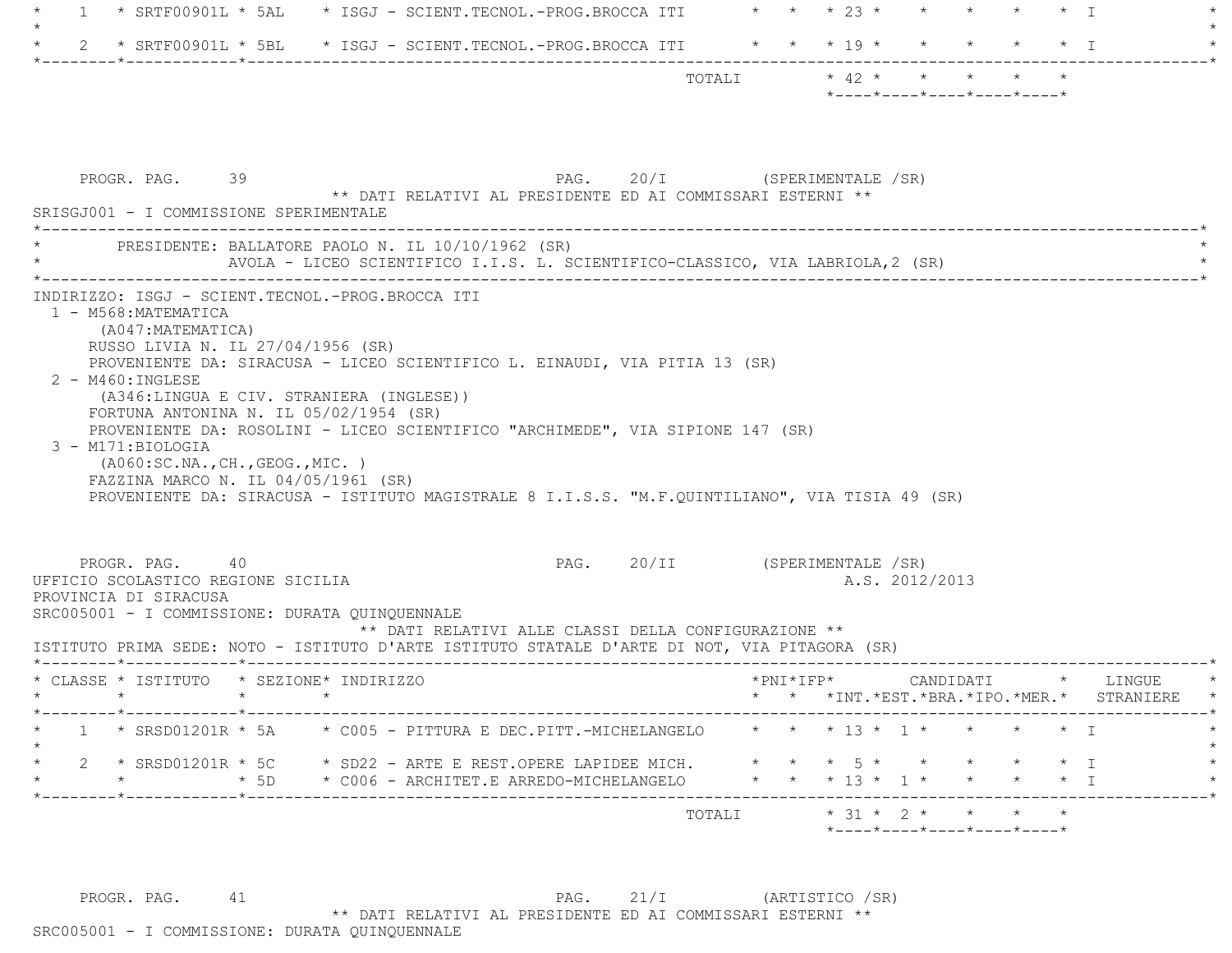\*----------------------------------------------------------------------------------------------------------------------------\* \* PRESIDENTE: CRISTIANO MARIA N. IL 05/10/1965 (SR) \* LENTINI - LICEO SCIENTIFICO "ELIO VITTORINI" LENTINI, VIA RICCARDO DA LENTINI 89 (SR) \*----------------------------------------------------------------------------------------------------------------------------\* INDIRIZZO: C005 - PITTURA E DEC.PITT.-MICHELANGELO 1 - M239:ITALIANO (A050:LETTERE IST.ISTR.SECOND. DI II GR. ) CASCIO SALVATRICE IRENE N. IL 06/08/1949 (SR) PROVENIENTE DA: SIRACUSA - ISTITUTO D'ARTE LICEO ARTISTICO "A GAGINI", VIA PITIA 46 (SR) 2 - M460:INGLESE (A346:LINGUA E CIV. STRANIERA (INGLESE)) BACCI NOEMI N. IL 10/03/1967 (SR) PROVENIENTE DA: SIRACUSA - ISTITUTO TECNICO COMMERCIALE IST.TEC.COMM."RIZZA" SERALE, VIALE DIAZ 12 (SR) 3 - M250:STORIA DELL'ARTE (A061:STORIA DELL'ARTE) MATERAZZO SALVATORE N. IL 06/09/1960 (SR) PROVENIENTE DA: PALAZZOLO ACREIDE - LICEO CLASSICO PLATONE, PIAZZA UMBERTO I (SR) INDIRIZZO: SD22 - ARTE E REST.OPERE LAPIDEE MICH. 1 - M239:ITALIANO (A050:LETTERE IST.ISTR.SECOND. DI II GR. ) CASCIO SALVATRICE IRENE N. IL 06/08/1949 (SR) PROVENIENTE DA: SIRACUSA - ISTITUTO D'ARTE LICEO ARTISTICO "A GAGINI", VIA PITIA 46 (SR) 2 - M460:INGLESE (A346:LINGUA E CIV. STRANIERA (INGLESE)) BACCI NOEMI N. IL 10/03/1967 (SR) PROVENIENTE DA: SIRACUSA - ISTITUTO TECNICO COMMERCIALE IST.TEC.COMM."RIZZA" SERALE, VIALE DIAZ 12 (SR) 3 - M250:STORIA DELL'ARTE (A061:STORIA DELL'ARTE) MATERAZZO SALVATORE N. IL 06/09/1960 (SR) PROVENIENTE DA: PALAZZOLO ACREIDE - LICEO CLASSICO PLATONE, PIAZZA UMBERTO I (SR) INDIRIZZO: C006 - ARCHITET.E ARREDO-MICHELANGELO 1 - M239:ITALIANO (A050:LETTERE IST.ISTR.SECOND. DI II GR. ) CASCIO SALVATRICE IRENE N. IL 06/08/1949 (SR) PROVENIENTE DA: SIRACUSA - ISTITUTO D'ARTE LICEO ARTISTICO "A GAGINI", VIA PITIA 46 (SR) (SEGUONO DATI RELATIVI AI COMMISSARI ESTERNI) PROGR. PAG. 42 21/II (ARTISTICO /SR) \*\* DATI RELATIVI AI COMMISSARI ESTERNI \*\* 2 - M460:INGLESE (A346:LINGUA E CIV. STRANIERA (INGLESE)) BACCI NOEMI N. IL 10/03/1967 (SR) PROVENIENTE DA: SIRACUSA - ISTITUTO TECNICO COMMERCIALE IST.TEC.COMM."RIZZA" SERALE, VIALE DIAZ 12 (SR) 3 - M250:STORIA DELL'ARTE (A061:STORIA DELL'ARTE) MATERAZZO SALVATORE N. IL 06/09/1960 (SR) PROVENIENTE DA: PALAZZOLO ACREIDE - LICEO CLASSICO PLATONE, PIAZZA UMBERTO I (SR) PROGR. PAG. 43 ARTISTICO / SR) UFFICIO SCOLASTICO REGIONE SICILIA A.S. 2012/2013 PROVINCIA DI SIRACUSA SRC006001 - I COMMISSIONE: DURATA QUINQUENNALE \*\* DATI RELATIVI ALLE CLASSI DELLA CONFIGURAZIONE \*\*

ISTITUTO PRIMA SEDE: SIRACUSA - ISTITUTO D'ARTE LICEO ARTISTICO "A GAGINI", VIA PITIA 46 (SR)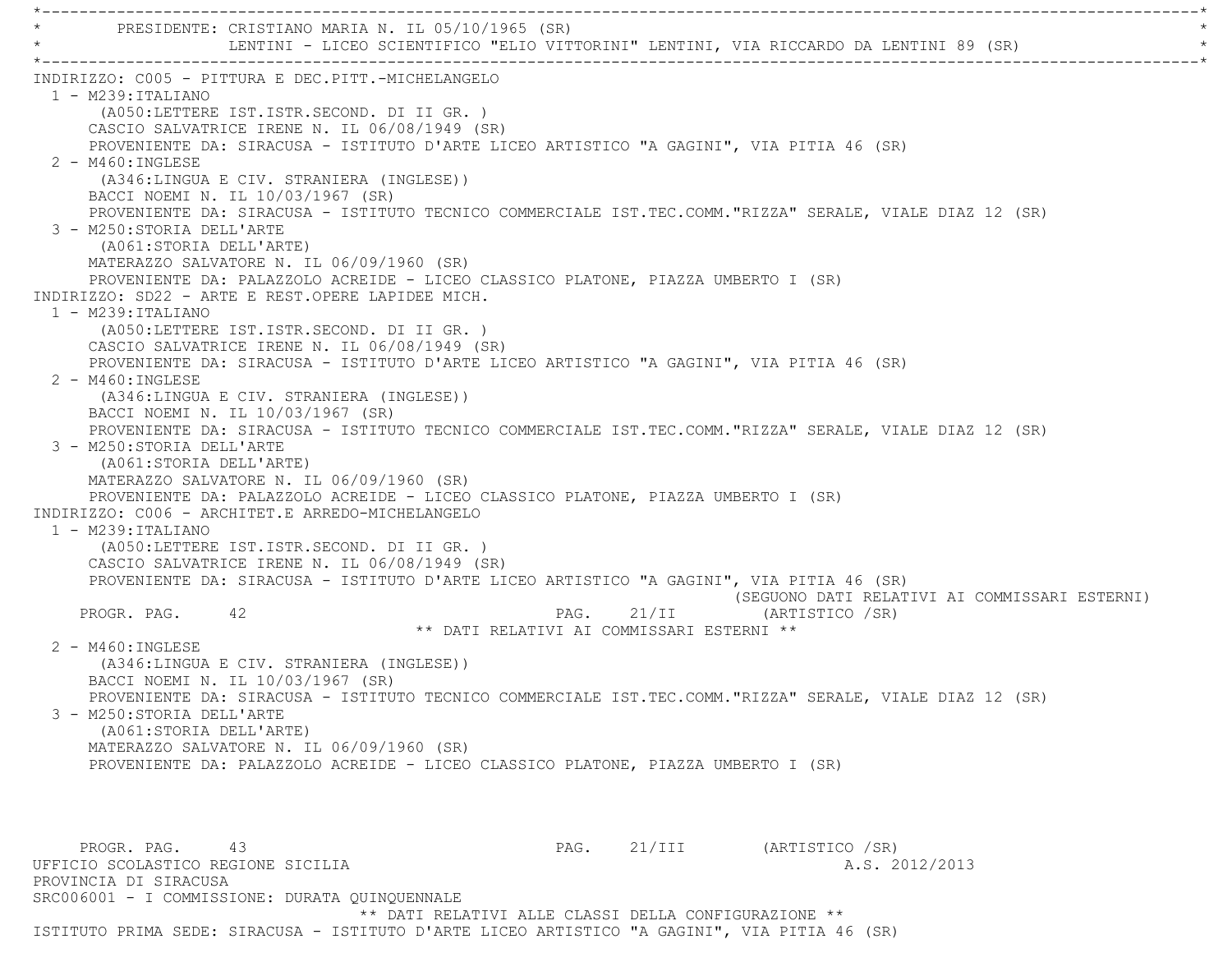|                                                                       | * CLASSE * ISTITUTO * SEZIONE* INDIRIZZO                                                                                                                                                                                                                                                                                                                                                                                                                                                                             |  |                                                                                                                                                                                                                                                                                                                                                                                                                    |  |                                 |  |  |                |                                                  | *PNI*IFP* CANDIDATI * LINGUE                                                                                                                                                                                                                         |
|-----------------------------------------------------------------------|----------------------------------------------------------------------------------------------------------------------------------------------------------------------------------------------------------------------------------------------------------------------------------------------------------------------------------------------------------------------------------------------------------------------------------------------------------------------------------------------------------------------|--|--------------------------------------------------------------------------------------------------------------------------------------------------------------------------------------------------------------------------------------------------------------------------------------------------------------------------------------------------------------------------------------------------------------------|--|---------------------------------|--|--|----------------|--------------------------------------------------|------------------------------------------------------------------------------------------------------------------------------------------------------------------------------------------------------------------------------------------------------|
|                                                                       |                                                                                                                                                                                                                                                                                                                                                                                                                                                                                                                      |  | 1 * SRSD02201B * 5A * C006 - ARCHITET.E ARREDO-MICHELANGELO * * * 12 * * * * * * * I                                                                                                                                                                                                                                                                                                                               |  |                                 |  |  |                |                                                  |                                                                                                                                                                                                                                                      |
|                                                                       |                                                                                                                                                                                                                                                                                                                                                                                                                                                                                                                      |  | * 2 * SRSD02201B * 5D * C005 - PITTURA E DEC.PITT.-MICHELANGELO * * * 20 * 1 * * * * * * I                                                                                                                                                                                                                                                                                                                         |  |                                 |  |  |                |                                                  |                                                                                                                                                                                                                                                      |
|                                                                       |                                                                                                                                                                                                                                                                                                                                                                                                                                                                                                                      |  |                                                                                                                                                                                                                                                                                                                                                                                                                    |  | TOTALI $* 32 * 1 * * * * * * *$ |  |  |                | $*$ ---- $*$ ---- $*$ ---- $*$ ---- $*$ ---- $*$ |                                                                                                                                                                                                                                                      |
|                                                                       | PROGR. PAG. 44<br>SRC006001 - I COMMISSIONE: DURATA QUINQUENNALE                                                                                                                                                                                                                                                                                                                                                                                                                                                     |  | ** DATI RELATIVI AL PRESIDENTE ED AI COMMISSARI ESTERNI **                                                                                                                                                                                                                                                                                                                                                         |  | PAG. 22/I (ARTISTICO / SR)      |  |  |                |                                                  |                                                                                                                                                                                                                                                      |
|                                                                       |                                                                                                                                                                                                                                                                                                                                                                                                                                                                                                                      |  | * PRESIDENTE: DIANA CRISTINA N. IL 01/06/1969 (SR)<br>ROSOLINI - IST PROF PER I SERVIZI COMMERCIALI E TURISTICI I.P.C.T. DI ROSOLINI, VIA ROSSINI (SR)                                                                                                                                                                                                                                                             |  |                                 |  |  |                |                                                  |                                                                                                                                                                                                                                                      |
| $2 - M460$ : INGLESE<br>$1 - M239$ : ITALIANO<br>$2 - M460$ : INGLESE | (A346:LINGUA E CIV. STRANIERA (INGLESE))<br>PANCARI CARMELA N. IL 25/09/1951 (TA)<br>3 - M250: STORIA DELL'ARTE<br>(A061:STORIA DELL'ARTE)<br>VOLPE MARIA N. IL 12/07/1966 (ME)<br>INDIRIZZO: C005 - PITTURA E DEC.PITT.-MICHELANGELO<br>(A050:LETTERE IST.ISTR.SECOND. DI II GR. )<br>CHIARAMONTE GIUSEPPE N. IL 27/12/1975 (SR)<br>(A346:LINGUA E CIV. STRANIERA (INGLESE))<br>PANCARI CARMELA N. IL 25/09/1951 (TA)<br>3 - M250: STORIA DELL'ARTE<br>(A061:STORIA DELL'ARTE)<br>VOLPE MARIA N. IL 12/07/1966 (ME) |  | PROVENIENTE DA: AUGUSTA - ISTITUTO TECNICO INDUSTRIALE IST.TEC. SETT.TECNOLOGICO-LIC., VIA CATANIA, 83 (SR)<br>PROVENIENTE DA: NOTO - ISTITUTO D'ARTE ISTITUTO STATALE D'ARTE DI NOT, VIA PITAGORA (SR)<br>PROVENIENTE DA: AUGUSTA - ISTITUTO TECNICO INDUSTRIALE IST.TEC. SETT.TECNOLOGICO-LIC., VIA CATANIA, 83 (SR)<br>PROVENIENTE DA: NOTO - ISTITUTO D'ARTE ISTITUTO STATALE D'ARTE DI NOT, VIA PITAGORA (SR) |  |                                 |  |  |                |                                                  | PROVENIENTE DA: LENTINI - IST PROF PER I SERVIZI COMMERCIALI E TURISTICI IST.PROF.COMM.LE E TUR.LENTINI, VIA CONTE ALAIM<br>PROVENIENTE DA: LENTINI - IST PROF PER I SERVIZI COMMERCIALI E TURISTICI IST.PROF.COMM.LE E TUR.LENTINI, VIA CONTE ALAIM |
|                                                                       | 45<br>PROGR. PAG.<br>UFFICIO SCOLASTICO REGIONE SICILIA<br>PROVINCIA DI SIRACUSA                                                                                                                                                                                                                                                                                                                                                                                                                                     |  | SRC007001 - I COMMISSIONE: ARTE APPL. - SEZ. DISEGNAT. DI ARCHIT. E ARRED.<br>** DATI RELATIVI ALLE CLASSI DELLA CONFIGURAZIONE **<br>ISTITUTO PRIMA SEDE: SIRACUSA - ISTITUTO D'ARTE LICEO ARTISTICO "A GAGINI", VIA PITIA 46 (SR)                                                                                                                                                                                |  | PAG. 22/II (ARTISTICO / SR)     |  |  | A.S. 2012/2013 |                                                  |                                                                                                                                                                                                                                                      |
|                                                                       |                                                                                                                                                                                                                                                                                                                                                                                                                                                                                                                      |  | * CLASSE * ISTITUTO * SEZIONE* INDIRIZZO                                                                                                                                                                                                                                                                                                                                                                           |  |                                 |  |  |                |                                                  |                                                                                                                                                                                                                                                      |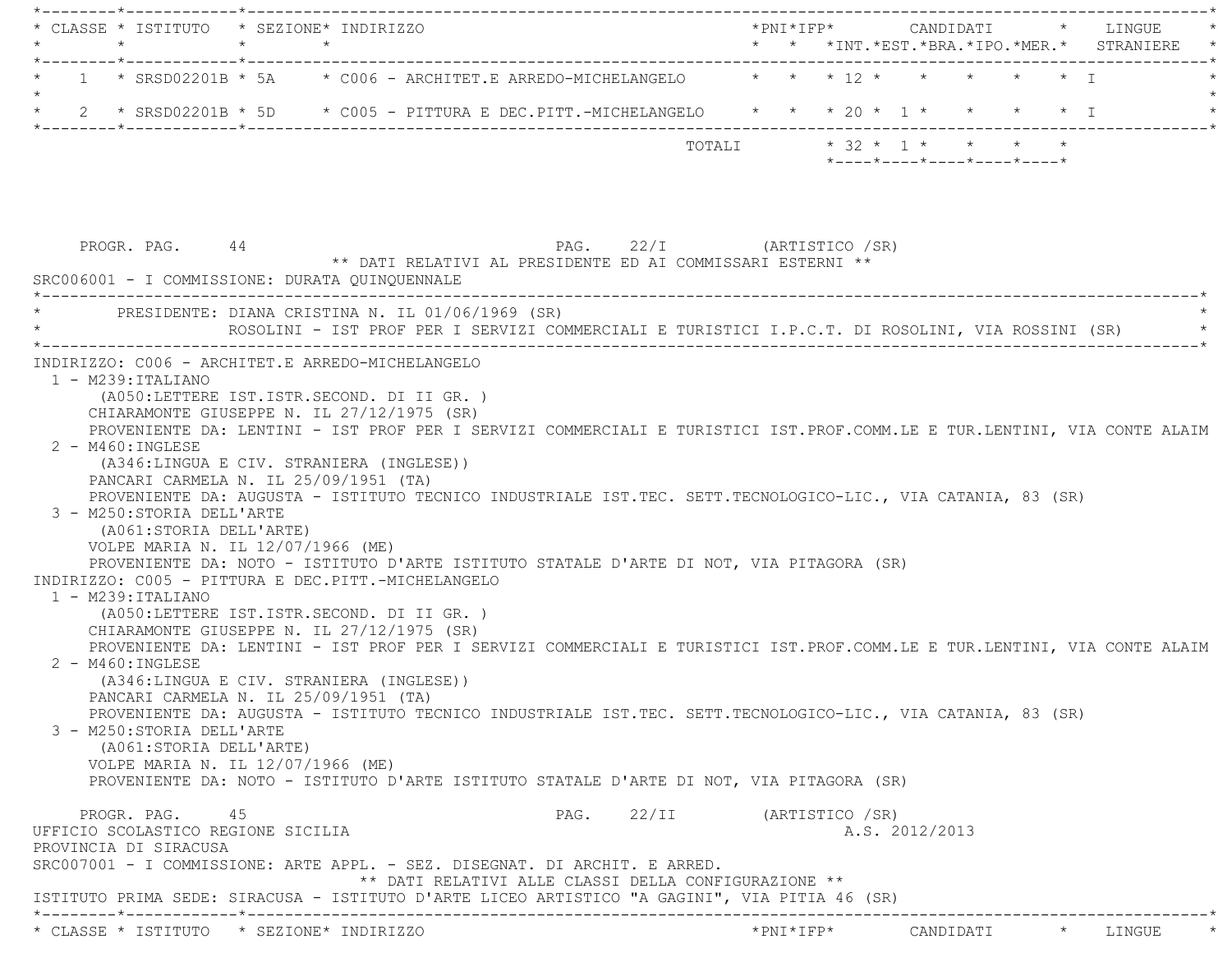|  |                                                                                                                                                                      | TOTALI                                                                                  |  | $* 25 * * * * * * * * * *$<br>$*$ - - - - $*$ - - - - $*$ - - - - $*$ - - - - $*$ - - - - $*$ |  |  |                                            |  |
|--|----------------------------------------------------------------------------------------------------------------------------------------------------------------------|-----------------------------------------------------------------------------------------|--|-----------------------------------------------------------------------------------------------|--|--|--------------------------------------------|--|
|  |                                                                                                                                                                      | $\star$ 2 $\star$ SRSD02201B $\star$ 5B $\star$ C003 - RILIEVO E CATALOG.-MICHELANGELO  |  | * * * 16 * * * * * * T                                                                        |  |  |                                            |  |
|  |                                                                                                                                                                      | * 1 * SRSD02201B * 5C * C007 - DISEGNO INDUS. (A010) MICHELANGELO * * * 9 * * * * * * * |  |                                                                                               |  |  |                                            |  |
|  | $\overline{+}$ $\overline{+}$ $\overline{+}$ $\overline{+}$ $\overline{+}$ $\overline{+}$ $\overline{+}$ $\overline{+}$ $\overline{+}$ $\overline{+}$ $\overline{+}$ |                                                                                         |  |                                                                                               |  |  | * * *INT.*EST.*BRA.*IPO.*MER.* STRANIERE * |  |

| PAG. 23/I (ARTE APPLICATA /SR)<br>PROGR. PAG.<br>46<br>** DATI RELATIVI AL PRESIDENTE ED AI COMMISSARI ESTERNI **<br>SRC007001 - I COMMISSIONE: ARTE APPL. - SEZ. DISEGNAT. DI ARCHIT. E ARRED.                                                                                                                                                                                                                                                                                                                                                                                                                                                                                                                                                                                                                                                                                                                                                                                                                                                                                                                                                                                                                                                                                                                                                                                                                                                                                                                                                                                         |                                                                     |
|-----------------------------------------------------------------------------------------------------------------------------------------------------------------------------------------------------------------------------------------------------------------------------------------------------------------------------------------------------------------------------------------------------------------------------------------------------------------------------------------------------------------------------------------------------------------------------------------------------------------------------------------------------------------------------------------------------------------------------------------------------------------------------------------------------------------------------------------------------------------------------------------------------------------------------------------------------------------------------------------------------------------------------------------------------------------------------------------------------------------------------------------------------------------------------------------------------------------------------------------------------------------------------------------------------------------------------------------------------------------------------------------------------------------------------------------------------------------------------------------------------------------------------------------------------------------------------------------|---------------------------------------------------------------------|
| PRESIDENTE: DICEMBRE MARCELLO N. IL 30/07/1972 (SR)<br>PACHINO - IST PROF PER L'AGRICOLTURA E L'AMBIENTE "P. CALLERI" I.P.A.A. - I.P.S, VIALE FORTUNA SNC (SR) *                                                                                                                                                                                                                                                                                                                                                                                                                                                                                                                                                                                                                                                                                                                                                                                                                                                                                                                                                                                                                                                                                                                                                                                                                                                                                                                                                                                                                        |                                                                     |
| INDIRIZZO: C007 - DISEGNO INDUS. (A010) MICHELANGELO<br>$1 - M239:ITALIANO$<br>(A050:LETTERE IST.ISTR.SECOND. DI II GR. )<br>MIGLIORE CLAUDIA N. IL 24/01/1967 (CT)<br>PROVENIENTE DA: PACHINO - IST PROF PER L'AGRICOLTURA E L'AMBIENTE "P. CALLERI" I.P.A.A. - I.P.S, VIALE FORTUNA SNC (SR)<br>2 - M460:INGLESE<br>(A346:LINGUA E CIV. STRANIERA (INGLESE))<br>DI MARTINA MARIA TERESA N. IL 03/02/1961 (SR)<br>PROVENIENTE DA: PACHINO - ISTITUTO TECNICO INDUSTRIALE MICHELANGELO BARTOLO, VIA FIUME (SR)<br>3 - M250: STORIA DELL'ARTE<br>(A061:STORIA DELL'ARTE)<br>PAPPALARDO RITA N. IL 02/05/1967 (SR)<br>PROVENIENTE DA: PACHINO - IST PROF PER L'AGRICOLTURA E L'AMBIENTE "P. CALLERI" I.P.A.A. - I.P.S, VIALE FORTUNA SNC (SR)<br>INDIRIZZO: C003 - RILIEVO E CATALOG.-MICHELANGELO<br>$1 - M239: ITALIANO$<br>(A050:LETTERE IST.ISTR.SECOND. DI II GR. )<br>MIGLIORE CLAUDIA N. IL 24/01/1967 (CT)<br>PROVENIENTE DA: PACHINO - IST PROF PER L'AGRICOLTURA E L'AMBIENTE "P. CALLERI" I.P.A.A. - I.P.S, VIALE FORTUNA SNC (SR)<br>$2 - M460$ : INGLESE<br>(A346:LINGUA E CIV. STRANIERA (INGLESE))<br>DI MARTINA MARIA TERESA N. IL 03/02/1961 (SR)<br>PROVENIENTE DA: PACHINO - ISTITUTO TECNICO INDUSTRIALE MICHELANGELO BARTOLO, VIA FIUME (SR)<br>3 - M250: STORIA DELL'ARTE<br>(A061:STORIA DELL'ARTE)<br>PAPPALARDO RITA N. IL 02/05/1967 (SR)<br>PROVENIENTE DA: PACHINO - IST PROF PER L'AGRICOLTURA E L'AMBIENTE "P. CALLERI" I.P.A.A. - I.P.S, VIALE FORTUNA SNC (SR)<br>PAG. 23/II (ARTE APPLICATA /SR)<br>PROGR. PAG. 47<br>UFFICIO SCOLASTICO REGIONE SICILIA | A.S. 2012/2013                                                      |
| PROVINCIA DI SIRACUSA<br>SRC017001 - I COMMISSIONE: ARTE APPL. - SEZ. ARTI GRAFICHE<br>** DATI RELATIVI ALLE CLASSI DELLA CONFIGURAZIONE **<br>ISTITUTO PRIMA SEDE: LENTINI - LICEO ARTISTICO LICEO ARTISTICO LENTINI (SR)                                                                                                                                                                                                                                                                                                                                                                                                                                                                                                                                                                                                                                                                                                                                                                                                                                                                                                                                                                                                                                                                                                                                                                                                                                                                                                                                                              |                                                                     |
| * CLASSE * ISTITUTO * SEZIONE* INDIRIZZO<br>*PNI*IFP*                                                                                                                                                                                                                                                                                                                                                                                                                                                                                                                                                                                                                                                                                                                                                                                                                                                                                                                                                                                                                                                                                                                                                                                                                                                                                                                                                                                                                                                                                                                                   | CANDIDATI * LINGUE<br>* * *INT. *EST. *BRA. *IPO. *MER. * STRANIERE |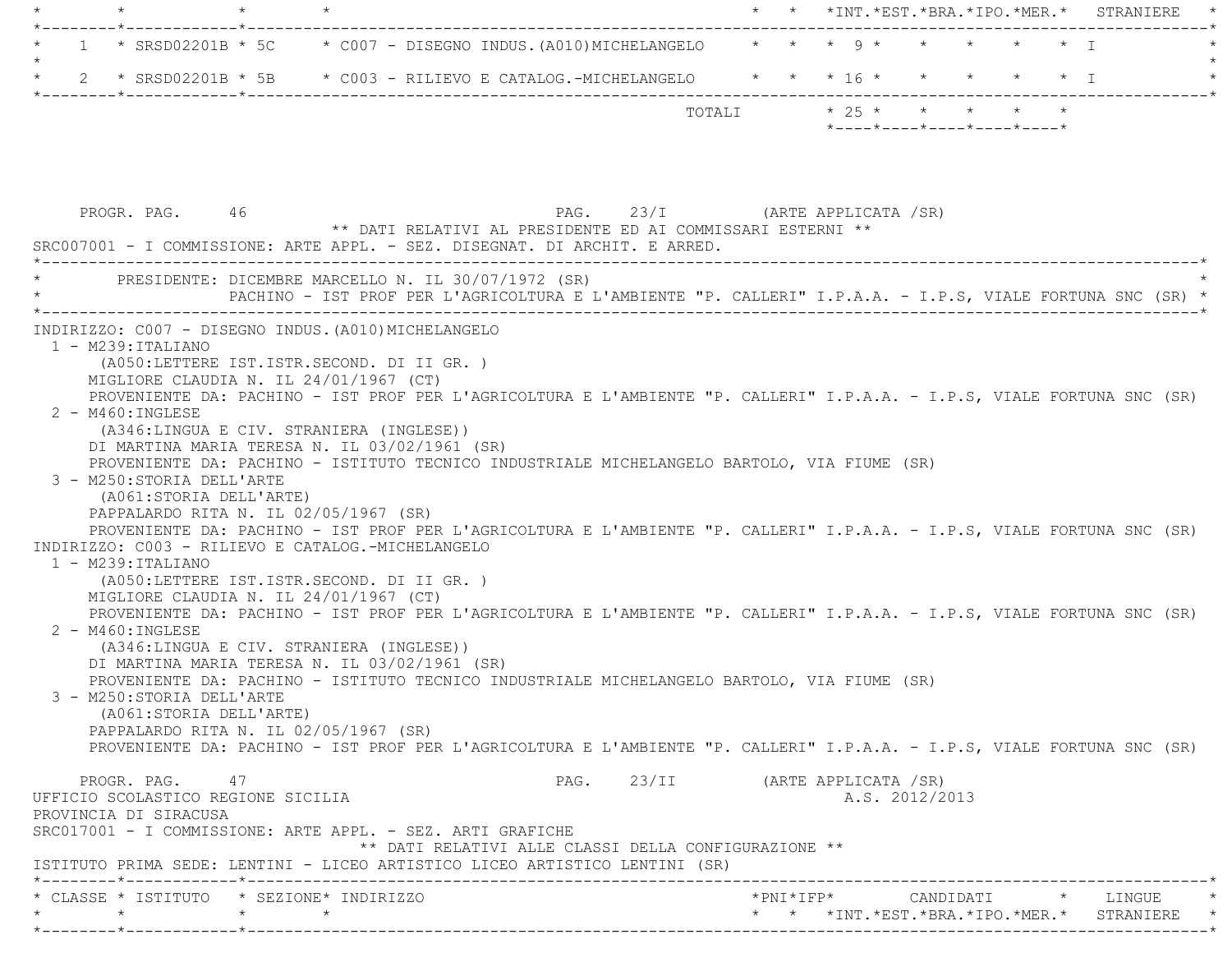| $\mathcal{I}$                                                   | $\star$ SRSL01101B $\star$ 5M $\star$ C017 - GRAFICA (A007) -MICHELANGELO                  |                                 |  |                | * * * 19 * * * * * * T                  |           |                                                 |
|-----------------------------------------------------------------|--------------------------------------------------------------------------------------------|---------------------------------|--|----------------|-----------------------------------------|-----------|-------------------------------------------------|
|                                                                 | 2 * SRSL01101B * 5L * C005 - PITTURA E DEC.PITT.-MICHELANGELO * * * 15 * * * * *           |                                 |  |                |                                         | $\star$ T |                                                 |
|                                                                 |                                                                                            |                                 |  |                |                                         |           |                                                 |
|                                                                 |                                                                                            |                                 |  |                | $*$ ---- $*$ ---- $*$ ---- $*$ ---- $*$ |           |                                                 |
|                                                                 |                                                                                            |                                 |  |                |                                         |           |                                                 |
|                                                                 |                                                                                            |                                 |  |                |                                         |           |                                                 |
|                                                                 |                                                                                            |                                 |  |                |                                         |           |                                                 |
|                                                                 |                                                                                            |                                 |  |                |                                         |           |                                                 |
| PROGR. PAG. 48                                                  | ** DATI RELATIVI AL PRESIDENTE ED AI COMMISSARI ESTERNI **                                 | PAG. 24/I (ARTE APPLICATA /SR)  |  |                |                                         |           |                                                 |
|                                                                 | SRC017001 - I COMMISSIONE: ARTE APPL. - SEZ. ARTI GRAFICHE                                 |                                 |  |                |                                         |           |                                                 |
|                                                                 |                                                                                            |                                 |  |                |                                         |           |                                                 |
|                                                                 | PRESIDENTE: REALE SANTINO N. IL 04/11/1949 (SR)                                            |                                 |  |                |                                         |           |                                                 |
|                                                                 | SIRACUSA - LICEO SCIENTIFICO L.S. E L. SC. UM."O.M.CORBINO", V.LE REG. MARGHERITA 16 (SR)  |                                 |  |                |                                         |           |                                                 |
|                                                                 |                                                                                            |                                 |  |                |                                         |           |                                                 |
| INDIRIZZO: C017 - GRAFICA (A007)-MICHELANGELO                   |                                                                                            |                                 |  |                |                                         |           |                                                 |
| $1 - M239:ITALIANO$                                             |                                                                                            |                                 |  |                |                                         |           |                                                 |
| (A050:LETTERE IST.ISTR.SECOND. DI II GR. )                      |                                                                                            |                                 |  |                |                                         |           |                                                 |
| POLIZZI MARIA N. IL 15/07/1963 (EN)                             | PROVENIENTE DA: AUGUSTA - IST PROF INDUSTRIA E ARTIGIANATO CASA CIRCONDARIALE AUGUSTA (SR) |                                 |  |                |                                         |           |                                                 |
| 2 - M460: INGLESE                                               |                                                                                            |                                 |  |                |                                         |           |                                                 |
| (A346:LINGUA E CIV. STRANIERA (INGLESE))                        |                                                                                            |                                 |  |                |                                         |           |                                                 |
| RUSSO EMANUELA N. IL 13/10/1967 (CT)                            |                                                                                            |                                 |  |                |                                         |           |                                                 |
|                                                                 | PROVENIENTE DA: AUGUSTA - IST PROF INDUSTRIA E ARTIGIANATO CASA CIRCONDARIALE AUGUSTA (SR) |                                 |  |                |                                         |           |                                                 |
| 3 - M250: STORIA DELL'ARTE                                      |                                                                                            |                                 |  |                |                                         |           |                                                 |
| (A061:STORIA DELL'ARTE)                                         |                                                                                            |                                 |  |                |                                         |           |                                                 |
| TIRALONGO PAOLO N. IL 09/04/1957 (SR)                           |                                                                                            |                                 |  |                |                                         |           |                                                 |
|                                                                 | PROVENIENTE DA: SIRACUSA - ISTITUTO D'ARTE LICEO ARTISTICO "A GAGINI", VIA PITIA 46 (SR)   |                                 |  |                |                                         |           |                                                 |
| INDIRIZZO: C005 - PITTURA E DEC.PITT.-MICHELANGELO              |                                                                                            |                                 |  |                |                                         |           |                                                 |
| $1 - M239$ : ITALIANO                                           |                                                                                            |                                 |  |                |                                         |           |                                                 |
| (A050:LETTERE IST.ISTR.SECOND. DI II GR. )                      |                                                                                            |                                 |  |                |                                         |           |                                                 |
| POLIZZI MARIA N. IL 15/07/1963 (EN)                             |                                                                                            |                                 |  |                |                                         |           |                                                 |
|                                                                 | PROVENIENTE DA: AUGUSTA - IST PROF INDUSTRIA E ARTIGIANATO CASA CIRCONDARIALE AUGUSTA (SR) |                                 |  |                |                                         |           |                                                 |
| 2 - M460: INGLESE                                               |                                                                                            |                                 |  |                |                                         |           |                                                 |
| (A346:LINGUA E CIV. STRANIERA (INGLESE))                        |                                                                                            |                                 |  |                |                                         |           |                                                 |
| RUSSO EMANUELA N. IL 13/10/1967 (CT)                            | PROVENIENTE DA: AUGUSTA - IST PROF INDUSTRIA E ARTIGIANATO CASA CIRCONDARIALE AUGUSTA (SR) |                                 |  |                |                                         |           |                                                 |
| 3 - M250: STORIA DELL'ARTE                                      |                                                                                            |                                 |  |                |                                         |           |                                                 |
| (A061:STORIA DELL'ARTE)                                         |                                                                                            |                                 |  |                |                                         |           |                                                 |
| TIRALONGO PAOLO N. IL 09/04/1957 (SR)                           |                                                                                            |                                 |  |                |                                         |           |                                                 |
|                                                                 | PROVENIENTE DA: SIRACUSA - ISTITUTO D'ARTE LICEO ARTISTICO "A GAGINI", VIA PITIA 46 (SR)   |                                 |  |                |                                         |           |                                                 |
|                                                                 |                                                                                            |                                 |  |                |                                         |           |                                                 |
| PROGR. PAG. 49                                                  |                                                                                            | PAG. 24/II (ARTE APPLICATA /SR) |  |                |                                         |           |                                                 |
| UFFICIO SCOLASTICO REGIONE SICILIA                              |                                                                                            |                                 |  | A.S. 2012/2013 |                                         |           |                                                 |
| PROVINCIA DI SIRACUSA                                           |                                                                                            |                                 |  |                |                                         |           |                                                 |
| SRPC00001 - I COMMISSIONE: CLASSICO                             |                                                                                            |                                 |  |                |                                         |           |                                                 |
|                                                                 | ** DATI RELATIVI ALLE CLASSI DELLA CONFIGURAZIONE **                                       |                                 |  |                |                                         |           |                                                 |
|                                                                 | ISTITUTO PRIMA SEDE: LENTINI - LICEO CLASSICO GORGIA, PIAZZA DEGLI STUDI 1 (SR)            |                                 |  |                |                                         |           |                                                 |
| * CLASSE * ISTITUTO * SEZIONE* INDIRIZZO                        |                                                                                            |                                 |  |                |                                         |           | *PNI*IFP*     CANDIDATI    *   LINGUE           |
| $\star$ $\star$ $\star$                                         |                                                                                            |                                 |  |                |                                         |           | * * *INT. *EST. *BRA. *IPO. *MER. * STRANIERE * |
| ------*------------*-------------                               |                                                                                            |                                 |  |                |                                         |           |                                                 |
| $\star$ 1 $\star$ SRPC00101R $\star$ 5A $\star$ PC00 - CLASSICO |                                                                                            |                                 |  |                | * * * 22 * * * * * * I                  |           |                                                 |
|                                                                 |                                                                                            |                                 |  |                |                                         |           |                                                 |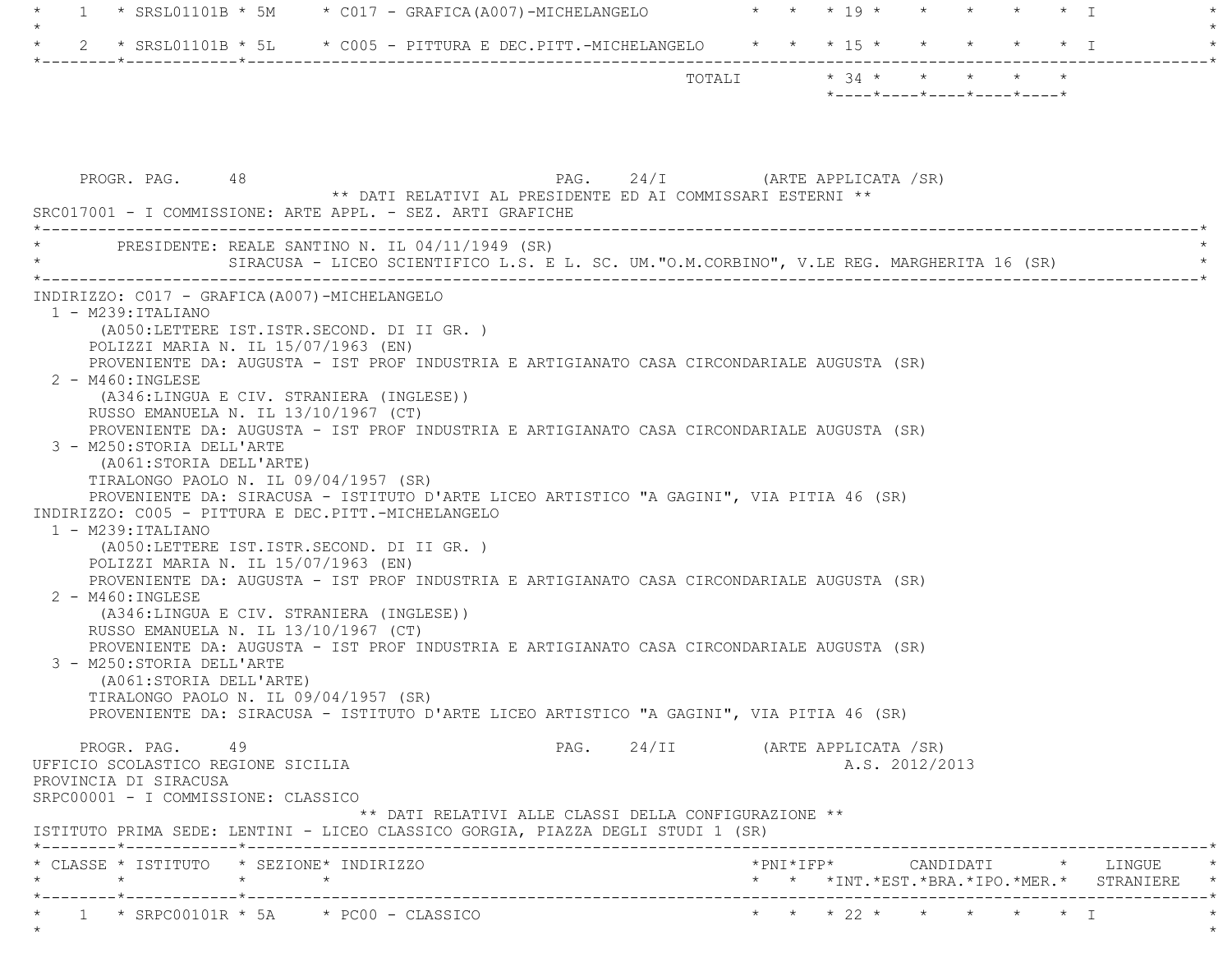|                                                                                                                                                                                                                                                                                                                                                                                                                                                        |                            |  | *----*----*----*----*----*                   |                |                                         |  |           |
|--------------------------------------------------------------------------------------------------------------------------------------------------------------------------------------------------------------------------------------------------------------------------------------------------------------------------------------------------------------------------------------------------------------------------------------------------------|----------------------------|--|----------------------------------------------|----------------|-----------------------------------------|--|-----------|
|                                                                                                                                                                                                                                                                                                                                                                                                                                                        |                            |  |                                              |                |                                         |  |           |
|                                                                                                                                                                                                                                                                                                                                                                                                                                                        |                            |  |                                              |                |                                         |  |           |
|                                                                                                                                                                                                                                                                                                                                                                                                                                                        |                            |  |                                              |                |                                         |  |           |
| PROGR. PAG. 50<br>** DATI RELATIVI AL PRESIDENTE ED AI COMMISSARI ESTERNI **                                                                                                                                                                                                                                                                                                                                                                           | PAG. 25/I (CLASSICO /SR)   |  |                                              |                |                                         |  |           |
| SRPC00001 - I COMMISSIONE: CLASSICO                                                                                                                                                                                                                                                                                                                                                                                                                    |                            |  |                                              |                |                                         |  |           |
| PRESIDENTE: MORANA GIUSEPPE N. IL 06/03/1955 (SR)                                                                                                                                                                                                                                                                                                                                                                                                      |                            |  |                                              |                |                                         |  |           |
| PACHINO - ISTITUTO COMPRENSIVO III I.C. "G. VERGA" PACHINO, VIALE ALDO MORO, 151 (SR)                                                                                                                                                                                                                                                                                                                                                                  |                            |  |                                              |                |                                         |  |           |
| INDIRIZZO: PC00 - CLASSICO<br>$1 - M237$ : LATINO<br>(A052:LETTERE, LATINO, GRECO LICEO CLASSIC)<br>VALVO ORNELLA N. IL 21/02/1968 (SR)<br>PROVENIENTE DA: PALAZZOLO ACREIDE - LICEO CLASSICO PLATONE, PIAZZA UMBERTO I (SR)<br>$2 - M460$ : INGLESE<br>(A346:LINGUA E CIV. STRANIERA (INGLESE))<br>SARDELLA SILVANA N. IL 25/07/1958 (CT)<br>PROVENIENTE DA: SIRACUSA - LICEO SCIENTIFICO L. EINAUDI, VIA PITIA 13 (SR)<br>3 - M770: SCIENZE NATURALI |                            |  |                                              |                |                                         |  |           |
| ( A060:SC.NA., CH., GEOG., MIC. )<br>CALVO FRANCESCA N. IL 05/10/1955 (SR)                                                                                                                                                                                                                                                                                                                                                                             |                            |  |                                              |                |                                         |  |           |
| PROVENIENTE DA: ROSOLINI - LICEO SCIENTIFICO "ARCHIMEDE", VIA SIPIONE 147 (SR)<br>PROGR. PAG. 51<br>UFFICIO SCOLASTICO REGIONE SICILIA<br>PROVINCIA DI SIRACUSA<br>SRPC00002 - II COMMISSIONE: CLASSICO<br>** DATI RELATIVI ALLE CLASSI DELLA CONFIGURAZIONE **                                                                                                                                                                                        | PAG. 25/II (CLASSICO / SR) |  |                                              | A.S. 2012/2013 |                                         |  |           |
| ISTITUTO PRIMA SEDE: LENTINI - LICEO CLASSICO GORGIA, PIAZZA DEGLI STUDI 1 (SR)                                                                                                                                                                                                                                                                                                                                                                        |                            |  |                                              |                |                                         |  |           |
| * CLASSE * ISTITUTO * SEZIONE* INDIRIZZO                                                                                                                                                                                                                                                                                                                                                                                                               |                            |  | * * * INT. * EST. * BRA. * IPO. * MER. *     |                |                                         |  | STRANIERE |
| * $1$ * SRPC00101R * 5B * PC00 - CLASSICO                                                                                                                                                                                                                                                                                                                                                                                                              |                            |  | * * * 21 * * * * * * T                       |                |                                         |  |           |
|                                                                                                                                                                                                                                                                                                                                                                                                                                                        |                            |  |                                              |                |                                         |  |           |
| $\star$ SRPC00101R $\star$ 5D $\star$ PC00 - CLASSICO                                                                                                                                                                                                                                                                                                                                                                                                  |                            |  | $*$ 17 $*$                                   |                | $\star$ $\star$ $\star$ $\star$ $\perp$ |  |           |
|                                                                                                                                                                                                                                                                                                                                                                                                                                                        | TOTALI                     |  | $*$ 38 $*$ $*$<br>*----*----*----*----*----* |                | $\star$                                 |  |           |

PROGR. PAG. 52 52 PAG. 26/I (CLASSICO /SR) \*\* DATI RELATIVI AL PRESIDENTE ED AI COMMISSARI ESTERNI \*\*

 SRPC00002 - II COMMISSIONE: CLASSICO \*----------------------------------------------------------------------------------------------------------------------------\*

\* PRESIDENTE: DI LORENZO GIOVANNI N. IL 25/06/1960 (SR) \*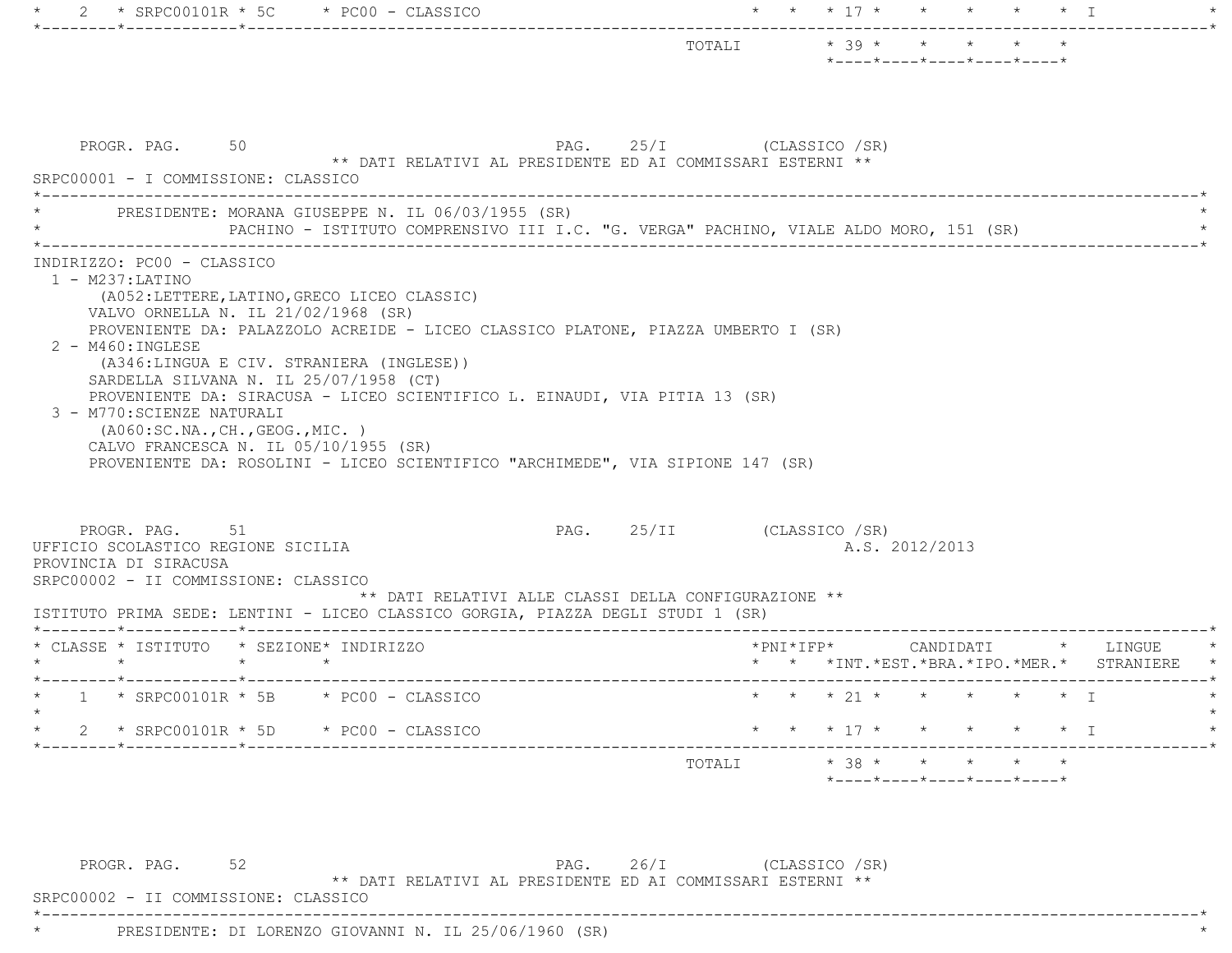|                                         |                                                                                                                                                                                                                                                                                                                                                                                                                                                                                                                                                                                                                                          |         |         |  | ROSOLINI - ISTITUTO COMPRENSIVO III I.C. E. DE CILLIS ROSOLINI, VIA RAPISARDI, 25 (SR) |                        |  |                |                                                            |                   |                                                                          |  |
|-----------------------------------------|------------------------------------------------------------------------------------------------------------------------------------------------------------------------------------------------------------------------------------------------------------------------------------------------------------------------------------------------------------------------------------------------------------------------------------------------------------------------------------------------------------------------------------------------------------------------------------------------------------------------------------------|---------|---------|--|----------------------------------------------------------------------------------------|------------------------|--|----------------|------------------------------------------------------------|-------------------|--------------------------------------------------------------------------|--|
| $1 - M237: LATINO$                      | INDIRIZZO: PC00 - CLASSICO<br>(A052:LETTERE, LATINO, GRECO LICEO CLASSIC)<br>RANDONE GIOVANNA N. IL 13/12/1970 (SR)<br>PROVENIENTE DA: NOTO - LICEO CLASSICO A. DI RUDINI', CORSO VITTORIO EMANUELE 111 (SR)<br>$2 - M460$ : INGLESE<br>(A346:LINGUA E CIV. STRANIERA (INGLESE))<br>RIZZA MARIA N. IL 23/06/1954 (SR)<br>PROVENIENTE DA: NOTO - IST PROF INDUSTRIA E ARTIGIANATO I.P.S.I.A.- NOTO -, VIA PLATONE, 4 (SR)<br>3 - M770: SCIENZE NATURALI<br>(AO60:SC.NA., CH., GEOG., MIC. )<br>ANTONELLI GIOVANNI N. IL 20/05/1960 (SR)<br>PROVENIENTE DA: AVOLA - LICEO SCIENTIFICO I.I.S. L. SCIENTIFICO-CLASSICO, VIA LABRIOLA, 2 (SR) |         |         |  |                                                                                        |                        |  |                |                                                            |                   |                                                                          |  |
|                                         | PROGR. PAG. 53<br>UFFICIO SCOLASTICO REGIONE SICILIA<br>PROVINCIA DI SIRACUSA<br>SRPC00003 - III COMMISSIONE: CLASSICO<br>ISTITUTO PRIMA SEDE: SIRACUSA - LICEO CLASSICO "T. GARGALLO" SIRACUSA, VIA LUIGI MONTI (SR)                                                                                                                                                                                                                                                                                                                                                                                                                    |         |         |  | PAG. 26/II (CLASSICO /SR)<br>** DATI RELATIVI ALLE CLASSI DELLA CONFIGURAZIONE **      |                        |  | A.S. 2012/2013 |                                                            |                   |                                                                          |  |
| $\star$                                 | * CLASSE * ISTITUTO * SEZIONE* INDIRIZZO                                                                                                                                                                                                                                                                                                                                                                                                                                                                                                                                                                                                 | $\star$ | $\star$ |  |                                                                                        |                        |  |                |                                                            |                   | *PNI*IFP* CANDIDATI * LINGUE<br>* * *INT.*EST.*BRA.*IPO.*MER.* STRANIERE |  |
|                                         | $1 *$ SRPC04000A $*$ 5A $*$ PC00 - CLASSICO                                                                                                                                                                                                                                                                                                                                                                                                                                                                                                                                                                                              |         |         |  |                                                                                        |                        |  |                | $\star$ $\star$ $\star$ $\gamma$ 4 $\star$ $\star$ $\star$ | $\star$ $\star$ T |                                                                          |  |
|                                         | 2 * SRPC04000A * 5C * PC00 - CLASSICO                                                                                                                                                                                                                                                                                                                                                                                                                                                                                                                                                                                                    |         |         |  |                                                                                        | * * * 23 * * * * * * I |  |                |                                                            |                   |                                                                          |  |
|                                         |                                                                                                                                                                                                                                                                                                                                                                                                                                                                                                                                                                                                                                          |         |         |  |                                                                                        | TOTALI * 47 * * * * *  |  |                | *----*----*----*----*----*                                 |                   |                                                                          |  |
|                                         | PROGR. PAG.<br>SRPC00003 - III COMMISSIONE: CLASSICO                                                                                                                                                                                                                                                                                                                                                                                                                                                                                                                                                                                     | 54      |         |  | PAG. 27/I (CLASSICO /SR)<br>** DATI RELATIVI AL PRESIDENTE ED AI COMMISSARI ESTERNI ** |                        |  |                |                                                            |                   |                                                                          |  |
|                                         | PRESIDENTE: D'AMBROSIO GABRIELLA N. IL 25/10/1949 (SR)                                                                                                                                                                                                                                                                                                                                                                                                                                                                                                                                                                                   |         |         |  | AVOLA - ISTITUTO SUPERIORE I.I.S.S "MAJORANA", VIA LABRIOLA, 1 (SR)                    |                        |  |                |                                                            |                   |                                                                          |  |
| $1 - M237: LATINO$<br>2 - M460: INGLESE | INDIRIZZO: PC00 - CLASSICO<br>(A052:LETTERE, LATINO, GRECO LICEO CLASSIC)<br>MARINO MARIACRISTINA N. IL 28/07/1976 (SR)<br>PROVENIENTE DA: LEONFORTE - LICEO CLASSICO "N. VACCALLUZZO", VIA CAPRA, 208 (EN)<br>(A346:LINGUA E CIV. STRANIERA (INGLESE))<br>CANNATA GIUSEPPINA N. IL 19/03/1964 (SR)<br>PROVENIENTE DA: AVOLA - IST PROF PER L'AGRICOLTURA E L'AMBIENTE MATTEI, VIA A. LABRIOLA (SR)<br>3 - M770: SCIENZE NATURALI<br>( A060:SC.NA., CH., GEOG., MIC. )                                                                                                                                                                   |         |         |  |                                                                                        |                        |  |                |                                                            |                   |                                                                          |  |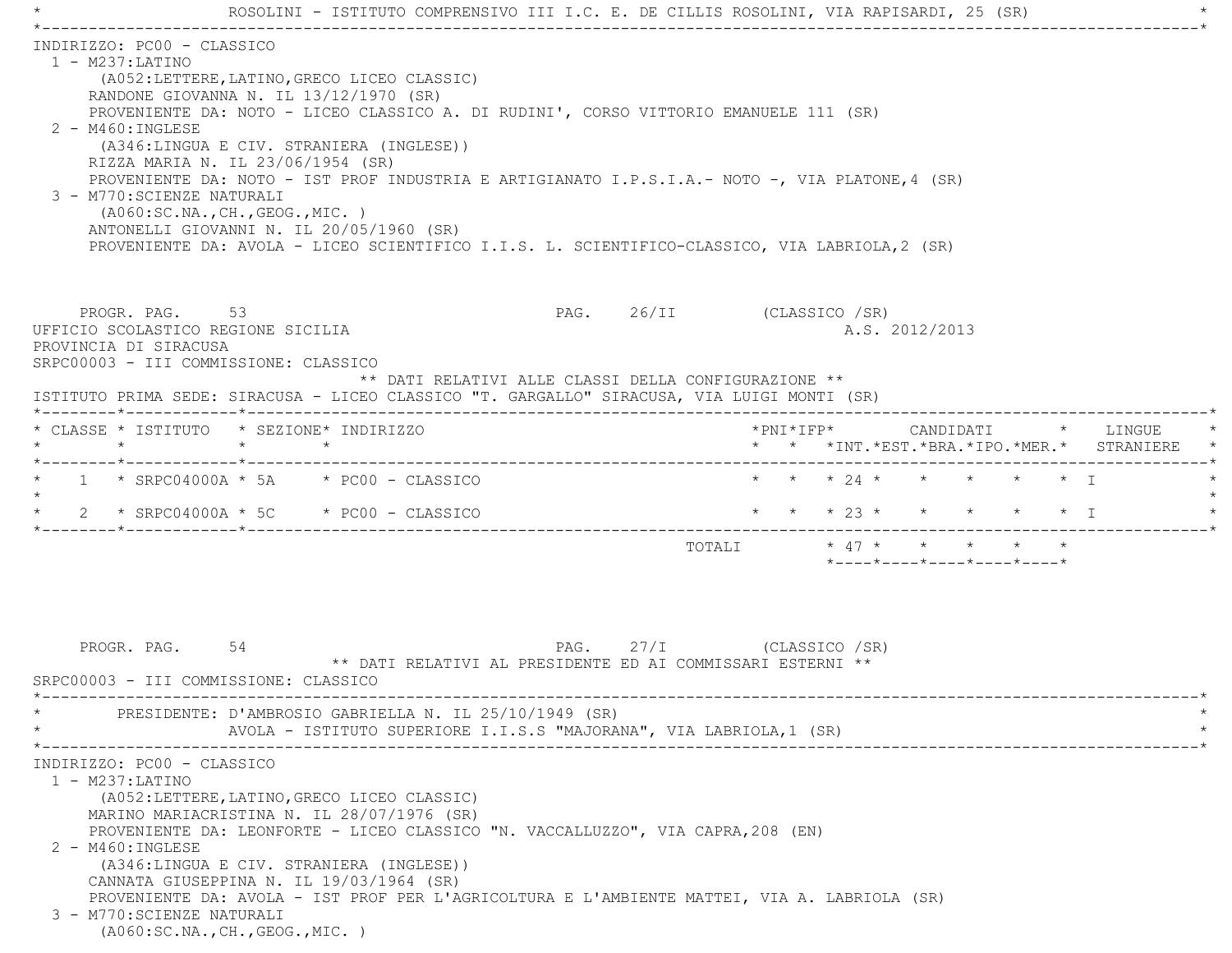RIZZA LOREDANA N. IL 31/05/1960 (SR) PROVENIENTE DA: PACHINO - IST PROF PER L'AGRICOLTURA E L'AMBIENTE "P. CALLERI" I.P.A.A. - I.P.S, VIALE FORTUNA SNC (SR) PROGR. PAG. 55 5 PAG. 27/II (CLASSICO /SR) UFFICIO SCOLASTICO REGIONE SICILIA A.S. 2012/2013 PROVINCIA DI SIRACUSA SRPC00004 - IV COMMISSIONE: CLASSICO \*\* DATI RELATIVI ALLE CLASSI DELLA CONFIGURAZIONE \*\* ISTITUTO PRIMA SEDE: SIRACUSA - LICEO CLASSICO "T. GARGALLO" SIRACUSA, VIA LUIGI MONTI (SR) \*--------\*------------\*-------------------------------------------------------------------------------------------------------\* \* CLASSE \* ISTITUTO \* SEZIONE\* INDIRIZZO \*PNI\*IFP\* CANDIDATI \* LINGUE \* \* \* \* \* \* \* \*INT.\*EST.\*BRA.\*IPO.\*MER.\* STRANIERE \* \*--------\*------------\*-------------------------------------------------------------------------------------------------------\*1 \* SRPC04000A \* 5B \* PC00 - CLASSICO \* \* \* \* 23 \* \* \* \* \* \* \* I  $\star$ \* 2 \* SRPC04000A \* 5D \* PC00 - CLASSICO \* \* \* \* \* 16 \* \* \* \* \* \* \* \* I \*--------\*------------\*-------------------------------------------------------------------------------------------------------\*TOTALI  $* 39 * * * * * * * * *$  \*----\*----\*----\*----\*----\*PROGR. PAG. 56 56 PAG. 28/I (CLASSICO /SR) \*\* DATI RELATIVI AL PRESIDENTE ED AI COMMISSARI ESTERNI \*\* SRPC00004 - IV COMMISSIONE: CLASSICO \*----------------------------------------------------------------------------------------------------------------------------\*PRESIDENTE: FRANCO FRANCESCA N. IL 24/09/1951 (SR) LENTINI - LICEO SCIENTIFICO "ELIO VITTORINI" LENTINI, VIA RICCARDO DA LENTINI 89 (SR) \*----------------------------------------------------------------------------------------------------------------------------\* INDIRIZZO: PC00 - CLASSICO 1 - M237:LATINO (A052:LETTERE,LATINO,GRECO LICEO CLASSIC) TRAVERSA ALESSANDRA TERESA N. IL 23/07/1970 (CT) PROVENIENTE DA: LENTINI - LICEO CLASSICO GORGIA, PIAZZA DEGLI STUDI 1 (SR) 2 - M460:INGLESE (A346:LINGUA E CIV. STRANIERA (INGLESE)) ALIFFI GABRIELLA N. IL 05/08/1969 (SR) PROVENIENTE DA: AUGUSTA - ISTITUTO TECNICO INDUSTRIALE IST.TEC. IND.LE AUGUSTA SERALE, VIA CATANIA, 83 (SR) 3 - M770:SCIENZE NATURALI (A060:SC.NA.,CH.,GEOG.,MIC. ) LUCA' FRANCESCA N. IL 04/09/1961 (EE) PROVENIENTE DA: ROSOLINI - IST PROF PER I SERVIZI COMMERCIALI E TURISTICI I.P.C.T. DI ROSOLINI, VIA ROSSINI (SR) PROGR. PAG. 57 ST 28/II (CLASSICO / SR) UFFICIO SCOLASTICO REGIONE SICILIA A.S. 2012/2013 PROVINCIA DI SIRACUSA SRPC00005 - V COMMISSIONE: CLASSICO \*\* DATI RELATIVI ALLE CLASSI DELLA CONFIGURAZIONE \*\* ISTITUTO PRIMA SEDE: NOTO - LICEO CLASSICO A. DI RUDINI', CORSO VITTORIO EMANUELE 111 (SR) \*--------\*------------\*-------------------------------------------------------------------------------------------------------\*\* CLASSE \* ISTITUTO \* SEZIONE\* INDIRIZZO \*PNI\*IFP\* CANDIDATI \* LINGUE \*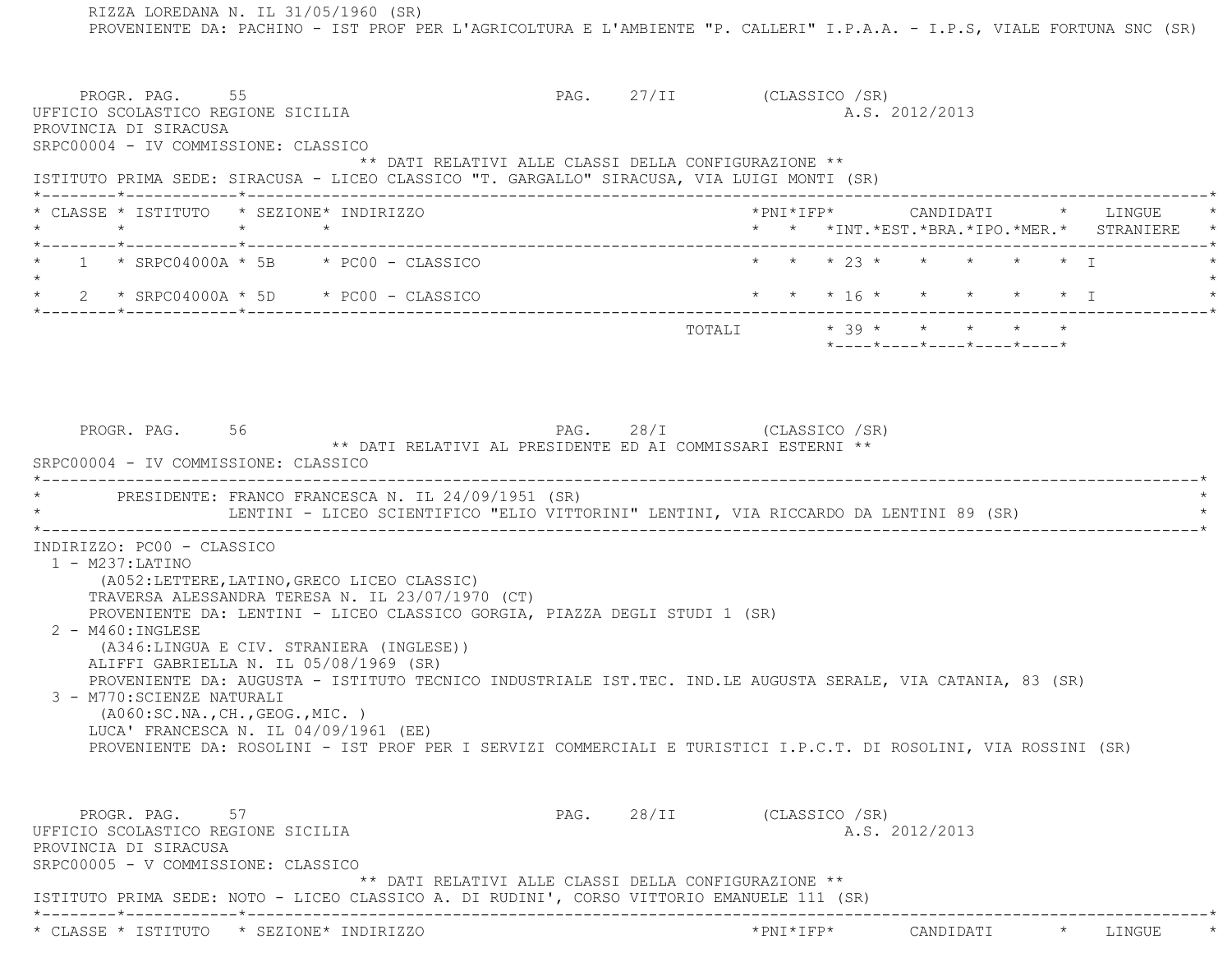|  |                                                                                                                       |                            |                                                                                                                                                                                                                                                                           |                           |  | * * *INT.*EST.*BRA.*IPO.*MER.* STRANIERE                      |                |         |                   |                                                                                                                                                                                                                                                                                                                                                                                                                                                                                  |
|--|-----------------------------------------------------------------------------------------------------------------------|----------------------------|---------------------------------------------------------------------------------------------------------------------------------------------------------------------------------------------------------------------------------------------------------------------------|---------------------------|--|---------------------------------------------------------------|----------------|---------|-------------------|----------------------------------------------------------------------------------------------------------------------------------------------------------------------------------------------------------------------------------------------------------------------------------------------------------------------------------------------------------------------------------------------------------------------------------------------------------------------------------|
|  |                                                                                                                       |                            | $1 *$ SRPC01601E * 5A * PC00 - CLASSICO                                                                                                                                                                                                                                   |                           |  | * * * 17 * 2 *                                                |                | $\star$ | $\star$ $\star$ T |                                                                                                                                                                                                                                                                                                                                                                                                                                                                                  |
|  |                                                                                                                       |                            |                                                                                                                                                                                                                                                                           |                           |  |                                                               |                |         |                   |                                                                                                                                                                                                                                                                                                                                                                                                                                                                                  |
|  |                                                                                                                       |                            |                                                                                                                                                                                                                                                                           |                           |  | TOTALI $* 35 * 2 * * * * * * *$<br>*----*----*----*----*----* |                |         |                   |                                                                                                                                                                                                                                                                                                                                                                                                                                                                                  |
|  | PROGR. PAG. 58<br>SRPC00005 - V COMMISSIONE: CLASSICO                                                                 |                            | PAG. 29/I (CLASSICO /SR)<br>** DATI RELATIVI AL PRESIDENTE ED AI COMMISSARI ESTERNI **                                                                                                                                                                                    |                           |  |                                                               |                |         |                   |                                                                                                                                                                                                                                                                                                                                                                                                                                                                                  |
|  |                                                                                                                       |                            | PRESIDENTE: ARNONE SIMONETTA N. IL 31/10/1965 (CL)<br>SIRACUSA - ISTITUTO SUPERIORE I.I.S.S. LICEO ARTISTICO "A G, VIA PITIA 46 (SR)                                                                                                                                      |                           |  |                                                               |                |         |                   |                                                                                                                                                                                                                                                                                                                                                                                                                                                                                  |
|  | 2 - M460: INGLESE                                                                                                     | 3 - M770: SCIENZE NATURALI | PROVENIENTE DA: LENTINI - LICEO CLASSICO GORGIA, PIAZZA DEGLI STUDI 1 (SR)<br>(A346:LINGUA E CIV. STRANIERA (INGLESE))<br>ROMANO GABRIELLA N. IL 30/11/1958 (SR)<br>PROVENIENTE DA: LENTINI - LICEO SCIENTIFICO "ELIO VITTORINI" LENTINI, VIA RICCARDO DA LENTINI 89 (SR) |                           |  |                                                               |                |         |                   |                                                                                                                                                                                                                                                                                                                                                                                                                                                                                  |
|  | ( A060:SC.NA., CH., GEOG., MIC. )                                                                                     |                            | LEONE VITTORIO N. IL 05/09/1955 (CT)<br>PROVENIENTE DA: SIRACUSA - LICEO SCIENTIFICO L. EINAUDI, VIA PITIA 13 (SR)                                                                                                                                                        |                           |  |                                                               |                |         |                   |                                                                                                                                                                                                                                                                                                                                                                                                                                                                                  |
|  | PROGR. PAG. 59<br>UFFICIO SCOLASTICO REGIONE SICILIA<br>PROVINCIA DI SIRACUSA<br>SRPC00006 - VI COMMISSIONE: CLASSICO |                            | ** DATI RELATIVI ALLE CLASSI DELLA CONFIGURAZIONE **                                                                                                                                                                                                                      | PAG. 29/II (CLASSICO /SR) |  |                                                               | A.S. 2012/2013 |         |                   |                                                                                                                                                                                                                                                                                                                                                                                                                                                                                  |
|  | $\star$ $\star$                                                                                                       |                            | ISTITUTO PRIMA SEDE: AUGUSTA - LICEO CLASSICO MEGARA (SEZIONE SCIENTIFICA AN, VIA STRAZZULLA, 10 (SR)<br>* CLASSE * ISTITUTO * SEZIONE* INDIRIZZO<br>$\star$                                                                                                              |                           |  |                                                               |                |         |                   |                                                                                                                                                                                                                                                                                                                                                                                                                                                                                  |
|  |                                                                                                                       |                            |                                                                                                                                                                                                                                                                           |                           |  |                                                               |                |         |                   |                                                                                                                                                                                                                                                                                                                                                                                                                                                                                  |
|  |                                                                                                                       |                            | $1 *$ SRPC070006 * 3A * PC00 - CLASSICO                                                                                                                                                                                                                                   |                           |  | * * * 23 * * * * * * I                                        |                |         |                   | $\texttt{\char'{134}thm} \star \texttt{PNI*} \texttt{IFP*} \qquad \texttt{\char'{134}thm} \texttt{CANDIDATI} \qquad \texttt{\char'{134}thm} \star \qquad \texttt{\char'{134}thm} \texttt{\char'{134}thm} \star \qquad \texttt{\char'{134}thm} \texttt{\char'{134}thm} \star \qquad \texttt{\char'{134}thm} \texttt{\char'{134}thm} \star \qquad \texttt{\char'{134}thm} \texttt{\char'{134}thm} \star \qquad \texttt{\char'{$<br>* * *INT. *EST. *BRA. *IPO. *MER. * STRANIERE * |
|  |                                                                                                                       |                            | 2 * SRPC070006 * 3B * PC00 - CLASSICO                                                                                                                                                                                                                                     | TOTALI                    |  | * * * 22 * * * * * * I<br>* 45 * * * * * *                    |                |         |                   |                                                                                                                                                                                                                                                                                                                                                                                                                                                                                  |

PROGR. PAG. 60 60 PAG. 30/I (CLASSICO /SR)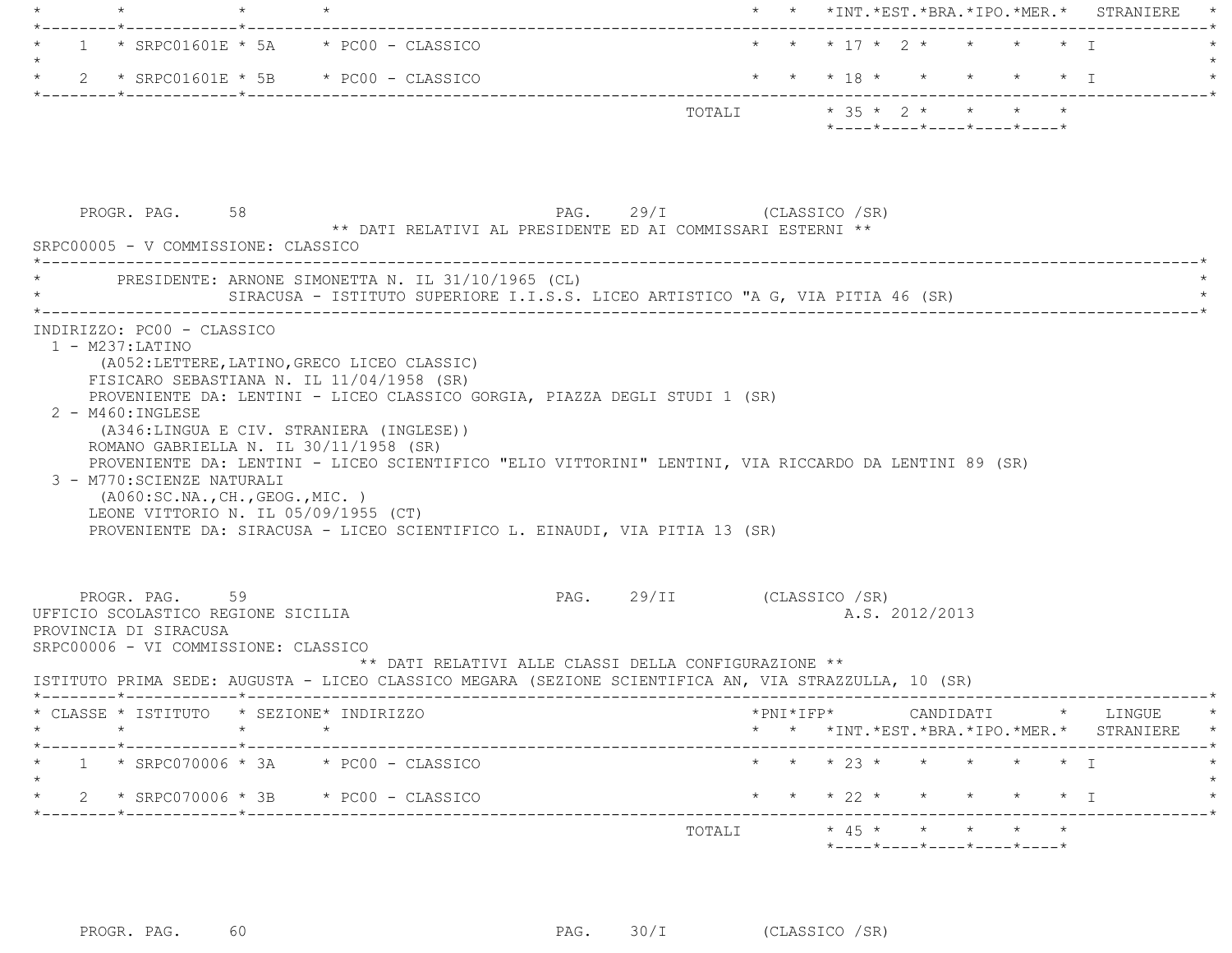|                                                                                                                                                                                                                               |                                                                                                                                                                                                                                                                                                                                                                                                                                                                                                                                                                                                                | SRPC00006 - VI COMMISSIONE: CLASSICO                 |                           |        |  |  |                                                    |  |                                                                                            |
|-------------------------------------------------------------------------------------------------------------------------------------------------------------------------------------------------------------------------------|----------------------------------------------------------------------------------------------------------------------------------------------------------------------------------------------------------------------------------------------------------------------------------------------------------------------------------------------------------------------------------------------------------------------------------------------------------------------------------------------------------------------------------------------------------------------------------------------------------------|------------------------------------------------------|---------------------------|--------|--|--|----------------------------------------------------|--|--------------------------------------------------------------------------------------------|
|                                                                                                                                                                                                                               | PRESIDENTE: SPATOLA RITA N. IL 21/12/1953 (EE)                                                                                                                                                                                                                                                                                                                                                                                                                                                                                                                                                                 |                                                      |                           |        |  |  |                                                    |  |                                                                                            |
| INDIRIZZO: PC00 - CLASSICO<br>$1 - M237$ :LATINO<br>2 - M460: INGLESE<br>3 - M770: SCIENZE NATURALI                                                                                                                           | (A052:LETTERE, LATINO, GRECO LICEO CLASSIC)<br>FILLORAMO AGNESE N. IL 21/05/1962 (SR)<br>PROVENIENTE DA: LENTINI - IST PROF PER I SERVIZI COMMERCIALI E TURISTICI IST.PROF.COMM.LE E TUR.LENTINI, VIA CONTE ALAIM<br>(A346:LINGUA E CIV. STRANIERA (INGLESE))<br>SALERNO ANNA N. IL 06/08/1953 (SR)<br>PROVENIENTE DA: LENTINI - IST PROF PER I SERVIZI COMMERCIALI E TURISTICI IST.PROF.COMM.LE E TUR.LENTINI, VIA CONTE ALAIM<br>(AO60:SC.NA., CH., GEOG., MIC. )<br>RAMETTA MICHELINA N. IL 25/12/1958 (SR)<br>PROVENIENTE DA: AVOLA - IST PROF PER L'AGRICOLTURA E L'AMBIENTE MATTEI, VIA A. LABRIOLA (SR) |                                                      |                           |        |  |  |                                                    |  |                                                                                            |
| PROGR. PAG. 61<br>UFFICIO SCOLASTICO REGIONE SICILIA<br>PROVINCIA DI SIRACUSA<br>SRPC00007 - VII COMMISSIONE: CLASSICO<br>ISTITUTO PRIMA SEDE: AVOLA - LICEO SCIENTIFICO I.I.S. L. SCIENTIFICO-CLASSICO, VIA LABRIOLA, 2 (SR) |                                                                                                                                                                                                                                                                                                                                                                                                                                                                                                                                                                                                                | ** DATI RELATIVI ALLE CLASSI DELLA CONFIGURAZIONE ** | PAG. 30/II (CLASSICO /SR) |        |  |  | A.S. 2012/2013                                     |  |                                                                                            |
|                                                                                                                                                                                                                               |                                                                                                                                                                                                                                                                                                                                                                                                                                                                                                                                                                                                                |                                                      |                           |        |  |  |                                                    |  |                                                                                            |
| * CLASSE * ISTITUTO * SEZIONE* INDIRIZZO                                                                                                                                                                                      |                                                                                                                                                                                                                                                                                                                                                                                                                                                                                                                                                                                                                |                                                      |                           |        |  |  |                                                    |  | * * *INT.*EST.*BRA.*IPO.*MER.* STRANIERE *                                                 |
| * 1 * SRPS02301R * 5D * PC00 - CLASSICO * * * * 25 * * * * * * * * * * I<br>ISTITUTO SECONDA SEDE: SIRACUSA - L.R. PAR. LICEO CLASSICO SACRO CUORE MADRE MARIA SCHINI, VIALE TEOCRITO, N. 40 (SR)                             |                                                                                                                                                                                                                                                                                                                                                                                                                                                                                                                                                                                                                |                                                      |                           |        |  |  |                                                    |  |                                                                                            |
|                                                                                                                                                                                                                               |                                                                                                                                                                                                                                                                                                                                                                                                                                                                                                                                                                                                                |                                                      |                           |        |  |  |                                                    |  |                                                                                            |
|                                                                                                                                                                                                                               |                                                                                                                                                                                                                                                                                                                                                                                                                                                                                                                                                                                                                |                                                      |                           |        |  |  |                                                    |  | *PNI*IFP*    CANDIDATI    *   LINGUE   *<br>*  *  *INT.*EST.*BRA.*IPO.*MER.*  STRANIERE  * |
| * CLASSE * ISTITUTO * SEZIONE* INDIRIZZO<br>* 2 * SRPC005003 * 5AC * ISEW - CLASSICO PROGETTO "BROCCA" * * * 17 * 1 * * * * * T                                                                                               |                                                                                                                                                                                                                                                                                                                                                                                                                                                                                                                                                                                                                |                                                      |                           | TOTALI |  |  | $* 42 * 1 * * * * *$<br>*----*----*----*----*----* |  |                                                                                            |

1 - M237:LATINO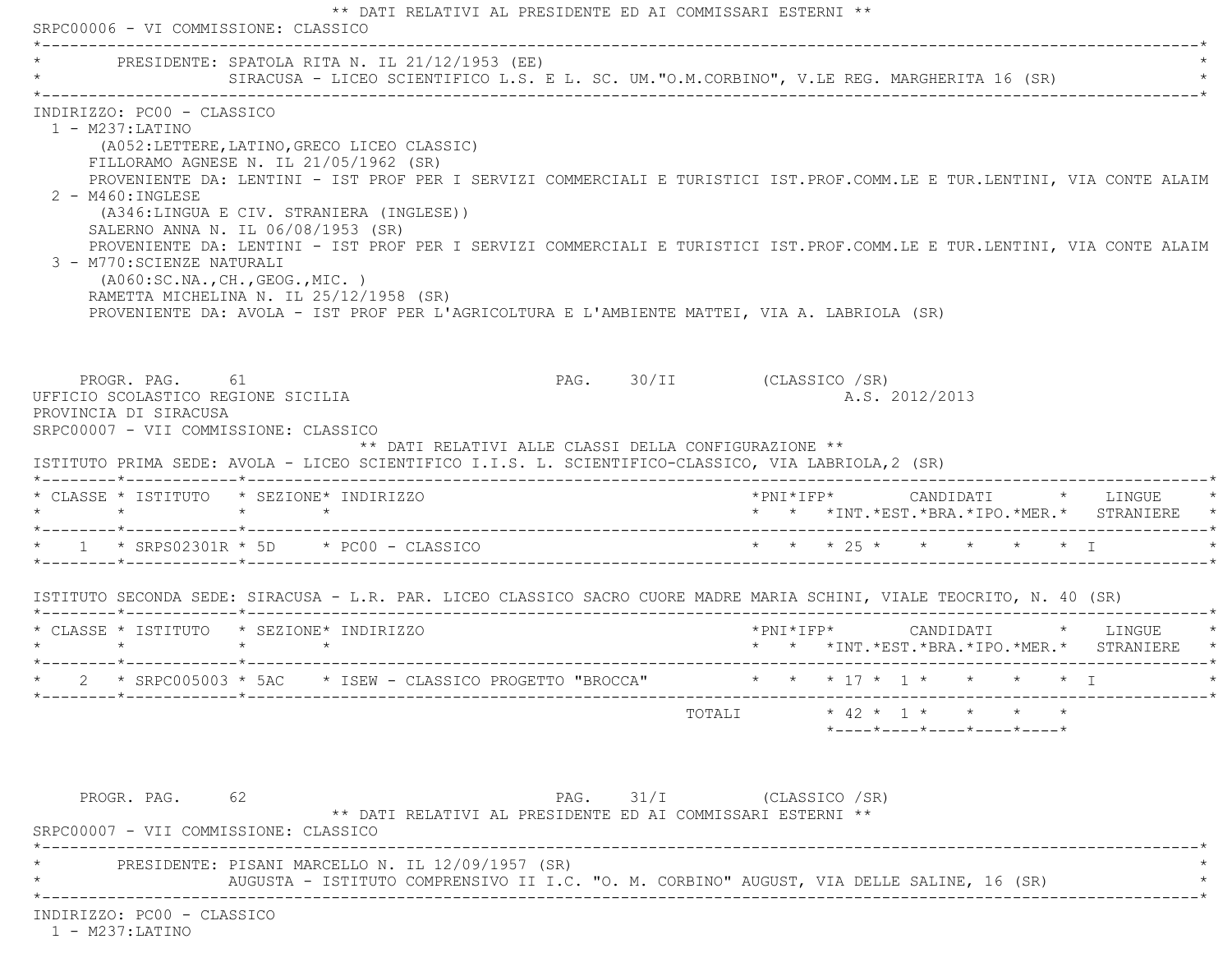(A052:LETTERE,LATINO,GRECO LICEO CLASSIC) GALLO LUCIA N. IL 27/09/1952 (SR) PROVENIENTE DA: PALAZZOLO ACREIDE - LICEO CLASSICO PLATONE, PIAZZA UMBERTO I (SR) 2 - M490:LATINO E GRECO (A052:LETTERE,LATINO,GRECO LICEO CLASSIC) GALLO LUCIA N. IL 27/09/1952 (SR) PROVENIENTE DA: PALAZZOLO ACREIDE - LICEO CLASSICO PLATONE, PIAZZA UMBERTO I (SR) 3 - M460:INGLESE (A346:LINGUA E CIV. STRANIERA (INGLESE)) GAROFALO ORIANA N. IL 25/08/1976 (SR) PROVENIENTE DA: AUGUSTA - LICEO CLASSICO MEGARA (SEZIONE SCIENTIFICA AN, VIA STRAZZULLA, 10 (SR) 4 - M770:SCIENZE NATURALI (A060:SC.NA.,CH.,GEOG.,MIC. ) ARIZZA VINCENZO N. IL 06/09/1970 (SR) PROVENIENTE DA: AUGUSTA - LICEO CLASSICO MEGARA (SEZIONE SCIENTIFICA AN, VIA STRAZZULLA, 10 (SR) INDIRIZZO: ISEW - CLASSICO PROGETTO "BROCCA" 1 - M237:LATINO (A052:LETTERE,LATINO,GRECO LICEO CLASSIC) GALLO LUCIA N. IL 27/09/1952 (SR) PROVENIENTE DA: PALAZZOLO ACREIDE - LICEO CLASSICO PLATONE, PIAZZA UMBERTO I (SR) 2 - M490:LATINO E GRECO (A052:LETTERE,LATINO,GRECO LICEO CLASSIC) GALLO LUCIA N. IL 27/09/1952 (SR) PROVENIENTE DA: PALAZZOLO ACREIDE - LICEO CLASSICO PLATONE, PIAZZA UMBERTO I (SR) 3 - M460:INGLESE (A346:LINGUA E CIV. STRANIERA (INGLESE)) GAROFALO ORIANA N. IL 25/08/1976 (SR) PROVENIENTE DA: AUGUSTA - LICEO CLASSICO MEGARA (SEZIONE SCIENTIFICA AN, VIA STRAZZULLA, 10 (SR) 4 - M770:SCIENZE NATURALI (A060:SC.NA.,CH.,GEOG.,MIC. ) ARIZZA VINCENZO N. IL 06/09/1970 (SR) PROVENIENTE DA: AUGUSTA - LICEO CLASSICO MEGARA (SEZIONE SCIENTIFICA AN, VIA STRAZZULLA, 10 (SR) PROGR. PAG. 63 63 PAG. 31/II (CLASSICO /SR) UFFICIO SCOLASTICO REGIONE SICILIA A.S. 2012/2013 PROVINCIA DI SIRACUSA SRPS00001 - I COMMISSIONE: SCIENTIFICO \*\* DATI RELATIVI ALLE CLASSI DELLA CONFIGURAZIONE \*\* ISTITUTO PRIMA SEDE: FRANCOFONTE - LICEO SCIENTIFICO LICEO SCIENTIFICO, C.DA SAN ANTONIO (SR) \*--------\*------------\*-------------------------------------------------------------------------------------------------------\* \* CLASSE \* ISTITUTO \* SEZIONE\* INDIRIZZO \*PNI\*IFP\* CANDIDATI \* LINGUE \* \* \* \* \* \* \* \*INT.\*EST.\*BRA.\*IPO.\*MER.\* STRANIERE \* \*--------\*------------\*-------------------------------------------------------------------------------------------------------\* \* 1 \* SRPS00101X \* 5A \* PS00 - SCIENTIFICO \* \* \* 16 \* 1 \* \* \* \* I \* $\star$  \* 2 \* SRPS00101X \* 5B \* PS00 - SCIENTIFICO \* \* \* 13 \* \* \* \* \* I/ F \* \*--------\*------------\*-------------------------------------------------------------------------------------------------------\*TOTALI  $* 29 * 1 * * * * * * * *$ \*----\*----\*----\*----\*----\*

PROGR. PAG. 64 64 PAG. 32/I (SCIENTIFICO / SR)

\*\* DATI RELATIVI AL PRESIDENTE ED AI COMMISSARI ESTERNI \*\*

\*----------------------------------------------------------------------------------------------------------------------------\*

SRPS00001 - I COMMISSIONE: SCIENTIFICO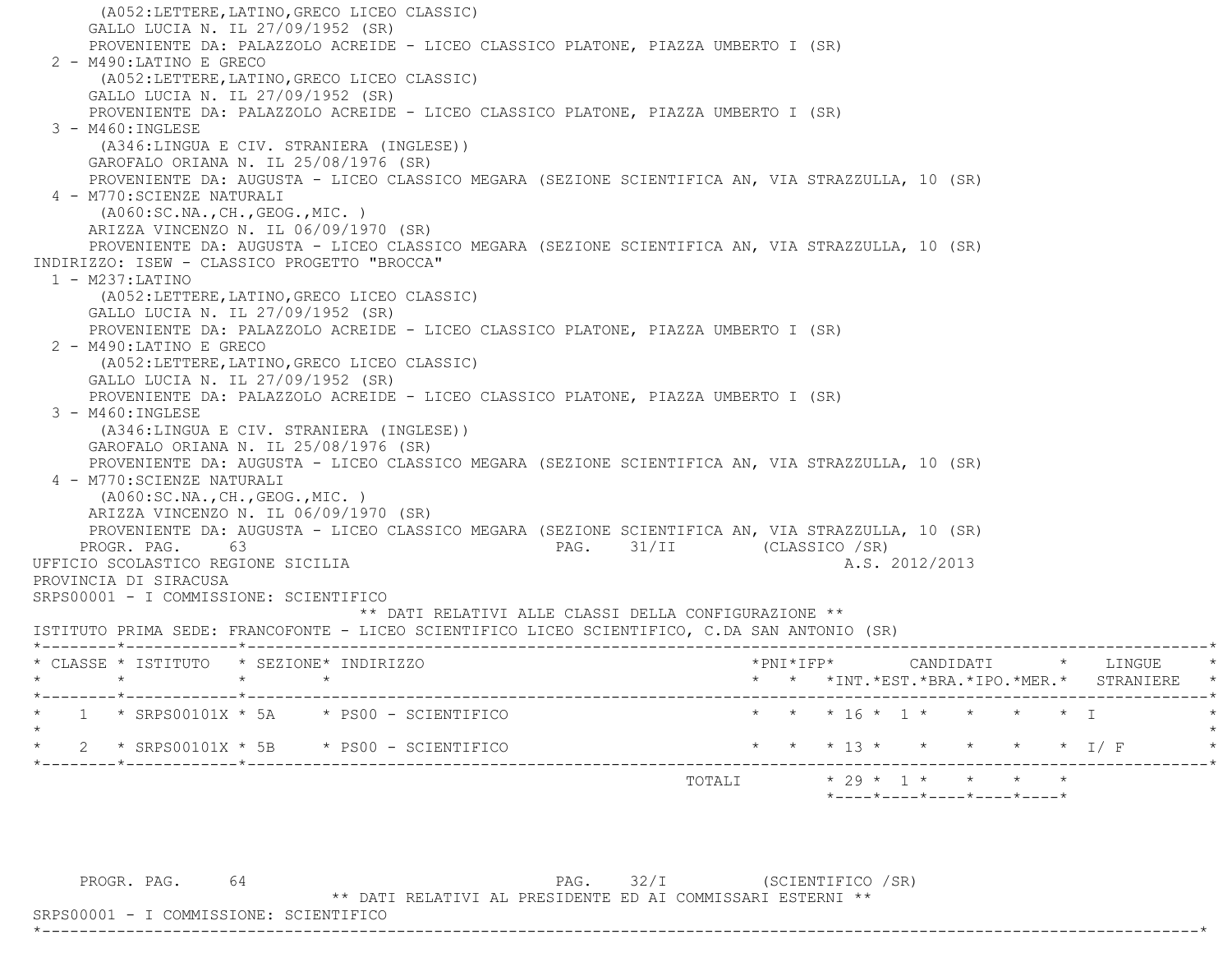PRESIDENTE: ALOSCARI PASOUALE N. IL 10/05/1962 (SR) SIRACUSA - ISTITUTO TECNICO COMMERCIALE A. RIZZA, VIALE A. DIAZ 12 (SR) \*----------------------------------------------------------------------------------------------------------------------------\* INDIRIZZO: PS00 - SCIENTIFICO 1 - SL32:MATEMATICA (A049:MATEMATICA E FISICA) PAVAN MAURIZIA N. IL 10/03/1956 (TS) PROVENIENTE DA: SIRACUSA - LICEO SCIENTIFICO L.S. E L. SC. UM."O.M.CORBINO", V.LE REG. MARGHERITA 16 (SR) 2 - M770:SCIENZE NATURALI (A060:SC.NA.,CH.,GEOG.,MIC. ) SERRENTINO IGNAZIA N. IL 03/11/1957 (SR) PROVENIENTE DA: NOTO - LICEO CLASSICO A. DI RUDINI', CORSO VITTORIO EMANUELE 111 (SR) 3 - SG82:FILOSOFIA (A037:FILOSOFIA E STORIA) DE LEO MARIACATENA N. IL 29/05/1973 (CT) PROVENIENTE DA: AUGUSTA - LICEO CLASSICO MEGARA (SEZIONE SCIENTIFICA AN, VIA STRAZZULLA, 10 (SR) PROGR. PAG. 65 65 PAG. 32/II (SCIENTIFICO /SR) UFFICIO SCOLASTICO REGIONE SICILIA A.S. 2012/2013 PROVINCIA DI SIRACUSA SRPS00002 - II COMMISSIONE: SCIENTIFICO \*\* DATI RELATIVI ALLE CLASSI DELLA CONFIGURAZIONE \*\* ISTITUTO PRIMA SEDE: SIRACUSA - LICEO SCIENTIFICO L. EINAUDI, VIA PITIA 13 (SR) \*--------\*------------\*-------------------------------------------------------------------------------------------------------\* \* CLASSE \* ISTITUTO \* SEZIONE\* INDIRIZZO \*PNI\*IFP\* CANDIDATI \* LINGUE \* \* \* \* \* \* \* \*INT.\*EST.\*BRA.\*IPO.\*MER.\* STRANIERE \* \*--------\*------------\*-------------------------------------------------------------------------------------------------------\*1 \* SRPS04000D \* 5A \* PS00 - SCIENTIFICO \* \* \* \* \* \* \* \* \* \* \* \* \* I  $\star$ \* 2 \* SRPS04000D \* 5C \* PS00 - SCIENTIFICO \* \* \* \* \* \* \* \* \* \* \* I \* \* \* \* T \*--------\*------------\*-------------------------------------------------------------------------------------------------------\* TOTALI \* 42 \* \* \* \* \* \*----\*----\*----\*----\*----\*PROGR. PAG. 66 66 PAG. 33/I (SCIENTIFICO /SR) \*\* DATI RELATIVI AL PRESIDENTE ED AI COMMISSARI ESTERNI \*\* SRPS00002 - II COMMISSIONE: SCIENTIFICO \*----------------------------------------------------------------------------------------------------------------------------\*PRESIDENTE: BRUNETTO LEONARDO N. IL 11/02/1968 (SR) FRANCOFONTE - LICEO SCIENTIFICO LICEO SCIENTIFICO, C.DA SAN ANTONIO (SR) \*----------------------------------------------------------------------------------------------------------------------------\* INDIRIZZO: PS00 - SCIENTIFICO 1 - SL32:MATEMATICA (A049:MATEMATICA E FISICA) NASTASI GRAZIELLA N. IL 28/01/1959 (SR) PROVENIENTE DA: NOTO - ISTITUTO D'ARTE ISTITUTO STATALE D'ARTE DI NOT, VIA PITAGORA (SR) 2 - M770:SCIENZE NATURALI (A060:SC.NA.,CH.,GEOG.,MIC. ) MAGLIOCCO ANTONIETTA N. IL 22/04/1955 (SR)

PROVENIENTE DA: AVOLA - LICEO SCIENTIFICO I.I.S. L. SCIENTIFICO-CLASSICO, VIA LABRIOLA,2 (SR)

3 - SG82:FILOSOFIA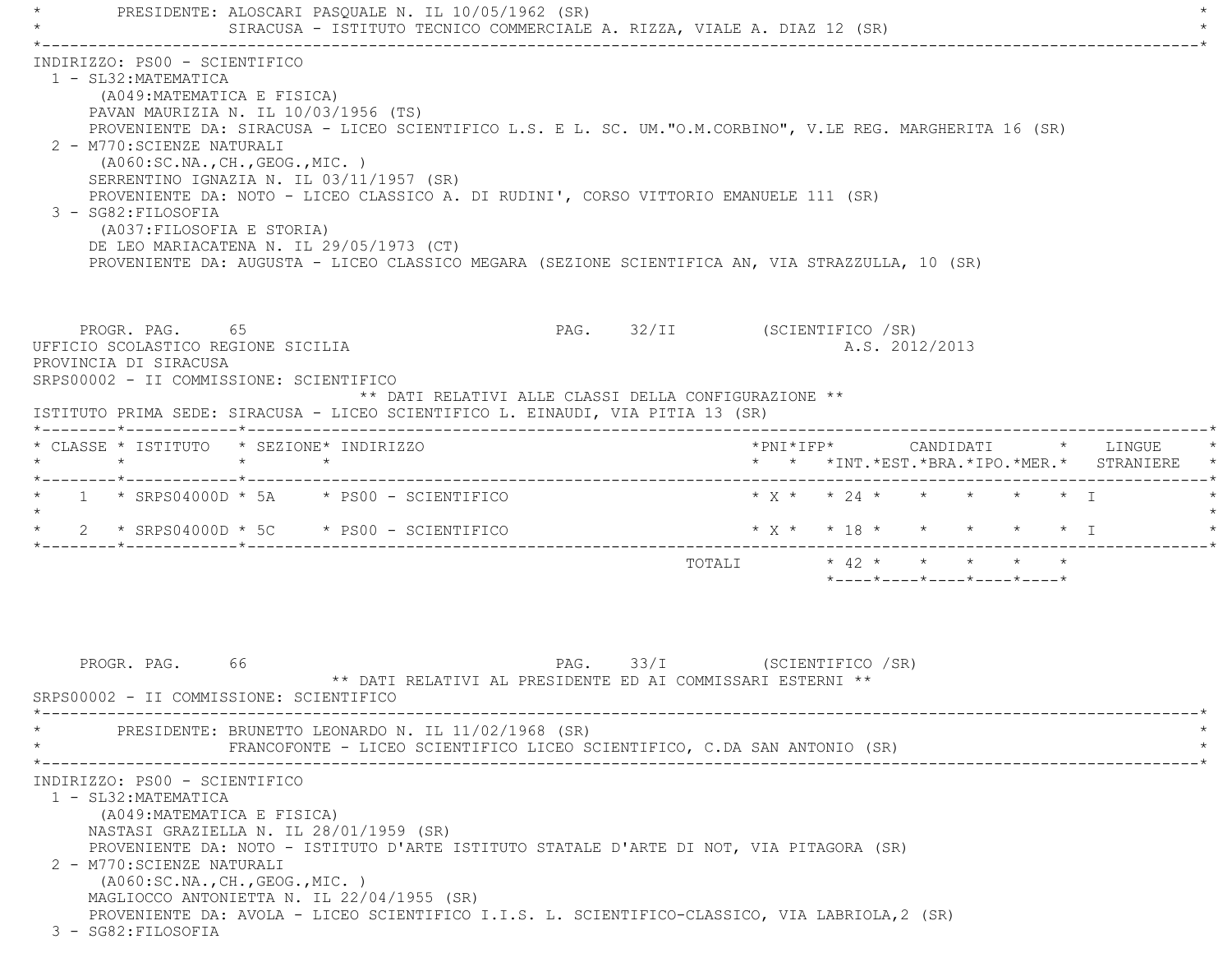(A037:FILOSOFIA E STORIA) SANTUCCIO SALVATORE N. IL 03/05/1971 (SR) PROVENIENTE DA: PACHINO - LICEO SCIENTIFICO LICEO SC. PACHINO, VIALE ALDO MORO S.N. (SR) PROGR. PAG. 67 PAG. 33/II (SCIENTIFICO /SR) UFFICIO SCOLASTICO REGIONE SICILIA A.S. 2012/2013 PROVINCIA DI SIRACUSA SRPS00003 - III COMMISSIONE: SCIENTIFICO \*\* DATI RELATIVI ALLE CLASSI DELLA CONFIGURAZIONE \*\* ISTITUTO PRIMA SEDE: SIRACUSA - LICEO SCIENTIFICO L. EINAUDI, VIA PITIA 13 (SR) \*--------\*------------\*-------------------------------------------------------------------------------------------------------\* \* CLASSE \* ISTITUTO \* SEZIONE\* INDIRIZZO \*PNI\*IFP\* CANDIDATI \* LINGUE \* \* \* \* \* \* \* \*INT.\*EST.\*BRA.\*IPO.\*MER.\* STRANIERE \* \*--------\*------------\*-------------------------------------------------------------------------------------------------------\*1 \* SRPS04000D \* 5D \* PS00 - SCIENTIFICO \* \* \* \* \* \* \* \* \* \* \* \* \* \* T  $\star$  \* 2 \* SRPS04000D \* 5G \* PS00 - SCIENTIFICO \* X \* \* 19 \* \* \* \* \* I \* \*--------\*------------\*-------------------------------------------------------------------------------------------------------\* $\texttt{TOTAL} \qquad \qquad \star \quad 41 \; \star \qquad \star \qquad \star \qquad \star \qquad \star \qquad \star$  \*----\*----\*----\*----\*----\*PROGR. PAG. 68 68 PAG. 34/I (SCIENTIFICO / SR) \*\* DATI RELATIVI AL PRESIDENTE ED AI COMMISSARI ESTERNI \*\* SRPS00003 - III COMMISSIONE: SCIENTIFICO \*----------------------------------------------------------------------------------------------------------------------------\*PRESIDENTE: MANCUSO FRANCESCA N. IL 04/01/1965 (SR) AVOLA - IST PROF PER L'AGRICOLTURA E L'AMBIENTE MATTEI, VIA A. LABRIOLA (SR) \*----------------------------------------------------------------------------------------------------------------------------\* INDIRIZZO: PS00 - SCIENTIFICO 1 - SL32:MATEMATICA (A049:MATEMATICA E FISICA) RUGGIERI MARIA PAOLA N. IL 24/11/1967 (SR) PROVENIENTE DA: PALAZZOLO ACREIDE - LICEO CLASSICO PLATONE, PIAZZA UMBERTO I (SR) 2 - M770:SCIENZE NATURALI (A060:SC.NA.,CH.,GEOG.,MIC. ) CATALDO ANNA MARISA N. IL 01/08/1955 (SR) PROVENIENTE DA: LENTINI - LICEO SCIENTIFICO "ELIO VITTORINI" LENTINI, VIA RICCARDO DA LENTINI 89 (SR) 3 - SG82:FILOSOFIA (A037:FILOSOFIA E STORIA) CHIARENZA AGATA N. IL 14/02/1952 (SR) PROVENIENTE DA: FRANCOFONTE - LICEO SCIENTIFICO LICEO SCIENTIFICO, C.DA SAN ANTONIO (SR) PROGR. PAG. 69 69 PAG. 34/II (SCIENTIFICO /SR) UFFICIO SCOLASTICO REGIONE SICILIA A.S. 2012/2013 PROVINCIA DI SIRACUSA SRPS00004 - IV COMMISSIONE: SCIENTIFICO\*\* DATI RELATIVI ALLE CLASSI DELLA CONFIGURAZIONE \*\*

\*--------\*------------\*-------------------------------------------------------------------------------------------------------\*

ISTITUTO PRIMA SEDE: SIRACUSA - LICEO SCIENTIFICO L. EINAUDI, VIA PITIA 13 (SR)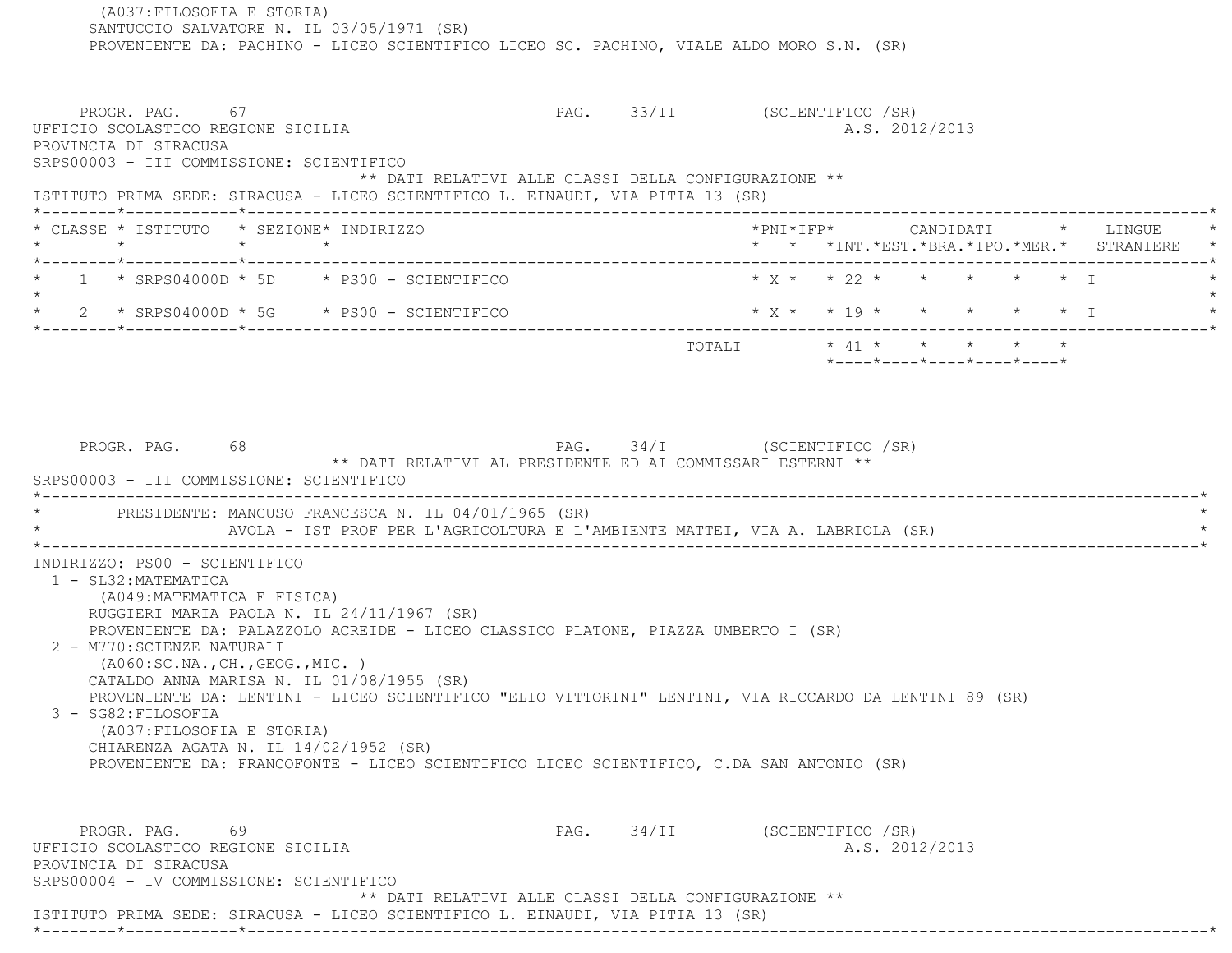| * CLASSE * ISTITUTO * SEZIONE* INDIRIZZO      |                                                                                                                                                                                                                                                                                                                                                                                                                                                                                                                                                                                                                                                                                                                                                | * * *INT.*EST.*BRA.*IPO.*MER.* STRANIERE                                                                                                                                                                                                                                                                                                                                                                                                                                                                                                                                                                                                                                                    |
|-----------------------------------------------|------------------------------------------------------------------------------------------------------------------------------------------------------------------------------------------------------------------------------------------------------------------------------------------------------------------------------------------------------------------------------------------------------------------------------------------------------------------------------------------------------------------------------------------------------------------------------------------------------------------------------------------------------------------------------------------------------------------------------------------------|---------------------------------------------------------------------------------------------------------------------------------------------------------------------------------------------------------------------------------------------------------------------------------------------------------------------------------------------------------------------------------------------------------------------------------------------------------------------------------------------------------------------------------------------------------------------------------------------------------------------------------------------------------------------------------------------|
|                                               |                                                                                                                                                                                                                                                                                                                                                                                                                                                                                                                                                                                                                                                                                                                                                |                                                                                                                                                                                                                                                                                                                                                                                                                                                                                                                                                                                                                                                                                             |
|                                               |                                                                                                                                                                                                                                                                                                                                                                                                                                                                                                                                                                                                                                                                                                                                                | * * * 20 * * * * * * I/ S                                                                                                                                                                                                                                                                                                                                                                                                                                                                                                                                                                                                                                                                   |
|                                               |                                                                                                                                                                                                                                                                                                                                                                                                                                                                                                                                                                                                                                                                                                                                                | $*$ ---- $*$ ---- $*$ ---- $*$ ---- $*$ ---- $*$                                                                                                                                                                                                                                                                                                                                                                                                                                                                                                                                                                                                                                            |
|                                               |                                                                                                                                                                                                                                                                                                                                                                                                                                                                                                                                                                                                                                                                                                                                                |                                                                                                                                                                                                                                                                                                                                                                                                                                                                                                                                                                                                                                                                                             |
|                                               |                                                                                                                                                                                                                                                                                                                                                                                                                                                                                                                                                                                                                                                                                                                                                |                                                                                                                                                                                                                                                                                                                                                                                                                                                                                                                                                                                                                                                                                             |
|                                               |                                                                                                                                                                                                                                                                                                                                                                                                                                                                                                                                                                                                                                                                                                                                                |                                                                                                                                                                                                                                                                                                                                                                                                                                                                                                                                                                                                                                                                                             |
|                                               |                                                                                                                                                                                                                                                                                                                                                                                                                                                                                                                                                                                                                                                                                                                                                | A.S. 2012/2013                                                                                                                                                                                                                                                                                                                                                                                                                                                                                                                                                                                                                                                                              |
|                                               |                                                                                                                                                                                                                                                                                                                                                                                                                                                                                                                                                                                                                                                                                                                                                | ----------------------------*<br>$*$ PNI $*$ IFP $*$ CANDIDATI $*$ LINGUE $*$                                                                                                                                                                                                                                                                                                                                                                                                                                                                                                                                                                                                               |
|                                               |                                                                                                                                                                                                                                                                                                                                                                                                                                                                                                                                                                                                                                                                                                                                                | * * *INT.*EST.*BRA.*IPO.*MER.* STRANIERE *                                                                                                                                                                                                                                                                                                                                                                                                                                                                                                                                                                                                                                                  |
|                                               |                                                                                                                                                                                                                                                                                                                                                                                                                                                                                                                                                                                                                                                                                                                                                | $* x * * 21 * * * * * * * T$<br>$\star$                                                                                                                                                                                                                                                                                                                                                                                                                                                                                                                                                                                                                                                     |
|                                               |                                                                                                                                                                                                                                                                                                                                                                                                                                                                                                                                                                                                                                                                                                                                                | * X * * 25 * * * * * * I                                                                                                                                                                                                                                                                                                                                                                                                                                                                                                                                                                                                                                                                    |
|                                               | TOTALI * 46 * * * * *                                                                                                                                                                                                                                                                                                                                                                                                                                                                                                                                                                                                                                                                                                                          | ----------*                                                                                                                                                                                                                                                                                                                                                                                                                                                                                                                                                                                                                                                                                 |
| 1 - SL32: MATEMATICA<br>PROVINCIA DI SIRACUSA | $1 * SRS04000D * 5F * PS00 - SCIENTIFICO$<br>2 * SRPS04000D * 5L * PS00 - SCIENTIFICO<br>PROGR. PAG. 70<br>SRPS00004 - IV COMMISSIONE: SCIENTIFICO<br>PRESIDENTE: SPANO' GIUSEPPE N. IL 29/07/1953 (SR)<br>INDIRIZZO: PS00 - SCIENTIFICO<br>(A049:MATEMATICA E FISICA)<br>DE NARO PAPA CONCETTINA N. IL 20/07/1958 (SR)<br>2 - M770: SCIENZE NATURALI<br>( A060:SC.NA., CH., GEOG., MIC. )<br>IERNA CONCETTA N. IL 25/11/1954 (SR)<br>(A037: FILOSOFIA E STORIA)<br>FRANZO' LUCIA N. IL $04/10/1970$ (RG)<br>PROGR. PAG. 71<br>UFFICIO SCOLASTICO REGIONE SICILIA<br>SRPS00005 - V COMMISSIONE: SCIENTIFICO<br>* CLASSE * ISTITUTO * SEZIONE* INDIRIZZO<br>$1 * SRS050004 * A * PS00 - SCIENTIFICO$<br>2 * SRPS050004 * C * PS00 - SCIENTIFICO | -----------------------------<br>PAG. 35/I (SCIENTIFICO /SR)<br>** DATI RELATIVI AL PRESIDENTE ED AI COMMISSARI ESTERNI **<br>CARLENTINI - ISTITUTO TECNICO INDUSTRIALE I.T.I. CARLENTINI-SERALE- (SR)<br>PROVENIENTE DA: ROSOLINI - LICEO SCIENTIFICO "ARCHIMEDE", VIA SIPIONE 147 (SR)<br>PROVENIENTE DA: CARLENTINI - ISTITUTO TECNICO INDUSTRIALE I.T.I. CARLENTINI, VIA DELLO STADIO (SR)<br>PROVENIENTE DA: ROSOLINI - LICEO SCIENTIFICO "ARCHIMEDE", VIA SIPIONE 147 (SR)<br>PAG. 35/II (SCIENTIFICO / SR)<br>** DATI RELATIVI ALLE CLASSI DELLA CONFIGURAZIONE **<br>ISTITUTO PRIMA SEDE: SIRACUSA - LICEO SCIENTIFICO L.S. E L. SC. UM."O.M.CORBINO", V.LE REG. MARGHERITA 16 (SR) |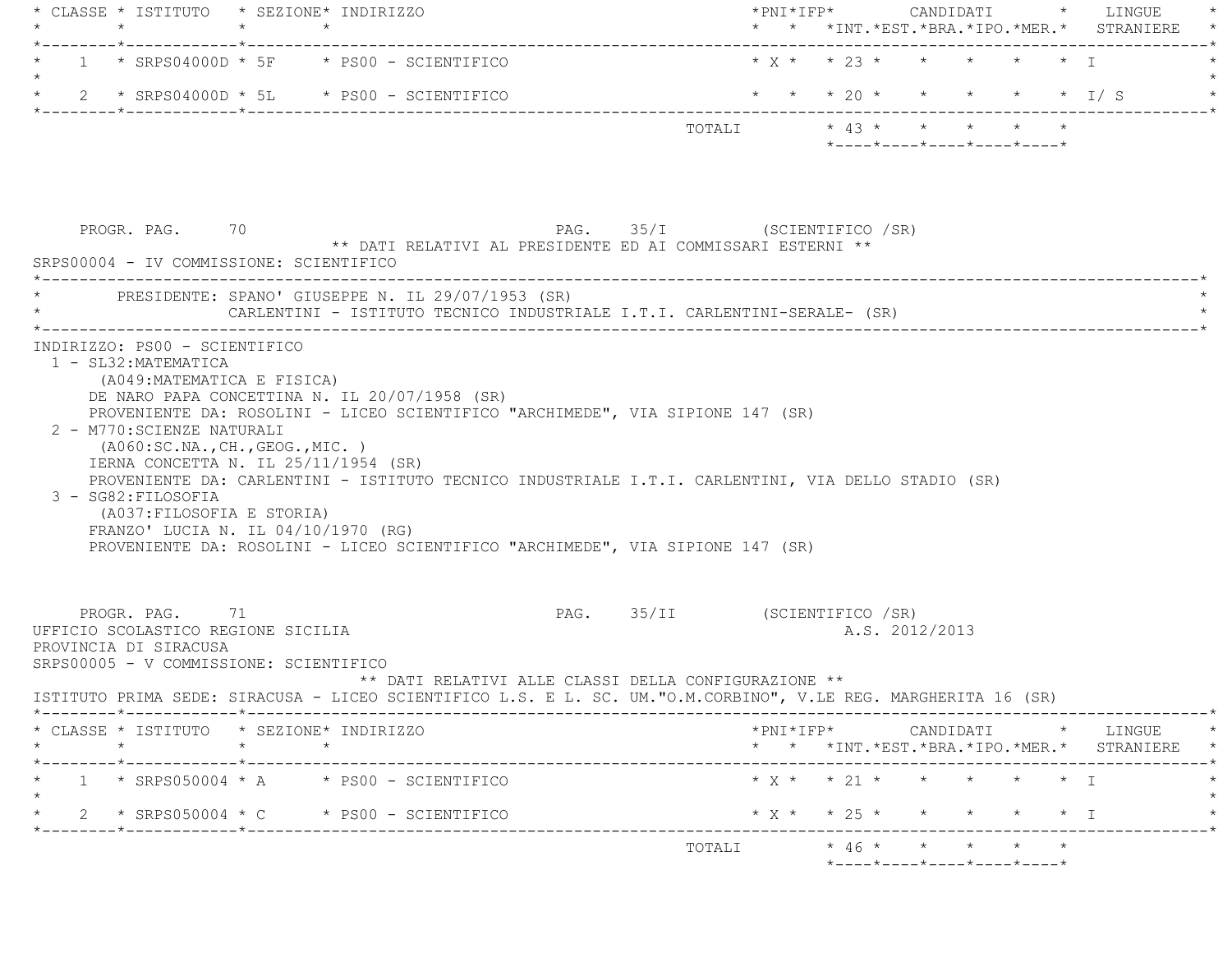| SRPS00005 - V COMMISSIONE: SCIENTIFICO                                                                                                                                                                                                                                                                                                                                                                                                                                                                                                                                                                                         |  | ** DATI RELATIVI AL PRESIDENTE ED AI COMMISSARI ESTERNI **        |                               | PAG. 36/I (SCIENTIFICO /SR) |  |  |                |                                                  |  |                                          |  |
|--------------------------------------------------------------------------------------------------------------------------------------------------------------------------------------------------------------------------------------------------------------------------------------------------------------------------------------------------------------------------------------------------------------------------------------------------------------------------------------------------------------------------------------------------------------------------------------------------------------------------------|--|-------------------------------------------------------------------|-------------------------------|-----------------------------|--|--|----------------|--------------------------------------------------|--|------------------------------------------|--|
| * PRESIDENTE: CURCIO ROSA MARIA N. IL 10/03/1967 (SR)                                                                                                                                                                                                                                                                                                                                                                                                                                                                                                                                                                          |  | PALAZZOLO ACREIDE - LICEO CLASSICO PLATONE, PIAZZA UMBERTO I (SR) |                               |                             |  |  |                |                                                  |  |                                          |  |
| INDIRIZZO: PS00 - SCIENTIFICO<br>1 - SL32: MATEMATICA<br>(A049: MATEMATICA E FISICA)<br>SCHIPILLITI CATERINA N. IL 16/11/1968 (ME)<br>PROVENIENTE DA: NOTO - ISTITUTO MAGISTRALE MATTEO RAELI, VIA MATTEO RAELI 9 (SR)<br>2 - M770: SCIENZE NATURALI<br>(AO60:SC.NA., CH., GEOG., MIC. )<br>INGALLINA CORRADO N. IL 19/03/1964 (SR)<br>PROVENIENTE DA: PACHINO - LICEO SCIENTIFICO LICEO SC. PACHINO, VIALE ALDO MORO S.N. (SR)<br>3 - SG82: FILOSOFIA<br>(A037: FILOSOFIA E STORIA)<br>LUTRI COSTANZA N. IL 19/08/1953 (CT)<br>PROVENIENTE DA: AVOLA - LICEO SCIENTIFICO I.I.S. L. SCIENTIFICO-CLASSICO, VIA LABRIOLA, 2 (SR) |  |                                                                   |                               |                             |  |  |                |                                                  |  |                                          |  |
| PROGR. PAG. 73<br>UFFICIO SCOLASTICO REGIONE SICILIA<br>PROVINCIA DI SIRACUSA<br>SRPS00006 - VI COMMISSIONE: SCIENTIFICO<br>ISTITUTO PRIMA SEDE: SIRACUSA - LICEO SCIENTIFICO L.S. E L. SC. UM."O.M.CORBINO", V.LE REG. MARGHERITA 16 (SR)<br>* CLASSE * ISTITUTO * SEZIONE* INDIRIZZO                                                                                                                                                                                                                                                                                                                                         |  | ** DATI RELATIVI ALLE CLASSI DELLA CONFIGURAZIONE **              | PAG. 36/II (SCIENTIFICO / SR) |                             |  |  | A.S. 2012/2013 |                                                  |  |                                          |  |
|                                                                                                                                                                                                                                                                                                                                                                                                                                                                                                                                                                                                                                |  |                                                                   |                               |                             |  |  |                |                                                  |  | * * *INT.*EST.*BRA.*IPO.*MER.* STRANIERE |  |
| $\star$ 1 $\star$ SRPS050004 $\star$ 5D $\star$ PS00 - SCIENTIFICO                                                                                                                                                                                                                                                                                                                                                                                                                                                                                                                                                             |  |                                                                   |                               |                             |  |  |                | * $X * * 23 * * * * * * * T$                     |  |                                          |  |
| 2 * SRPS050004 * 5E * PS00 - SCIENTIFICO<br>$\star$                                                                                                                                                                                                                                                                                                                                                                                                                                                                                                                                                                            |  |                                                                   |                               |                             |  |  |                |                                                  |  | * * * 27 * * * * * * I/F                 |  |
|                                                                                                                                                                                                                                                                                                                                                                                                                                                                                                                                                                                                                                |  |                                                                   |                               | TOTALI * 50 * * * * * *     |  |  |                | $*$ ---- $*$ ---- $*$ ---- $*$ ---- $*$ ---- $*$ |  |                                          |  |
|                                                                                                                                                                                                                                                                                                                                                                                                                                                                                                                                                                                                                                |  |                                                                   |                               |                             |  |  |                |                                                  |  |                                          |  |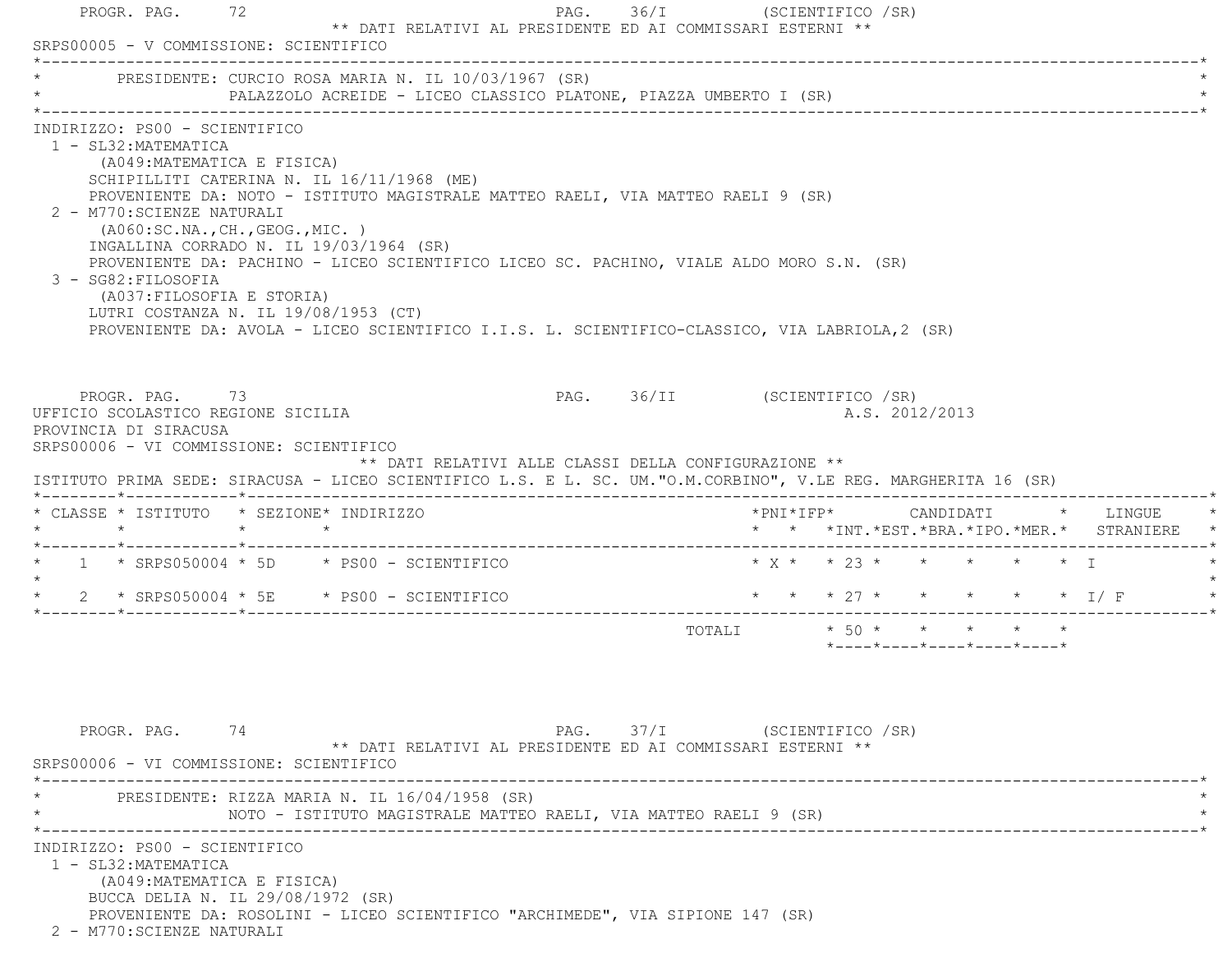(A060:SC.NA.,CH.,GEOG.,MIC. ) CARACCIOLO MARILENA N. IL 22/11/1971 (SR) PROVENIENTE DA: LENTINI - ISTITUTO TECNICO PER GEOMETRI PIER LUIGI NERVI, VIA R. DA LENTINI (SR) 3 - SG82:FILOSOFIA (A037:FILOSOFIA E STORIA) PARISI VENERA N. IL 31/01/1962 (CT) PROVENIENTE DA: NOTO - LICEO CLASSICO A. DI RUDINI', CORSO VITTORIO EMANUELE 111 (SR)

PROGR. PAG. 75 75 PAG. 37/II (SCIENTIFICO / SR) UFFICIO SCOLASTICO REGIONE SICILIA A.S. 2012/2013 PROVINCIA DI SIRACUSA SRPS00007 - VII COMMISSIONE: SCIENTIFICO \*\* DATI RELATIVI ALLE CLASSI DELLA CONFIGURAZIONE \*\* ISTITUTO PRIMA SEDE: FLORIDIA - LICEO SCIENTIFICO "L.DA VINCI" FLORIDIA, V.LE VITT.VENETO -C/DA SERRANTONE (SR) \*--------\*------------\*-------------------------------------------------------------------------------------------------------\* \* CLASSE \* ISTITUTO \* SEZIONE\* INDIRIZZO \*PNI\*IFP\* CANDIDATI \* LINGUE \* \* \* \* \* \* \* \*INT.\*EST.\*BRA.\*IPO.\*MER.\* STRANIERE \* \*--------\*------------\*-------------------------------------------------------------------------------------------------------\*1 \* SRPS120005 \* 5B \* PS00 - SCIENTIFICO \* \* \* \* \* \* \* \* \* \* \* \* \* I  $\star$ \* 2 \* SRPS120005 \* 5C \* PS00 - SCIENTIFICO \* \* \* \* \* \* \* \* \* \* \* \* \* I \*--------\*------------\*-------------------------------------------------------------------------------------------------------\*TOTALI  $\star$  51  $\star$   $\star$   $\star$   $\star$   $\star$ 

PROGR. PAG. 76 76 PAG. 38/I (SCIENTIFICO /SR) \*\* DATI RELATIVI AL PRESIDENTE ED AI COMMISSARI ESTERNI \*\* SRPS00007 - VII COMMISSIONE: SCIENTIFICO \*----------------------------------------------------------------------------------------------------------------------------\* \* PRESIDENTE: BISONTE TEODORO N. IL 04/07/1947 (SR) \* PACHINO - ISTITUTO SUPERIORE " P. CALLERI ", VIALE FORTUNA SNC (SR) \*----------------------------------------------------------------------------------------------------------------------------\* INDIRIZZO: PS00 - SCIENTIFICO 1 - SL32:MATEMATICA (A049:MATEMATICA E FISICA) ROMANO MIRELLA N. IL 02/11/1955 (SR) PROVENIENTE DA: AUGUSTA - LICEO CLASSICO MEGARA (SEZIONE SCIENTIFICA AN, VIA STRAZZULLA, 10 (SR) 2 - M770:SCIENZE NATURALI (A060:SC.NA.,CH.,GEOG.,MIC. ) PLUCHINO VENERA N. IL 27/11/1953 (SR) PROVENIENTE DA: NOTO - ISTITUTO MAGISTRALE MATTEO RAELI, VIA MATTEO RAELI 9 (SR) 3 - SG82:FILOSOFIA (A037:FILOSOFIA E STORIA) CICCAZZO MARIA TERESA N. IL 01/03/1951 (SR) PROVENIENTE DA: ROSOLINI - LICEO SCIENTIFICO "ARCHIMEDE", VIA SIPIONE 147 (SR)

PROGR. PAG. 77 PAG. 38/II (SCIENTIFICO /SR) UFFICIO SCOLASTICO REGIONE SICILIA A.S. 2012/2013 PROVINCIA DI SIRACUSA

\*----\*----\*----\*----\*----\*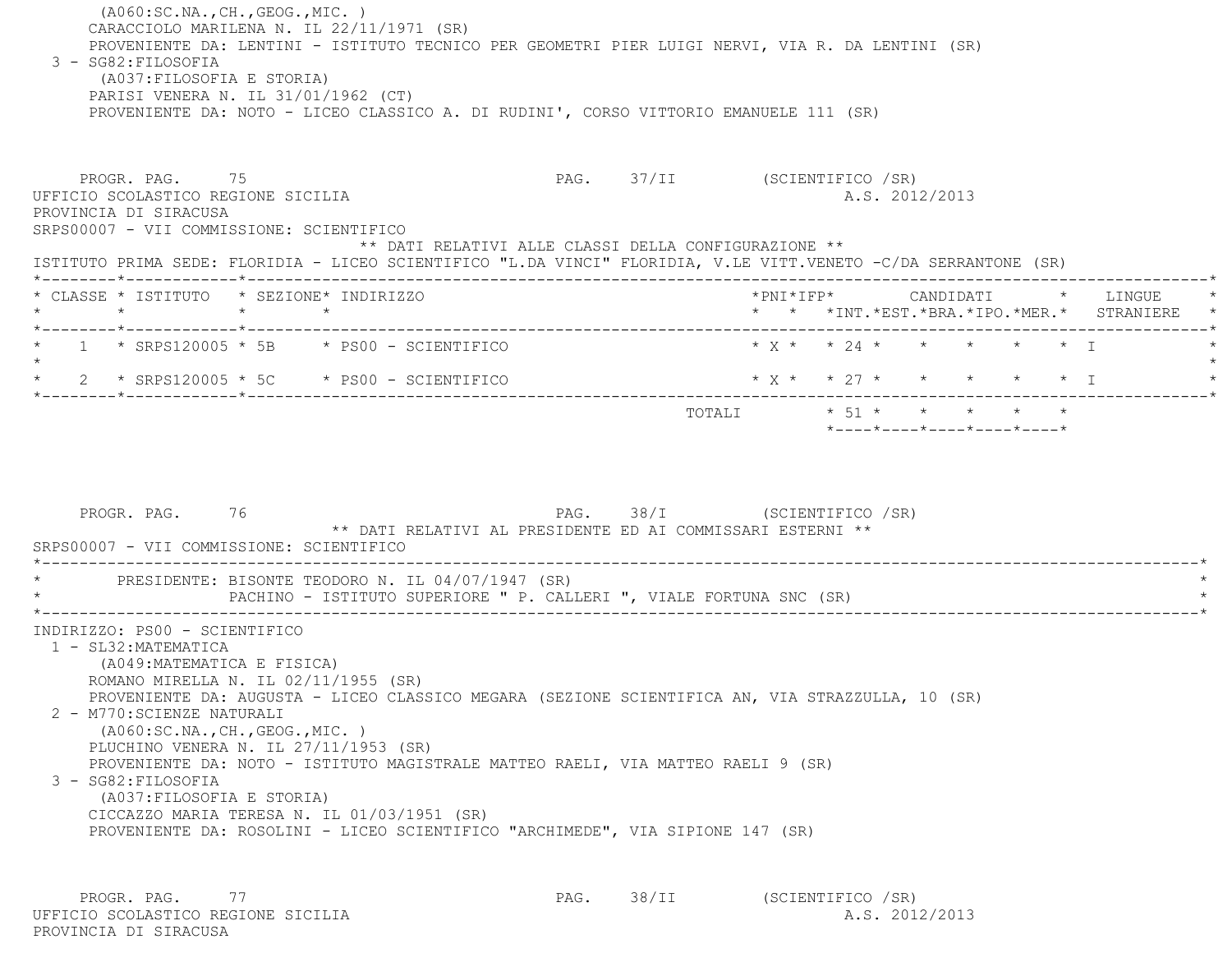| * $X * * 21 * 1 * * * * * * F / I$<br>$1 * SRPS02301R * 5A * PS00 - SCIENTIFICO$<br>* x * * 25 * * * * * * 1/ F<br>TOTALI * 46 * 1 * * * * *<br>*----*----*----*----*----*<br>PAG. 39/I (SCIENTIFICO /SR)<br>PROGR. PAG. 78<br>** DATI RELATIVI AL PRESIDENTE ED AI COMMISSARI ESTERNI **<br>SRPS00008 - VIII COMMISSIONE: SCIENTIFICO<br>* PRESIDENTE: LA CHINA LAURA N. IL 19/06/1947 (SR)<br>SIRACUSA - ISTITUTO SUPERIORE ISTITUTO DI ISTRUZ. SUPER. "P., VIA MODICA 66 (SR)<br>INDIRIZZO: PS00 - SCIENTIFICO<br>1 - SL32: MATEMATICA<br>(A049: MATEMATICA E FISICA)<br>TIRALONGO CARMELA MARIA N. IL 18/11/1965 (CT)<br>PROVENIENTE DA: SIRACUSA - LICEO SCIENTIFICO L. EINAUDI, VIA PITIA 13 (SR)<br>2 - M770: SCIENZE NATURALI<br>(AO60:SC.NA., CH., GEOG., MIC. )<br>MUCCIO ANTONINO N. IL 07/08/1955 (SR)<br>PROVENIENTE DA: SIRACUSA - ISTITUTO TECNICO COMMERCIALE A. RIZZA, VIALE A. DIAZ 12 (SR)<br>3 - SG82: FILOSOFIA<br>(A037:FILOSOFIA E STORIA)<br>DI STEFANO FRANCESCA N. IL 29/01/1976 (SR)<br>PROVENIENTE DA: MODICA - IST PROF PER I SERVIZI ALBERGHIERI E RISTORAZIONE I.P.S.A. PRINCIPI GRIMALDI, VIALE DEGLIOLEAND<br>PROGR. PAG. 79<br>PAG. 39/II (SCIENTIFICO / SR)<br>A.S. 2012/2013<br>UFFICIO SCOLASTICO REGIONE SICILIA<br>PROVINCIA DI SIRACUSA<br>SRPS00009 - IX COMMISSIONE: SCIENTIFICO<br>** DATI RELATIVI ALLE CLASSI DELLA CONFIGURAZIONE **<br>ISTITUTO PRIMA SEDE: ROSOLINI - LICEO SCIENTIFICO "ARCHIMEDE", VIA SIPIONE 147 (SR)<br>* CLASSE * ISTITUTO * SEZIONE* INDIRIZZO<br>$\text{\tt *PNI*IFP*} \qquad \qquad \text{CANDIDATI} \qquad \text{\tt *} \qquad \text{LINGUE} \qquad \text{\tt *}$<br>$\star$<br>$\star$ $\star$<br>* * *INT.*EST.*BRA.*IPO.*MER.* STRANIERE *<br>* * * 21 * * * * * * I<br>$1$ * SRPS01701D * 5A $\quad$ * PS00 - SCIENTIFICO<br>* * * 16 * * * * * * I<br>* $2$ * SRPS01701D * 5B * PS00 - SCIENTIFICO | * CLASSE * ISTITUTO * SEZIONE* INDIRIZZO |  |  |  |  |  | *PNI*IFP* CANDIDATI * LINGUE |
|-----------------------------------------------------------------------------------------------------------------------------------------------------------------------------------------------------------------------------------------------------------------------------------------------------------------------------------------------------------------------------------------------------------------------------------------------------------------------------------------------------------------------------------------------------------------------------------------------------------------------------------------------------------------------------------------------------------------------------------------------------------------------------------------------------------------------------------------------------------------------------------------------------------------------------------------------------------------------------------------------------------------------------------------------------------------------------------------------------------------------------------------------------------------------------------------------------------------------------------------------------------------------------------------------------------------------------------------------------------------------------------------------------------------------------------------------------------------------------------------------------------------------------------------------------------------------------------------------------------------------------------------------------------------------------------------------------------------------------------------------------------------------------------------------------------------------------------------------------------------------------------|------------------------------------------|--|--|--|--|--|------------------------------|
|                                                                                                                                                                                                                                                                                                                                                                                                                                                                                                                                                                                                                                                                                                                                                                                                                                                                                                                                                                                                                                                                                                                                                                                                                                                                                                                                                                                                                                                                                                                                                                                                                                                                                                                                                                                                                                                                                   |                                          |  |  |  |  |  |                              |
|                                                                                                                                                                                                                                                                                                                                                                                                                                                                                                                                                                                                                                                                                                                                                                                                                                                                                                                                                                                                                                                                                                                                                                                                                                                                                                                                                                                                                                                                                                                                                                                                                                                                                                                                                                                                                                                                                   |                                          |  |  |  |  |  |                              |
|                                                                                                                                                                                                                                                                                                                                                                                                                                                                                                                                                                                                                                                                                                                                                                                                                                                                                                                                                                                                                                                                                                                                                                                                                                                                                                                                                                                                                                                                                                                                                                                                                                                                                                                                                                                                                                                                                   |                                          |  |  |  |  |  |                              |
|                                                                                                                                                                                                                                                                                                                                                                                                                                                                                                                                                                                                                                                                                                                                                                                                                                                                                                                                                                                                                                                                                                                                                                                                                                                                                                                                                                                                                                                                                                                                                                                                                                                                                                                                                                                                                                                                                   |                                          |  |  |  |  |  |                              |
|                                                                                                                                                                                                                                                                                                                                                                                                                                                                                                                                                                                                                                                                                                                                                                                                                                                                                                                                                                                                                                                                                                                                                                                                                                                                                                                                                                                                                                                                                                                                                                                                                                                                                                                                                                                                                                                                                   |                                          |  |  |  |  |  |                              |
|                                                                                                                                                                                                                                                                                                                                                                                                                                                                                                                                                                                                                                                                                                                                                                                                                                                                                                                                                                                                                                                                                                                                                                                                                                                                                                                                                                                                                                                                                                                                                                                                                                                                                                                                                                                                                                                                                   |                                          |  |  |  |  |  |                              |
|                                                                                                                                                                                                                                                                                                                                                                                                                                                                                                                                                                                                                                                                                                                                                                                                                                                                                                                                                                                                                                                                                                                                                                                                                                                                                                                                                                                                                                                                                                                                                                                                                                                                                                                                                                                                                                                                                   |                                          |  |  |  |  |  |                              |
|                                                                                                                                                                                                                                                                                                                                                                                                                                                                                                                                                                                                                                                                                                                                                                                                                                                                                                                                                                                                                                                                                                                                                                                                                                                                                                                                                                                                                                                                                                                                                                                                                                                                                                                                                                                                                                                                                   |                                          |  |  |  |  |  |                              |
|                                                                                                                                                                                                                                                                                                                                                                                                                                                                                                                                                                                                                                                                                                                                                                                                                                                                                                                                                                                                                                                                                                                                                                                                                                                                                                                                                                                                                                                                                                                                                                                                                                                                                                                                                                                                                                                                                   |                                          |  |  |  |  |  |                              |
|                                                                                                                                                                                                                                                                                                                                                                                                                                                                                                                                                                                                                                                                                                                                                                                                                                                                                                                                                                                                                                                                                                                                                                                                                                                                                                                                                                                                                                                                                                                                                                                                                                                                                                                                                                                                                                                                                   |                                          |  |  |  |  |  |                              |
|                                                                                                                                                                                                                                                                                                                                                                                                                                                                                                                                                                                                                                                                                                                                                                                                                                                                                                                                                                                                                                                                                                                                                                                                                                                                                                                                                                                                                                                                                                                                                                                                                                                                                                                                                                                                                                                                                   |                                          |  |  |  |  |  |                              |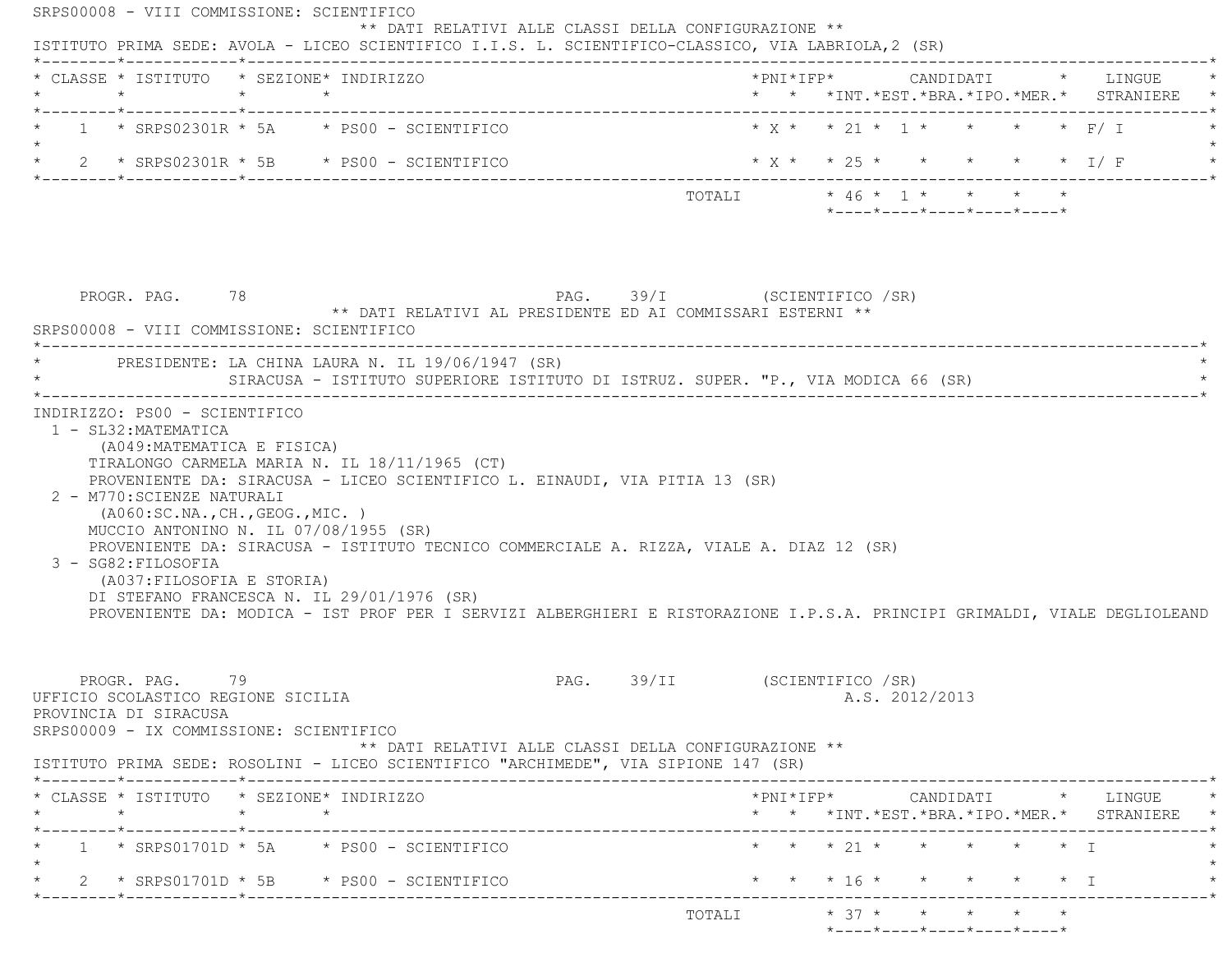|                                                                                                                                                                                                                                                                                                                                         |                                                                                                                                                                                                                                                                                           |                               | ** DATI RELATIVI AL PRESIDENTE ED AI COMMISSARI ESTERNI ** | PAG. 40/I (SCIENTIFICO / SR) |                                |  |                                               |
|-----------------------------------------------------------------------------------------------------------------------------------------------------------------------------------------------------------------------------------------------------------------------------------------------------------------------------------------|-------------------------------------------------------------------------------------------------------------------------------------------------------------------------------------------------------------------------------------------------------------------------------------------|-------------------------------|------------------------------------------------------------|------------------------------|--------------------------------|--|-----------------------------------------------|
|                                                                                                                                                                                                                                                                                                                                         | PRESIDENTE: CASTORINA MARIA CONCETTA N. IL 28/02/1960 (KR)<br>AUGUSTA - LICEO CLASSICO MEGARA (SEZIONE SCIENTIFICA AN, VIA STRAZZULLA, 10 (SR)                                                                                                                                            |                               |                                                            |                              |                                |  |                                               |
| INDIRIZZO: PS00 - SCIENTIFICO<br>1 - SL32: MATEMATICA<br>(A049: MATEMATICA E FISICA)<br>EMANUELE CONCETTA N. IL 13/01/1957 (SR)<br>2 - M770: SCIENZE NATURALI<br>(AO60:SC.NA., CH., GEOG., MIC. )<br>MICIELI GIUSEPPE N. IL 26/05/1965 (SR)<br>3 - SG82: FILOSOFIA<br>(A037: FILOSOFIA E STORIA)<br>PUGLISI MARIA N. IL 03/02/1968 (SR) | PROVENIENTE DA: ISPICA - LICEO CLASSICO ISTITUTO ISTRUZIONE SUPERIORE, VIA ANDREOLI N. 2 (RG)<br>PROVENIENTE DA: ISPICA - LICEO CLASSICO ISTITUTO ISTRUZIONE SUPERIORE, VIA ANDREOLI N. 2 (RG)<br>PROVENIENTE DA: MODICA - ISTITUTO MAGISTRALE GIOVANNI VERGA, PIAZZA BADEN POWELL 1 (RG) |                               |                                                            |                              |                                |  |                                               |
| PROGR. PAG. 81<br>UFFICIO SCOLASTICO REGIONE SICILIA<br>PROVINCIA DI SIRACUSA<br>SRPS00010 - X COMMISSIONE: SCIENTIFICO                                                                                                                                                                                                                 | PAG. 40/II (SCIENTIFICO /SR)<br>** DATI RELATIVI ALLE CLASSI DELLA CONFIGURAZIONE **<br>ISTITUTO PRIMA SEDE: NOTO - LICEO CLASSICO A. DI RUDINI', CORSO VITTORIO EMANUELE 111 (SR)                                                                                                        |                               |                                                            | A.S. 2012/2013               |                                |  |                                               |
| * CLASSE * ISTITUTO * SEZIONE* INDIRIZZO                                                                                                                                                                                                                                                                                                |                                                                                                                                                                                                                                                                                           |                               |                                                            |                              |                                |  | * * *INT. *EST. *BRA. *IPO. *MER. * STRANIERE |
| * $1$ * SRPC01601E * A * PS00 - SCIENTIFICO                                                                                                                                                                                                                                                                                             |                                                                                                                                                                                                                                                                                           |                               |                                                            |                              | * $X * * 18 * * * * * * * 1/F$ |  |                                               |
|                                                                                                                                                                                                                                                                                                                                         | $\star$ 2 $\star$ SRPC01601E $\star$ 5C $\star$ PS00 - SCIENTIFICO                                                                                                                                                                                                                        | * X * * 18 * * * * * * * I/ F |                                                            |                              |                                |  |                                               |
|                                                                                                                                                                                                                                                                                                                                         |                                                                                                                                                                                                                                                                                           |                               |                                                            |                              |                                |  |                                               |

INDIRIZZO: PS00 - SCIENTIFICO

1 - SL32:MATEMATICA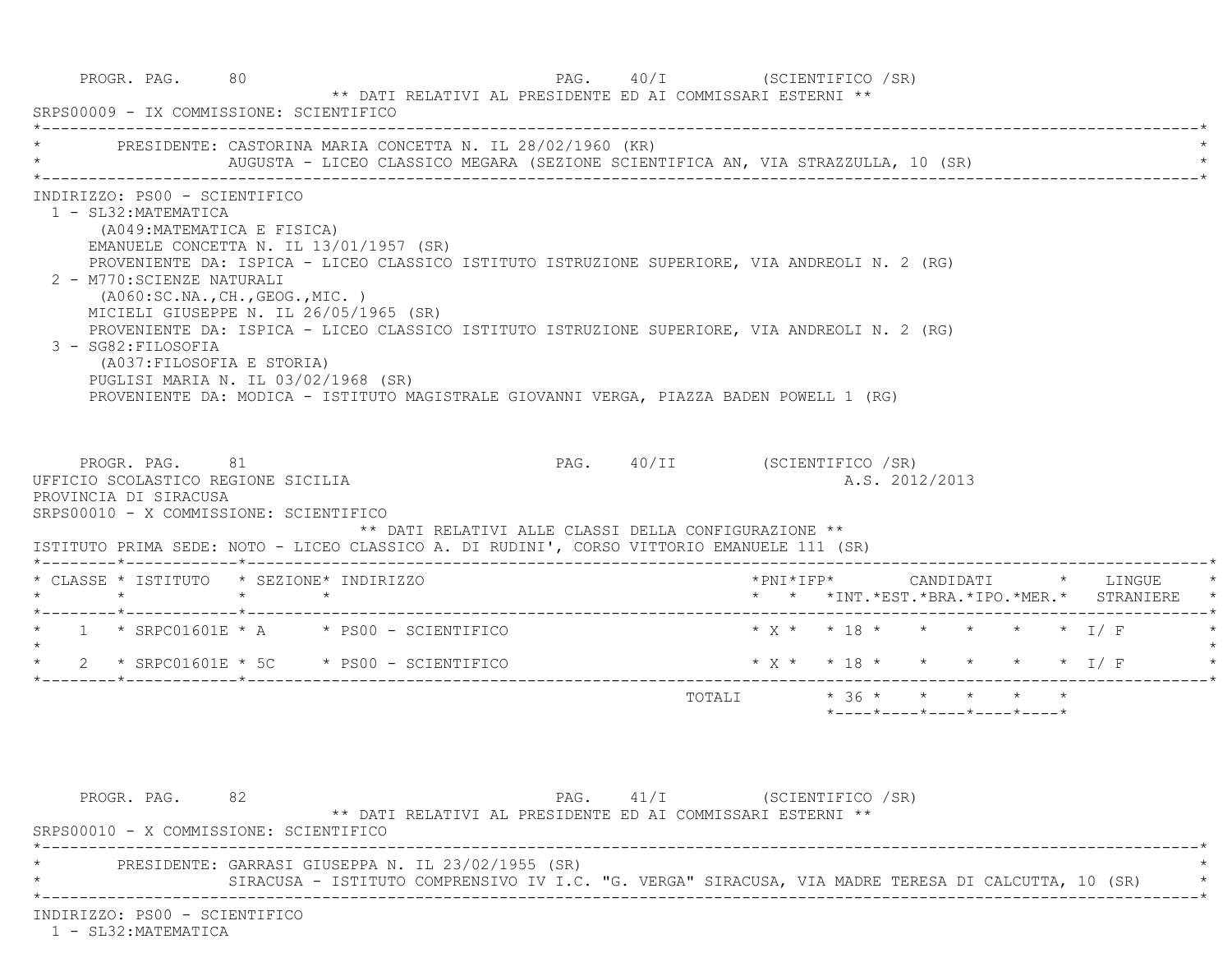(A049:MATEMATICA E FISICA) ROMANO ANGELICA N. IL 20/02/1956 (SR) PROVENIENTE DA: SIRACUSA - LICEO SCIENTIFICO L. EINAUDI, VIA PITIA 13 (SR) 2 - M770:SCIENZE NATURALI (A060:SC.NA.,CH.,GEOG.,MIC. ) ALIANO MARIA N. IL 11/01/1955 (SR) PROVENIENTE DA: CANICATTINI BAGNI - LICEO SCIENTIFICO CANICATTINI BAGNI, VIA MESSINA N.25 (SR) 3 - SG82:FILOSOFIA (A037:FILOSOFIA E STORIA) RAGAZZI PAOLO N. IL 13/05/1955 (SR) PROVENIENTE DA: LENTINI - LICEO SCIENTIFICO "ELIO VITTORINI" LENTINI, VIA RICCARDO DA LENTINI 89 (SR) PROGR. PAG. 83 88 881 881 882 884 885 886. 41/II (SCIENTIFICO / SR) UFFICIO SCOLASTICO REGIONE SICILIA A.S. 2012/2013 PROVINCIA DI SIRACUSA SRPS00011 - XI COMMISSIONE: SCIENTIFICO \*\* DATI RELATIVI ALLE CLASSI DELLA CONFIGURAZIONE \*\* ISTITUTO PRIMA SEDE: AUGUSTA - LICEO CLASSICO MEGARA (SEZIONE SCIENTIFICA AN, VIA STRAZZULLA, 10 (SR) \*--------\*------------\*-------------------------------------------------------------------------------------------------------\* \* CLASSE \* ISTITUTO \* SEZIONE\* INDIRIZZO \*PNI\*IFP\* CANDIDATI \* LINGUE \* \* \* \* \* \* \* \*INT.\*EST.\*BRA.\*IPO.\*MER.\* STRANIERE \* \*--------\*------------\*-------------------------------------------------------------------------------------------------------\*\* 1 \* SRPC070006 \* 5A \* PS00 - SCIENTIFICO \* \* \* \* \* \* \* \* \* \* \* \* I \* \* \* \* \* I  $\star$  \* 2 \* SRPC070006 \* 5B \* PS00 - SCIENTIFICO \* \* \* 21 \* \* \* \* \* I \* \*--------\*------------\*-------------------------------------------------------------------------------------------------------\*TOTALI  $* 31 * * * * * * * * *$  \*----\*----\*----\*----\*----\*PROGR. PAG. 84 84 PAG. 42/I (SCIENTIFICO /SR) \*\* DATI RELATIVI AL PRESIDENTE ED AI COMMISSARI ESTERNI \*\* SRPS00011 - XI COMMISSIONE: SCIENTIFICO \*----------------------------------------------------------------------------------------------------------------------------\*PRESIDENTE: GIUFFRIDA PINELLA MARIA N. IL 31/10/1963 (CT) SIRACUSA - ISTITUTO COMPRENSIVO XVI I.C. "S. CHINDEMI" SIRACUS, VIA BASILICATA, 1 (SR) \*----------------------------------------------------------------------------------------------------------------------------\* INDIRIZZO: PS00 - SCIENTIFICO 1 - SL32:MATEMATICA (A049:MATEMATICA E FISICA) COSTA MARIA OLGA N. IL 01/09/1954 (SR) PROVENIENTE DA: PACHINO - LICEO SCIENTIFICO LICEO SC. PACHINO, VIALE ALDO MORO S.N. (SR) 2 - M770:SCIENZE NATURALI (A060:SC.NA.,CH.,GEOG.,MIC. ) CAVARRA LIA GIOVANNA N. IL 10/04/1954 (SR) PROVENIENTE DA: PACHINO - LICEO SCIENTIFICO LICEO SC. PACHINO, VIALE ALDO MORO S.N. (SR) 3 - SG82:FILOSOFIA (A037:FILOSOFIA E STORIA) MOTTA MARIA ROSA N. IL 09/07/1967 (SR) PROVENIENTE DA: SIRACUSA - LICEO SCIENTIFICO L. EINAUDI, VIA PITIA 13 (SR)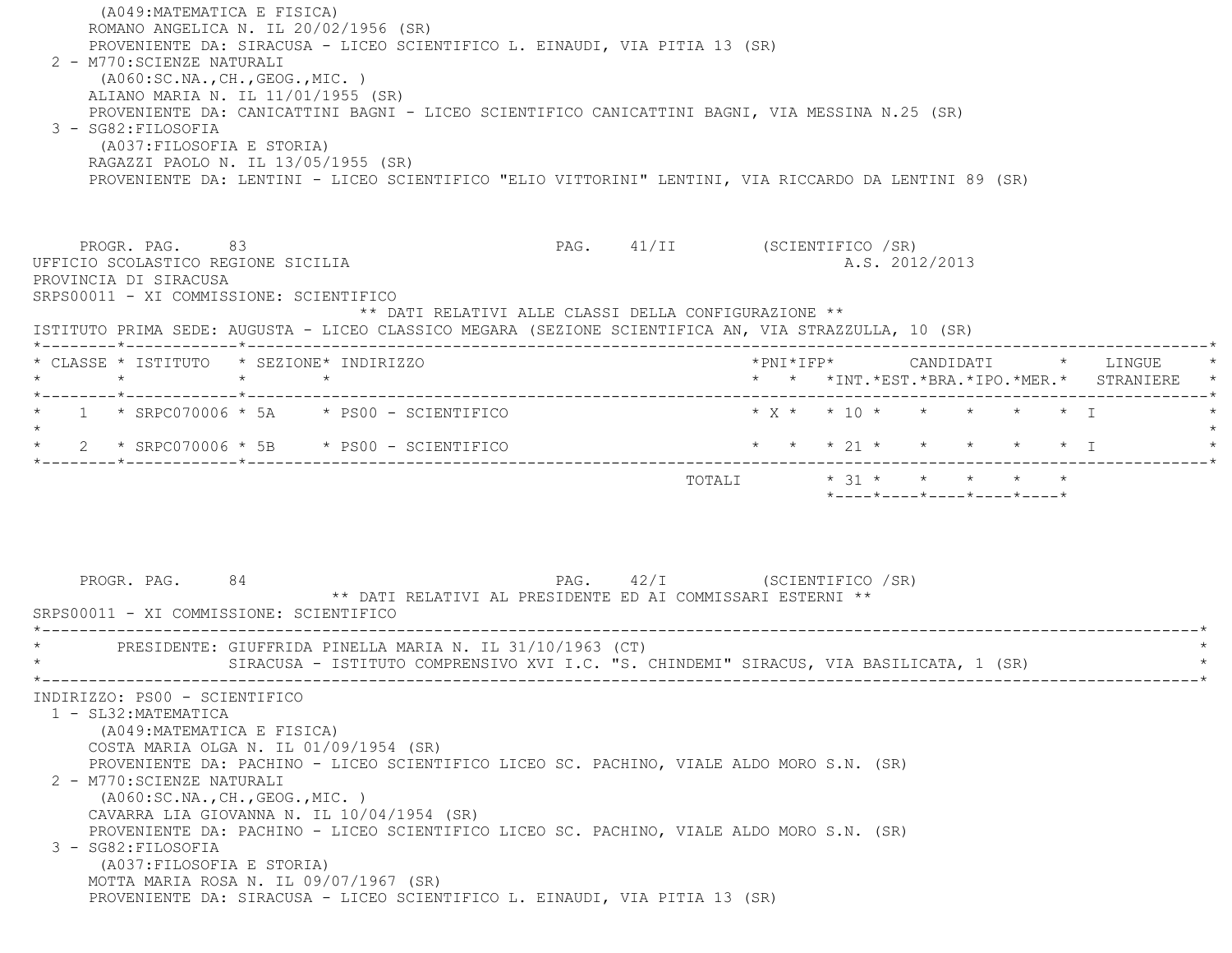| PROGR. PAG.<br>UFFICIO SCOLASTICO REGIONE SICILIA<br>PROVINCIA DI SIRACUSA<br>SRPS00012 - XII COMMISSIONE: SCIENTIFICO                 | 85                                                                                                                                                                                                                                                                                                                                                                                                                         | PAG. 42/II (SCIENTIFICO / SR) |  | A.S. 2012/2013 |                                                                             |                                               |
|----------------------------------------------------------------------------------------------------------------------------------------|----------------------------------------------------------------------------------------------------------------------------------------------------------------------------------------------------------------------------------------------------------------------------------------------------------------------------------------------------------------------------------------------------------------------------|-------------------------------|--|----------------|-----------------------------------------------------------------------------|-----------------------------------------------|
|                                                                                                                                        | ** DATI RELATIVI ALLE CLASSI DELLA CONFIGURAZIONE **<br>ISTITUTO PRIMA SEDE: AUGUSTA - LICEO CLASSICO MEGARA (SEZIONE SCIENTIFICA AN, VIA STRAZZULLA, 10 (SR)                                                                                                                                                                                                                                                              |                               |  |                |                                                                             |                                               |
| $\star$<br>*--------*------------*------------                                                                                         | * CLASSE * ISTITUTO * SEZIONE* INDIRIZZO<br>$\star$ $\star$                                                                                                                                                                                                                                                                                                                                                                |                               |  |                |                                                                             | * * *INT. *EST. *BRA. *IPO. *MER. * STRANIERE |
|                                                                                                                                        | $1 *$ SRPC070006 $*$ 5C $*$ PS00 - SCIENTIFICO                                                                                                                                                                                                                                                                                                                                                                             |                               |  |                | * * * 23 * * * * * * T                                                      |                                               |
|                                                                                                                                        | $2 *$ SRPC070006 $*$ 5D $*$ PS00 - SCIENTIFICO                                                                                                                                                                                                                                                                                                                                                                             |                               |  |                | * * * 24 * * * * * * T                                                      |                                               |
|                                                                                                                                        |                                                                                                                                                                                                                                                                                                                                                                                                                            |                               |  |                | TOTALI * 47 * * * * * *<br>$*$ ---- $*$ ---- $*$ ---- $*$ ---- $*$ ---- $*$ |                                               |
| PROGR. PAG. 86                                                                                                                         | ** DATI RELATIVI AL PRESIDENTE ED AI COMMISSARI ESTERNI **<br>SRPS00012 - XII COMMISSIONE: SCIENTIFICO                                                                                                                                                                                                                                                                                                                     | PAG. 43/I (SCIENTIFICO /SR)   |  |                |                                                                             |                                               |
|                                                                                                                                        | PRESIDENTE: MACAUDA ANDREA N. IL 06/01/1952 (SR)<br>ROSOLINI - ISTITUTO COMPRENSIVO IV I.C. "F. D'AMICO" ROSOLINI, VIA BELLINI, 112 (SR)                                                                                                                                                                                                                                                                                   |                               |  |                |                                                                             |                                               |
| 1 - SL32: MATEMATICA<br>(A049: MATEMATICA E FISICA)<br>2 - M770: SCIENZE NATURALI<br>3 - SG82: FILOSOFIA<br>(A037: FILOSOFIA E STORIA) | DUGO LUCIA N. IL 04/07/1966 (SR)<br>PROVENIENTE DA: SIRACUSA - LICEO SCIENTIFICO L. EINAUDI, VIA PITIA 13 (SR)<br>( A060:SC.NA., CH., GEOG., MIC. )<br>PITRUZZELLO CONCETTA N. IL 02/08/1965 (SR)<br>PROVENIENTE DA: SIRACUSA - LICEO SCIENTIFICO L. EINAUDI, VIA PITIA 13 (SR)<br>PALERMO ROSALIA N. IL 20/05/1967 (RG)<br>PROVENIENTE DA: CANICATTINI BAGNI - LICEO SCIENTIFICO CANICATTINI BAGNI, VIA MESSINA N.25 (SR) |                               |  |                |                                                                             |                                               |
| PROGR. PAG. 87<br>UFFICIO SCOLASTICO REGIONE SICILIA<br>PROVINCIA DI SIRACUSA                                                          | SRPS00013 - XIII COMMISSIONE: SCIENTIFICO<br>** DATI RELATIVI ALLE CLASSI DELLA CONFIGURAZIONE **<br>ISTITUTO PRIMA SEDE: LENTINI - LICEO SCIENTIFICO "ELIO VITTORINI" LENTINI, VIA RICCARDO DA LENTINI 89 (SR)                                                                                                                                                                                                            | PAG. 43/II (SCIENTIFICO / SR) |  | A.S. 2012/2013 |                                                                             |                                               |
| $\star$                                                                                                                                | * CLASSE * ISTITUTO * SEZIONE* INDIRIZZO<br>$\star$<br>$\star$                                                                                                                                                                                                                                                                                                                                                             |                               |  |                |                                                                             | * * *INT. *EST. *BRA. *IPO. *MER. * STRANIERE |
| ________*____________*_______________                                                                                                  | $1 *$ SRPS03000V $*$ 5B $*$ PS00 - SCIENTIFICO                                                                                                                                                                                                                                                                                                                                                                             |                               |  |                | $* x * x * 22 * * * * * * * T$                                              |                                               |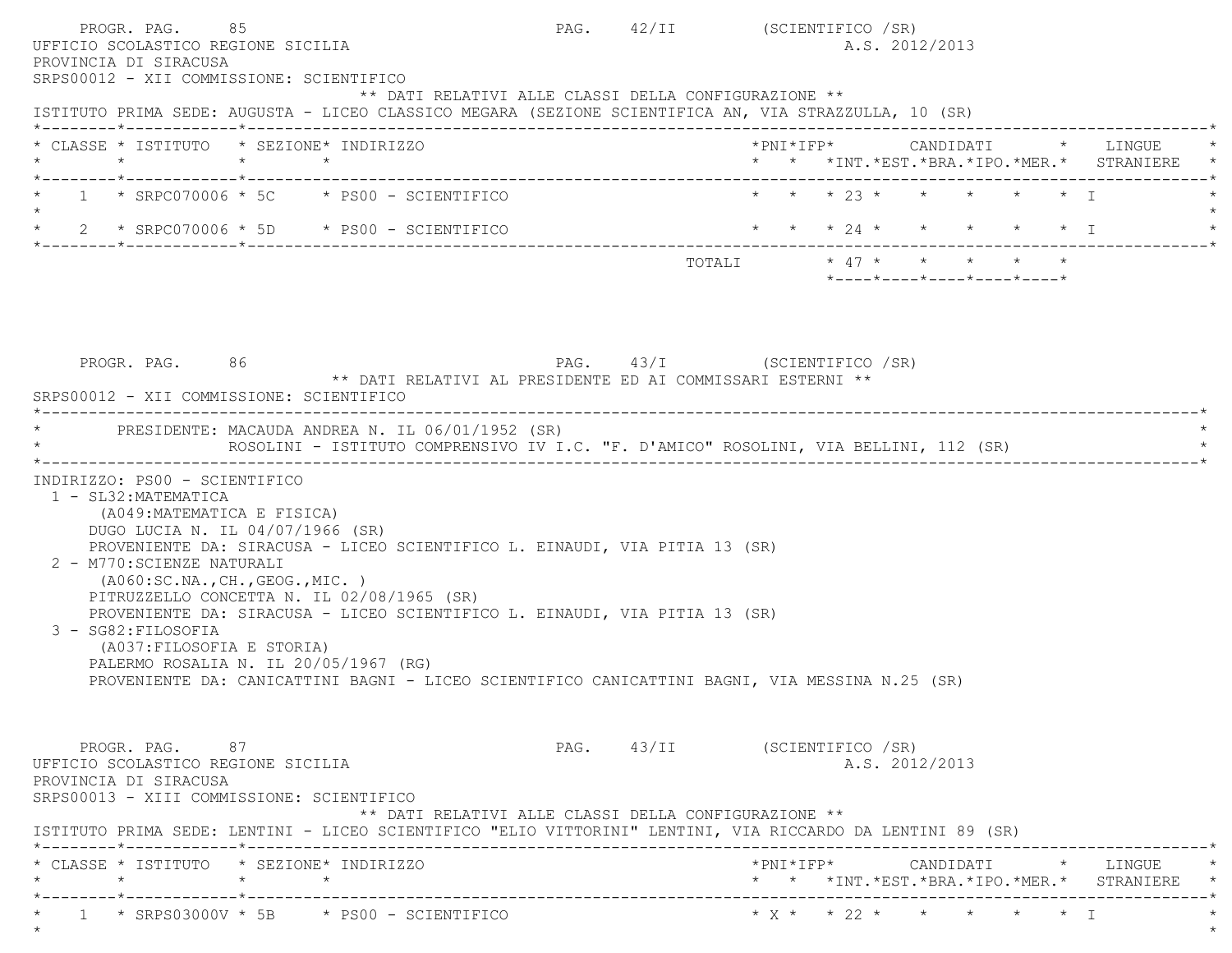| 2 * SRPS03000V * 5C<br>* PS00 - SCIENTIFICO                                                                                                                                                                                      | $\star$ X $\star$ $\star$ 19 $\star$ |                                        |                            |  |                                                                                                                                                                                 |
|----------------------------------------------------------------------------------------------------------------------------------------------------------------------------------------------------------------------------------|--------------------------------------|----------------------------------------|----------------------------|--|---------------------------------------------------------------------------------------------------------------------------------------------------------------------------------|
|                                                                                                                                                                                                                                  |                                      |                                        | *----*----*----*----*----* |  |                                                                                                                                                                                 |
| PAG. 44/I (SCIENTIFICO /SR)<br>PROGR. PAG. 88<br>** DATI RELATIVI AL PRESIDENTE ED AI COMMISSARI ESTERNI **<br>SRPS00013 - XIII COMMISSIONE: SCIENTIFICO                                                                         |                                      |                                        |                            |  |                                                                                                                                                                                 |
| PRESIDENTE: IRACI GIUSEPPE N. IL 23/11/1950 (SR)<br>SIRACUSA - ISTITUTO TECNICO COMMERCIALE INSOLERA, VIA MODICA 2 (SR)                                                                                                          |                                      |                                        |                            |  |                                                                                                                                                                                 |
| 2 - M770: SCIENZE NATURALI<br>( A060:SC.NA., CH., GEOG., MIC. )<br>RASPANTI MICHELE N. IL 13/03/1967 (EN)<br>PROVENIENTE DA: SIRACUSA - LICEO SCIENTIFICO L. EINAUDI, VIA PITIA 13 (SR)<br>3 - SG82: FILOSOFIA                   |                                      |                                        |                            |  |                                                                                                                                                                                 |
| (A037: FILOSOFIA E STORIA)<br>INTAGLIATA CONCETTA N. IL 10/06/1959 (SR)<br>PROVENIENTE DA: FLORIDIA - LICEO SCIENTIFICO "L.DA VINCI" FLORIDIA, V.LE VITT.VENETO -C/DA SERRANTONE (SR)<br>PROGR. PAG. 89                          | PAG. 44/II (SCIENTIFICO / SR)        |                                        |                            |  |                                                                                                                                                                                 |
| UFFICIO SCOLASTICO REGIONE SICILIA<br>PROVINCIA DI SIRACUSA<br>SRPS00014 - XIV COMMISSIONE: SCIENTIFICO<br>** DATI RELATIVI ALLE CLASSI DELLA CONFIGURAZIONE **                                                                  |                                      |                                        | A.S. 2012/2013             |  |                                                                                                                                                                                 |
|                                                                                                                                                                                                                                  |                                      |                                        |                            |  |                                                                                                                                                                                 |
| $\star$ $\star$<br>$\star$                                                                                                                                                                                                       |                                      |                                        |                            |  | * * *INT. *EST. *BRA. *IPO. *MER. * STRANIERE                                                                                                                                   |
| ISTITUTO PRIMA SEDE: SIRACUSA - LICEO SCIENTIFICO L.S. E L. SC. UM."O.M.CORBINO", V.LE REG. MARGHERITA 16 (SR)<br>* CLASSE * ISTITUTO * SEZIONE* INDIRIZZO<br>$\star$ 1 $\star$ SRPS050004 $\star$ VB $\star$ PS00 - SCIENTIFICO |                                      | $*$ X $*$ + 18 $*$ + $*$ + $*$ + $*$ I |                            |  |                                                                                                                                                                                 |
|                                                                                                                                                                                                                                  |                                      |                                        |                            |  |                                                                                                                                                                                 |
|                                                                                                                                                                                                                                  |                                      |                                        |                            |  |                                                                                                                                                                                 |
|                                                                                                                                                                                                                                  |                                      |                                        |                            |  |                                                                                                                                                                                 |
| ISTITUTO SECONDA SEDE: FLORIDIA - LICEO SCIENTIFICO "L.DA VINCI" FLORIDIA, V.LE VITT.VENETO -C/DA SERRANTONE (SR)<br>* CLASSE * ISTITUTO * SEZIONE* INDIRIZZO<br>2 * SRPS120005 * 5A * PS00 - SCIENTIFICO                        |                                      |                                        |                            |  | $*PNI*IFP* \qquad \qquad \text{CANDIDATI} \qquad \qquad * \qquad \text{LINGUE} \qquad \qquad *$<br>* * *INT. *EST. *BRA. *IPO. *MER. * STRANIERE *<br>* * * 14 * * * * * * I/ F |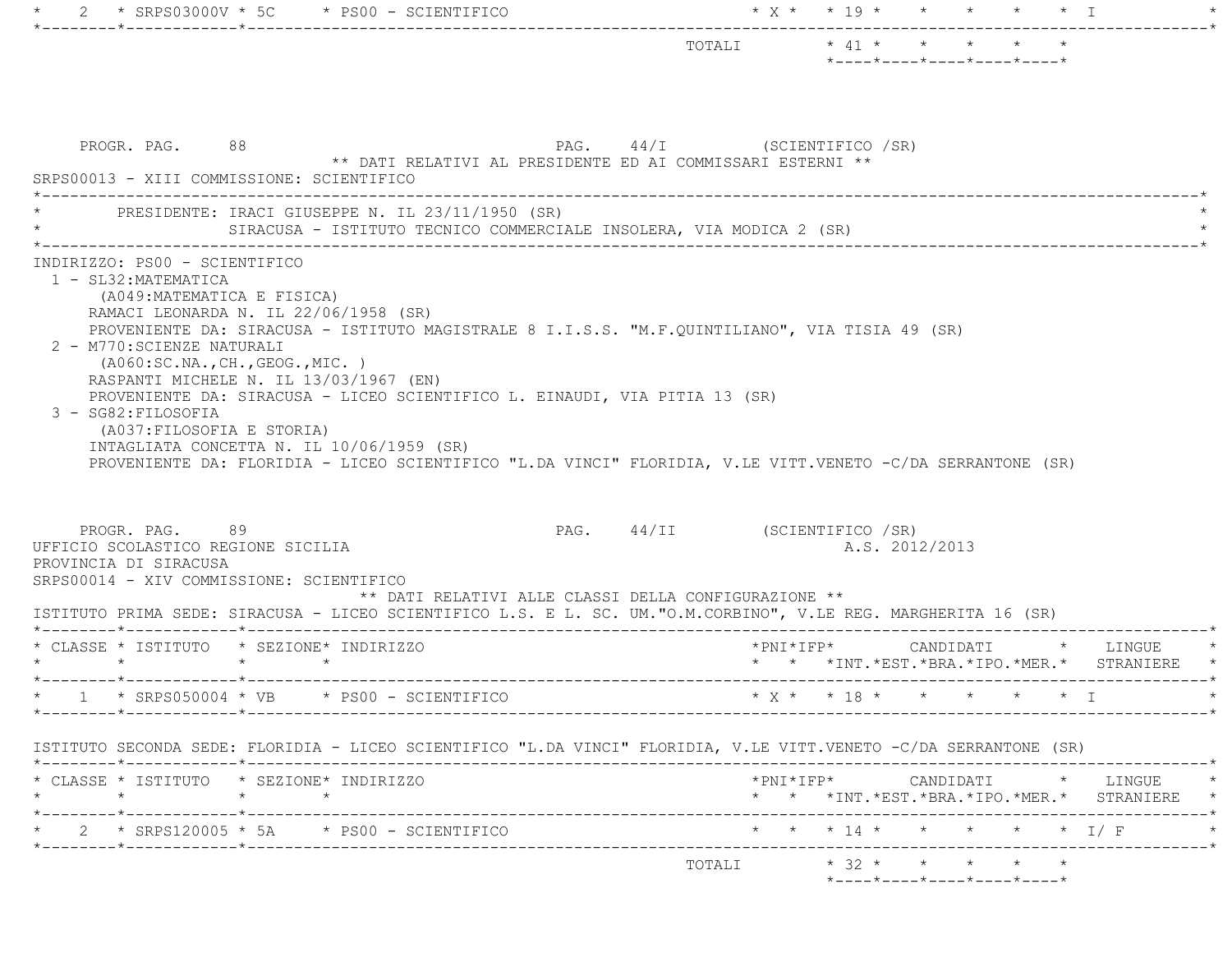|                                                        | PROGR. PAG. 90                                                            | PAG. 45/I (SCIENTIFICO / SR)<br>** DATI RELATIVI AL PRESIDENTE ED AI COMMISSARI ESTERNI **<br>SRPS00014 - XIV COMMISSIONE: SCIENTIFICO                                                                                                                                                                                                                                                                                                                                                                                                                                                                                                                                                                                      |                                                                                                               |
|--------------------------------------------------------|---------------------------------------------------------------------------|-----------------------------------------------------------------------------------------------------------------------------------------------------------------------------------------------------------------------------------------------------------------------------------------------------------------------------------------------------------------------------------------------------------------------------------------------------------------------------------------------------------------------------------------------------------------------------------------------------------------------------------------------------------------------------------------------------------------------------|---------------------------------------------------------------------------------------------------------------|
|                                                        |                                                                           | PRESIDENTE: AMATO GAETANA N. IL 06/04/1951 (SR)<br>FRANCOFONTE - ISTITUTO TECNICO COMMERCIALE IST. TEC. COMM. FRANCOFONTE, C.DA S. ANTONIO, S.N. (SR)                                                                                                                                                                                                                                                                                                                                                                                                                                                                                                                                                                       |                                                                                                               |
| INDIRIZZO: PS00 - SCIENTIFICO<br>PROVINCIA DI SIRACUSA | 1 - SL32: MATEMATICA<br>2 - M770: SCIENZE NATURALI<br>3 - SG82: FILOSOFIA | (A049: MATEMATICA E FISICA)<br>NARZISI MARIA LETIZIA N. IL 09/07/1970 (SR)<br>PROVENIENTE DA: LENTINI - LICEO SCIENTIFICO "ELIO VITTORINI" LENTINI, VIA RICCARDO DA LENTINI 89 (SR)<br>( A060:SC.NA., CH., GEOG., MIC. )<br>VITRANO MARIA CONCETTA N. IL 18/02/1947 (SR)<br>PROVENIENTE DA: PALAZZOLO ACREIDE - LICEO CLASSICO PLATONE, PIAZZA UMBERTO I (SR)<br>(A037:FILOSOFIA E STORIA)<br>MUNAFO' GAETANA N. IL 23/12/1965 (SR)<br>PROVENIENTE DA: PACHINO - LICEO SCIENTIFICO LICEO SC. PACHINO, VIALE ALDO MORO S.N. (SR)<br>PROGR. PAG. 91<br>PAG. 45/II (SCIENTIFICO / SR)<br>UFFICIO SCOLASTICO REGIONE SICILIA<br>SRPS00015 - XV COMMISSIONE: SCIENTIFICO<br>** DATI RELATIVI ALLE CLASSI DELLA CONFIGURAZIONE ** | A.S. 2012/2013                                                                                                |
|                                                        |                                                                           | ISTITUTO PRIMA SEDE: NOTO - LICEO CLASSICO A. DI RUDINI', CORSO VITTORIO EMANUELE 111 (SR)<br>* CLASSE * ISTITUTO * SEZIONE* INDIRIZZO<br>$\star$ $\star$ $\star$                                                                                                                                                                                                                                                                                                                                                                                                                                                                                                                                                           | * * *INT. *EST. *BRA. *IPO. *MER. * STRANIERE *                                                               |
|                                                        |                                                                           | * 1 * SRPC01601E * VB * PS00 - SCIENTIFICO * * * * * * * * * * * * * 1/ F                                                                                                                                                                                                                                                                                                                                                                                                                                                                                                                                                                                                                                                   |                                                                                                               |
|                                                        |                                                                           | ISTITUTO SECONDA SEDE: ROSOLINI - LICEO SCIENTIFICO "ARCHIMEDE", VIA SIPIONE 147 (SR)                                                                                                                                                                                                                                                                                                                                                                                                                                                                                                                                                                                                                                       |                                                                                                               |
|                                                        |                                                                           | * CLASSE * ISTITUTO * SEZIONE* INDIRIZZO                                                                                                                                                                                                                                                                                                                                                                                                                                                                                                                                                                                                                                                                                    | * * *INT.*EST.*BRA.*IPO.*MER.* STRANIERE                                                                      |
|                                                        |                                                                           | * $2$ * SRPS01701D * 5F * PS00 - SCIENTIFICO                                                                                                                                                                                                                                                                                                                                                                                                                                                                                                                                                                                                                                                                                | $\star$ $\star$ $\star$ $\frac{18}{18}$ $\star$ $\star$ $\star$ $\star$ $\star$ $\frac{1}{18}$                |
|                                                        |                                                                           | TOTALI                                                                                                                                                                                                                                                                                                                                                                                                                                                                                                                                                                                                                                                                                                                      | $\star$ 37 $\star$ $\star$ $\star$ $\star$<br>$*$ - - - - $*$ - - - - $*$ - - - - $*$ - - - - $*$ - - - - $*$ |
|                                                        | PROGR. PAG.                                                               | PAG. 46/I (SCIENTIFICO / SR)<br>-92<br>** DATI RELATIVI AL PRESIDENTE ED AI COMMISSARI ESTERNI **                                                                                                                                                                                                                                                                                                                                                                                                                                                                                                                                                                                                                           |                                                                                                               |

PRESIDENTE: FRONTE CARMELA N. IL 16/08/1960 (SR)

SIRACUSA - ISTITUTO COMPRENSIVO I.C. "G. LOMBARDO RADICE" SR, VIA ARCHIA, 46 (SR)

\*----------------------------------------------------------------------------------------------------------------------------\*

INDIRIZZO: PS00 - SCIENTIFICO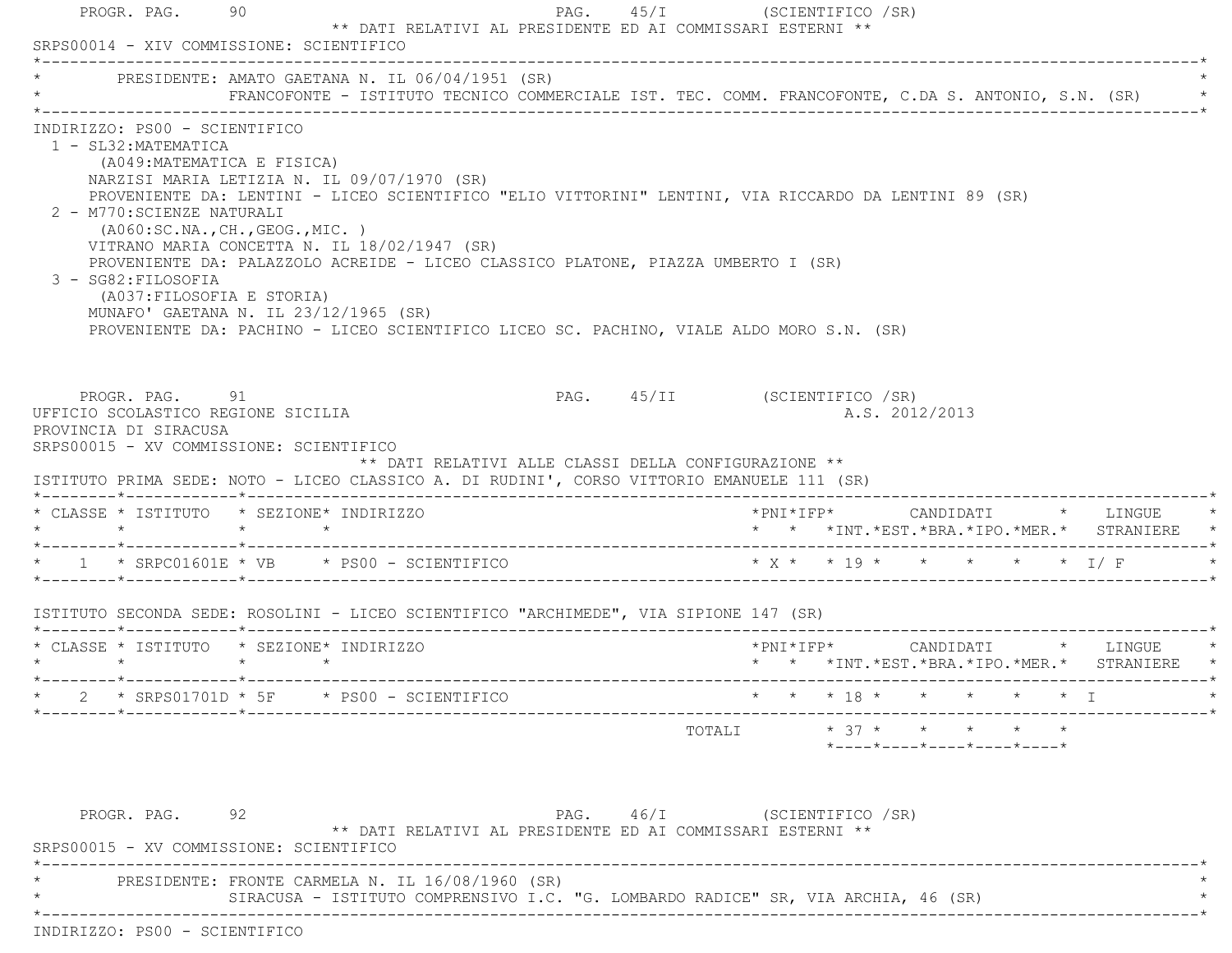| 1 - SL32: MATEMATICA<br>(A049: MATEMATICA E FISICA)<br>COLAMASI DONATELLA N. IL 02/02/1962 (SR)<br>PROVENIENTE DA: SIRACUSA - LICEO SCIENTIFICO L.S. E L. SC. UM."O.M.CORBINO", V.LE REG. MARGHERITA 16 (SR)<br>2 - M770: SCIENZE NATURALI<br>( A060:SC.NA., CH., GEOG., MIC. )<br>PELLICO SILVIO N. IL 29/11/1953 (SR)<br>PROVENIENTE DA: LENTINI - LICEO CLASSICO GORGIA, PIAZZA DEGLI STUDI 1 (SR)<br>3 - SG82: FILOSOFIA<br>(A037: FILOSOFIA E STORIA)<br>ODDO MARIA ANTONINA N. IL 18/01/1953 (SR)<br>PROVENIENTE DA: LENTINI - LICEO SCIENTIFICO "ELIO VITTORINI" LENTINI, VIA RICCARDO DA LENTINI 89 (SR)                                                |                                                                                            |
|-----------------------------------------------------------------------------------------------------------------------------------------------------------------------------------------------------------------------------------------------------------------------------------------------------------------------------------------------------------------------------------------------------------------------------------------------------------------------------------------------------------------------------------------------------------------------------------------------------------------------------------------------------------------|--------------------------------------------------------------------------------------------|
| PROGR. PAG. 93<br>UFFICIO SCOLASTICO REGIONE SICILIA<br>PROVINCIA DI SIRACUSA<br>SRPS00016 - XVI COMMISSIONE: SCIENTIFICO<br>** DATI RELATIVI ALLE CLASSI DELLA CONFIGURAZIONE **<br>ISTITUTO PRIMA SEDE: PACHINO - LICEO SCIENTIFICO LICEO SC. PACHINO, VIALE ALDO MORO S.N. (SR)                                                                                                                                                                                                                                                                                                                                                                              | PAG. 46/II (SCIENTIFICO /SR)<br>A.S. 2012/2013                                             |
| * CLASSE * ISTITUTO * SEZIONE* INDIRIZZO<br>$\star$<br>$\star$<br>$\star$                                                                                                                                                                                                                                                                                                                                                                                                                                                                                                                                                                                       | *PNI*IFP*      CANDIDATI    *   LINGUE<br>* * *INT.*EST.*BRA.*IPO.*MER.* STRANIERE         |
| $1 * SRS014012 * 5A * PS00 - SCIENTIFICO$                                                                                                                                                                                                                                                                                                                                                                                                                                                                                                                                                                                                                       | * $X$ * * 21 * * * * * * I                                                                 |
| * $2$ * SRPS014012 * 5B * PS00 - SCIENTIFICO                                                                                                                                                                                                                                                                                                                                                                                                                                                                                                                                                                                                                    |                                                                                            |
| PAG. 47/I (SCIENTIFICO / SR)<br>PROGR. PAG.<br>94<br>** DATI RELATIVI AL PRESIDENTE ED AI COMMISSARI ESTERNI **<br>SRPS00016 - XVI COMMISSIONE: SCIENTIFICO                                                                                                                                                                                                                                                                                                                                                                                                                                                                                                     | TOTALI * 37 * * * * * *<br>$*$ - - - - $*$ - - - - $*$ - - - - $*$ - - - - $*$ - - - - $*$ |
| PRESIDENTE: BONFIGLIO GIOVANNI N. IL 02/01/1951 (SR)<br>LENTINI - ISTITUTO SUPERIORE "ALAIMO" LENTINI, VIA RICCARDO DA LENTINI, 89/B (SR)                                                                                                                                                                                                                                                                                                                                                                                                                                                                                                                       |                                                                                            |
| INDIRIZZO: PS00 - SCIENTIFICO<br>1 - SL32: MATEMATICA<br>(A049: MATEMATICA E FISICA)<br>SANZARO SALVATORE N. IL 28/08/1957 (SR)<br>PROVENIENTE DA: SIRACUSA - LICEO SCIENTIFICO L.S. E L. SC. UM."O.M.CORBINO", V.LE REG. MARGHERITA 16 (SR)<br>2 - M770: SCIENZE NATURALI<br>( A060:SC.NA., CH., GEOG., MIC. )<br>ALIANO MARIA CLARA N. IL 08/09/1962 (CT)<br>PROVENIENTE DA: LENTINI - LICEO SCIENTIFICO "ELIO VITTORINI" LENTINI, VIA RICCARDO DA LENTINI 89 (SR)<br>3 - SG82: FILOSOFIA<br>(A037: FILOSOFIA E STORIA)<br>CIMINO MARINELLA N. IL 10/05/1964 (SR)<br>PROVENIENTE DA: FRANCOFONTE - LICEO SCIENTIFICO LICEO SCIENTIFICO, C.DA SAN ANTONIO (SR) |                                                                                            |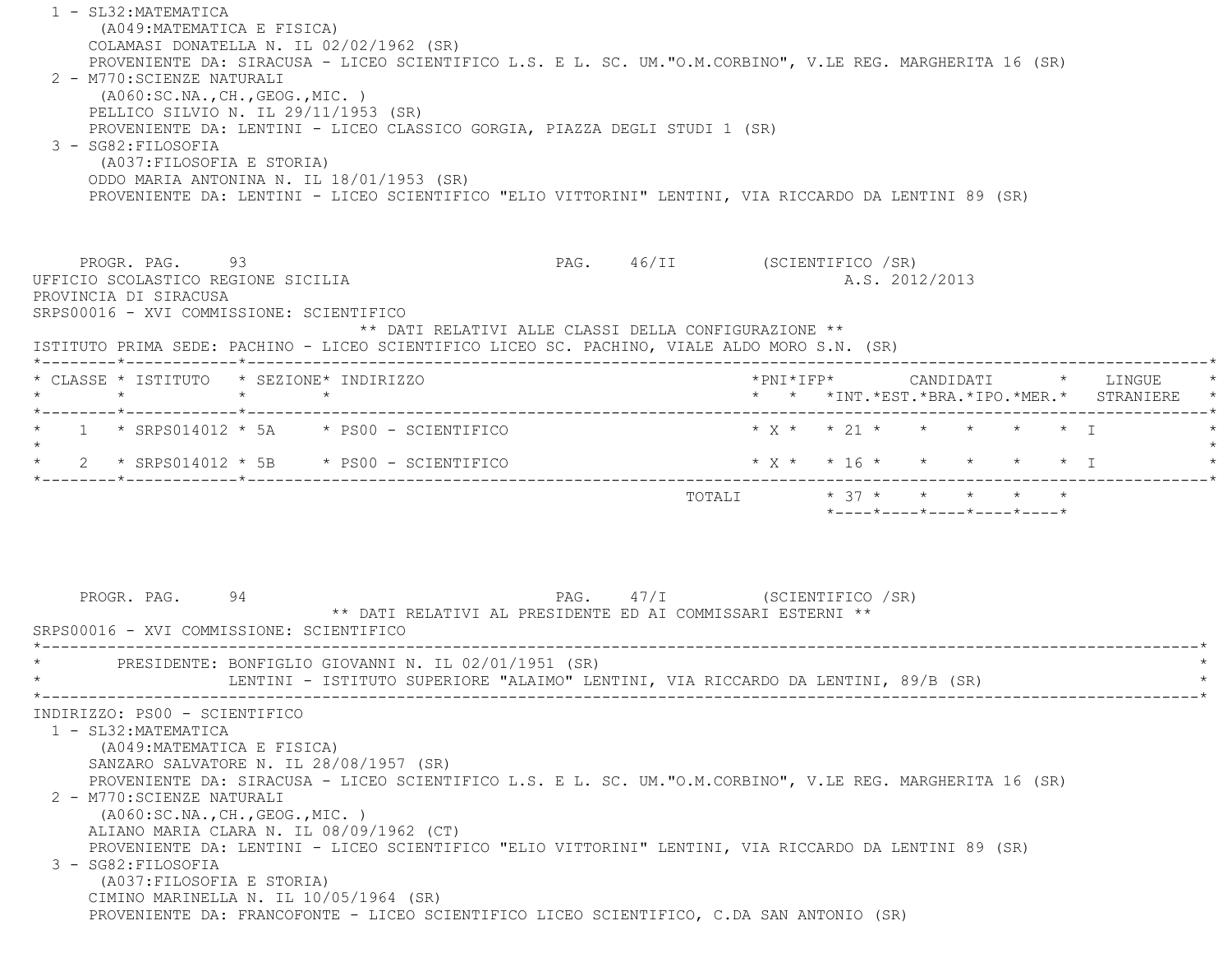PROGR. PAG. 95 95 PAG. 47/II (SCIENTIFICO / SR) UFFICIO SCOLASTICO REGIONE SICILIA AND ALS. 2012/2013 PROVINCIA DI SIRACUSA SRPS00017 - XVII COMMISSIONE: SCIENTIFICO \*\* DATI RELATIVI ALLE CLASSI DELLA CONFIGURAZIONE \*\* ISTITUTO PRIMA SEDE: AVOLA - LICEO SCIENTIFICO I.I.S. L. SCIENTIFICO-CLASSICO, VIA LABRIOLA,2 (SR) \*--------\*------------\*-------------------------------------------------------------------------------------------------------\* \* CLASSE \* ISTITUTO \* SEZIONE\* INDIRIZZO \*PNI\*IFP\* CANDIDATI \* LINGUE \* \* \* \* \* \* \* \*INT.\*EST.\*BRA.\*IPO.\*MER.\* STRANIERE \* \*--------\*------------\*-------------------------------------------------------------------------------------------------------\*1 \* SRPS02301R \* 5C \* PS00 - SCIENTIFICO \* \* \* \* \* \* \* \* \* \* \* \* 19 \* \* \* \* \* I/ F \*--------\*------------\*-------------------------------------------------------------------------------------------------------\* ISTITUTO SECONDA SEDE: SIRACUSA - L.R. PAR. LICEO SCIENTIFICO S. MARIA, VIALE TEOCRITO, N. 46 (SR) \*--------\*------------\*-------------------------------------------------------------------------------------------------------\* \* CLASSE \* ISTITUTO \* SEZIONE\* INDIRIZZO \*PNI\*IFP\* CANDIDATI \* LINGUE \* \* \* \* \* \* \* \*INT.\*EST.\*BRA.\*IPO.\*MER.\* STRANIERE \* \*--------\*------------\*-------------------------------------------------------------------------------------------------------\*2 \* SRPS01500R \* 5A \* PS00 - SCIENTIFICO \* \* \* \* 23 \* 10 \* \* \* \* \* \* I \*--------\*------------\*-------------------------------------------------------------------------------------------------------\* TOTALI \* 42 \* 10 \* \* \* \* \*----\*----\*----\*----\*----\*PROGR. PAG. 96 96 PAG. 48/I (SCIENTIFICO / SR) \*\* DATI RELATIVI AL PRESIDENTE ED AI COMMISSARI ESTERNI \*\* SRPS00017 - XVII COMMISSIONE: SCIENTIFICO \*----------------------------------------------------------------------------------------------------------------------------\*PRESIDENTE: MOTTA PASQUALE ANTONIO N. IL 13/07/1958 (RC) CARLENTINI - ISTITUTO COMPRENSIVO I.C. "CARLO V" CARLENTINI, VIA DELLO STADIO, 32 (SR) \*----------------------------------------------------------------------------------------------------------------------------\* INDIRIZZO: PS00 - SCIENTIFICO 1 - SL32:MATEMATICA (A049:MATEMATICA E FISICA) PATANIA CARMELINDA N. IL 05/10/1955 (SR) PROVENIENTE DA: AUGUSTA - LICEO CLASSICO MEGARA (SEZIONE SCIENTIFICA AN, VIA STRAZZULLA, 10 (SR) 2 - M770:SCIENZE NATURALI (A060:SC.NA.,CH.,GEOG.,MIC. ) BALSAMO GIUSEPPINA N. IL 26/03/1963 (SR) PROVENIENTE DA: FRANCOFONTE - LICEO SCIENTIFICO LICEO SCIENTIFICO, C.DA SAN ANTONIO (SR) 3 - SG82:FILOSOFIA (A037:FILOSOFIA E STORIA) SCACCO MARIA ADELAIDE N. IL 20/03/1968 (BS) PROVENIENTE DA: AUGUSTA - LICEO CLASSICO MEGARA (SEZIONE SCIENTIFICA AN, VIA STRAZZULLA, 10 (SR) PROGR. PAG. 97 97 PAG. 48/II (SCIENTIFICO / SR) UFFICIO SCOLASTICO REGIONE SICILIA A.S. 2012/2013 PROVINCIA DI SIRACUSA SRRR9A001 - I COMMISSIONE: TECNICO GESTIONE AZIENDALE LINGUISTICA \*\* DATI RELATIVI ALLE CLASSI DELLA CONFIGURAZIONE \*\*ISTITUTO PRIMA SEDE: ROSOLINI - IST PROF PER I SERVIZI COMMERCIALI E TURISTICI I.P.C.T. DI ROSOLINI, VIA ROSSINI (SR)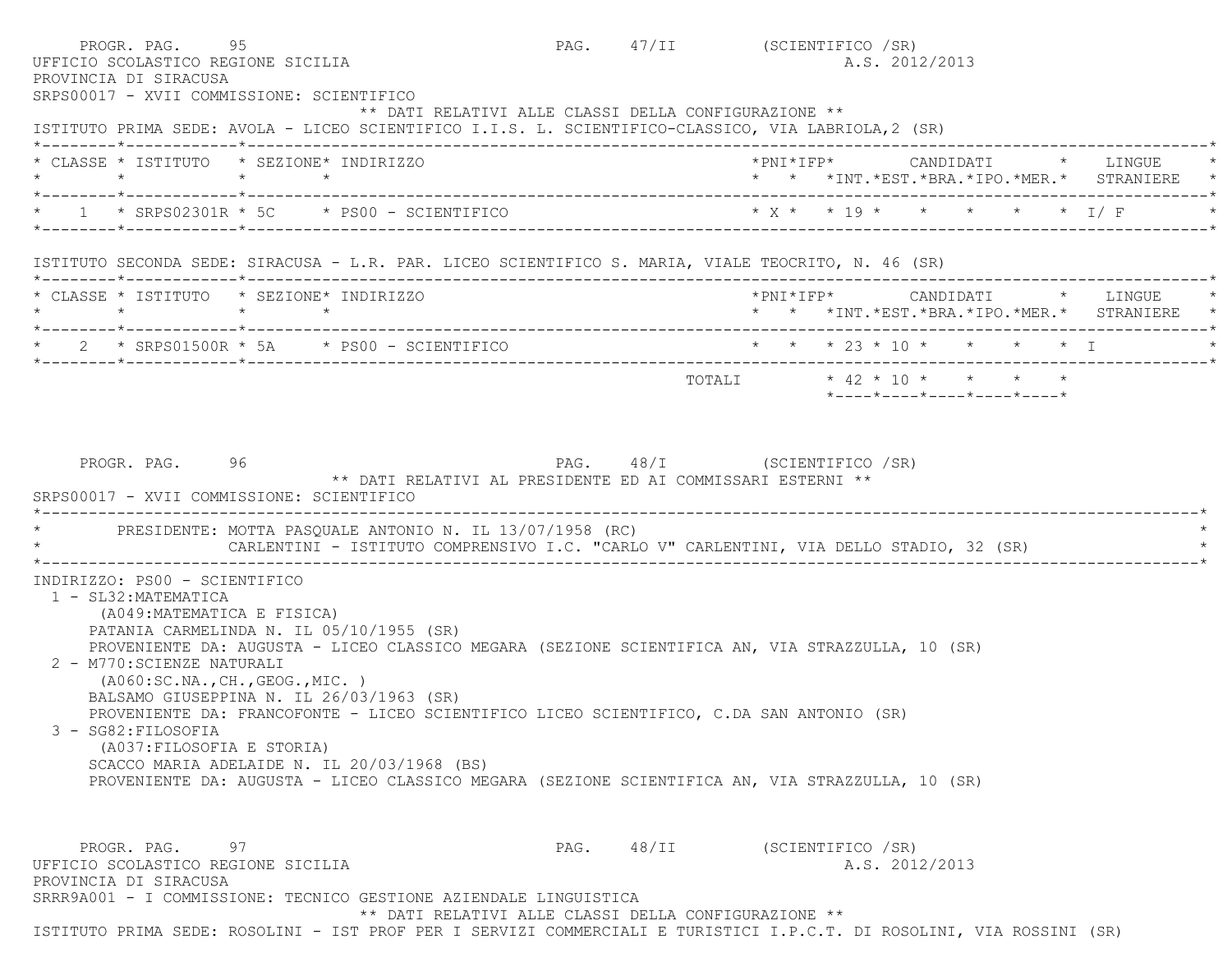| $\star$                                                                                                          | * CLASSE * ISTITUTO * SEZIONE* INDIRIZZO<br>$\star$ $\star$                                                                                                                                                                                                                                                                                                                                                                                                                                                                                                                                    | * * *INT.*EST.*BRA.*IPO.*MER.* STRANIERE *                                                                                                                                                                                                           |
|------------------------------------------------------------------------------------------------------------------|------------------------------------------------------------------------------------------------------------------------------------------------------------------------------------------------------------------------------------------------------------------------------------------------------------------------------------------------------------------------------------------------------------------------------------------------------------------------------------------------------------------------------------------------------------------------------------------------|------------------------------------------------------------------------------------------------------------------------------------------------------------------------------------------------------------------------------------------------------|
|                                                                                                                  | * 1 * SRRC017012 * B * RR9A - TECN. GEST. AZ. LING. (NUOVO ORD) * * * 5 * * * * * * * F                                                                                                                                                                                                                                                                                                                                                                                                                                                                                                        |                                                                                                                                                                                                                                                      |
|                                                                                                                  |                                                                                                                                                                                                                                                                                                                                                                                                                                                                                                                                                                                                |                                                                                                                                                                                                                                                      |
|                                                                                                                  | ISTITUTO SECONDA SEDE: NOTO - ISTITUTO TECNICO PER ATTIVITA' SOCIALI (GIA' ITF) P.SSA G. DI SAVOIA, VIA PITAGORA (SR)                                                                                                                                                                                                                                                                                                                                                                                                                                                                          |                                                                                                                                                                                                                                                      |
|                                                                                                                  | * CLASSE * ISTITUTO * SEZIONE* INDIRIZZO                                                                                                                                                                                                                                                                                                                                                                                                                                                                                                                                                       | *PNI*IFP* CANDIDATI * LINGUE *                                                                                                                                                                                                                       |
|                                                                                                                  | * 2 * SRTE01201N * VA * TE00 - INDIRIZZO GENERALE * * * * 14 * * * * * * * * T                                                                                                                                                                                                                                                                                                                                                                                                                                                                                                                 |                                                                                                                                                                                                                                                      |
|                                                                                                                  |                                                                                                                                                                                                                                                                                                                                                                                                                                                                                                                                                                                                | *----*----*----*----*----*                                                                                                                                                                                                                           |
| PROGR. PAG. 98                                                                                                   | PAG. 49/I (PROFESSIONALE /SR)<br>** DATI RELATIVI AL PRESIDENTE ED AI COMMISSARI ESTERNI **<br>SRRR9A001 - I COMMISSIONE: TECNICO GESTIONE AZIENDALE LINGUISTICA<br>* PRESIDENTE: AGNELLINO GIORGIO N. IL 04/12/1959 (SR)                                                                                                                                                                                                                                                                                                                                                                      |                                                                                                                                                                                                                                                      |
|                                                                                                                  | FLORIDIA - ISTITUTO COMPRENSIVO I I.C. "E. DE AMICIS" FLORIDI, VIA GIUSTI, 1/3 (SR)                                                                                                                                                                                                                                                                                                                                                                                                                                                                                                            |                                                                                                                                                                                                                                                      |
| 1 - M460: INGLESE<br>2 - M461:LINGUA INGLESE<br>3 - M390: FRANCESE<br>4 - M014: MATEMATICA<br>(A047: MATEMATICA) | INDIRIZZO: RR9A - TECN. GEST. AZ. LING. (NUOVO ORD)<br>(A346:LINGUA E CIV. STRANIERA (INGLESE))<br>BORDONARO MARINELLA N. IL 02/03/1958 (SR)<br>PROVENIENTE DA: AUGUSTA - ISTITUTO TECNICO INDUSTRIALE IST.TEC. SETT.TECNOLOGICO-LIC., VIA CATANIA, 83 (SR)<br>(A346:LINGUA E CIV. STRANIERA (INGLESE))<br>BORDONARO MARINELLA N. IL 02/03/1958 (SR)<br>PROVENIENTE DA: AUGUSTA - ISTITUTO TECNICO INDUSTRIALE IST.TEC. SETT.TECNOLOGICO-LIC., VIA CATANIA, 83 (SR)<br>(A246:LINGUA E CIV. STRANIERA (FRANCESE))<br>CASSIA SONIA N. IL 17/02/1963 (SR)<br>RAMETTA ANGELA N. IL 02/02/1958 (SR) | PROVENIENTE DA: SIRACUSA - IST PROF PER I SERVIZI COMMERCIALI E TURISTICI I.P.C.T. PRINCIPE DI NAPOLI, VIA MODICA 66 (SR<br>PROVENIENTE DA: PALAZZOLO ACREIDE - IST PROF PER L'AGRICOLTURA E L'AMBIENTE I.P.S.S.A.R.T. - I.P.S.A.A., VIALE DANTE ALI |
| $1 - M460 : INGLESE$                                                                                             | INDIRIZZO: RR9B - TECN. GEST. AZ. INFO. (NUOVO ORD)<br>(A346:LINGUA E CIV. STRANIERA (INGLESE))<br>BORDONARO MARINELLA N. IL 02/03/1958 (SR)                                                                                                                                                                                                                                                                                                                                                                                                                                                   |                                                                                                                                                                                                                                                      |
| 2 - M461:LINGUA INGLESE                                                                                          | PROVENIENTE DA: AUGUSTA - ISTITUTO TECNICO INDUSTRIALE IST.TEC. SETT.TECNOLOGICO-LIC., VIA CATANIA, 83 (SR)<br>(A346:LINGUA E CIV. STRANIERA (INGLESE))<br>BORDONARO MARINELLA N. IL 02/03/1958 (SR)                                                                                                                                                                                                                                                                                                                                                                                           |                                                                                                                                                                                                                                                      |
| 3 - M014: MATEMATICA<br>(A047: MATEMATICA)                                                                       | PROVENIENTE DA: AUGUSTA - ISTITUTO TECNICO INDUSTRIALE IST.TEC. SETT.TECNOLOGICO-LIC., VIA CATANIA, 83 (SR)<br>RAMETTA ANGELA N. IL 02/02/1958 (SR)                                                                                                                                                                                                                                                                                                                                                                                                                                            |                                                                                                                                                                                                                                                      |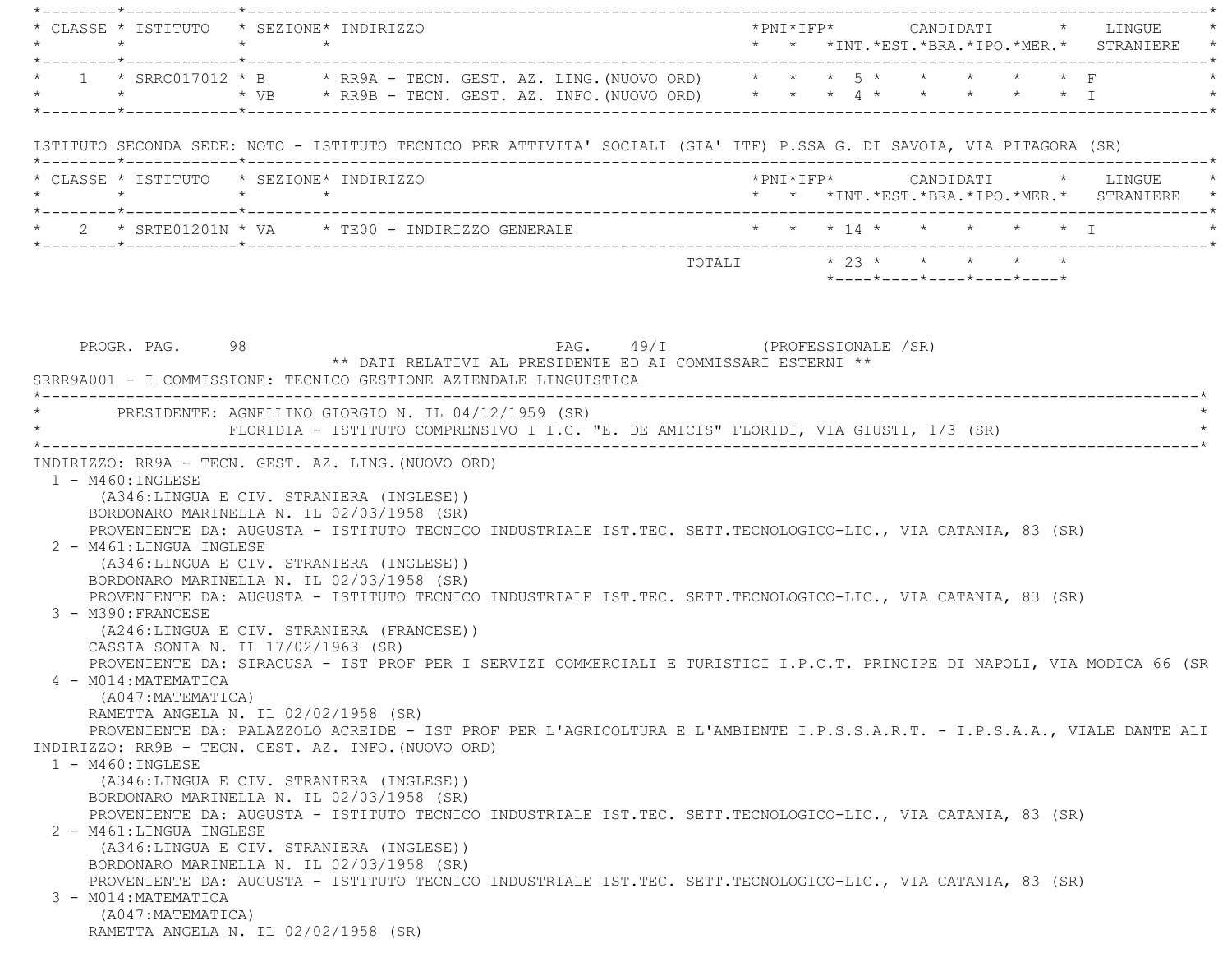PROVENIENTE DA: PALAZZOLO ACREIDE - IST PROF PER L'AGRICOLTURA E L'AMBIENTE I.P.S.S.A.R.T. - I.P.S.A.A., VIALE DANTE ALI 4 - M034:ECONOMIA D' AZIENDA (A017:DISCIPLINE ECONOMICO-AZIENDALI) ALMIRANTE ALFIA N. IL 06/08/1954 (SR) PROVENIENTE DA: LENTINI - ISTITUTO TECNICO COMMERCIALE IST. TEC. COMM. LENTINI, VIA RICCARDO DA LENTINI, 89B (SR) (SEGUONO DATI RELATIVI AI COMMISSARI ESTERNI) PROGR. PAG. 99 9 20 20 20 20 20 20 20 49/II (PROFESSIONALE /SR) \*\* DATI RELATIVI AI COMMISSARI ESTERNI \*\* INDIRIZZO: TE00 - INDIRIZZO GENERALE $1 - M460 \cdot INGIERSE$  (A346:LINGUA E CIV. STRANIERA (INGLESE)) BORDONARO MARINELLA N. IL 02/03/1958 (SR) PROVENIENTE DA: AUGUSTA - ISTITUTO TECNICO INDUSTRIALE IST.TEC. SETT.TECNOLOGICO-LIC., VIA CATANIA, 83 (SR) 2 - M461:LINGUA INGLESE (A346:LINGUA E CIV. STRANIERA (INGLESE)) BORDONARO MARINELLA N. IL 02/03/1958 (SR) PROVENIENTE DA: AUGUSTA - ISTITUTO TECNICO INDUSTRIALE IST.TEC. SETT.TECNOLOGICO-LIC., VIA CATANIA, 83 (SR) 3 - M224:ECONOMIA DOMESTICA E TECNICA ORGANIZZATIVA (A057:SCIENZA DEGLI ALIMENTI) DOTATO CORRADO N. IL 28/08/1971 (SR) PROVENIENTE DA: MODICA - IST PROF PER I SERVIZI ALBERGHIERI E RISTORAZIONE PRINCIPI GRIMALDI, VIALE DEGLI OLEANDRI 19 (R 4 - M285:PEDAGOGIA (A036:FILOSOFIA,PSICOL. E SC.DELL'EDUCAZ) BLUNDO GIUSEPPE N. IL 25/07/1958 (RG) PROVENIENTE DA: SIRACUSA - ISTITUTO MAGISTRALE 8 I.I.S.S. "M.F.QUINTILIANO", VIA TISIA 49 (SR) PROGR. PAG. 100 **PAG.** 29/III (PROFESSIONALE /SR) UFFICIO SCOLASTICO REGIONE SICILIA A.S. 2012/2013 PROVINCIA DI SIRACUSA SRRR9B001 - I COMMISSIONE: TECNICO GESTIONE AZIENDALE INFORMATICA \*\* DATI RELATIVI ALLE CLASSI DELLA CONFIGURAZIONE \*\* ISTITUTO PRIMA SEDE: LENTINI - IST PROF PER I SERVIZI COMMERCIALI E TURISTICI IST.PROF.COMM.LE E TUR.LENTINI, VIA CONTE ALAIMO \*--------\*------------\*-------------------------------------------------------------------------------------------------------\* \* CLASSE \* ISTITUTO \* SEZIONE\* INDIRIZZO \*PNI\*IFP\* CANDIDATI \* LINGUE \* \* \* \* \* \* \* \*INT.\*EST.\*BRA.\*IPO.\*MER.\* STRANIERE \* \*--------\*------------\*-------------------------------------------------------------------------------------------------------\*\* 1 \* SRRC00601G \* 5I \* RR9B - TECN. GEST. AZ. INFO. (NUOVO ORD) \* \* \* 12 \* \* \* \* \* \* \* I \*--------\*------------\*-------------------------------------------------------------------------------------------------------\* ISTITUTO SECONDA SEDE: FRANCOFONTE - IST PROF INDUSTRIA E ARTIGIANATO IPSIA FRANCOFONTE, VIA SIRACUSA 10 (SR) \*--------\*------------\*-------------------------------------------------------------------------------------------------------\* \* CLASSE \* ISTITUTO \* SEZIONE\* INDIRIZZO \*PNI\*IFP\* CANDIDATI \* LINGUE \* \* \* \* \* \* \* \*INT.\*EST.\*BRA.\*IPO.\*MER.\* STRANIERE \* \*--------\*------------\*-------------------------------------------------------------------------------------------------------\* \* 2 \* SRRI006018 \* 5A \* RR9J - TECNICO DELLE IND.EL.(NUOVO ORD) \* \* \* 8 \* \* \* \* \* I \* \*--------\*------------\*-------------------------------------------------------------------------------------------------------\*TOTALI  $* 20 * * * * * * * * *$ \*----\*----\*----\*----\*----\*

PROGR. PAG. 101 PAG. 50/I (PROFESSIONALE /SR) \*\* DATI RELATIVI AL PRESIDENTE ED AI COMMISSARI ESTERNI \*\*SRRR9B001 - I COMMISSIONE: TECNICO GESTIONE AZIENDALE INFORMATICA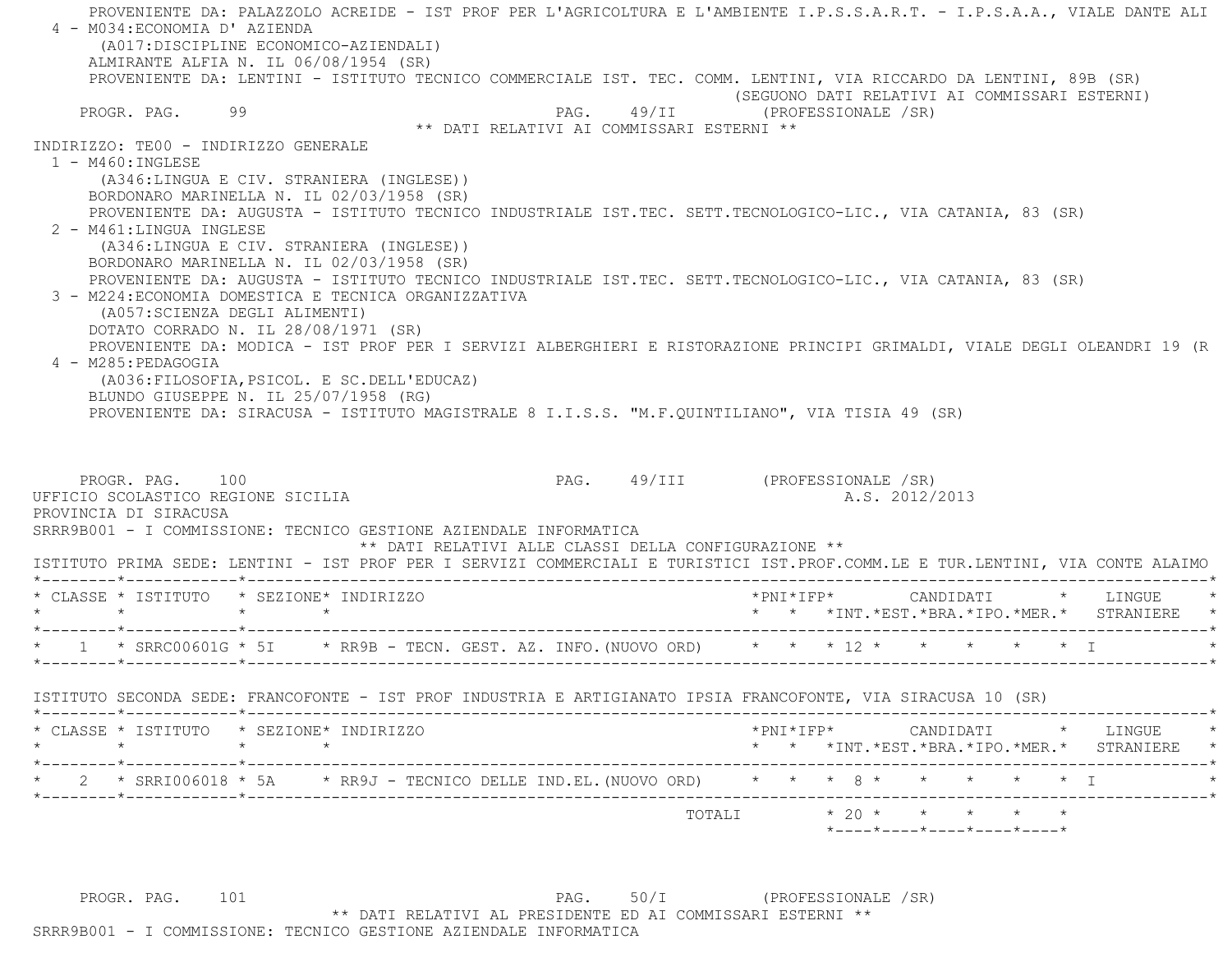\*----------------------------------------------------------------------------------------------------------------------------\*PRESIDENTE: APARO SALVATORE N. IL 01/04/1963 (SR) NOTO - LICEO CLASSICO A. DI RUDINI', CORSO VITTORIO EMANUELE 111 (SR) \*----------------------------------------------------------------------------------------------------------------------------\* INDIRIZZO: RR9B - TECN. GEST. AZ. INFO.(NUOVO ORD) 1 - M034:ECONOMIA D' AZIENDA (A017:DISCIPLINE ECONOMICO-AZIENDALI) CARPINO SALVATORE N. IL 17/04/1963 (SR) PROVENIENTE DA: PALAZZOLO ACREIDE - IST PROF PER L'AGRICOLTURA E L'AMBIENTE I.P.S.S.A.R.T. - I.P.S.A.A., VIALE DANTE ALI 2 - M460:INGLESE (A346:LINGUA E CIV. STRANIERA (INGLESE)) APRILE MARIA N. IL 03/07/1957 (SR) PROVENIENTE DA: PALAZZOLO ACREIDE - LICEO ARTISTICO LICEO ARTISTICO DI PALAZZOLO, VIA G. FAVA (SR) 3 - M014:MATEMATICA (A047:MATEMATICA) FLORIDIA ALFREDO N. IL 24/05/1963 (SR) PROVENIENTE DA: SIRACUSA - IST PROF PER I SERVIZI ALBERGHIERI E RISTORAZIONE I.P.ALBERG. DI CAVADONNA (SR) INDIRIZZO: RR9J - TECNICO DELLE IND.EL.(NUOVO ORD) 1 - M460:INGLESE (A346:LINGUA E CIV. STRANIERA (INGLESE)) APRILE MARIA N. IL 03/07/1957 (SR) PROVENIENTE DA: PALAZZOLO ACREIDE - LICEO ARTISTICO LICEO ARTISTICO DI PALAZZOLO, VIA G. FAVA (SR) 2 - M014:MATEMATICA (A047:MATEMATICA) FLORIDIA ALFREDO N. IL 24/05/1963 (SR) PROVENIENTE DA: SIRACUSA - IST PROF PER I SERVIZI ALBERGHIERI E RISTORAZIONE I.P.ALBERG. DI CAVADONNA (SR) 3 - M045:SISTEMI - AUTOMAZIONE E ORGANIZZ. DELLA PRODUZ. (A035:ELETTROTECNICA ED APPLICAZIONI) MODICA CORRADO N. IL 29/06/1952 (SR) PROVENIENTE DA: AUGUSTA - ISTITUTO TECNICO INDUSTRIALE IST.TEC. SETT.TECNOLOGICO-LIC., VIA CATANIA, 83 (SR) PROGR. PAG. 102 **PAG.** 50/II (PROFESSIONALE /SR) UFFICIO SCOLASTICO REGIONE SICILIA A.S. 2012/2013 PROVINCIA DI SIRACUSA SRRR9B002 - II COMMISSIONE: TECNICO GESTIONE AZIENDALE INFORMATICA \*\* DATI RELATIVI ALLE CLASSI DELLA CONFIGURAZIONE \*\* ISTITUTO PRIMA SEDE: SIRACUSA - IST PROF PER I SERVIZI COMMERCIALI E TURISTICI I.P.C.T. PRINCIPE DI NAPOLI, VIA MODICA 66 (SR) \*--------\*------------\*-------------------------------------------------------------------------------------------------------\* \* CLASSE \* ISTITUTO \* SEZIONE\* INDIRIZZO \*PNI\*IFP\* CANDIDATI \* LINGUE \* \* \* \* \* \* \* \*INT.\*EST.\*BRA.\*IPO.\*MER.\* STRANIERE \* \*--------\*------------\*-------------------------------------------------------------------------------------------------------\*\* 1 \* SRRC00401X \* 5A \* RR9B - TECN. GEST. AZ. INFO. (NUOVO ORD) \* \* \* \* 10 \* \* \* \* \* \* \* I \* \* \*--------\*------------\*-------------------------------------------------------------------------------------------------------\* ISTITUTO SECONDA SEDE: SIRACUSA - IST PROF PER I SERVIZI COMMERCIALI E TURISTICI I.P.C.T. PRINCIPE DI NAPOLI -, VIA MODICA 66 \*--------\*------------\*-------------------------------------------------------------------------------------------------------\* \* CLASSE \* ISTITUTO \* SEZIONE\* INDIRIZZO \*PNI\*IFP\* CANDIDATI \* LINGUE \* \* \* \* \* \* \* \*INT.\*EST.\*BRA.\*IPO.\*MER.\* STRANIERE \* \*--------\*------------\*-------------------------------------------------------------------------------------------------------\* \* 2 \* SRRC004519 \* 5S \* RR9B - TECN. GEST. AZ. INFO.(NUOVO ORD) \* \* \* 7 \* \* \* \* \* I \* \*--------\*------------\*-------------------------------------------------------------------------------------------------------\* $\text{TOTAT}$ .  $\text{+}$  17 \* \* \* \* \* \*----\*----\*----\*----\*----\*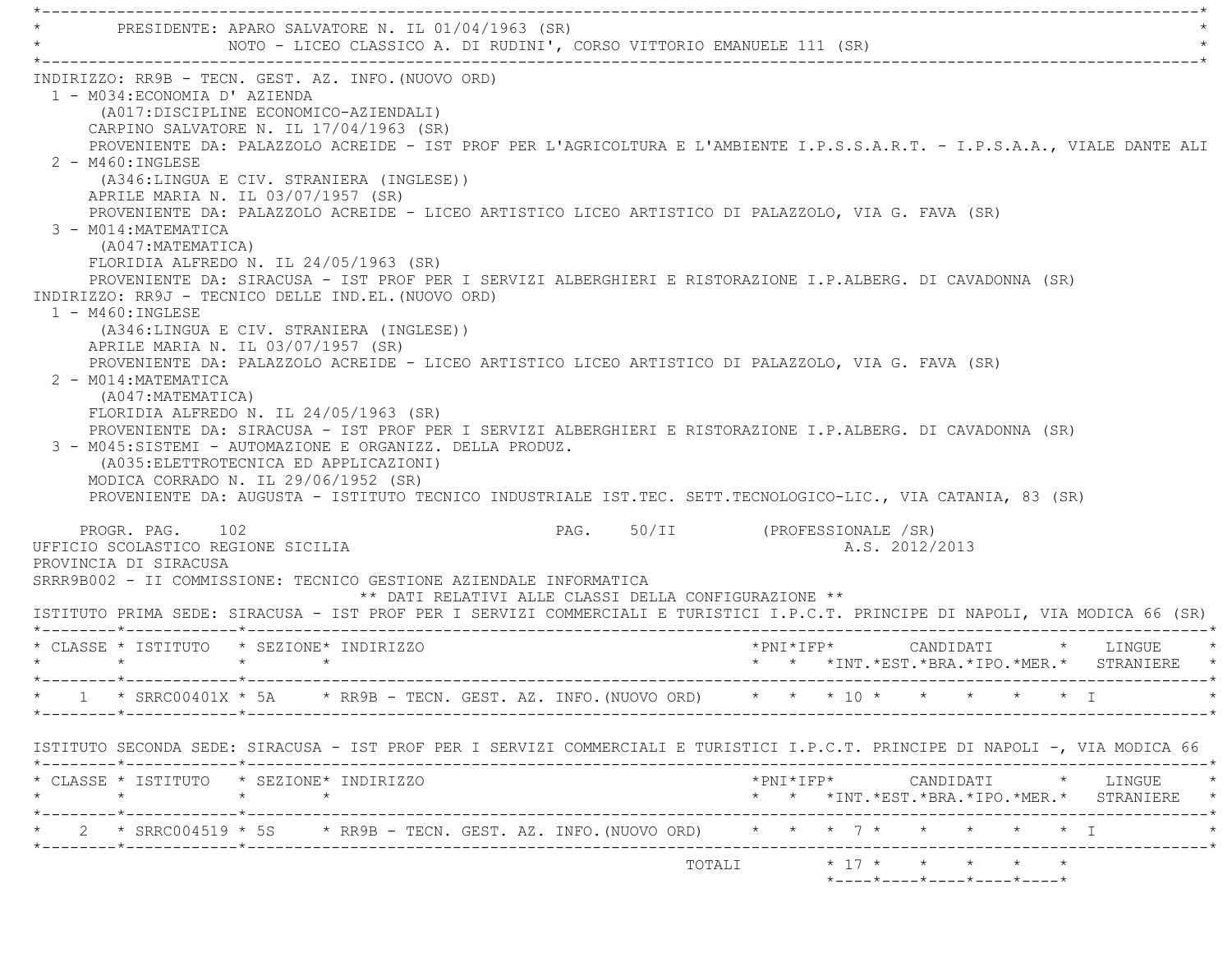| ** DATI RELATIVI AL PRESIDENTE ED AI COMMISSARI ESTERNI **<br>SRRR9B002 - II COMMISSIONE: TECNICO GESTIONE AZIENDALE INFORMATICA                                                                                                                                                                                                                                                                                                                                                                                                                                                                                                                                                                          |                                                                               |
|-----------------------------------------------------------------------------------------------------------------------------------------------------------------------------------------------------------------------------------------------------------------------------------------------------------------------------------------------------------------------------------------------------------------------------------------------------------------------------------------------------------------------------------------------------------------------------------------------------------------------------------------------------------------------------------------------------------|-------------------------------------------------------------------------------|
| PRESIDENTE: PETRALITO SEBASTIANA N. IL 23/03/1953 (SR)<br>PACHINO - ISTITUTO TECNICO INDUSTRIALE MICHELANGELO BARTOLO, VIA FIUME (SR)                                                                                                                                                                                                                                                                                                                                                                                                                                                                                                                                                                     |                                                                               |
| INDIRIZZO: RR9B - TECN. GEST. AZ. INFO. (NUOVO ORD)<br>1 - M034: ECONOMIA D' AZIENDA<br>(A017:DISCIPLINE ECONOMICO-AZIENDALI)<br>DI NOTO MARIA N. IL 02/09/1968 (PA)<br>PROVENIENTE DA: ROSOLINI - IST PROF PER I SERVIZI COMMERCIALI E TURISTICI I.P.C.T. DI ROSOLINI, VIA ROSSINI (SR)<br>$2 - M460$ : INGLESE<br>(A346:LINGUA E CIV. STRANIERA (INGLESE))<br>SCIFO LETIZIA N. IL $11/10/1963$ (SR)<br>PROVENIENTE DA: AVOLA - ISTITUTO TECNICO COMMERCIALE MATTEI, VIA LABRIOLA (SR)<br>3 - M014: MATEMATICA<br>(A047:MATEMATICA)<br>CATINELLA MARCO N. IL 26/08/1966 (SR)<br>PROVENIENTE DA: NOTO - IST PROF PER I SERVIZI ALBERGHIERI E RISTORAZIONE I.P.ALB.CASA CIRCONDARIALE DI, VIA GARIBALDI (S |                                                                               |
| PROGR. PAG. 104<br>UFFICIO SCOLASTICO REGIONE SICILIA<br>PROVINCIA DI SIRACUSA<br>SRRR9K001 - I COMMISSIONE: TECNICO DELLE INDUSTRIE ELETTRONICHE<br>** DATI RELATIVI ALLE CLASSI DELLA CONFIGURAZIONE **<br>ISTITUTO PRIMA SEDE: SIRACUSA - IST PROF INDUSTRIA E ARTIGIANATO P. CALAPSO, PIAZZA ARMERINA, 1 (SR)                                                                                                                                                                                                                                                                                                                                                                                         | PAG. 51/II (PROFESSIONALE /SR)<br>A.S. 2012/2013                              |
| * CLASSE * ISTITUTO * SEZIONE* INDIRIZZO                                                                                                                                                                                                                                                                                                                                                                                                                                                                                                                                                                                                                                                                  |                                                                               |
| * 1 * SRRI01000V * VA * RR9K - TECNICO IND.ELETTRO.(NUOVO ORD.) * * * * 17 * * * * * * * T                                                                                                                                                                                                                                                                                                                                                                                                                                                                                                                                                                                                                | * * *INT.*EST.*BRA.*IPO.*MER.* STRANIERE                                      |
| ISTITUTO SECONDA SEDE: AUGUSTA - IST PROF INDUSTRIA E ARTIGIANATO CASA CIRCONDARIALE AUGUSTA (SR)                                                                                                                                                                                                                                                                                                                                                                                                                                                                                                                                                                                                         |                                                                               |
| * CLASSE * ISTITUTO * SEZIONE* INDIRIZZO<br>$\star$ $\star$<br>$\star$ $\star$                                                                                                                                                                                                                                                                                                                                                                                                                                                                                                                                                                                                                            | *PNI*IFP* CANDIDATI * LINGUE<br>* * *INT. *EST. *BRA. *IPO. *MER. * STRANIERE |
| * 2 * SRRI010032 * A * RR9K - TECNICO IND.ELETTRO.(NUOVO ORD.) * * * 6 * * * * * * * I                                                                                                                                                                                                                                                                                                                                                                                                                                                                                                                                                                                                                    |                                                                               |

PROGR. PAG. 105 PAG. PAG. 52/I (PROFESSIONALE /SR) \*\* DATI RELATIVI AL PRESIDENTE ED AI COMMISSARI ESTERNI \*\* SRRR9K001 - I COMMISSIONE: TECNICO DELLE INDUSTRIE ELETTRONICHE \*----------------------------------------------------------------------------------------------------------------------------\*PRESIDENTE: PAVANO ANGELA N. IL 11/04/1956 (SR) \* FRANCOFONTE - ISTITUTO TECNICO COMMERCIALE IST. TEC. COMM. FRANCOFONTE, C.DA S. ANTONIO, S.N. (SR) \* \*----------------------------------------------------------------------------------------------------------------------------\*INDIRIZZO: RR9K - TECNICO IND.ELETTRO.(NUOVO ORD.)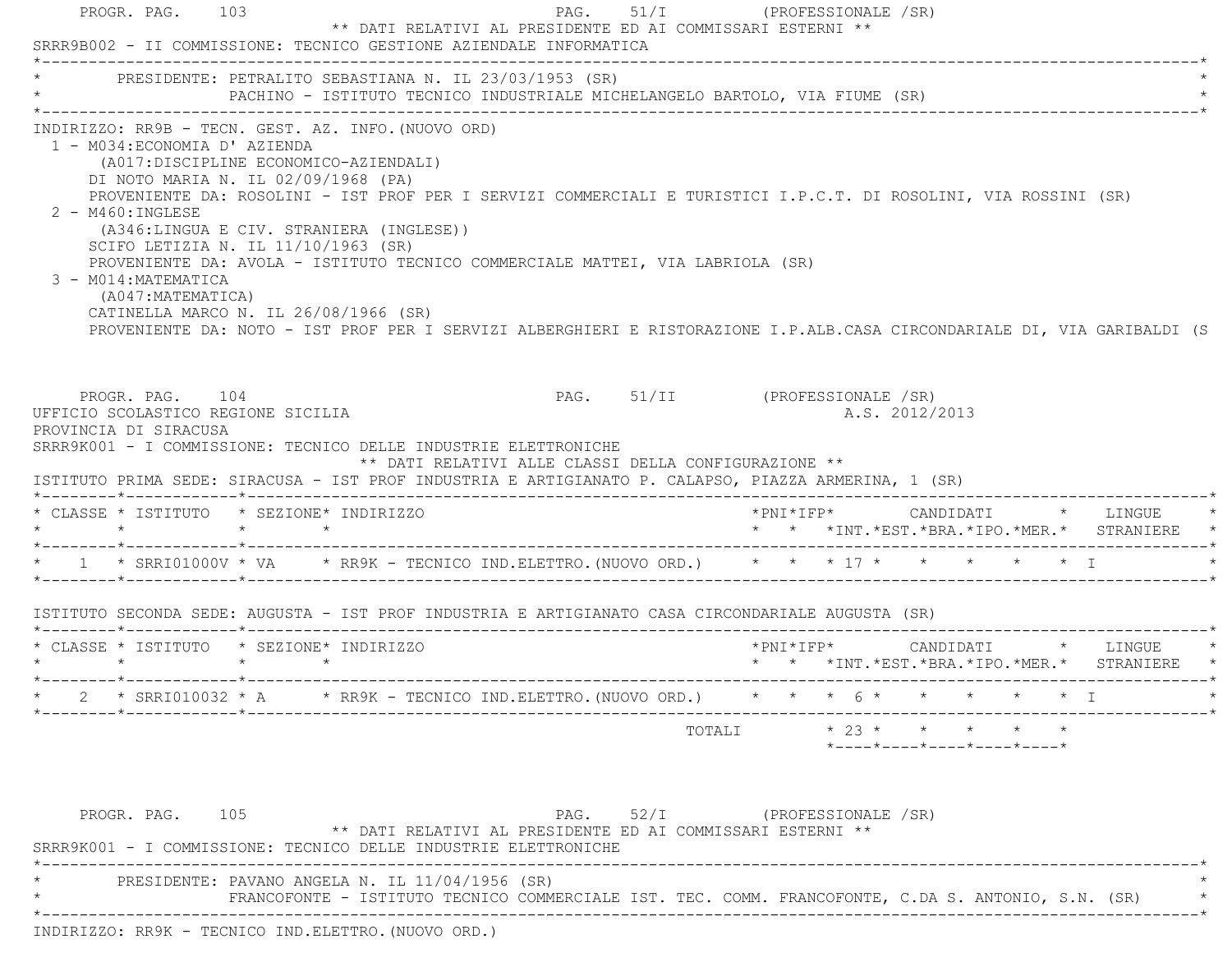| (A034: ELETTRONICA)                                                            | 1 - M049: ELETTRONICA, TELECOMUNICAZIONI E APPLICAZIONI<br>PAGANO CARMELO N. IL 21/09/1966 (SR)                                                                                                                                                                                                                                                                                                          |                                                                                                                          |
|--------------------------------------------------------------------------------|----------------------------------------------------------------------------------------------------------------------------------------------------------------------------------------------------------------------------------------------------------------------------------------------------------------------------------------------------------------------------------------------------------|--------------------------------------------------------------------------------------------------------------------------|
| 2 - M014: MATEMATICA<br>(A047: MATEMATICA)                                     | PROVENIENTE DA: NOTO - ISTITUTO TECNICO PER GEOMETRI M. CARNILIVARI, VIA PLATONE, 4 (SR)<br>GERRATANA GIOVANNI N. IL 21/05/1957 (SR)                                                                                                                                                                                                                                                                     | PROVENIENTE DA: ROSOLINI - IST PROF PER I SERVIZI COMMERCIALI E TURISTICI I.P.C.T. DI ROSOLINI -SERALE-, ROSSINI 29 (SR) |
| $3 - M460$ : INGLESE                                                           | (A346:LINGUA E CIV. STRANIERA (INGLESE))<br>MALGOZZI CORRADINA N. IL 23/06/1967 (EE)<br>PROVENIENTE DA: ROSOLINI - ISTITUTO TECNICO INDUSTRIALE ISTITUTO TEC. INDUSTRIALE COR, SANTALESSANDRA (SR)                                                                                                                                                                                                       |                                                                                                                          |
| PROGR. PAG. 106<br>UFFICIO SCOLASTICO REGIONE SICILIA<br>PROVINCIA DI SIRACUSA | SRRR9L001 - I COMMISSIONE: TECNICO INDUSTRIE MECCANICHE<br>** DATI RELATIVI ALLE CLASSI DELLA CONFIGURAZIONE **                                                                                                                                                                                                                                                                                          | PAG. 52/II (PROFESSIONALE /SR)<br>A.S. 2012/2013                                                                         |
|                                                                                | ISTITUTO PRIMA SEDE: SIRACUSA - IST PROF INDUSTRIA E ARTIGIANATO P. CALAPSO, PIAZZA ARMERINA, 1 (SR)                                                                                                                                                                                                                                                                                                     |                                                                                                                          |
| * CLASSE * ISTITUTO * SEZIONE* INDIRIZZO                                       |                                                                                                                                                                                                                                                                                                                                                                                                          | * * *INT.*EST.*BRA.*IPO.*MER.* STRANIERE *                                                                               |
|                                                                                | * 1 * SRRI01000V * A * RR9L - TECNICO IN. MECCAN. (NUOVO ORD.) * * * 11 * 1 * * * * * * I                                                                                                                                                                                                                                                                                                                |                                                                                                                          |
|                                                                                | ISTITUTO SECONDA SEDE: NOTO - IST PROF INDUSTRIA E ARTIGIANATO CASA CIRCONDARIALE NOTO (SR)                                                                                                                                                                                                                                                                                                              |                                                                                                                          |
| * CLASSE * ISTITUTO * SEZIONE* INDIRIZZO<br>$\star$ $\star$ $\star$ $\star$    |                                                                                                                                                                                                                                                                                                                                                                                                          | * * *INT.*EST.*BRA.*IPO.*MER.* STRANIERE *                                                                               |
|                                                                                | * 2 * SRRI010043 * VA * RR9L - TECNICO IN. MECCAN. (NUOVO ORD.) * * * 5 * * * * * * * I                                                                                                                                                                                                                                                                                                                  |                                                                                                                          |
|                                                                                |                                                                                                                                                                                                                                                                                                                                                                                                          | *----*----*----*----*----*                                                                                               |
| 107<br>PROGR. PAG.                                                             | ** DATI RELATIVI AL PRESIDENTE ED AI COMMISSARI ESTERNI **<br>SRRR9L001 - I COMMISSIONE: TECNICO INDUSTRIE MECCANICHE                                                                                                                                                                                                                                                                                    | PAG. 53/I (PROFESSIONALE /SR)                                                                                            |
|                                                                                | PRESIDENTE: TRINGALI FRANCESCA N. IL 01/03/1960 (SR)<br>AUGUSTA - ISTITUTO TECNICO INDUSTRIALE IST.TEC. SETT.TECNOLOGICO-LIC., VIA CATANIA, 83 (SR)                                                                                                                                                                                                                                                      |                                                                                                                          |
| 1 - M062: MACCHINE A FLUIDO<br>2 - M014: MATEMATICA<br>(A047: MATEMATICA)      | INDIRIZZO: RR9L - TECNICO IN. MECCAN. (NUOVO ORD.)<br>(A020: DISCIPLINE MECCANICHE E TECNOLOGIA)<br>BONFIGLIO GAETANO N. IL 12/08/1973 (SR)<br>PROVENIENTE DA: CARLENTINI - ISTITUTO TECNICO INDUSTRIALE I.T.I. CARLENTINI, VIA DELLO STADIO (SR)<br>FAZIO GIUSEPPE N. IL 28/06/1952 (SR)<br>PROVENIENTE DA: AUGUSTA - ISTITUTO TECNICO INDUSTRIALE IST.TEC. SETT.TECNOLOGICO-LIC., VIA CATANIA, 83 (SR) |                                                                                                                          |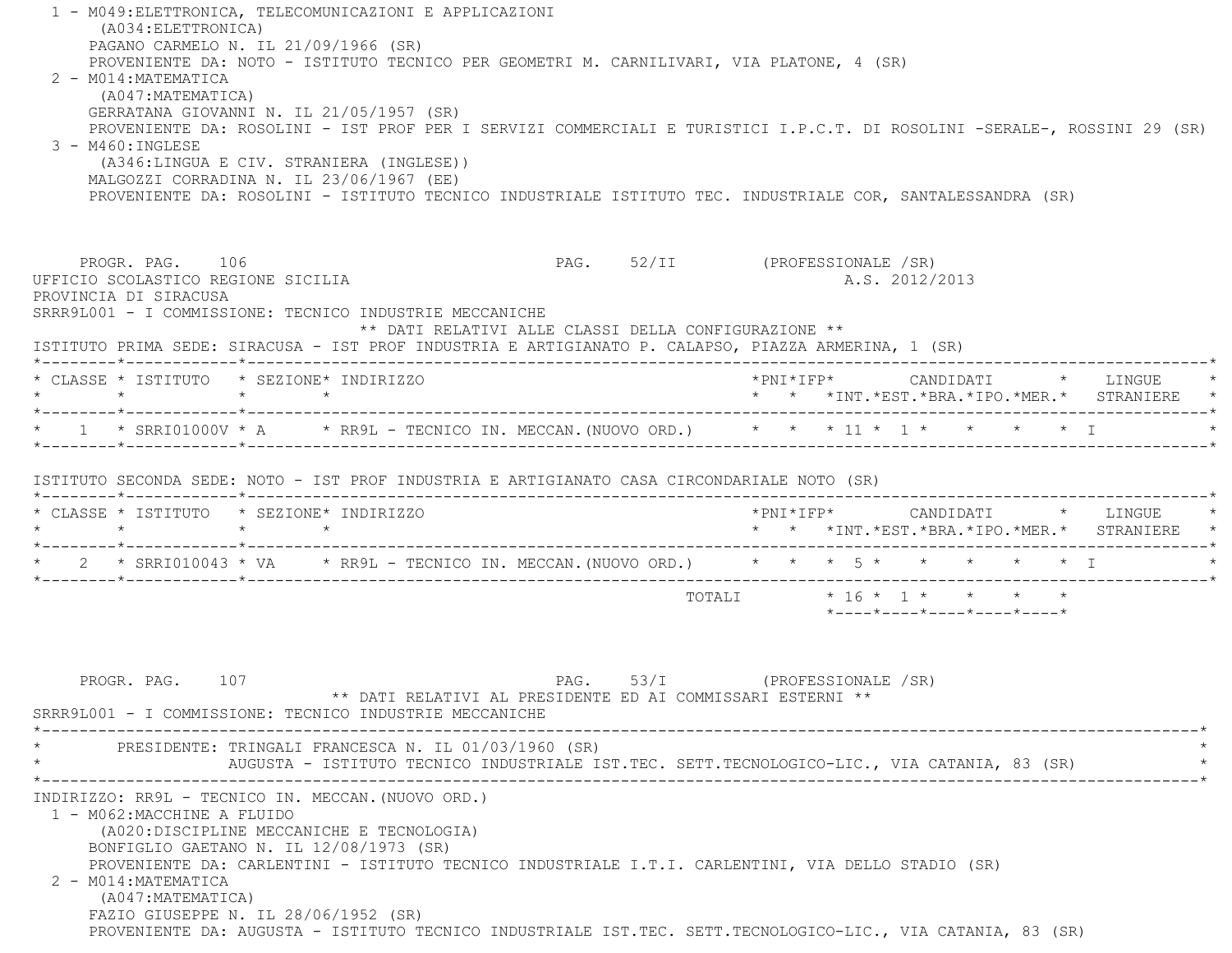3 - M460:INGLESE (A346:LINGUA E CIV. STRANIERA (INGLESE)) VITA LUCIA N. IL 13/12/1962 (SR) PROVENIENTE DA: AUGUSTA - ISTITUTO TECNICO COMMERCIALE IST.TEC. SETT. ECONOMICO "A. R, VIA CATANIA, 83 E VIA PIRANDELLO,

PROGR. PAG. 108 PAG. 53/II (PROFESSIONALE /SR) UFFICIO SCOLASTICO REGIONE SICILIA A.S. 2012/2013 PROVINCIA DI SIRACUSA SRRR9Q001 - I COMMISSIONE: TECNICO DEI SERVIZI TURISTICI \*\* DATI RELATIVI ALLE CLASSI DELLA CONFIGURAZIONE \*\* ISTITUTO PRIMA SEDE: SIRACUSA - IST PROF PER I SERVIZI COMMERCIALI E TURISTICI I.P.C.T. PRINCIPE DI NAPOLI, VIA MODICA 66 (SR) \*--------\*------------\*-------------------------------------------------------------------------------------------------------\* \* CLASSE \* ISTITUTO \* SEZIONE\* INDIRIZZO \*PNI\*IFP\* CANDIDATI \* LINGUE \* \* \* \* \* \* \* \*INT.\*EST.\*BRA.\*IPO.\*MER.\* STRANIERE \* \*--------\*------------\*-------------------------------------------------------------------------------------------------------\* \* 1 \* SRRC00401X \* 5C \* RR9Q - TECNICO SERV. TURIS.(NUOVO ORD.) \* \* \* 8 \* \* \* \* \* F \* \*--------\*------------\*-------------------------------------------------------------------------------------------------------\* ISTITUTO SECONDA SEDE: PALAZZOLO ACREIDE - IST PROF PER L'AGRICOLTURA E L'AMBIENTE I.P.S.S.A.R.T. - I.P.S.A.A., VIALE DANTE AL \*--------\*------------\*-------------------------------------------------------------------------------------------------------\* \* CLASSE \* ISTITUTO \* SEZIONE\* INDIRIZZO \*PNI\*IFP\* CANDIDATI \* LINGUE \* \* \* \* \* \* \* \*INT.\*EST.\*BRA.\*IPO.\*MER.\* STRANIERE \* \*--------\*------------\*-------------------------------------------------------------------------------------------------------\*2 \* SRRA003015 \* 5A \* RR9Q - TECNICO SERV. TURIS. (NUOVO ORD.) \* \* \* 17 \* \* \* \* \* \* \* F \*--------\*------------\*-------------------------------------------------------------------------------------------------------\* $\text{TOTAI}$ .  $\begin{array}{ccccccc}\n\star & 25 & \star & \star & \star & \star & \star & \star & \star & \star & \end{array}$  \*----\*----\*----\*----\*----\* PROGR. PAG. 109 PAG. 54/I (PROFESSIONALE /SR) \*\* DATI RELATIVI AL PRESIDENTE ED AI COMMISSARI ESTERNI \*\* SRRR9Q001 - I COMMISSIONE: TECNICO DEI SERVIZI TURISTICI \*----------------------------------------------------------------------------------------------------------------------------\* \* PRESIDENTE: PICCIONE GIUSEPPINA N. IL 30/09/1965 (SR) \* AVOLA - LICEO SCIENTIFICO I.I.S. L. SCIENTIFICO-CLASSICO, VIA LABRIOLA,2 (SR) \*----------------------------------------------------------------------------------------------------------------------------\* INDIRIZZO: RR9Q - TECNICO SERV. TURIS.(NUOVO ORD.) 1 - M079:ECONOMIA E TECNICA DELL'AZIENDA TURISTICA (A017:DISCIPLINE ECONOMICO-AZIENDALI) COSTA ROSARIA N. IL 26/09/1961 (CT) PROVENIENTE DA: AUGUSTA - ISTITUTO TECNICO COMMERCIALE IST.TEC. SETT. ECONOMICO "A. R, VIA CATANIA, 83 E VIA PIRANDELLO, 2 - M462:INGLESE (A346:LINGUA E CIV. STRANIERA (INGLESE)) INCATASCIATO ANNA N. IL 04/08/1952 (SR) PROVENIENTE DA: ROSOLINI - LICEO SCIENTIFICO "ARCHIMEDE", VIA SIPIONE 147 (SR) 3 - M390:FRANCESE (A246:LINGUA E CIV. STRANIERA (FRANCESE)) MUNZONE FORTUNATA N. IL 17/03/1960 (SR) PROVENIENTE DA: LENTINI - IST PROF PER I SERVIZI COMMERCIALI E TURISTICI IST.PROF.COMM.LE E TUR.LENTINI, VIA CONTE ALAIM

PROGR. PAG. 110 **PROGR. PAG. 2010** PAG. 54/II (PROFESSIONALE /SR)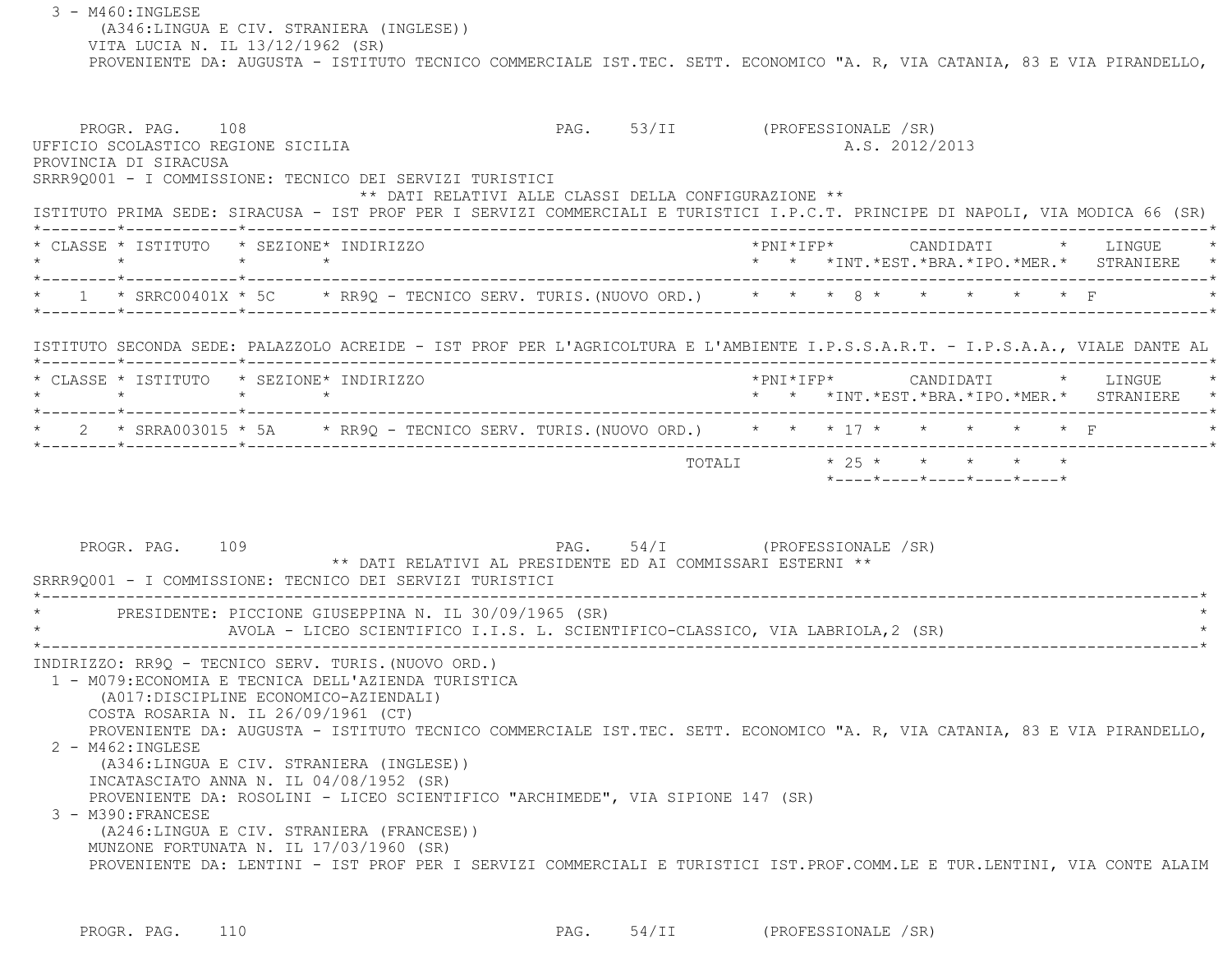| UFFICIO SCOLASTICO REGIONE SICILIA<br>PROVINCIA DI SIRACUSA                           |                                                                                                                                                                                                                                                                                                                                                                                                                                                                                                                                                                                                                                                                                                                                                                                                                                                                                                                                                                                                                                                           |                                                            |                               |  |                     | A.S. 2012/2013 |                            |  |                                          |
|---------------------------------------------------------------------------------------|-----------------------------------------------------------------------------------------------------------------------------------------------------------------------------------------------------------------------------------------------------------------------------------------------------------------------------------------------------------------------------------------------------------------------------------------------------------------------------------------------------------------------------------------------------------------------------------------------------------------------------------------------------------------------------------------------------------------------------------------------------------------------------------------------------------------------------------------------------------------------------------------------------------------------------------------------------------------------------------------------------------------------------------------------------------|------------------------------------------------------------|-------------------------------|--|---------------------|----------------|----------------------------|--|------------------------------------------|
|                                                                                       | SRRR90002 - II COMMISSIONE: TECNICO DEI SERVIZI TURISTICI                                                                                                                                                                                                                                                                                                                                                                                                                                                                                                                                                                                                                                                                                                                                                                                                                                                                                                                                                                                                 |                                                            |                               |  |                     |                |                            |  |                                          |
|                                                                                       | ISTITUTO PRIMA SEDE: LENTINI - IST PROF PER I SERVIZI COMMERCIALI E TURISTICI IST.PROF.COMM.LE E TUR.LENTINI, VIA CONTE ALAIMO                                                                                                                                                                                                                                                                                                                                                                                                                                                                                                                                                                                                                                                                                                                                                                                                                                                                                                                            | ** DATI RELATIVI ALLE CLASSI DELLA CONFIGURAZIONE **       |                               |  |                     |                |                            |  |                                          |
|                                                                                       |                                                                                                                                                                                                                                                                                                                                                                                                                                                                                                                                                                                                                                                                                                                                                                                                                                                                                                                                                                                                                                                           |                                                            |                               |  |                     |                |                            |  |                                          |
|                                                                                       | * CLASSE * ISTITUTO * SEZIONE* INDIRIZZO                                                                                                                                                                                                                                                                                                                                                                                                                                                                                                                                                                                                                                                                                                                                                                                                                                                                                                                                                                                                                  |                                                            |                               |  |                     |                |                            |  |                                          |
|                                                                                       |                                                                                                                                                                                                                                                                                                                                                                                                                                                                                                                                                                                                                                                                                                                                                                                                                                                                                                                                                                                                                                                           |                                                            |                               |  |                     |                |                            |  | * * *INT.*EST.*BRA.*IPO.*MER.* STRANIERE |
|                                                                                       | 1 * SRRC00601G * 5L * RR9Q - TECNICO SERV. TURIS. (NUOVO ORD.) * * * 28 * * * * * * * F                                                                                                                                                                                                                                                                                                                                                                                                                                                                                                                                                                                                                                                                                                                                                                                                                                                                                                                                                                   |                                                            |                               |  |                     |                |                            |  |                                          |
|                                                                                       |                                                                                                                                                                                                                                                                                                                                                                                                                                                                                                                                                                                                                                                                                                                                                                                                                                                                                                                                                                                                                                                           |                                                            |                               |  |                     |                |                            |  |                                          |
|                                                                                       | * 2 * SRRC00601G * 5CALB * RR9R - TECNICO SER. RISTOR. (NUOVO ORD) * * * 17 * * * * * * * * F                                                                                                                                                                                                                                                                                                                                                                                                                                                                                                                                                                                                                                                                                                                                                                                                                                                                                                                                                             |                                                            |                               |  |                     |                |                            |  |                                          |
|                                                                                       |                                                                                                                                                                                                                                                                                                                                                                                                                                                                                                                                                                                                                                                                                                                                                                                                                                                                                                                                                                                                                                                           |                                                            | TOTALI * 45 * * * * * *       |  |                     |                |                            |  |                                          |
|                                                                                       |                                                                                                                                                                                                                                                                                                                                                                                                                                                                                                                                                                                                                                                                                                                                                                                                                                                                                                                                                                                                                                                           |                                                            |                               |  |                     |                | *----*----*----*----*----* |  |                                          |
|                                                                                       |                                                                                                                                                                                                                                                                                                                                                                                                                                                                                                                                                                                                                                                                                                                                                                                                                                                                                                                                                                                                                                                           |                                                            |                               |  |                     |                |                            |  |                                          |
|                                                                                       |                                                                                                                                                                                                                                                                                                                                                                                                                                                                                                                                                                                                                                                                                                                                                                                                                                                                                                                                                                                                                                                           |                                                            |                               |  |                     |                |                            |  |                                          |
|                                                                                       |                                                                                                                                                                                                                                                                                                                                                                                                                                                                                                                                                                                                                                                                                                                                                                                                                                                                                                                                                                                                                                                           |                                                            |                               |  |                     |                |                            |  |                                          |
| PROGR. PAG. 111                                                                       |                                                                                                                                                                                                                                                                                                                                                                                                                                                                                                                                                                                                                                                                                                                                                                                                                                                                                                                                                                                                                                                           |                                                            | PAG. 55/I (PROFESSIONALE /SR) |  |                     |                |                            |  |                                          |
|                                                                                       |                                                                                                                                                                                                                                                                                                                                                                                                                                                                                                                                                                                                                                                                                                                                                                                                                                                                                                                                                                                                                                                           | ** DATI RELATIVI AL PRESIDENTE ED AI COMMISSARI ESTERNI ** |                               |  |                     |                |                            |  |                                          |
|                                                                                       | SRRR90002 - II COMMISSIONE: TECNICO DEI SERVIZI TURISTICI                                                                                                                                                                                                                                                                                                                                                                                                                                                                                                                                                                                                                                                                                                                                                                                                                                                                                                                                                                                                 |                                                            |                               |  |                     |                |                            |  |                                          |
|                                                                                       | * PRESIDENTE: CAPODIECI MASSIMO N. IL 23/03/1960 (SR)                                                                                                                                                                                                                                                                                                                                                                                                                                                                                                                                                                                                                                                                                                                                                                                                                                                                                                                                                                                                     |                                                            |                               |  |                     |                |                            |  |                                          |
|                                                                                       | SIRACUSA - ISTITUTO D'ARTE LICEO ARTISTICO "A GAGINI", VIA PITIA 46 (SR)                                                                                                                                                                                                                                                                                                                                                                                                                                                                                                                                                                                                                                                                                                                                                                                                                                                                                                                                                                                  |                                                            |                               |  |                     |                |                            |  |                                          |
|                                                                                       |                                                                                                                                                                                                                                                                                                                                                                                                                                                                                                                                                                                                                                                                                                                                                                                                                                                                                                                                                                                                                                                           |                                                            |                               |  |                     |                |                            |  |                                          |
| 2 - M462: INGLESE<br>3 - M390: FRANCESE<br>$1 - M462$ : INGLESE<br>2 - M390: FRANCESE | GIERI GIACOMO N. IL 12/06/1953 (SR)<br>PROVENIENTE DA: ROSOLINI - IST PROF PER I SERVIZI COMMERCIALI E TURISTICI I.P.C.T. DI ROSOLINI, VIA ROSSINI (SR)<br>(A346:LINGUA E CIV. STRANIERA (INGLESE))<br>RUBINO FRANCESCO N. IL 02/01/1947 (SR)<br>PROVENIENTE DA: PACHINO - IST PROF PER L'AGRICOLTURA E L'AMBIENTE "P. CALLERI" I.P.A.A. - I.P.S, VIALE FORTUNA SNC (SR)<br>(A246:LINGUA E CIV. STRANIERA (FRANCESE))<br>BIANCA CONCETTA N. IL $14/12/1954$ (SR)<br>PROVENIENTE DA: SIRACUSA - ISTITUTO TECNICO COMMERCIALE A. RIZZA, VIALE A. DIAZ 12 (SR)<br>INDIRIZZO: RR9R - TECNICO SER. RISTOR. (NUOVO ORD)<br>(A346:LINGUA E CIV. STRANIERA (INGLESE))<br>RUBINO FRANCESCO N. IL 02/01/1947 (SR)<br>PROVENIENTE DA: PACHINO - IST PROF PER L'AGRICOLTURA E L'AMBIENTE "P. CALLERI" I.P.A.A. - I.P.S, VIALE FORTUNA SNC (SR)<br>(A246:LINGUA E CIV. STRANIERA (FRANCESE))<br>BIANCA CONCETTA N. IL 14/12/1954 (SR)<br>PROVENIENTE DA: SIRACUSA - ISTITUTO TECNICO COMMERCIALE A. RIZZA, VIALE A. DIAZ 12 (SR)<br>3 - M073: ALIMENTI E ALIMENTAZIONE |                                                            |                               |  |                     |                |                            |  |                                          |
|                                                                                       | (A057:SCIENZA DEGLI ALIMENTI)<br>DI DIO GIOVANNA N. IL 17/09/1970 (RG)<br>PROVENIENTE DA: NOTO - IST PROF PER I SERVIZI ALBERGHIERI E RISTORAZIONE I.P.ALB.CASA CIRCONDARIALE DI, VIA GARIBALDI (S                                                                                                                                                                                                                                                                                                                                                                                                                                                                                                                                                                                                                                                                                                                                                                                                                                                        |                                                            |                               |  |                     |                |                            |  |                                          |
| PROGR. PAG.<br>112<br>UFFICIO SCOLASTICO REGIONE SICILIA<br>PROVINCIA DI SIRACUSA     |                                                                                                                                                                                                                                                                                                                                                                                                                                                                                                                                                                                                                                                                                                                                                                                                                                                                                                                                                                                                                                                           | PAG.                                                       | 55/II                         |  | (PROFESSIONALE /SR) | A.S. 2012/2013 |                            |  |                                          |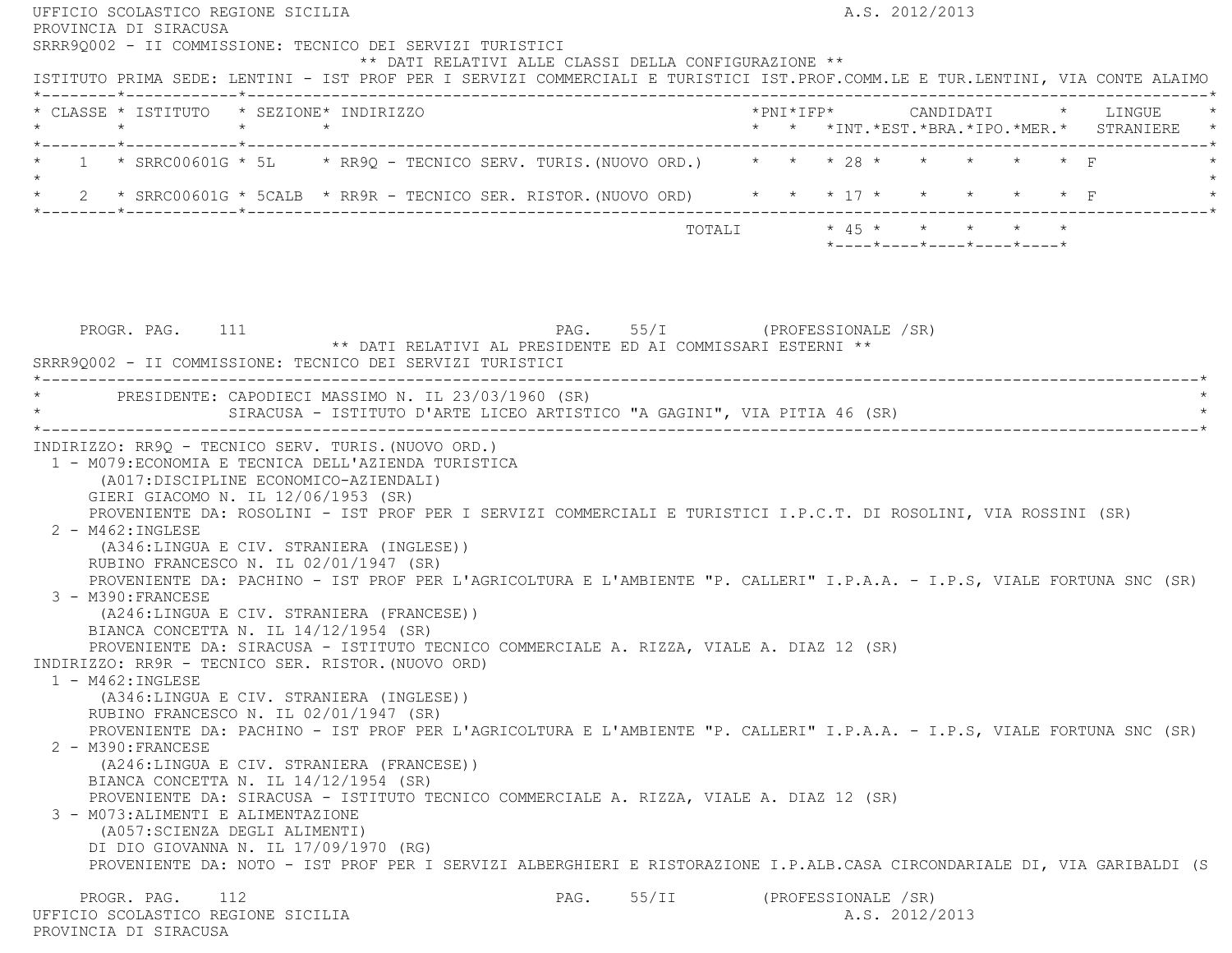|         | * CLASSE * ISTITUTO * SEZIONE* INDIRIZZO                                                                                                         |  |                                                            |                                                                                                                                                                                                                   |  |  |                                                                 |  |                                            |
|---------|--------------------------------------------------------------------------------------------------------------------------------------------------|--|------------------------------------------------------------|-------------------------------------------------------------------------------------------------------------------------------------------------------------------------------------------------------------------|--|--|-----------------------------------------------------------------|--|--------------------------------------------|
|         |                                                                                                                                                  |  |                                                            | 1 * SRRH018013 * 5A * RR9Q - TECNICO SERV. TURIS. (NUOVO ORD.) * * * 20 * * * * * * * F                                                                                                                           |  |  |                                                                 |  |                                            |
|         |                                                                                                                                                  |  |                                                            | * 2 * SRRH018013 * 5B * RR9Q - TECNICO SERV. TURIS. (NUOVO ORD.) * * * * 23 * * * * * * * F                                                                                                                       |  |  |                                                                 |  |                                            |
|         |                                                                                                                                                  |  |                                                            | TOTALI * 43 * * * * * *                                                                                                                                                                                           |  |  | $*$ - - - - $*$ - - - - $*$ - - - - $*$ - - - - $*$ - - - - $*$ |  |                                            |
|         |                                                                                                                                                  |  |                                                            |                                                                                                                                                                                                                   |  |  |                                                                 |  |                                            |
|         | PROGR. PAG. 113                                                                                                                                  |  | SRRR9Q003 - III COMMISSIONE: TECNICO DEI SERVIZI TURISTICI | PAG. 56/I (PROFESSIONALE /SR)<br>** DATI RELATIVI AL PRESIDENTE ED AI COMMISSARI ESTERNI **                                                                                                                       |  |  |                                                                 |  |                                            |
|         |                                                                                                                                                  |  | * PRESIDENTE: LOLICATA MARIA PAOLA N. IL 27/06/1959 (SR)   | PALAZZOLO ACREIDE - LICEO CLASSICO PLATONE, PIAZZA UMBERTO I (SR)                                                                                                                                                 |  |  |                                                                 |  |                                            |
|         | CUCCHIARA CONCETTA N. IL 07/05/1968 (SR)<br>2 - M462: INGLESE<br>(A346:LINGUA E CIV. STRANIERA (INGLESE))                                        |  | (A017: DISCIPLINE ECONOMICO-AZIENDALI)                     | PROVENIENTE DA: AVOLA - IST PROF PER L'AGRICOLTURA E L'AMBIENTE MATTEI, VIA A. LABRIOLA (SR)                                                                                                                      |  |  |                                                                 |  |                                            |
|         | CRETTO PATRIZIA N. IL 23/09/1962 (BG)<br>3 - M390: FRANCESE<br>(A246:LINGUA E CIV. STRANIERA (FRANCESE))<br>FUCCELLA PAOLA N. IL 03/06/1957 (SR) |  |                                                            | PROVENIENTE DA: NOTO - LICEO CLASSICO A. DI RUDINI', CORSO VITTORIO EMANUELE 111 (SR)<br>PROVENIENTE DA: AUGUSTA - ISTITUTO TECNICO COMMERCIALE IST.TEC. SETT. ECONOMICO "A. R, VIA CATANIA, 83 E VIA PIRANDELLO, |  |  |                                                                 |  |                                            |
|         | PROGR. PAG. 114<br>UFFICIO SCOLASTICO REGIONE SICILIA<br>PROVINCIA DI SIRACUSA                                                                   |  | SRRR90004 - IV COMMISSIONE: TECNICO DEI SERVIZI TURISTICI  | PAG. 56/II (PROFESSIONALE /SR)                                                                                                                                                                                    |  |  | A.S. 2012/2013                                                  |  |                                            |
|         |                                                                                                                                                  |  |                                                            | ** DATI RELATIVI ALLE CLASSI DELLA CONFIGURAZIONE **<br>ISTITUTO PRIMA SEDE: SIRACUSA - IST PROF PER I SERVIZI ALBERGHIERI E RISTORAZIONE FEDERICO II DI SVEVIA, VIA POLIBIO N. 59 (SR                            |  |  |                                                                 |  |                                            |
| $\star$ | * CLASSE * ISTITUTO * SEZIONE* INDIRIZZO                                                                                                         |  |                                                            |                                                                                                                                                                                                                   |  |  |                                                                 |  | * * *INT.*EST.*BRA.*IPO.*MER.* STRANIERE * |
|         |                                                                                                                                                  |  |                                                            | 1 * SRRH01000B * VA * RR9Q - TECNICO SERV. TURIS. (NUOVO ORD.) * * * 21 * * * * * * * F                                                                                                                           |  |  |                                                                 |  |                                            |
|         |                                                                                                                                                  |  |                                                            | * 2 * SRRH01000B * 5B * RR9Q - TECNICO SERV. TURIS. (NUOVO ORD.) * * * 14 * * * * * * * F                                                                                                                         |  |  | --------------------------                                      |  | . _ _ _ _ _ _ _ _ _ _ _ _ _ _ _ *          |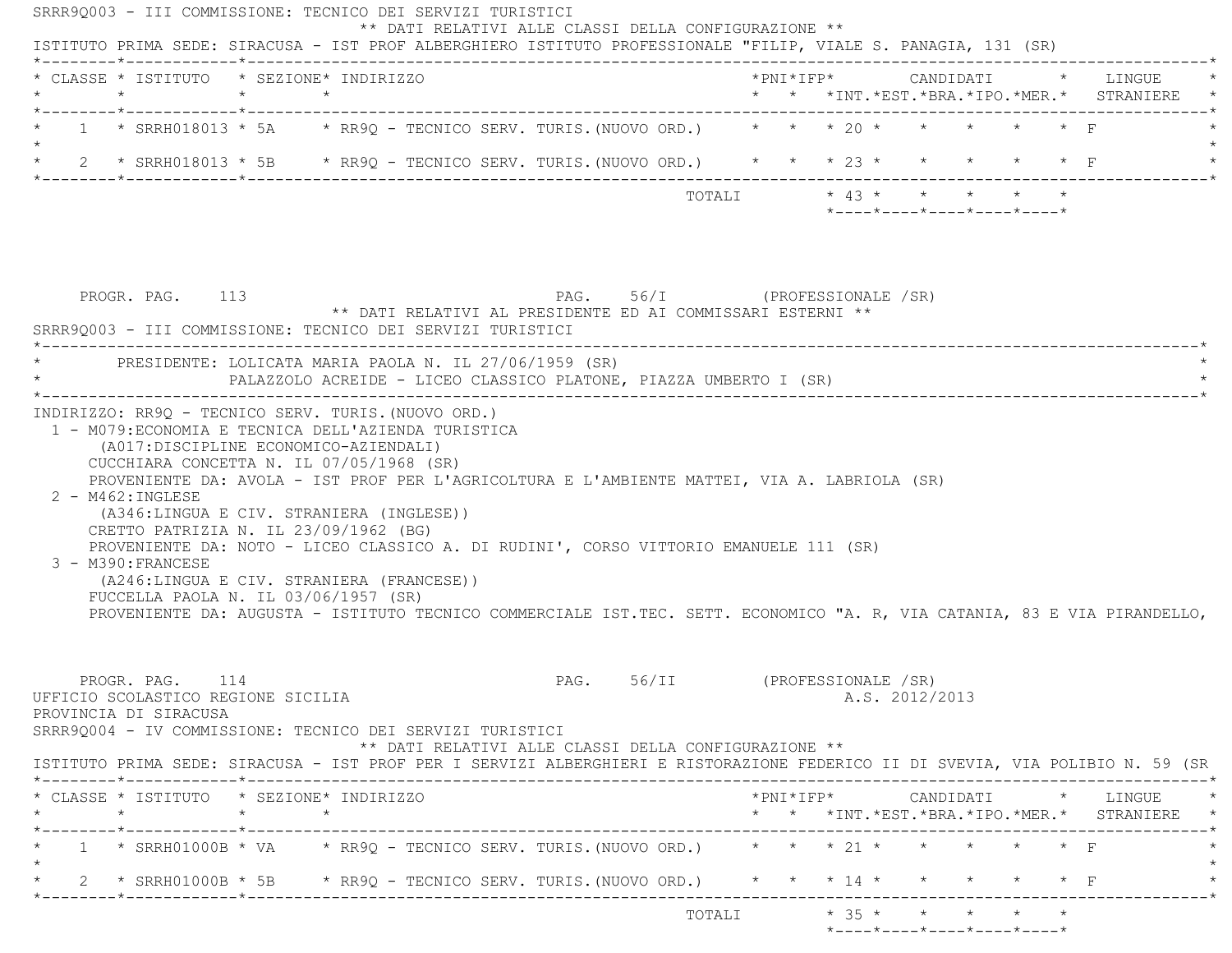PROGR. PAG. 115 PAG. 57/I (PROFESSIONALE /SR) \*\* DATI RELATIVI AL PRESIDENTE ED AI COMMISSARI ESTERNI \*\* SRRR9Q004 - IV COMMISSIONE: TECNICO DEI SERVIZI TURISTICI \*----------------------------------------------------------------------------------------------------------------------------\*PRESIDENTE: LASAGNA GIORGIO N. IL 11/09/1956 (RG) NOTO - ISTITUTO D'ARTE ISTITUTO STATALE D'ARTE DI NOT, VIA PITAGORA (SR) \*----------------------------------------------------------------------------------------------------------------------------\* INDIRIZZO: RR9Q - TECNICO SERV. TURIS.(NUOVO ORD.) 1 - M079:ECONOMIA E TECNICA DELL'AZIENDA TURISTICA (A017:DISCIPLINE ECONOMICO-AZIENDALI) SEGRETO MARIA N. IL 23/01/1958 (SR) PROVENIENTE DA: LENTINI - ISTITUTO TECNICO COMMERCIALE IST. TEC. COMM. SERALE, VIA RICCARDO DA LENTINI, 89B (SR) 2 - M462:INGLESE (A346:LINGUA E CIV. STRANIERA (INGLESE)) BARBERI FABIO N. IL 13/06/1970 (SR) PROVENIENTE DA: NOTO - ISTITUTO D'ARTE ISTITUTO STATALE D'ARTE DI NOT, VIA PITAGORA (SR) 3 - M390:FRANCESE (A246:LINGUA E CIV. STRANIERA (FRANCESE)) MICHELANGELI ENZO N. IL 29/09/1962 (TR) PROVENIENTE DA: NOTO - LICEO CLASSICO A. DI RUDINI', CORSO VITTORIO EMANUELE 111 (SR) PROGR. PAG. 116 CHASTERS IN PAG. 57/II (PROFESSIONALE /SR) UFFICIO SCOLASTICO REGIONE SICILIA A.S. 2012/2013 PROVINCIA DI SIRACUSA SRRR9Q005 - V COMMISSIONE: TECNICO DEI SERVIZI TURISTICI \*\* DATI RELATIVI ALLE CLASSI DELLA CONFIGURAZIONE \*\* ISTITUTO PRIMA SEDE: ROSOLINI - IST PROF PER I SERVIZI COMMERCIALI E TURISTICI I.P.C.T. DI ROSOLINI, VIA ROSSINI (SR) \*--------\*------------\*-------------------------------------------------------------------------------------------------------\* \* CLASSE \* ISTITUTO \* SEZIONE\* INDIRIZZO \*PNI\*IFP\* CANDIDATI \* LINGUE \* \* \* \* \* \* \* \*INT.\*EST.\*BRA.\*IPO.\*MER.\* STRANIERE \* \*--------\*------------\*-------------------------------------------------------------------------------------------------------\*\* 1 \* SRRC017012 \* 5A \* RR90 - TECNICO SERV. TURIS. (NUOVO ORD.) \* \* \* 11 \* \* \* \* \* \* \* F \*--------\*------------\*-------------------------------------------------------------------------------------------------------\* ISTITUTO SECONDA SEDE: ROSOLINI - IST PROF PER I SERVIZI COMMERCIALI E TURISTICI I.P.C.T. DI ROSOLINI -SERALE-, ROSSINI 29 (SR \*--------\*------------\*-------------------------------------------------------------------------------------------------------\* \* CLASSE \* ISTITUTO \* SEZIONE\* INDIRIZZO \*PNI\*IFP\* CANDIDATI \* LINGUE \* \* \* \* \* \* \* \*INT.\*EST.\*BRA.\*IPO.\*MER.\* STRANIERE \* \*--------\*------------\*-------------------------------------------------------------------------------------------------------\*\* 2 \* SRRC01751B \* 5S \* RR9Q - TECNICO SERV. TURIS. (NUOVO ORD.) \* \* \* 18 \* \* \* \* \* \* \* F \*--------\*------------\*-------------------------------------------------------------------------------------------------------\* $\texttt{TOTALI} \qquad \qquad \star \quad 29 \; \star \qquad \star \qquad \star \qquad \star \qquad \star \qquad \star$ \*----\*----\*----\*----\*----\*

PROGR. PAG. 117 PAG. 58/I (PROFESSIONALE /SR)

\*----------------------------------------------------------------------------------------------------------------------------\*

\*\* DATI RELATIVI AL PRESIDENTE ED AI COMMISSARI ESTERNI \*\*

SRRR9Q005 - V COMMISSIONE: TECNICO DEI SERVIZI TURISTICI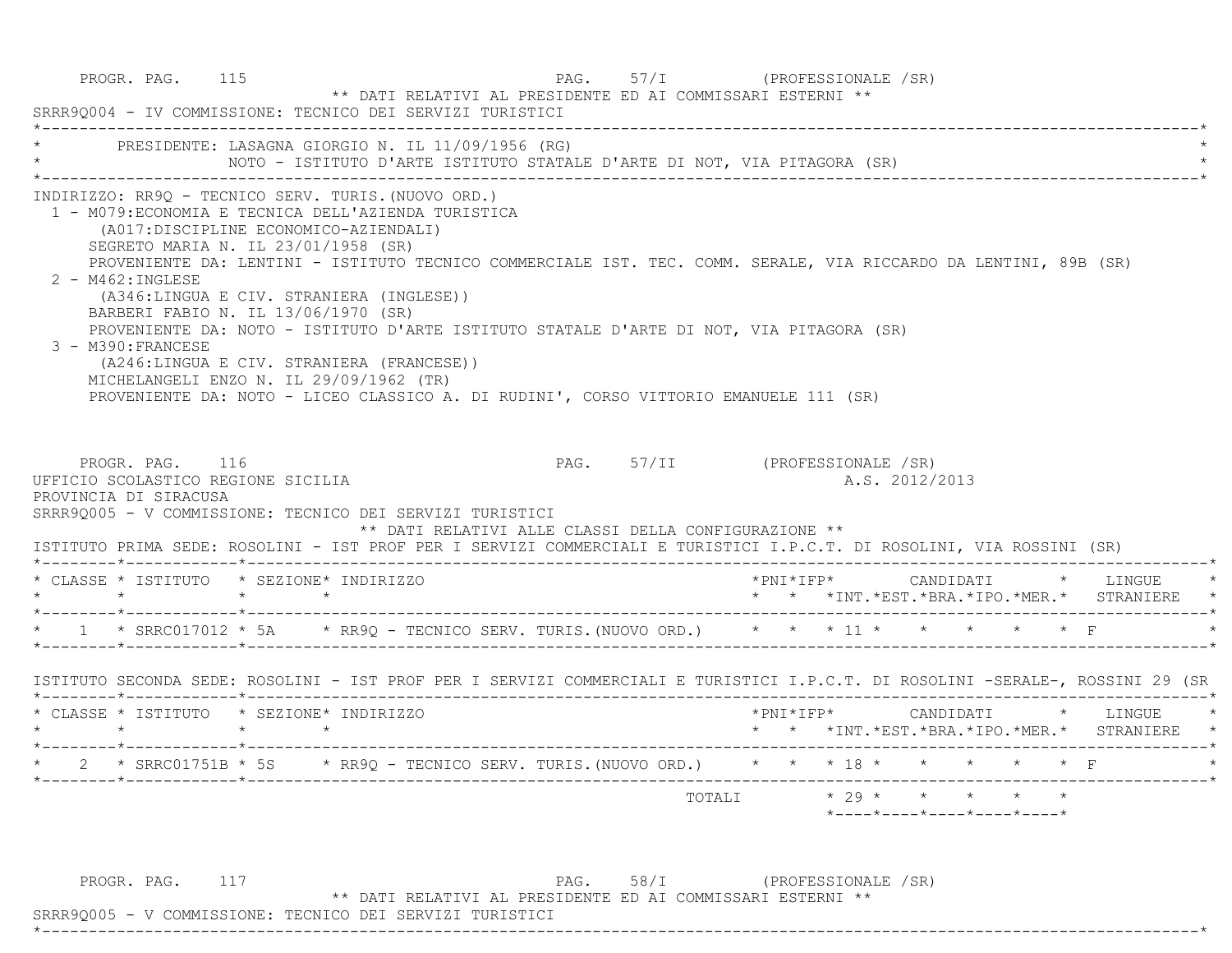PRESIDENTE: ACCOLLA MICHELE N. IL 31/08/1957 (ME) \* AUGUSTA - ISTITUTO COMPRENSIVO IV I.C. "D. COSTA" AUGUSTA, VIA GIUSEPPE DI VITTORIO 23 (SR) \* \*----------------------------------------------------------------------------------------------------------------------------\* INDIRIZZO: RR9Q - TECNICO SERV. TURIS.(NUOVO ORD.) 1 - M079:ECONOMIA E TECNICA DELL'AZIENDA TURISTICA (A017:DISCIPLINE ECONOMICO-AZIENDALI) MICELI PAOLA N. IL 09/06/1955 (SR) PROVENIENTE DA: PALAZZOLO ACREIDE - IST PROF PER L'AGRICOLTURA E L'AMBIENTE I.P.S.S.A.R.T. - I.P.S.A.A., VIALE DANTE ALI 2 - M462:INGLESE (A346:LINGUA E CIV. STRANIERA (INGLESE)) AMENTA GIUSEPPA N. IL 01/03/1958 (SR) PROVENIENTE DA: FLORIDIA - LICEO SCIENTIFICO "L.DA VINCI" FLORIDIA, V.LE VITT.VENETO -C/DA SERRANTONE (SR) 3 - M390:FRANCESE (A246:LINGUA E CIV. STRANIERA (FRANCESE)) COVATO SAVERIA N. IL 23/03/1952 (SR) PROVENIENTE DA: ISPICA - IST PROF PER I SERVIZI COMMERCIALI E TURISTICI ISTITUTO ISTRUZIONE SUPERIORE, VIA DELLA SCULTUR PROGR. PAG. 118 PAG. S8/II (PROFESSIONALE /SR) UFFICIO SCOLASTICO REGIONE SICILIA A.S. 2012/2013 PROVINCIA DI SIRACUSA SRRR9R001 - I COMMISSIONE: TECNICO DEI SERVIZI DELLA RISTORAZIONE \*\* DATI RELATIVI ALLE CLASSI DELLA CONFIGURAZIONE \*\* ISTITUTO PRIMA SEDE: PALAZZOLO ACREIDE - IST PROF PER L'AGRICOLTURA E L'AMBIENTE I.P.S.S.A.R.T. - I.P.S.A.A., VIALE DANTE ALIG \*--------\*------------\*-------------------------------------------------------------------------------------------------------\* \* CLASSE \* ISTITUTO \* SEZIONE\* INDIRIZZO \*PNI\*IFP\* CANDIDATI \* LINGUE \* \* \* \* \* \* \* \*INT.\*EST.\*BRA.\*IPO.\*MER.\* STRANIERE \* \*--------\*------------\*-------------------------------------------------------------------------------------------------------\*\* 1 \* SRRA003015 \* A \* RR9R - TECNICO SER. RISTOR. (NUOVO ORD) \* \* \* 17 \* 4 \* \* \* \* \* \* F \*--------\*------------\*-------------------------------------------------------------------------------------------------------\* ISTITUTO SECONDA SEDE: SIRACUSA - IST PROF PER I SERVIZI ALBERGHIERI E RISTORAZIONE FEDERICO II DI SVEVIA, VIA POLIBIO N. 59 ( \*--------\*------------\*-------------------------------------------------------------------------------------------------------\* \* CLASSE \* ISTITUTO \* SEZIONE\* INDIRIZZO \*PNI\*IFP\* CANDIDATI \* LINGUE \* \* \* \* \* \* \* \*INT.\*EST.\*BRA.\*IPO.\*MER.\* STRANIERE \* \*--------\*------------\*-------------------------------------------------------------------------------------------------------\*\* 2 \* SRRH01000B \* 5C \* RR9R - TECNICO SER. RISTOR. (NUOVO ORD) \* \* \* \* 23 \* \* \* \* \* \* \* F \*--------\*------------\*-------------------------------------------------------------------------------------------------------\* TOTALI \* 40 \* 4 \* \* \* \* \*----\*----\*----\*----\*----\*PROGR. PAG. 119 PAG. 59/I (PROFESSIONALE /SR) \*\* DATI RELATIVI AL PRESIDENTE ED AI COMMISSARI ESTERNI \*\* SRRR9R001 - I COMMISSIONE: TECNICO DEI SERVIZI DELLA RISTORAZIONE \*----------------------------------------------------------------------------------------------------------------------------\*PRESIDENTE: ROMITO SEBASTIANO N. IL 12/04/1953 (SR) \* FRANCOFONTE - IST PROF INDUSTRIA E ARTIGIANATO IPSIA FRANCOFONTE, VIA SIRACUSA 10 (SR) \* \*----------------------------------------------------------------------------------------------------------------------------\* INDIRIZZO: RR9R - TECNICO SER. RISTOR.(NUOVO ORD) 1 - M073:ALIMENTI E ALIMENTAZIONE (A057:SCIENZA DEGLI ALIMENTI) CAMPISI DAVIDE CARMELO N. IL 14/06/1961 (SR) PROVENIENTE DA: LENTINI - IST PROF PER I SERVIZI COMMERCIALI E TURISTICI IST.PROF.COMM.LE E TUR.LENTINI, VIA CONTE ALAIM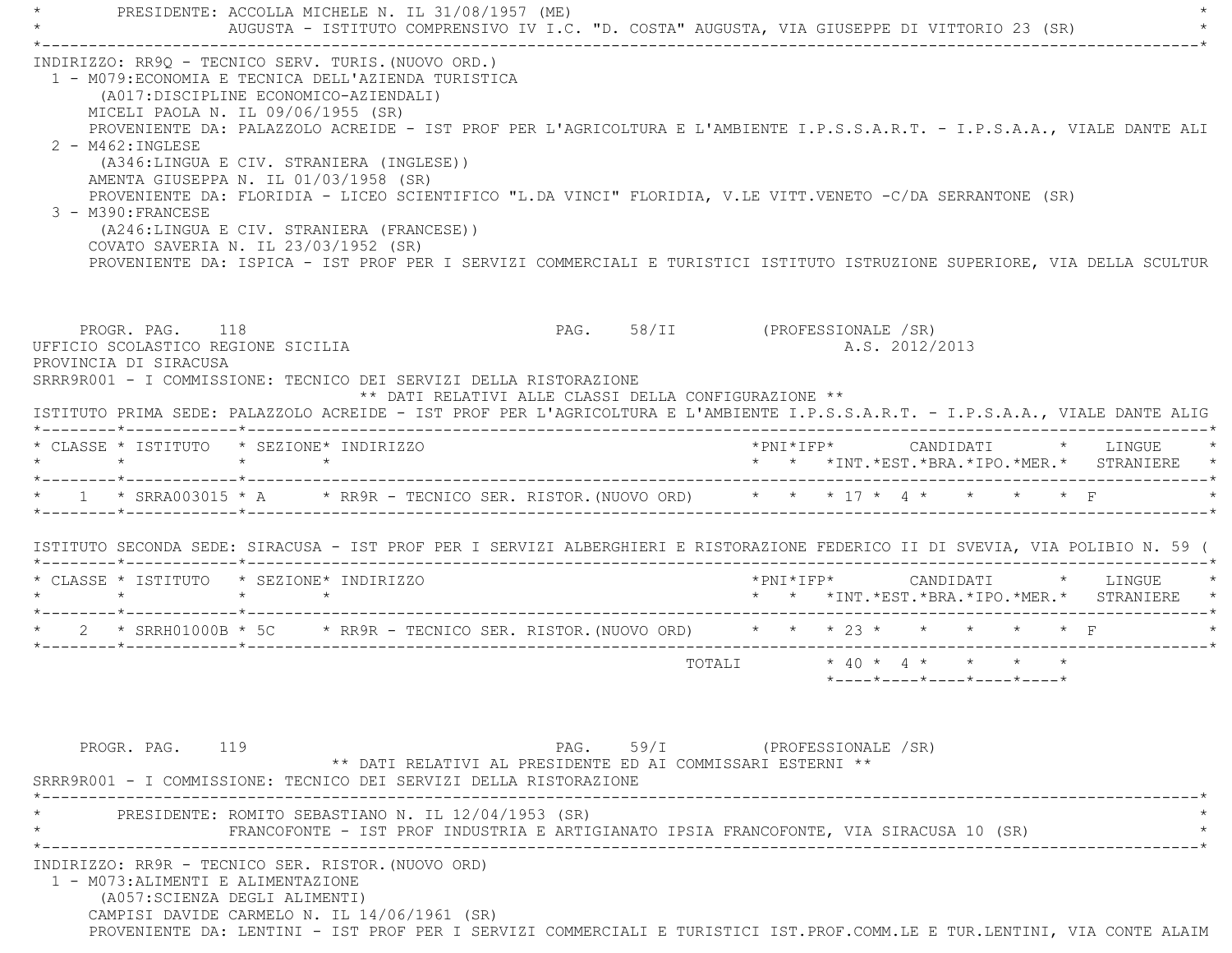2 - M462:INGLESE (A346:LINGUA E CIV. STRANIERA (INGLESE)) COSTANZO ANGELA N. IL 18/01/1960 (CT) PROVENIENTE DA: NICOLOSI - IST PROF PER I SERVIZI ALBERGHIERI E RISTORAZIONE ROCCO CHINNICI, VIA MANTOVA S.N. (CT) 3 - M390:FRANCESE (A246:LINGUA E CIV. STRANIERA (FRANCESE)) SARCIA' CELESTE N. IL 16/02/1952 (SR) PROVENIENTE DA: AVOLA - ISTITUTO TECNICO COMMERCIALE MATTEI, VIA LABRIOLA (SR) PROGR. PAG. 120 **PAG.** 59/II (PROFESSIONALE /SR) UFFICIO SCOLASTICO REGIONE SICILIA A.S. 2012/2013 PROVINCIA DI SIRACUSA SRRR9R002 - II COMMISSIONE: TECNICO DEI SERVIZI DELLA RISTORAZIONE \*\* DATI RELATIVI ALLE CLASSI DELLA CONFIGURAZIONE \*\* ISTITUTO PRIMA SEDE: PACHINO - IST PROF PER L'AGRICOLTURA E L'AMBIENTE "P. CALLERI" I.P.A.A. - I.P.S, VIALE FORTUNA SNC (SR) \*--------\*------------\*-------------------------------------------------------------------------------------------------------\* \* CLASSE \* ISTITUTO \* SEZIONE\* INDIRIZZO \*PNI\*IFP\* CANDIDATI \* LINGUE \* \* \* \* \* \* \* \*INT.\*EST.\*BRA.\*IPO.\*MER.\* STRANIERE \* \*--------\*------------\*-------------------------------------------------------------------------------------------------------\*\* 1 \* SRRA02101P \* 5B \* RR9R - TECNICO SER. RISTOR. (NUOVO ORD) \* \* \* 15 \* 2 \* \* \* \* \* F  $\star$  \* 2 \* SRRA02101P \* 5C \* RR9R - TECNICO SER. RISTOR.(NUOVO ORD) \* \* \* 17 \* \* \* \* \* F \* \*--------\*------------\*-------------------------------------------------------------------------------------------------------\* TOTALI \* 32 \* 2 \* \* \* \* \*----\*----\*----\*----\*----\*PROGR. PAG. 121 **PAG.** 60/I (PROFESSIONALE /SR) \*\* DATI RELATIVI AL PRESIDENTE ED AI COMMISSARI ESTERNI \*\* SRRR9R002 - II COMMISSIONE: TECNICO DEI SERVIZI DELLA RISTORAZIONE \*----------------------------------------------------------------------------------------------------------------------------\*PRESIDENTE: TUSA SEBASTIANO N. IL 10/05/1948 (SR) SIRACUSA - LICEO SCIENTIFICO L. EINAUDI, VIA PITIA 13 (SR) \*----------------------------------------------------------------------------------------------------------------------------\* INDIRIZZO: RR9R - TECNICO SER. RISTOR.(NUOVO ORD) 1 - M073:ALIMENTI E ALIMENTAZIONE (A057:SCIENZA DEGLI ALIMENTI) PIEMONTE GIOVANNA N. IL 03/07/1955 (NA) PROVENIENTE DA: SIRACUSA - IST PROF PER I SERVIZI ALBERGHIERI E RISTORAZIONE FEDERICO II DI SVEVIA, VIA POLIBIO N. 59 (S 2 - M462:INGLESE (A346:LINGUA E CIV. STRANIERA (INGLESE)) CHIMIRRI GAETANO N. IL 01/04/1963 (SR)

PROVENIENTE DA: SIRACUSA - ISTITUTO TECNICO INDUSTRIALE IST. TEC. IND. E."FERMI" SERAL, VIA TORINO N. 137 (SR)

3 - M390:FRANCESE

 (A246:LINGUA E CIV. STRANIERA (FRANCESE)) FACCHIANO MARTINE N. IL 01/11/1954 (EE) PROVENIENTE DA: SIRACUSA - IST PROF PER I SERVIZI ALBERGHIERI E RISTORAZIONE FEDERICO II DI SVEVIA, VIA POLIBIO N. 59 (S

PROGR. PAG. 122 PAG. 60/II (PROFESSIONALE /SR) UFFICIO SCOLASTICO REGIONE SICILIA A.S. 2012/2013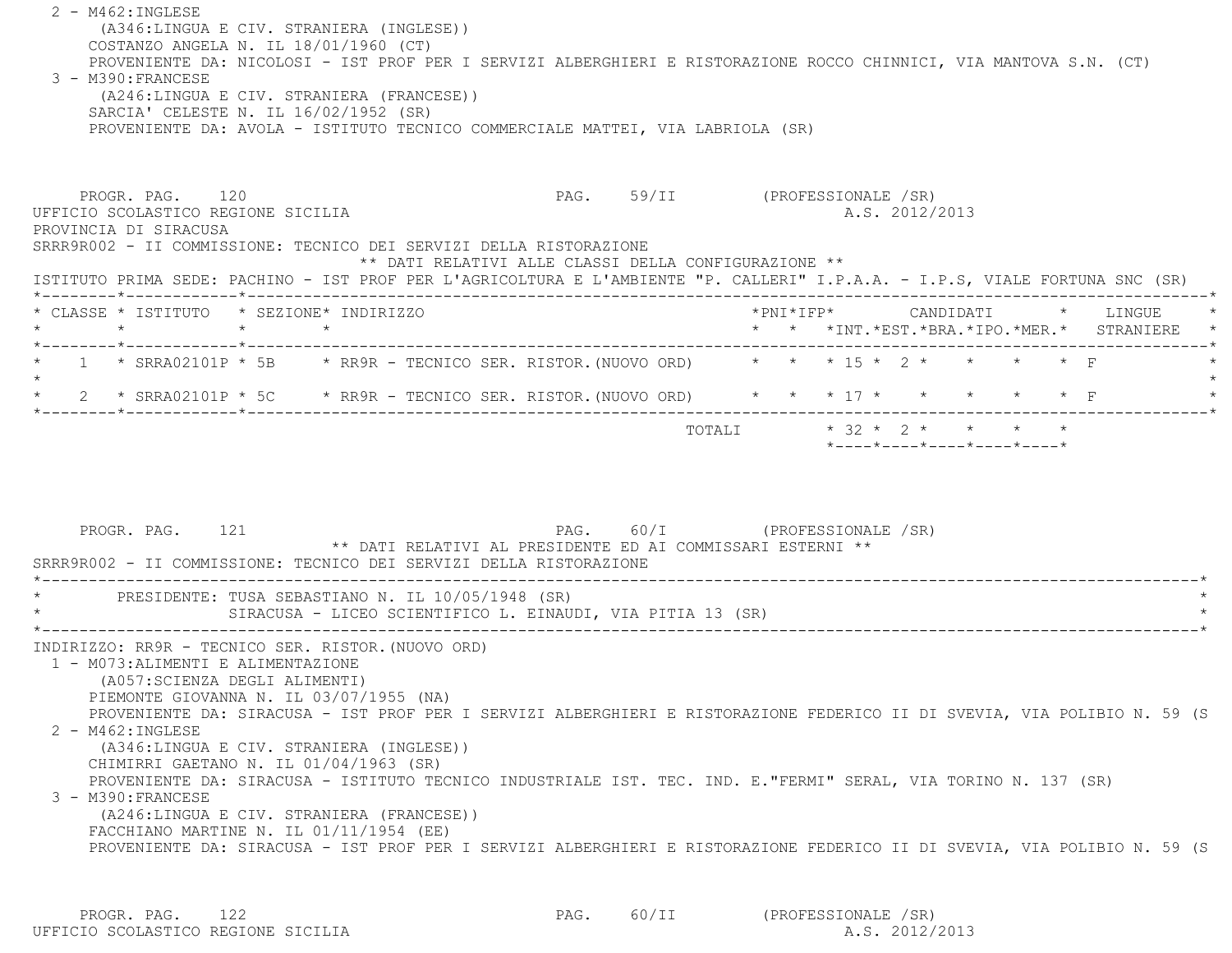PROVINCIA DI SIRACUSA SRRR9R003 - III COMMISSIONE: TECNICO DEI SERVIZI DELLA RISTORAZIONE \*\* DATI RELATIVI ALLE CLASSI DELLA CONFIGURAZIONE \*\* ISTITUTO PRIMA SEDE: LENTINI - IST PROF PER I SERVIZI COMMERCIALI E TURISTICI IST.PROF.COMM.LE E TUR.LENTINI, VIA CONTE ALAIMO \*--------\*------------\*-------------------------------------------------------------------------------------------------------\* \* CLASSE \* ISTITUTO \* SEZIONE\* INDIRIZZO \*PNI\*IFP\* CANDIDATI \* LINGUE \* \* \* \* \* \* \* \*INT.\*EST.\*BRA.\*IPO.\*MER.\* STRANIERE \* \*--------\*------------\*-------------------------------------------------------------------------------------------------------\*1 \* SRRC00601G \* 5AALB \* RR9R - TECNICO SER. RISTOR. (NUOVO ORD) \* \* \* 16 \* 3 \* \* \* \* \* \* F  $\star$  \* 2 \* SRRC00601G \* 5BALB \* RR9R - TECNICO SER. RISTOR.(NUOVO ORD) \* \* \* 18 \* \* \* \* \* F \* \*--------\*------------\*-------------------------------------------------------------------------------------------------------\* TOTALI \* 34 \* 3 \* \* \* \* \*----\*----\*----\*----\*----\*PROGR. PAG. 123 PAG. 61/I (PROFESSIONALE /SR) \*\* DATI RELATIVI AL PRESIDENTE ED AI COMMISSARI ESTERNI \*\* SRRR9R003 - III COMMISSIONE: TECNICO DEI SERVIZI DELLA RISTORAZIONE \*----------------------------------------------------------------------------------------------------------------------------\*PRESIDENTE: ALIFFI FRANCESCO N. IL 04/08/1969 (SR) \* SIRACUSA - ISTITUTO TECNICO PER GEOMETRI ISTITUTO TECNICO "FILIPPO JUVA, VIALE SANTA PANAGIA, 131 (SR) \* \*----------------------------------------------------------------------------------------------------------------------------\* INDIRIZZO: RR9R - TECNICO SER. RISTOR.(NUOVO ORD) 1 - M073:ALIMENTI E ALIMENTAZIONE (A057:SCIENZA DEGLI ALIMENTI) MONTONERI CORRADO N. IL 14/03/1981 (SR) PROVENIENTE DA: PACHINO - IST PROF PER L'AGRICOLTURA E L'AMBIENTE "P. CALLERI" I.P.A.A. - I.P.S, VIALE FORTUNA SNC (SR) 2 - M462:INGLESE (A346:LINGUA E CIV. STRANIERA (INGLESE)) TROVATO GUGLIELMO N. IL 12/01/1955 (SR) PROVENIENTE DA: SIRACUSA - IST PROF PER I SERVIZI COMMERCIALI E TURISTICI I.P.C.T. PRINCIPE DI NAPOLI, VIA MODICA 66 (SR 3 - M390:FRANCESE (A246:LINGUA E CIV. STRANIERA (FRANCESE)) CONSIGLIO MARIA LUISA N. IL 31/01/1958 (RG) PROVENIENTE DA: SIRACUSA - LICEO CLASSICO "T. GARGALLO" SIRACUSA, VIA LUIGI MONTI (SR) PROGR. PAG. 124 PAG. 61/II (PROFESSIONALE /SR) UFFICIO SCOLASTICO REGIONE SICILIA A.S. 2012/2013 PROVINCIA DI SIRACUSA SRRR9R004 - IV COMMISSIONE: TECNICO DEI SERVIZI DELLA RISTORAZIONE \*\* DATI RELATIVI ALLE CLASSI DELLA CONFIGURAZIONE \*\* ISTITUTO PRIMA SEDE: SIRACUSA - IST PROF PER I SERVIZI ALBERGHIERI E RISTORAZIONE FEDERICO II DI SVEVIA, VIA POLIBIO N. 59 (SR \*--------\*------------\*-------------------------------------------------------------------------------------------------------\* \* CLASSE \* ISTITUTO \* SEZIONE\* INDIRIZZO \*PNI\*IFP\* CANDIDATI \* LINGUE \* \* \* \* \* \* \* \*INT.\*EST.\*BRA.\*IPO.\*MER.\* STRANIERE \* \*--------\*------------\*-------------------------------------------------------------------------------------------------------\*1 \* SRRH01000B \* 5AR \* RR9R - TECNICO SER. RISTOR. (NUOVO ORD) \* \* \* 15 \* 2 \* \* \*  $\star$  \* 2 \* SRRH01000B \* 5BR \* RR9R - TECNICO SER. RISTOR.(NUOVO ORD) \* \* \* 21 \* \* \* \* \* F \* \*--------\*------------\*-------------------------------------------------------------------------------------------------------\*TOTALI  $* 36 * 2 * * * * * *$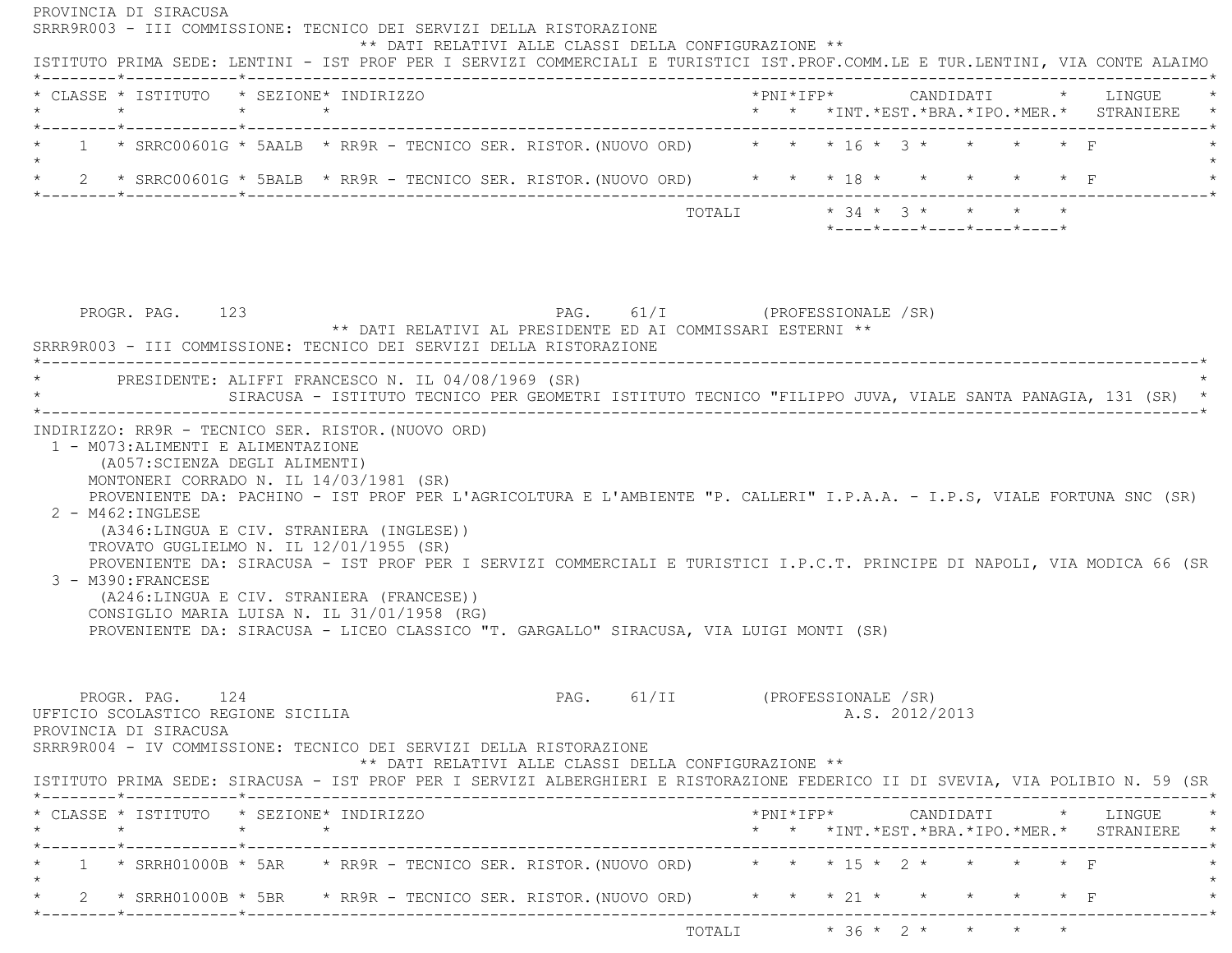PROGR. PAG. 125 PAG. 62/I (PROFESSIONALE /SR) \*\* DATI RELATIVI AL PRESIDENTE ED AI COMMISSARI ESTERNI \*\* SRRR9R004 - IV COMMISSIONE: TECNICO DEI SERVIZI DELLA RISTORAZIONE \*----------------------------------------------------------------------------------------------------------------------------\*PRESIDENTE: APRILE CONCETTA N. IL 26/07/1957 (SR) ROSOLINI - LICEO SCIENTIFICO "ARCHIMEDE", VIA SIPIONE 147 (SR) \*----------------------------------------------------------------------------------------------------------------------------\* INDIRIZZO: RR9R - TECNICO SER. RISTOR.(NUOVO ORD) 1 - M073:ALIMENTI E ALIMENTAZIONE (A057:SCIENZA DEGLI ALIMENTI) CARUSO MARIA VINCENZA N. IL 15/11/1965 (CT) PROVENIENTE DA: PACHINO - IST PROF PER L'AGRICOLTURA E L'AMBIENTE "P. CALLERI" I.P.A.A. - I.P.S, VIALE FORTUNA SNC (SR) 2 - M462:INGLESE (A346:LINGUA E CIV. STRANIERA (INGLESE)) NOVARA ELENA N. IL 01/01/1962 (SR) PROVENIENTE DA: NOTO - ISTITUTO TECNICO PER ATTIVITA' SOCIALI (GIA' ITF) P.SSA G. DI SAVOIA, VIA PITAGORA (SR) 3 - M390:FRANCESE (A246:LINGUA E CIV. STRANIERA (FRANCESE)) ARISTODEMO MARIA LOREDANA N. IL 20/02/1967 (CT) PROVENIENTE DA: LENTINI - IST PROF PER I SERVIZI COMMERCIALI E TURISTICI IST.PROF.COMM.LE E TUR.LENTINI, VIA CONTE ALAIM PROGR. PAG. 126 PAG. PAG. 62/II (PROFESSIONALE /SR) UFFICIO SCOLASTICO REGIONE SICILIA A.S. 2012/2013 PROVINCIA DI SIRACUSA SRRR9T001 - I COMMISSIONE: TECNICO DELLA GRAFICA PUBBLICITARIA \*\* DATI RELATIVI ALLE CLASSI DELLA CONFIGURAZIONE \*\* ISTITUTO PRIMA SEDE: SIRACUSA - IST PROF PER I SERVIZI COMMERCIALI E TURISTICI I.P.C.T. PRINCIPE DI NAPOLI, VIA MODICA 66 (SR) \*--------\*------------\*-------------------------------------------------------------------------------------------------------\* \* CLASSE \* ISTITUTO \* SEZIONE\* INDIRIZZO \*PNI\*IFP\* CANDIDATI \* LINGUE \* \* \* \* \* \* \* \*INT.\*EST.\*BRA.\*IPO.\*MER.\* STRANIERE \* \*--------\*------------\*-------------------------------------------------------------------------------------------------------\* $1 \times$  SRRC00401X  $*$  5F  $*$  RR9T - TECN.DELLA GRAF.PUBBL.(NUO. ORD)  $* \times 14 \times 14$  \*--------\*------------\*-------------------------------------------------------------------------------------------------------\* ISTITUTO SECONDA SEDE: SIRACUSA - IST PROF INDUSTRIA E ARTIGIANATO P. CALAPSO, PIAZZA ARMERINA, 1 (SR) \*--------\*------------\*-------------------------------------------------------------------------------------------------------\* \* CLASSE \* ISTITUTO \* SEZIONE\* INDIRIZZO \*PNI\*IFP\* CANDIDATI \* LINGUE \* \* \* \* \* \* \* \*INT.\*EST.\*BRA.\*IPO.\*MER.\* STRANIERE \* \*--------\*------------\*-------------------------------------------------------------------------------------------------------\*\* 2 \* SRRI01000V \* 5A \* RR9J - TECNICO DELLE IND.EL. (NUOVO ORD) \* \* \*  $13 \times 34 \times 44 \times 54$  \*--------\*------------\*-------------------------------------------------------------------------------------------------------\*TOTALI  $* 27 * * * * * * * * * *$ \*----\*----\*----\*----\*----\*

PROGR. PAG. 127 PAG. 63/I (PROFESSIONALE /SR) \*\* DATI RELATIVI AL PRESIDENTE ED AI COMMISSARI ESTERNI \*\*SRRR9T001 - I COMMISSIONE: TECNICO DELLA GRAFICA PUBBLICITARIA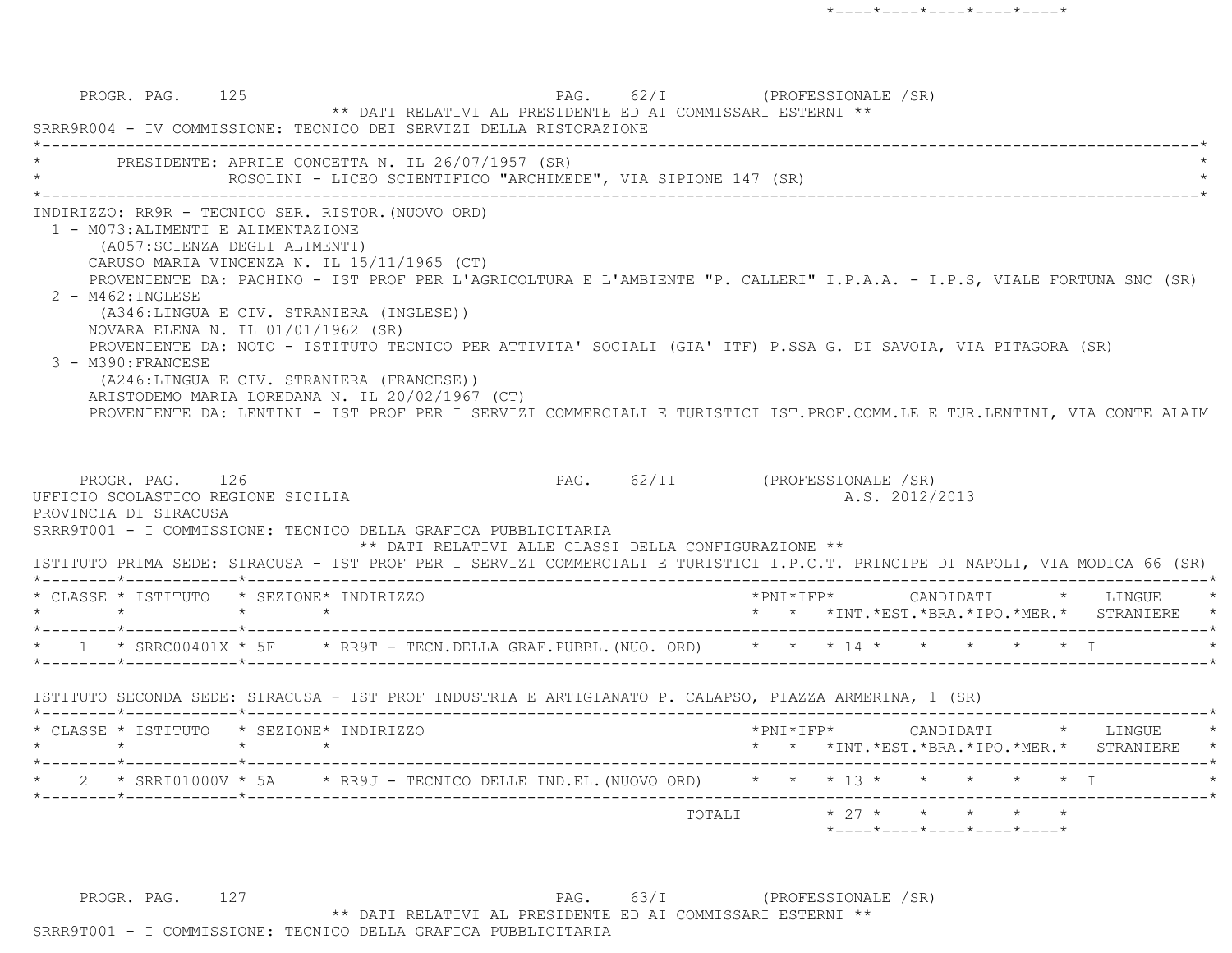|                                                             | PACHINO - ISTITUTO TECNICO INDUSTRIALE MICHELANGELO BARTOLO, VIA FIUME (SR)                                                             |                                                                                                                                 |  |
|-------------------------------------------------------------|-----------------------------------------------------------------------------------------------------------------------------------------|---------------------------------------------------------------------------------------------------------------------------------|--|
|                                                             | INDIRIZZO: RR9T - TECN.DELLA GRAF.PUBBL. (NUO. ORD)                                                                                     |                                                                                                                                 |  |
| 1 - M951: PROGETTAZIONE GRAFICA                             |                                                                                                                                         |                                                                                                                                 |  |
|                                                             | (A007:ARTE DELLA FOTOGR. E GRAFICA PUBBL)                                                                                               |                                                                                                                                 |  |
|                                                             | NICOTRA ALFIA N. IL 15/04/1952 (SR)                                                                                                     |                                                                                                                                 |  |
|                                                             | PROVENIENTE DA: LENTINI - LICEO SCIENTIFICO "ELIO VITTORINI" LENTINI, VIA RICCARDO DA LENTINI 89 (SR)                                   |                                                                                                                                 |  |
| 2 - M951: PROGETTAZIONE GRAFICA                             |                                                                                                                                         |                                                                                                                                 |  |
|                                                             | (A025:DISEGNO E STORIA DELL'ARTE)                                                                                                       |                                                                                                                                 |  |
|                                                             | NICOTRA ALFIA N. IL 15/04/1952 (SR)                                                                                                     |                                                                                                                                 |  |
|                                                             | PROVENIENTE DA: LENTINI - LICEO SCIENTIFICO "ELIO VITTORINI" LENTINI, VIA RICCARDO DA LENTINI 89 (SR)                                   |                                                                                                                                 |  |
| $3 - M460$ : INGLESE                                        |                                                                                                                                         |                                                                                                                                 |  |
|                                                             | (A346:LINGUA E CIV. STRANIERA (INGLESE))                                                                                                |                                                                                                                                 |  |
|                                                             | MAGLIOCCO IVANA N. IL 05/04/1973 (RG)<br>PROVENIENTE DA: AVOLA - LICEO SCIENTIFICO I.I.S. L. SCIENTIFICO-CLASSICO, VIA LABRIOLA, 2 (SR) |                                                                                                                                 |  |
| 4 - M014: MATEMATICA                                        |                                                                                                                                         |                                                                                                                                 |  |
| (A047: MATEMATICA)                                          |                                                                                                                                         |                                                                                                                                 |  |
|                                                             | PIAZZESE FRANCESCO N. IL 01/02/1960 (SR)                                                                                                |                                                                                                                                 |  |
|                                                             |                                                                                                                                         | PROVENIENTE DA: ROSOLINI - IST PROF PER I SERVIZI COMMERCIALI E TURISTICI I.P.C.T. DI ROSOLINI, VIA ROSSINI (SR)                |  |
|                                                             | INDIRIZZO: RR9J - TECNICO DELLE IND.EL. (NUOVO ORD)                                                                                     |                                                                                                                                 |  |
| $1 - M460$ : INGLESE                                        |                                                                                                                                         |                                                                                                                                 |  |
|                                                             | (A346:LINGUA E CIV. STRANIERA (INGLESE))                                                                                                |                                                                                                                                 |  |
|                                                             | MAGLIOCCO IVANA N. IL 05/04/1973 (RG)                                                                                                   |                                                                                                                                 |  |
|                                                             | PROVENIENTE DA: AVOLA - LICEO SCIENTIFICO I.I.S. L. SCIENTIFICO-CLASSICO, VIA LABRIOLA, 2 (SR)                                          |                                                                                                                                 |  |
| 2 - M014: MATEMATICA                                        |                                                                                                                                         |                                                                                                                                 |  |
| (A047: MATEMATICA)                                          |                                                                                                                                         |                                                                                                                                 |  |
|                                                             | PIAZZESE FRANCESCO N. IL 01/02/1960 (SR)                                                                                                |                                                                                                                                 |  |
|                                                             |                                                                                                                                         |                                                                                                                                 |  |
|                                                             |                                                                                                                                         | PROVENIENTE DA: ROSOLINI - IST PROF PER I SERVIZI COMMERCIALI E TURISTICI I.P.C.T. DI ROSOLINI, VIA ROSSINI (SR)                |  |
|                                                             | 3 - M045:SISTEMI - AUTOMAZIONE E ORGANIZZ. DELLA PRODUZ.                                                                                |                                                                                                                                 |  |
|                                                             | (A035: ELETTROTECNICA ED APPLICAZIONI)                                                                                                  |                                                                                                                                 |  |
|                                                             | REALE SEBASTIANO N. IL 05/05/1968 (SR)                                                                                                  |                                                                                                                                 |  |
|                                                             |                                                                                                                                         | PROVENIENTE DA: ROSOLINI - ISTITUTO TECNICO INDUSTRIALE ISTITUTO TEC. INDUSTRIALE COR, SANTALESSANDRA (SR)                      |  |
|                                                             |                                                                                                                                         |                                                                                                                                 |  |
| 128<br>PROGR. PAG.                                          |                                                                                                                                         | PAG. 63/II (PROFESSIONALE /SR)                                                                                                  |  |
| UFFICIO SCOLASTICO REGIONE SICILIA                          |                                                                                                                                         | A.S. 2012/2013                                                                                                                  |  |
| PROVINCIA DI SIRACUSA                                       |                                                                                                                                         |                                                                                                                                 |  |
| SRRRCY001 - I COMMISSIONE: AGROTECNICO                      | ** DATI RELATIVI ALLE CLASSI DELLA CONFIGURAZIONE **                                                                                    |                                                                                                                                 |  |
|                                                             |                                                                                                                                         | ISTITUTO PRIMA SEDE: SORTINO - IST PROF PER L'AGRICOLTURA E L'AMBIENTE I.P.S.A.A. SORTINO-DIURNO-SED., VIALE MARIO GIARDINO, 14 |  |
|                                                             |                                                                                                                                         |                                                                                                                                 |  |
| * CLASSE * ISTITUTO * SEZIONE* INDIRIZZO                    |                                                                                                                                         |                                                                                                                                 |  |
|                                                             |                                                                                                                                         | * * *INT. *EST. *BRA. *IPO. *MER. * STRANIERE *                                                                                 |  |
|                                                             |                                                                                                                                         |                                                                                                                                 |  |
|                                                             |                                                                                                                                         | * 1 * SRRA003026 * 5A * RRCY - AGROTECNICO (NUOVO ORDINAMENTO) * * * 8 * * * * * * * I                                          |  |
|                                                             |                                                                                                                                         |                                                                                                                                 |  |
|                                                             |                                                                                                                                         | ISTITUTO SECONDA SEDE: SORTINO - IST PROF PER L'AGRICOLTURA E L'AMBIENTE I.P.S.A.A. SORTINO-SERALE-SED., VIALE MARIO GIARDINO,  |  |
|                                                             |                                                                                                                                         |                                                                                                                                 |  |
| * CLASSE * ISTITUTO * SEZIONE* INDIRIZZO<br>$\star$ $\star$ | $\star$<br>$\star$                                                                                                                      |                                                                                                                                 |  |
|                                                             |                                                                                                                                         | * * *INT. *EST. *BRA. *IPO. *MER. * STRANIERE *                                                                                 |  |
|                                                             |                                                                                                                                         | * 2 * SRRA00352G * VA * RRCY - AGROTECNICO (NUOVO ORDINAMENTO) * * * 14 * * * * * * * I                                         |  |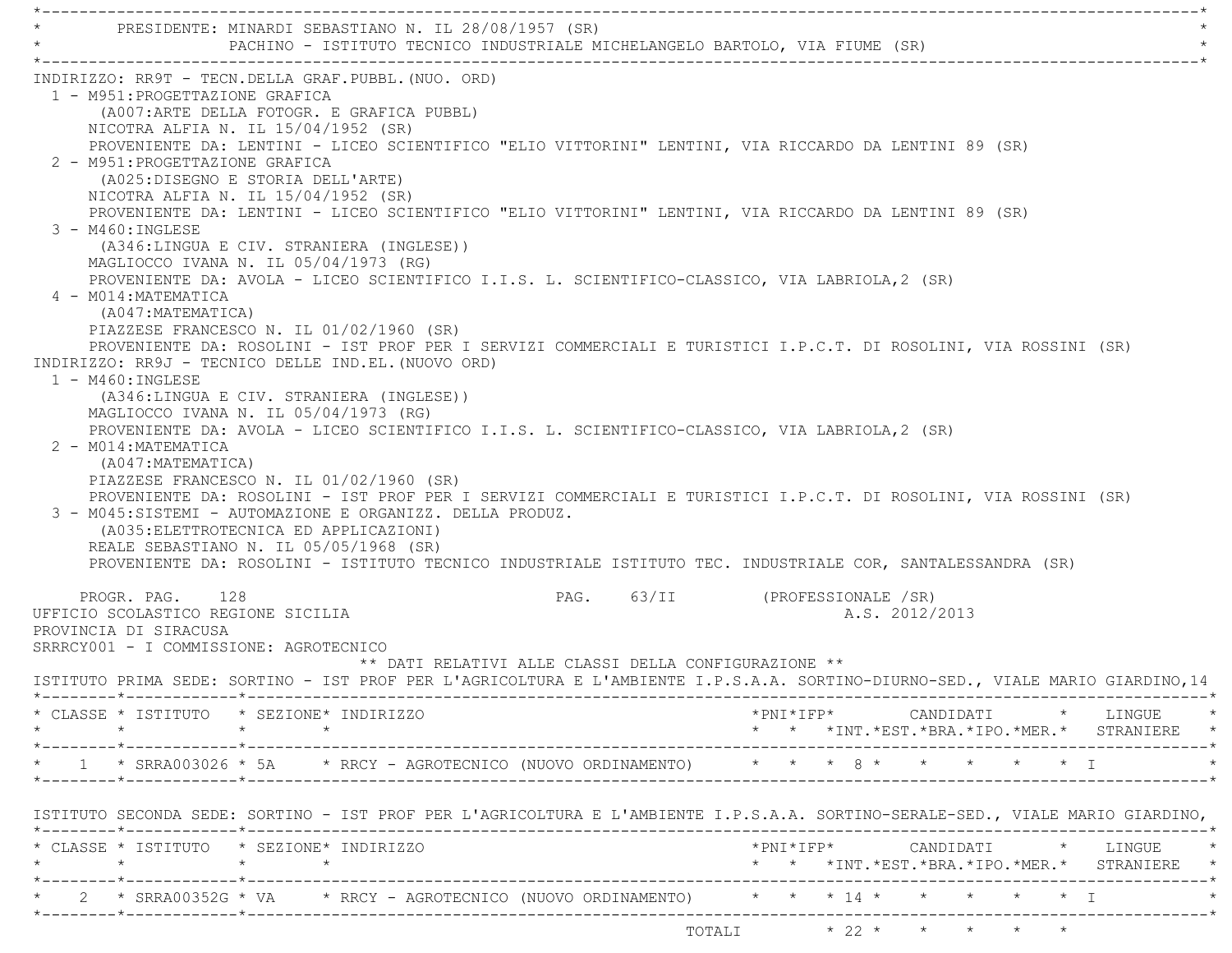PROGR. PAG. 129 PAG. 64/I (PROFESSIONALE /SR) \*\* DATI RELATIVI AL PRESIDENTE ED AI COMMISSARI ESTERNI \*\* SRRRCY001 - I COMMISSIONE: AGROTECNICO \*----------------------------------------------------------------------------------------------------------------------------\*PRESIDENTE: DE LUCA PAOLO N. IL 25/05/1957 (SR) CARLENTINI - ISTITUTO TECNICO INDUSTRIALE I.T.I. CARLENTINI, VIA DELLO STADIO (SR) \*----------------------------------------------------------------------------------------------------------------------------\* INDIRIZZO: RRCY - AGROTECNICO (NUOVO ORDINAMENTO) 1 - M017:TECNICHE DI PROD., TRASFORM. E VALORIZ. DEI PROD. (A058:SC.E MEC.AGR.E T.GEST.AZ.,FIT.,ENT) MOTTA SALVATORE N. IL 13/02/1963 (SR) PROVENIENTE DA: ROSOLINI - IST PROF PER L'AGRICOLTURA E L'AMBIENTE I.P.A.A. ROSOLINI - SERALE "P, VIA G. MELI (SR) 2 - M460:INGLESE (A346:LINGUA E CIV. STRANIERA (INGLESE)) PICCOLO SOFIA N. IL 01/03/1972 (SR) PROVENIENTE DA: CARLENTINI - ISTITUTO TECNICO INDUSTRIALE I.T.I. CARLENTINI, VIA DELLO STADIO (SR) 3 - M014:MATEMATICA (A047:MATEMATICA) MOTTA DIEGO N. IL 18/11/1959 (RG) PROVENIENTE DA: ROSOLINI - IST PROF PER I SERVIZI COMMERCIALI E TURISTICI I.P.C.T. DI ROSOLINI, VIA ROSSINI (SR) PROGR. PAG. 130 PAG. PAG. 64/II (PROFESSIONALE /SR) UFFICIO SCOLASTICO REGIONE SICILIA A.S. 2012/2013 PROVINCIA DI SIRACUSA SRRRCY002 - II COMMISSIONE: AGROTECNICO \*\* DATI RELATIVI ALLE CLASSI DELLA CONFIGURAZIONE \*\* ISTITUTO PRIMA SEDE: SIRACUSA - IST PROF PER L'AGRICOLTURA E L'AMBIENTE IST. PROF.LE AGR.E AMBIENTE SI, VIA ELORINA 148 (SR) \*--------\*------------\*-------------------------------------------------------------------------------------------------------\* \* CLASSE \* ISTITUTO \* SEZIONE\* INDIRIZZO \*PNI\*IFP\* CANDIDATI \* LINGUE \* \* \* \* \* \* \* \*INT.\*EST.\*BRA.\*IPO.\*MER.\* STRANIERE \* \*--------\*------------\*-------------------------------------------------------------------------------------------------------\* $1$  \* SRRA004011 \* A  $\quad$  \* RRCY - AGROTECNICO (NUOVO ORDINAMENTO)  $\quad$  \* \* \* 9 \* 2 \* \* \* \* \* \* T \*--------\*------------\*-------------------------------------------------------------------------------------------------------\* ISTITUTO SECONDA SEDE: AVOLA - IST PROF PER L'AGRICOLTURA E L'AMBIENTE MATTEI, VIA A. LABRIOLA (SR) \*--------\*------------\*-------------------------------------------------------------------------------------------------------\* \* CLASSE \* ISTITUTO \* SEZIONE\* INDIRIZZO \*PNI\*IFP\* CANDIDATI \* LINGUE \* \* \* \* \* \* \* \*INT.\*EST.\*BRA.\*IPO.\*MER.\* STRANIERE \* \*--------\*------------\*-------------------------------------------------------------------------------------------------------\* \* 2 \* SRRA02301A \* VA \* RRCY - AGROTECNICO (NUOVO ORDINAMENTO) \* \* \* 5 \* \* \* \* \* I \* \* \* \* A \* RRCY - AGROTECNICO (NUOVO ORDINAMENTO) \* \* \* 5 \* \* \* \* \* F \* \*--------\*------------\*-------------------------------------------------------------------------------------------------------\* $\texttt{TOTAL} \qquad \qquad \star \quad 19 \; \star \quad 2 \; \star \qquad \star \qquad \star \qquad \star \qquad \star$  $*$ ---- $*$ ---- $*$ ---- $*$ ---- $*$ 

PROGR. PAG. 131 **PAG.** 65/I (PROFESSIONALE /SR) \*\* DATI RELATIVI AL PRESIDENTE ED AI COMMISSARI ESTERNI \*\*SRRRCY002 - II COMMISSIONE: AGROTECNICO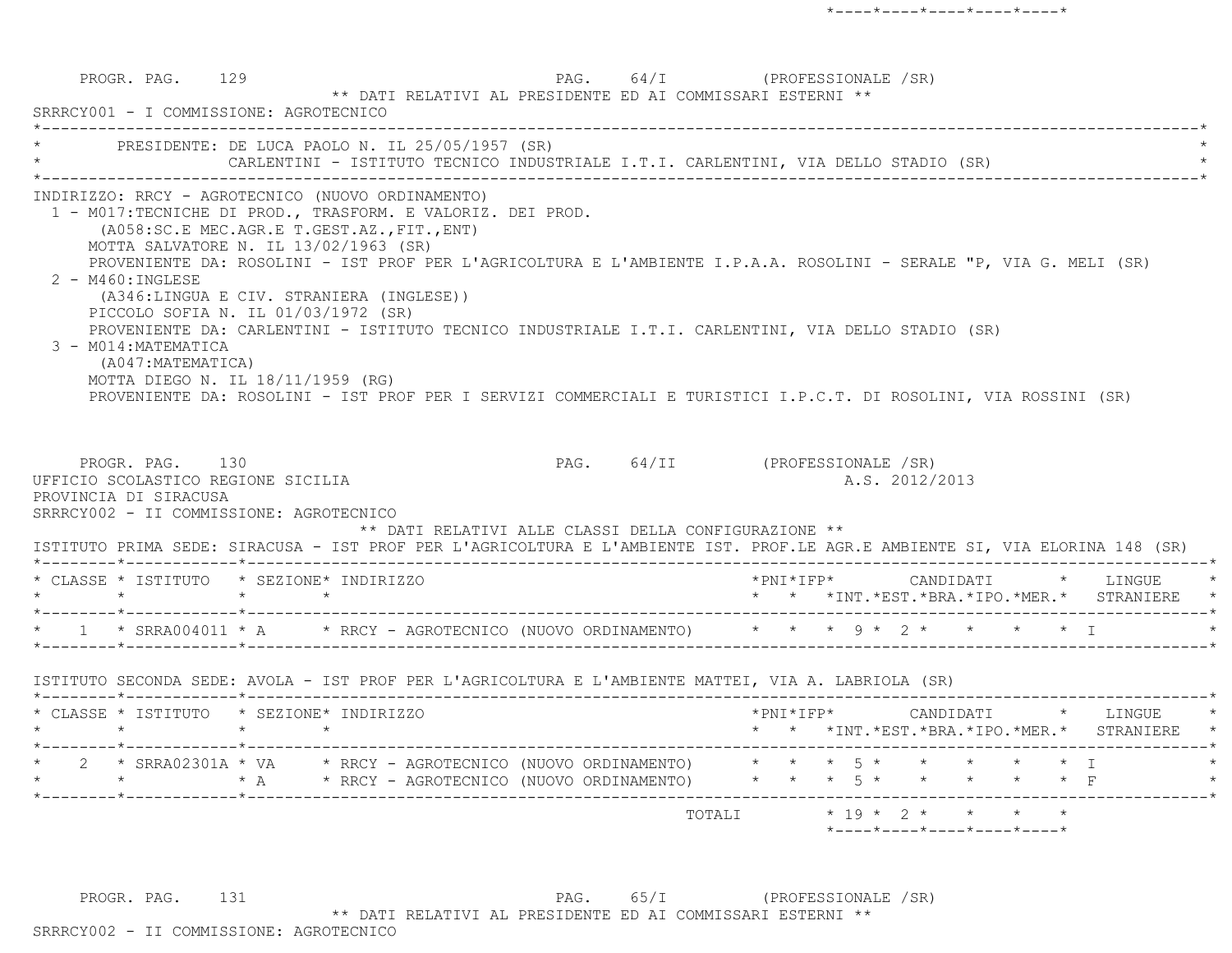| * PRESIDENTE: BOSCO AGATA N. IL 03/05/1955 (SR)                                                                                                                                                                                                                                                                                                           | FRANCOFONTE - ISTITUTO TECNICO COMMERCIALE IST. TEC. COMM. FRANCOFONTE, C.DA S. ANTONIO, S.N. (SR) |  |  |                                                      |                                |           |  |                |  |                                                                                           |  |                                                                                   |
|-----------------------------------------------------------------------------------------------------------------------------------------------------------------------------------------------------------------------------------------------------------------------------------------------------------------------------------------------------------|----------------------------------------------------------------------------------------------------|--|--|------------------------------------------------------|--------------------------------|-----------|--|----------------|--|-------------------------------------------------------------------------------------------|--|-----------------------------------------------------------------------------------|
| INDIRIZZO: RRCY - AGROTECNICO (NUOVO ORDINAMENTO)<br>1 - M017:TECNICHE DI PROD., TRASFORM. E VALORIZ. DEI PROD.<br>(A058:SC.E MEC.AGR.E T.GEST.AZ., FIT., ENT)<br>CALDERONE CARMELO N. IL 22/01/1955 (RG)<br>PROVENIENTE DA: SORTINO - IST PROF PER L'AGRICOLTURA E L'AMBIENTE I.P.S.A.A. SORTINO-SERALE-SED., VIALE MARIO GIARDINO,<br>2 - M460: INGLESE |                                                                                                    |  |  |                                                      |                                |           |  |                |  |                                                                                           |  |                                                                                   |
| (A346:LINGUA E CIV. STRANIERA (INGLESE))<br>DISTEFANO VINCENZA N. IL 25/01/1950 (RG)<br>PROVENIENTE DA: LENTINI - ISTITUTO TECNICO COMMERCIALE IST. TEC. COMM. LENTINI, VIA RICCARDO DA LENTINI, 89B (SR)                                                                                                                                                 |                                                                                                    |  |  |                                                      |                                |           |  |                |  |                                                                                           |  |                                                                                   |
| 3 - M014: MATEMATICA<br>(A047: MATEMATICA)<br>AMATO TIZIANA N. IL 30/08/1973 (CT)                                                                                                                                                                                                                                                                         |                                                                                                    |  |  |                                                      |                                |           |  |                |  |                                                                                           |  |                                                                                   |
| PROVENIENTE DA: CARLENTINI - ISTITUTO TECNICO INDUSTRIALE I.T.I. CARLENTINI-SERALE- (SR)<br>4 - M390: FRANCESE<br>(A246:LINGUA E CIV. STRANIERA (FRANCESE))<br>LUNDARI SALVATRICE N. IL 22/02/1953 (SR)<br>PROVENIENTE DA: LENTINI - IST PROF PER I SERVIZI COMMERCIALI E TURISTICI IST.PROF.COMM.LE E TUR.LENTINI, VIA CONTE ALAIM                       |                                                                                                    |  |  |                                                      |                                |           |  |                |  |                                                                                           |  |                                                                                   |
|                                                                                                                                                                                                                                                                                                                                                           |                                                                                                    |  |  |                                                      | PAG. 65/II (PROFESSIONALE /SR) |           |  |                |  |                                                                                           |  |                                                                                   |
| PROGR. PAG. 132<br>UFFICIO SCOLASTICO REGIONE SICILIA<br>PROVINCIA DI SIRACUSA<br>SRRRCY003 - III COMMISSIONE: AGROTECNICO                                                                                                                                                                                                                                |                                                                                                    |  |  | ** DATI RELATIVI ALLE CLASSI DELLA CONFIGURAZIONE ** |                                |           |  | A.S. 2012/2013 |  |                                                                                           |  |                                                                                   |
| ISTITUTO PRIMA SEDE: PACHINO - IST PROF PER L'AGRICOLTURA E L'AMBIENTE "P. CALLERI" I.P.A.A. - I.P.S, VIALE FORTUNA SNC (SR)<br>* CLASSE * ISTITUTO * SEZIONE* INDIRIZZO                                                                                                                                                                                  |                                                                                                    |  |  |                                                      |                                |           |  |                |  |                                                                                           |  | *PNI*IFP*     CANDIDATI    *   LINGUE<br>* * *INT.*EST.*BRA.*IPO.*MER.* STRANIERE |
| * 1 * SRRA02101P * 5A * RRCY - AGROTECNICO (NUOVO ORDINAMENTO) * * * * 6 * 1 * * * * * * I<br>* * * * * 5AL * RR9Q - TECNICO SERV. TURIS.(NUOVO ORD.) * * * * 8 * * * * * * F                                                                                                                                                                             |                                                                                                    |  |  |                                                      |                                |           |  |                |  |                                                                                           |  |                                                                                   |
| ISTITUTO SECONDA SEDE: ROSOLINI - IST PROF PER L'AGRICOLTURA E L'AMBIENTE I.P.A.A. ROSOLINI - SERALE "P, VIA G. MELI (SR)                                                                                                                                                                                                                                 |                                                                                                    |  |  |                                                      |                                |           |  |                |  |                                                                                           |  |                                                                                   |
| * CLASSE * ISTITUTO * SEZIONE* INDIRIZZO                                                                                                                                                                                                                                                                                                                  |                                                                                                    |  |  |                                                      |                                | *PNI*IFP* |  |                |  |                                                                                           |  | CANDIDATI * LINGUE<br>* * *INT. *EST. *BRA. *IPO. *MER. * STRANIERE               |
| * SRRA021525 * 5S                                                                                                                                                                                                                                                                                                                                         |                                                                                                    |  |  | * RRCY - AGROTECNICO (NUOVO ORDINAMENTO)             |                                |           |  |                |  | * * * 33 * * * * * 1 * I                                                                  |  |                                                                                   |
|                                                                                                                                                                                                                                                                                                                                                           |                                                                                                    |  |  |                                                      | TOTALI                         |           |  |                |  | $* 47 * 1 * * * * 1 *$<br>$*$ - - - - $*$ - - - - $*$ - - - - $*$ - - - - $*$ - - - - $*$ |  |                                                                                   |

 \* SIRACUSA - IST PROF PER I SERVIZI ALBERGHIERI E RISTORAZIONE FEDERICO II DI SVEVIA, VIA POLIBIO N. 59 (S\* \*----------------------------------------------------------------------------------------------------------------------------\*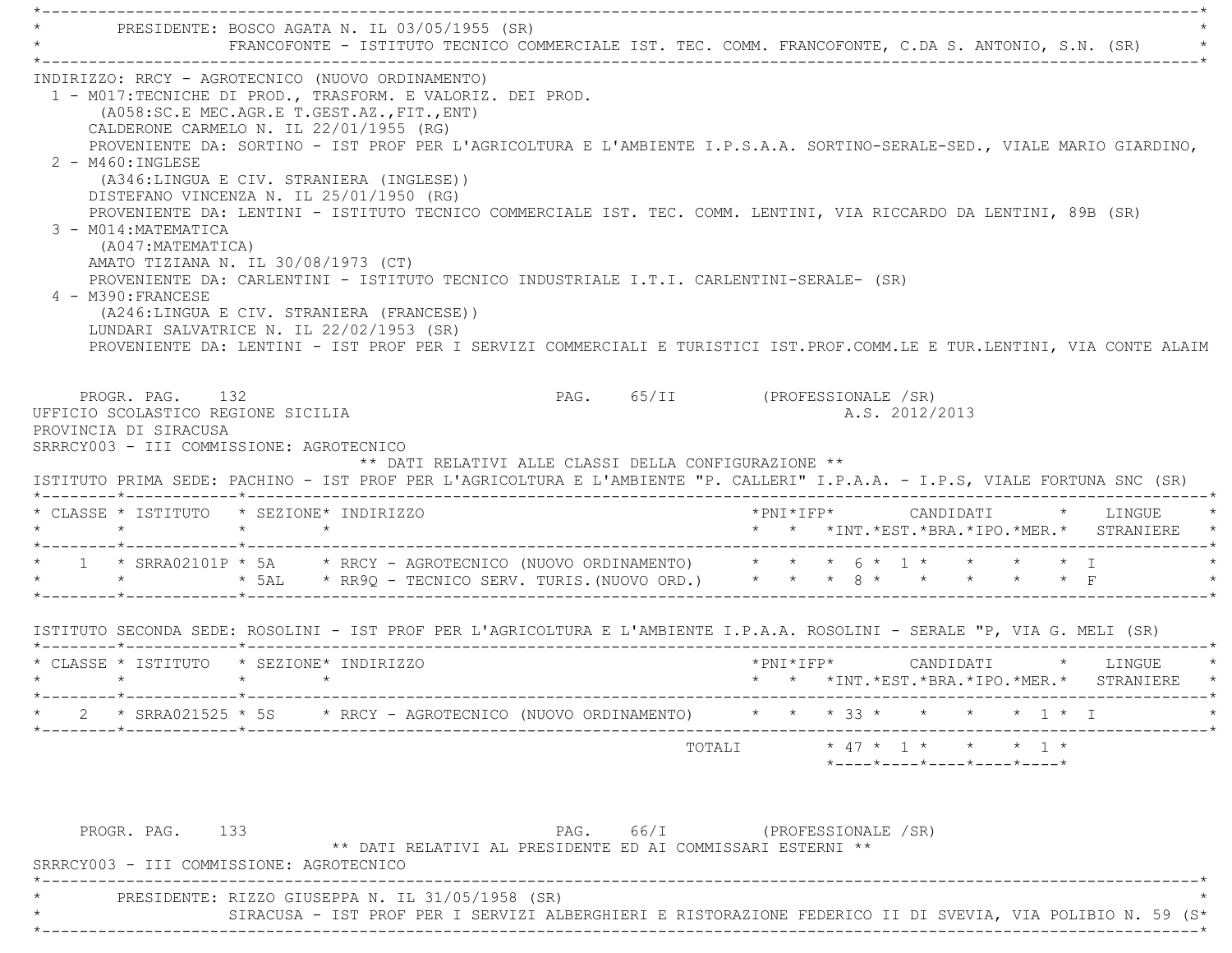INDIRIZZO: RRCY - AGROTECNICO (NUOVO ORDINAMENTO) 1 - M017:TECNICHE DI PROD., TRASFORM. E VALORIZ. DEI PROD. (A058:SC.E MEC.AGR.E T.GEST.AZ.,FIT.,ENT) AUGELLO ANTONINO N. IL 14/04/1960 (SR) PROVENIENTE DA: SIRACUSA - IST PROF PER L'AGRICOLTURA E L'AMBIENTE IST. PROF.LE AGR.E AMBIENTE SI, VIA ELORINA 148 (SR) 2 - M460:INGLESE (A346:LINGUA E CIV. STRANIERA (INGLESE)) ARSI' MARIA N. IL 08/05/1962 (SR) PROVENIENTE DA: SIRACUSA - IST PROF ALBERGHIERO ISTITUTO PROFESSIONALE "FILIP, VIALE S. PANAGIA, 131 (SR)  $3 - M462 \cdot INGIERSE$  (A346:LINGUA E CIV. STRANIERA (INGLESE)) ARSI' MARIA N. IL 08/05/1962 (SR) PROVENIENTE DA: SIRACUSA - IST PROF ALBERGHIERO ISTITUTO PROFESSIONALE "FILIP, VIALE S. PANAGIA, 131 (SR) 4 - M014:MATEMATICA (A047:MATEMATICA) AMATO MARIA ELENA N. IL 23/12/1950 (SR) PROVENIENTE DA: SIRACUSA - IST PROF ALBERGHIERO ISTITUTO PROFESSIONALE "FILIP, VIALE S. PANAGIA, 131 (SR) INDIRIZZO: RR9Q - TECNICO SERV. TURIS.(NUOVO ORD.) 1 - M460:INGLESE (A346:LINGUA E CIV. STRANIERA (INGLESE)) ARSI' MARIA N. IL 08/05/1962 (SR) PROVENIENTE DA: SIRACUSA - IST PROF ALBERGHIERO ISTITUTO PROFESSIONALE "FILIP, VIALE S. PANAGIA, 131 (SR) 2 - M462:INGLESE (A346:LINGUA E CIV. STRANIERA (INGLESE)) ARSI' MARIA N. IL 08/05/1962 (SR) PROVENIENTE DA: SIRACUSA - IST PROF ALBERGHIERO ISTITUTO PROFESSIONALE "FILIP, VIALE S. PANAGIA, 131 (SR) 3 - M079:ECONOMIA E TECNICA DELL'AZIENDA TURISTICA (A017:DISCIPLINE ECONOMICO-AZIENDALI) IMPELLUSO SEBASTIANO N. IL 14/04/1955 (SR) PROVENIENTE DA: SIRACUSA - ISTITUTO TECNICO COMMERCIALE INSOLERA, VIA MODICA 2 (SR) 4 - M390:FRANCESE (A246:LINGUA E CIV. STRANIERA (FRANCESE)) LOMBARDO MARIA N. IL 09/03/1954 (RM) PROVENIENTE DA: AUGUSTA - ISTITUTO TECNICO COMMERCIALE IST.TEC. SETT. ECONOMICO "A. R, VIA CATANIA, 83 E VIA PIRANDELLO, PROGR. PAG. 134 PAG. 66/II (PROFESSIONALE /SR) UFFICIO SCOLASTICO REGIONE SICILIA A.S. 2012/2013 PROVINCIA DI SIRACUSA SRRRCY004 - IV COMMISSIONE: AGROTECNICO \*\* DATI RELATIVI ALLE CLASSI DELLA CONFIGURAZIONE \*\* ISTITUTO PRIMA SEDE: ROSOLINI - IST PROF PER L'AGRICOLTURA E L'AMBIENTE I.P.A.A. ROSOLINI "P. CALLER, VIA G. MELI (SR) \*--------\*------------\*-------------------------------------------------------------------------------------------------------\* \* CLASSE \* ISTITUTO \* SEZIONE\* INDIRIZZO \*PNI\*IFP\* CANDIDATI \* LINGUE \* \* \* \* \* \* \* \*INT.\*EST.\*BRA.\*IPO.\*MER.\* STRANIERE \* \*--------\*------------\*-------------------------------------------------------------------------------------------------------\*\* 1 \* SRRA02102Q \* 5A \* RRCY - AGROTECNICO (NUOVO ORDINAMENTO) \* \* \* \* 17 \* \* \* \* \* \* \* I  $\star$  $*$  2  $*$  SRRA021020  $*$  5B  $*$  RRCY - AGROTECNICO (NUOVO ORDINAMENTO)  $*$   $*$   $*$  10  $*$   $*$   $*$   $*$   $*$   $*$  I \*--------\*------------\*-------------------------------------------------------------------------------------------------------\*TOTALI  $* 27 * * * * * * * * *$ \*----\*----\*----\*----\*----\*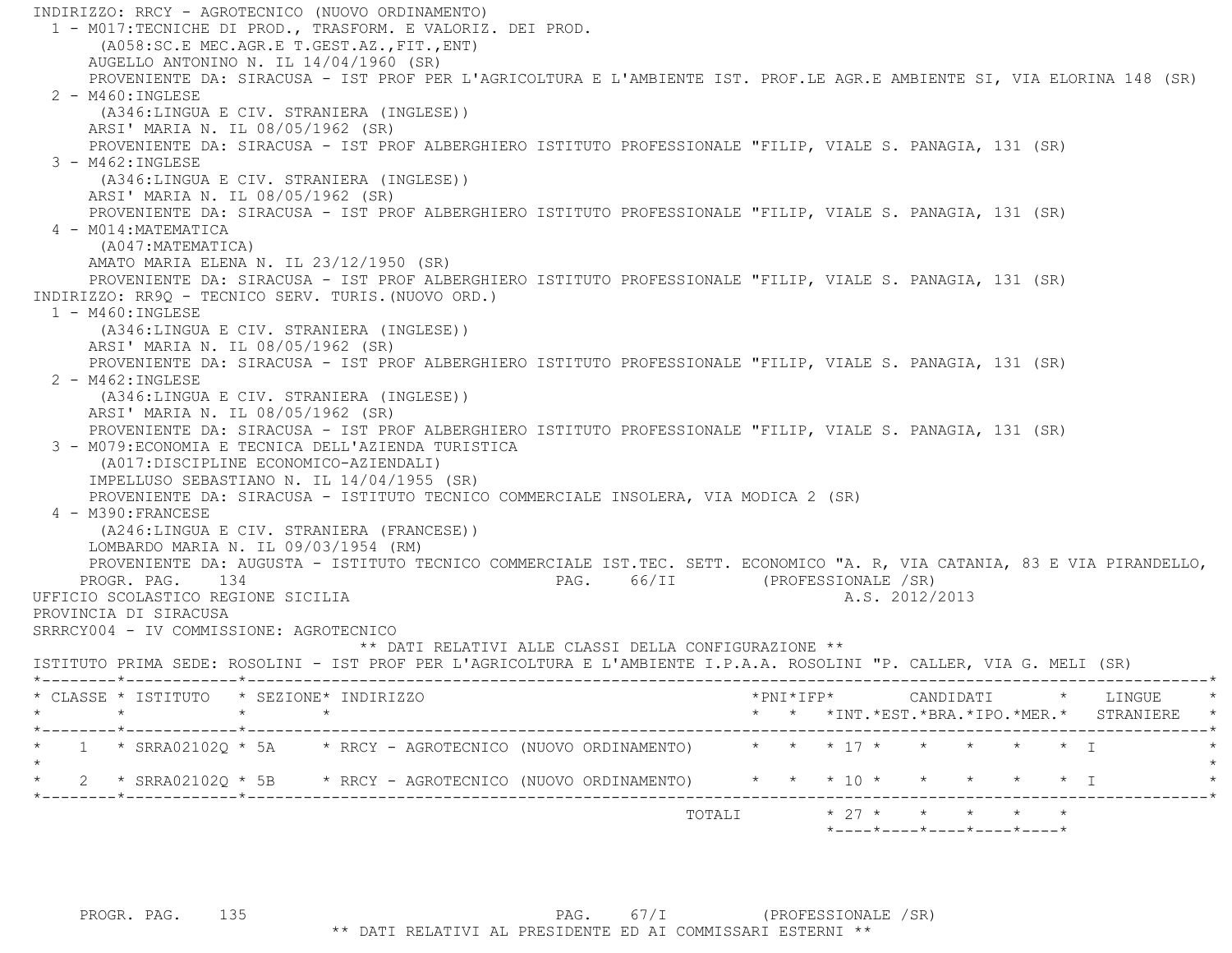SRRRCY004 - IV COMMISSIONE: AGROTECNICO \*----------------------------------------------------------------------------------------------------------------------------\*PRESIDENTE: INCATASCIATO GIOVANNI N. IL 24/11/1949 (RG) SIRACUSA - ISTITUTO COMPRENSIVO II I.C. FALCONE-BORSELLINO SR, VIA DELLA MADONNA, 51 (SR) \*----------------------------------------------------------------------------------------------------------------------------\* INDIRIZZO: RRCY - AGROTECNICO (NUOVO ORDINAMENTO) 1 - M017:TECNICHE DI PROD., TRASFORM. E VALORIZ. DEI PROD. (A058:SC.E MEC.AGR.E T.GEST.AZ.,FIT.,ENT) DI FEDE ALESSIO N. IL 03/11/1954 (SR) PROVENIENTE DA: SORTINO - IST PROF PER L'AGRICOLTURA E L'AMBIENTE I.P.S.A.A. SORTINO-DIURNO-SED., VIALE MARIO GIARDINO,1 2 - M460:INGLESE (A346:LINGUA E CIV. STRANIERA (INGLESE)) CALIGIORE IRENE N. IL 07/02/1959 (SR) PROVENIENTE DA: PALAZZOLO ACREIDE - ISTITUTO TECNICO INDUSTRIALE I.T.I.S. DI PALAZZOLO A., VIA ANTONINO UCCELLO (SR) 3 - M014:MATEMATICA (A047:MATEMATICA) PANTANO NUNZIO N. IL 22/03/1963 (SR) PROVENIENTE DA: PALAZZOLO ACREIDE - IST PROF PER L'AGRICOLTURA E L'AMBIENTE I.P.S.S.A.R.T. - I.P.S.A.A., VIALE DANTE ALI PROGR. PAG. 136 PAG. PAG. 67/II (PROFESSIONALE /SR) UFFICIO SCOLASTICO REGIONE SICILIA A.S. 2012/2013 PROVINCIA DI SIRACUSA SRRRCY005 - V COMMISSIONE: AGROTECNICO \*\* DATI RELATIVI ALLE CLASSI DELLA CONFIGURAZIONE \*\* ISTITUTO PRIMA SEDE: LENTINI - IST PROF PER L'AGRICOLTURA E L'AMBIENTE IST. PROF.LE AGR.AMBIENTE LENT, VIA RICCARDO DA LENTINI \*--------\*------------\*-------------------------------------------------------------------------------------------------------\* \* CLASSE \* ISTITUTO \* SEZIONE\* INDIRIZZO \*PNI\*IFP\* CANDIDATI \* LINGUE \* \* \* \* \* \* \* \*INT.\*EST.\*BRA.\*IPO.\*MER.\* STRANIERE \* \*--------\*------------\*-------------------------------------------------------------------------------------------------------\* \* 1 \* SRRA00701C \* 5I \* RRCY - AGROTECNICO (NUOVO ORDINAMENTO) \* \* \* 10 \* \* \* \* \* I \* \*--------\*------------\*-------------------------------------------------------------------------------------------------------\* ISTITUTO SECONDA SEDE: LENTINI - ISTITUTO TECNICO COMMERCIALE IST. TEC. COMM. SERALE, VIA RICCARDO DA LENTINI, 89B (SR) \*--------\*------------\*-------------------------------------------------------------------------------------------------------\* \* CLASSE \* ISTITUTO \* SEZIONE\* INDIRIZZO \*PNI\*IFP\* CANDIDATI \* LINGUE \* \* \* \* \* \* \* \*INT.\*EST.\*BRA.\*IPO.\*MER.\* STRANIERE \* \*--------\*------------\*-------------------------------------------------------------------------------------------------------\*2 \* SRTD007514 \* 5S \* TD18 - GIURID.ECON. AZ.LE (PROG. SIRIO) \* \* \* \* 35 \* \* \* \* \* \* \* I \*--------\*------------\*-------------------------------------------------------------------------------------------------------\* TOTALI \* 45 \* \* \* \* \* \*----\*----\*----\*----\*----\*PROGR. PAG. 137 CPROFESSIONALE (SR) \*\* DATI RELATIVI AL PRESIDENTE ED AI COMMISSARI ESTERNI \*\* SRRRCY005 - V COMMISSIONE: AGROTECNICO \*----------------------------------------------------------------------------------------------------------------------------\*PRESIDENTE: CATALDO GIUSEPPINA N. IL 27/12/1961 (SR) \* PALAZZOLO ACREIDE - IST PROF PER L'AGRICOLTURA E L'AMBIENTE I.P.S.S.A.R.T. - I.P.S.A.A., VIALE DANTE ALI\* \*----------------------------------------------------------------------------------------------------------------------------\* INDIRIZZO: RRCY - AGROTECNICO (NUOVO ORDINAMENTO) 1 - M017:TECNICHE DI PROD., TRASFORM. E VALORIZ. DEI PROD.

(A058:SC.E MEC.AGR.E T.GEST.AZ.,FIT.,ENT)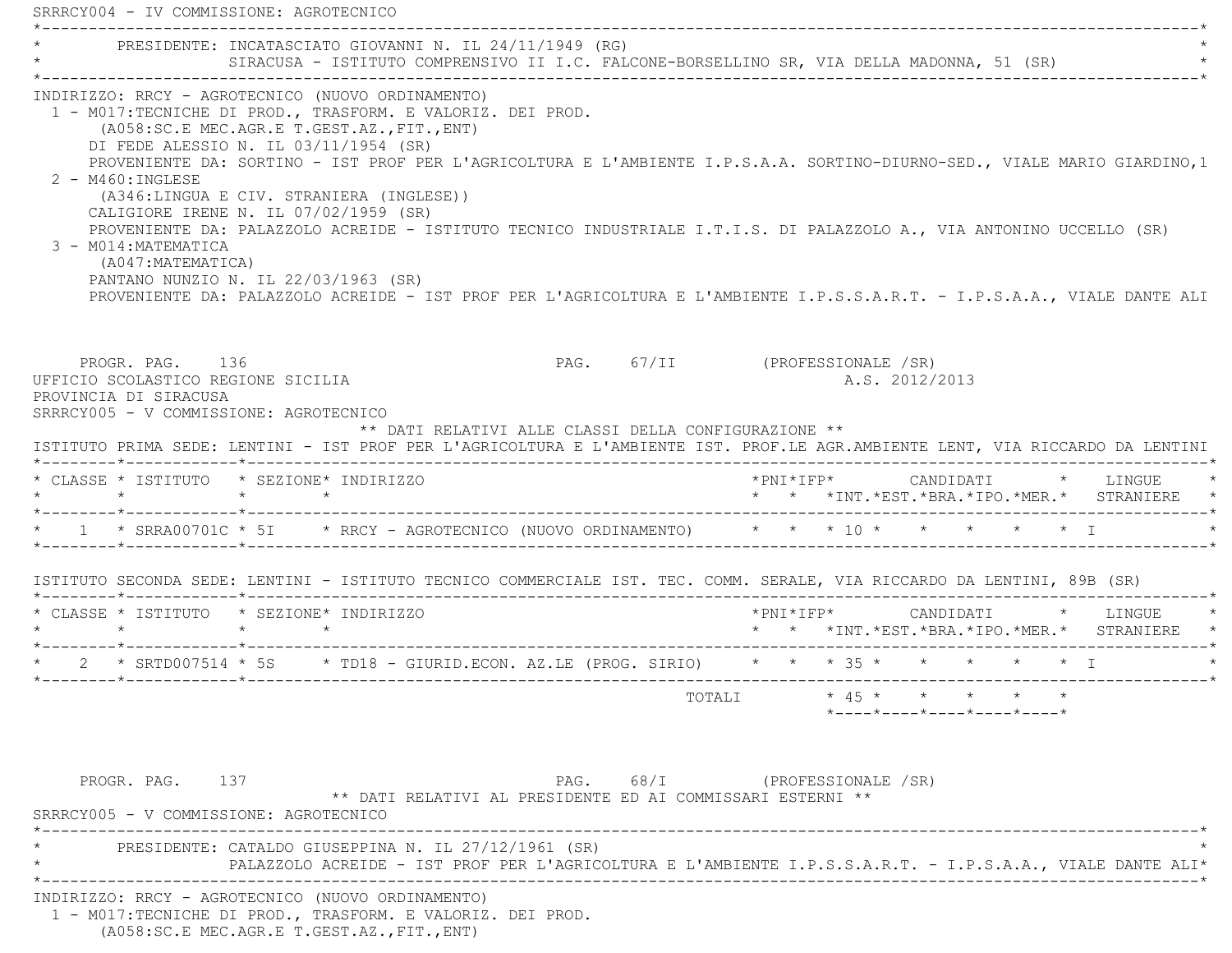RAGAZZI ALFIO N. IL 20/03/1957 (SR) PROVENIENTE DA: SIRACUSA - ISTITUTO TECNICO PER GEOMETRI I.T.G. "SERALE" SIRACUSA (SR)  $2 - M460 : INGLESE$  (A346:LINGUA E CIV. STRANIERA (INGLESE)) PIAZZESE LUCIA N. IL 04/12/1957 (SR) PROVENIENTE DA: ROSOLINI - IST PROF PER L'AGRICOLTURA E L'AMBIENTE I.P.A.A. ROSOLINI "P. CALLER, VIA G. MELI (SR) 3 - M014:MATEMATICA (A047:MATEMATICA) MANOLI BARBARA N. IL 21/12/1970 (SR) PROVENIENTE DA: SIRACUSA - IST PROF PER I SERVIZI ALBERGHIERI E RISTORAZIONE FEDERICO II DI SVEVIA, VIA POLIBIO N. 59 (S INDIRIZZO: TD18 - GIURID.ECON. AZ.LE (PROG. SIRIO) 1 - M223:ECONOMIA AZIENDALE (A017:DISCIPLINE ECONOMICO-AZIENDALI) CASACCIO RITA N. IL 06/01/1947 (SR) PROVENIENTE DA: SIRACUSA - ISTITUTO TECNICO COMMERCIALE A. RIZZA, VIALE A. DIAZ 12 (SR) 2 - SR72:LINGUA STRANIERA (INGLESE) (A346:LINGUA E CIV. STRANIERA (INGLESE) PIAZZESE LUCIA N. IL 04/12/1957 (SR) PROVENIENTE DA: ROSOLINI - IST PROF PER L'AGRICOLTURA E L'AMBIENTE I.P.A.A. ROSOLINI "P. CALLER, VIA G. MELI (SR) 3 - SR85:DIRITTO (A019:DISCIPLINE GIURIDICHE ED ECONOMI) SANTACROCE ELVIRA N. IL 05/01/1961 (SR) PROVENIENTE DA: SIRACUSA - ISTITUTO TECNICO NAUTICO G.A.DELLA TARGIA, VIA CATANIA,25 (SR) PROGR. PAG. 138 PAG. 68/II (PROFESSIONALE /SR) UFFICIO SCOLASTICO REGIONE SICILIA A.S. 2012/2013 PROVINCIA DI SIRACUSA SRSD04001 - I COMMISSIONE: ARTE APPL. - SEZ. ARTE DEI METALLI E OREFICERIA \*\* DATI RELATIVI ALLE CLASSI DELLA CONFIGURAZIONE \*\* ISTITUTO PRIMA SEDE: SIRACUSA - ISTITUTO D'ARTE LICEO ARTISTICO "A GAGINI", VIA PITIA 46 (SR) \*--------\*------------\*-------------------------------------------------------------------------------------------------------\* \* CLASSE \* ISTITUTO \* SEZIONE\* INDIRIZZO \*PNI\*IFP\* CANDIDATI \* LINGUE \* \* \* \* \* \* \* \*INT.\*EST.\*BRA.\*IPO.\*MER.\* STRANIERE \* \*--------\*------------\*-------------------------------------------------------------------------------------------------------\*\* 1 \* SRSD02201B \* 5E \* SD04 - ARTE DEI METALLI E DELL'OREFICER \* \* \* 9 \* \* \* \* \* \* \* \*--------\*------------\*-------------------------------------------------------------------------------------------------------\* ISTITUTO SECONDA SEDE: PALAZZOLO ACREIDE - LICEO ARTISTICO LICEO ARTISTICO DI PALAZZOLO, VIA G. FAVA (SR) \*--------\*------------\*-------------------------------------------------------------------------------------------------------\* \* CLASSE \* ISTITUTO \* SEZIONE\* INDIRIZZO \*PNI\*IFP\* CANDIDATI \* LINGUE \* \* \* \* \* \* \* \*INT.\*EST.\*BRA.\*IPO.\*MER.\* STRANIERE \* \*--------\*------------\*-------------------------------------------------------------------------------------------------------\* \* 2 \* SRSL019012 \* 5A \* C005 - PITTURA E DEC.PITT.-MICHELANGELO \* \* \* 15 \* \* \* \* \* I \* \*--------\*------------\*-------------------------------------------------------------------------------------------------------\* $\texttt{TOTAL} \qquad \qquad \star \quad 24 \; \star \qquad \star \qquad \star \qquad \star \qquad \star \qquad \star$  \*----\*----\*----\*----\*----\*PROGR. PAG. 139 **PROGR. PAG.** 69/I (ARTE APPLICATA /SR) \*\* DATI RELATIVI AL PRESIDENTE ED AI COMMISSARI ESTERNI \*\* SRSD04001 - I COMMISSIONE: ARTE APPL. - SEZ. ARTE DEI METALLI E OREFICERIA\*----------------------------------------------------------------------------------------------------------------------------\*

PRESIDENTE: CULO' NICOLO' N. IL 27/10/1963 (SR)

LENTINI - LICEO SCIENTIFICO "ELIO VITTORINI" LENTINI, VIA RICCARDO DA LENTINI 89 (SR) \*----------------------------------------------------------------------------------------------------------------------------\*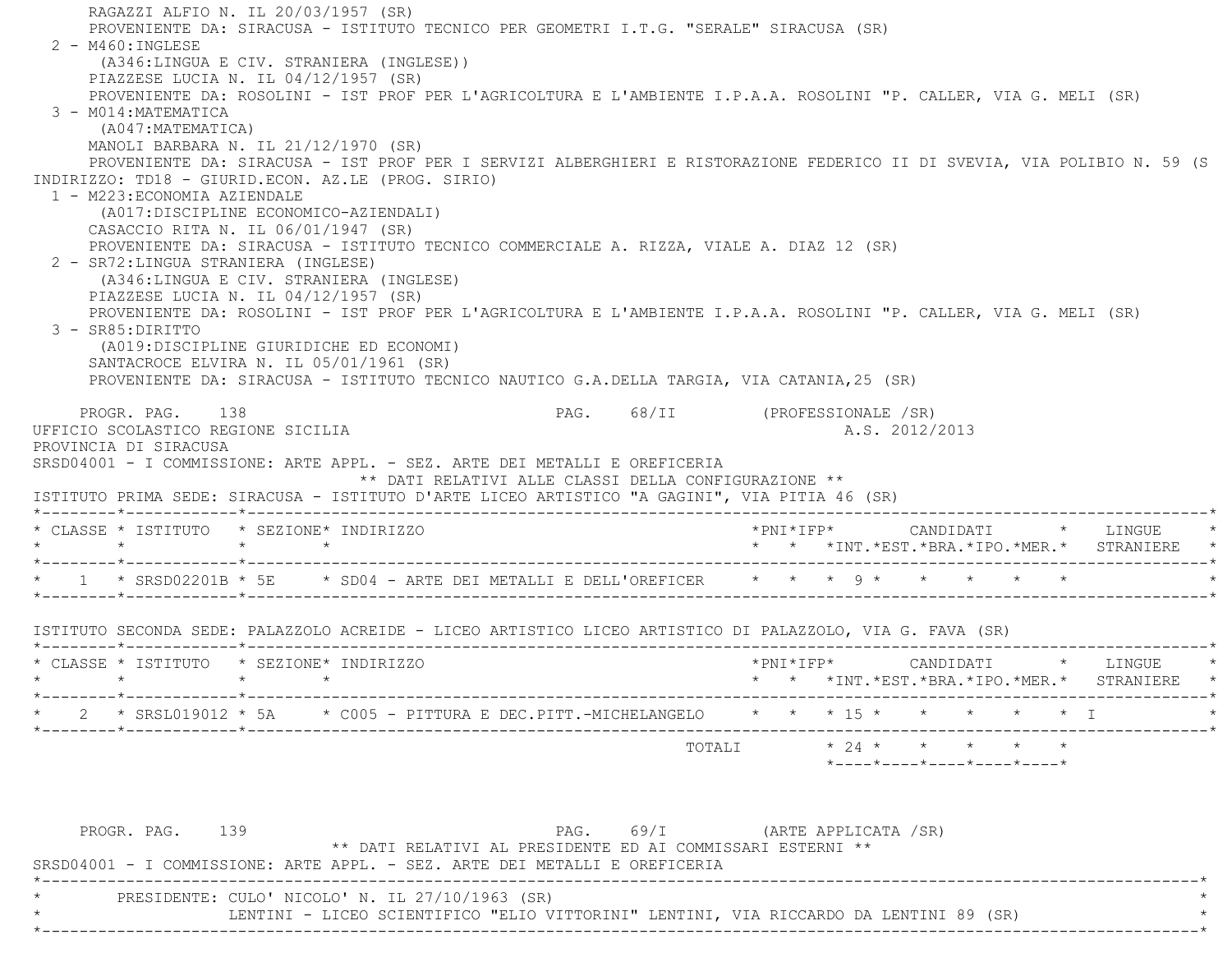INDIRIZZO: SD04 - ARTE DEI METALLI E DELL'OREFICER 1 - M530:LETTERE ITALIANE E STORIA (A050:LETTERE IST.ISTR.SECOND. DI II G) COTTONE RITA MARIA N. IL 06/10/1956 (SR) PROVENIENTE DA: LENTINI - LICEO ARTISTICO LICEO ARTISTICO LENTINI (SR) 2 - M557:MATEMATICA E FISICA (A049:MATEMATICA E FISICA) URRATA ALDO N. IL 21/09/1955 (CT) PROVENIENTE DA: FRANCOFONTE - LICEO SCIENTIFICO LICEO SCIENTIFICO, C.DA SAN ANTONIO (SR) 3 - M815:STORIA ARTI VISIVE (A061:STORIA DELL'ARTE) CELESTE ROSA N. IL 14/10/1963 (SR) PROVENIENTE DA: ROSOLINI - IST PROF PER I SERVIZI COMMERCIALI E TURISTICI I.P.C.T. DI ROSOLINI, VIA ROSSINI (SR) INDIRIZZO: C005 - PITTURA E DEC.PITT.-MICHELANGELO 1 - M239:ITALIANO (A050:LETTERE IST.ISTR.SECOND. DI II GR. ) COTTONE RITA MARIA N. IL 06/10/1956 (SR) PROVENIENTE DA: LENTINI - LICEO ARTISTICO LICEO ARTISTICO LENTINI (SR) 2 - M530:LETTERE ITALIANE E STORIA (A050:LETTERE IST.ISTR.SECOND. DI II GR. ) COTTONE RITA MARIA N. IL 06/10/1956 (SR) PROVENIENTE DA: LENTINI - LICEO ARTISTICO LICEO ARTISTICO LENTINI (SR) 3 - M250:STORIA DELL'ARTE (A061:STORIA DELL'ARTE) CELESTE ROSA N. IL 14/10/1963 (SR) PROVENIENTE DA: ROSOLINI - IST PROF PER I SERVIZI COMMERCIALI E TURISTICI I.P.C.T. DI ROSOLINI, VIA ROSSINI (SR) 4 - M815:STORIA ARTI VISIVE (A061:STORIA DELL'ARTE) CELESTE ROSA N. IL 14/10/1963 (SR) PROVENIENTE DA: ROSOLINI - IST PROF PER I SERVIZI COMMERCIALI E TURISTICI I.P.C.T. DI ROSOLINI, VIA ROSSINI (SR) 5 - M460:INGLESE (A346:LINGUA E CIV. STRANIERA (INGLESE)) LA ROCCA MELANIA N. IL 11/06/1968 (CT) PROVENIENTE DA: LENTINI - LICEO SCIENTIFICO "ELIO VITTORINI" LENTINI, VIA RICCARDO DA LENTINI 89 (SR) PROGR. PAG. 140 PAG. 69/II (ARTE APPLICATA /SR) UFFICIO SCOLASTICO REGIONE SICILIA A.S. 2012/2013 PROVINCIA DI SIRACUSA SRTD00001 - I COMMISSIONE: RAGIONIERE E PERITO COMMERCIALE \*\* DATI RELATIVI ALLE CLASSI DELLA CONFIGURAZIONE \*\* ISTITUTO PRIMA SEDE: SIRACUSA - ISTITUTO TECNICO COMMERCIALE A. RIZZA, VIALE A. DIAZ 12 (SR) \*--------\*------------\*-------------------------------------------------------------------------------------------------------\* \* CLASSE \* ISTITUTO \* SEZIONE\* INDIRIZZO \*PNI\*IFP\* CANDIDATI \* LINGUE \* \* \* \* \* \* \* \*INT.\*EST.\*BRA.\*IPO.\*MER.\* STRANIERE \* \*--------\*------------\*-------------------------------------------------------------------------------------------------------\*\* 1 \* SRTD01000D \* 5A \* TD00 - GIURIDICO ECONOMICO AZIENDALE \* \* \* 13 \* 6 \* \* \* \* \* \* F \*--------\*------------\*-------------------------------------------------------------------------------------------------------\* ISTITUTO SECONDA SEDE: SIRACUSA - ISTITUTO TECNICO COMMERCIALE IST.TEC.COMM."RIZZA" SERALE, VIALE DIAZ 12 (SR) \*--------\*------------\*-------------------------------------------------------------------------------------------------------\* \* CLASSE \* ISTITUTO \* SEZIONE\* INDIRIZZO \*PNI\*IFP\* CANDIDATI \* LINGUE \* \* \* \* \* \* \* \*INT.\*EST.\*BRA.\*IPO.\*MER.\* STRANIERE \* \*--------\*------------\*-------------------------------------------------------------------------------------------------------\* \* 2 \* SRTD01050V \* 5A \* TD18 - GIURID.ECON. AZ.LE (PROG. SIRIO) \* \* \* 25 \* \* \* \* \* I \* \*--------\*------------\*-------------------------------------------------------------------------------------------------------\* TOTALI \* 38 \* 6 \* \* \* \*\*----\*----\*----\*----\*----\*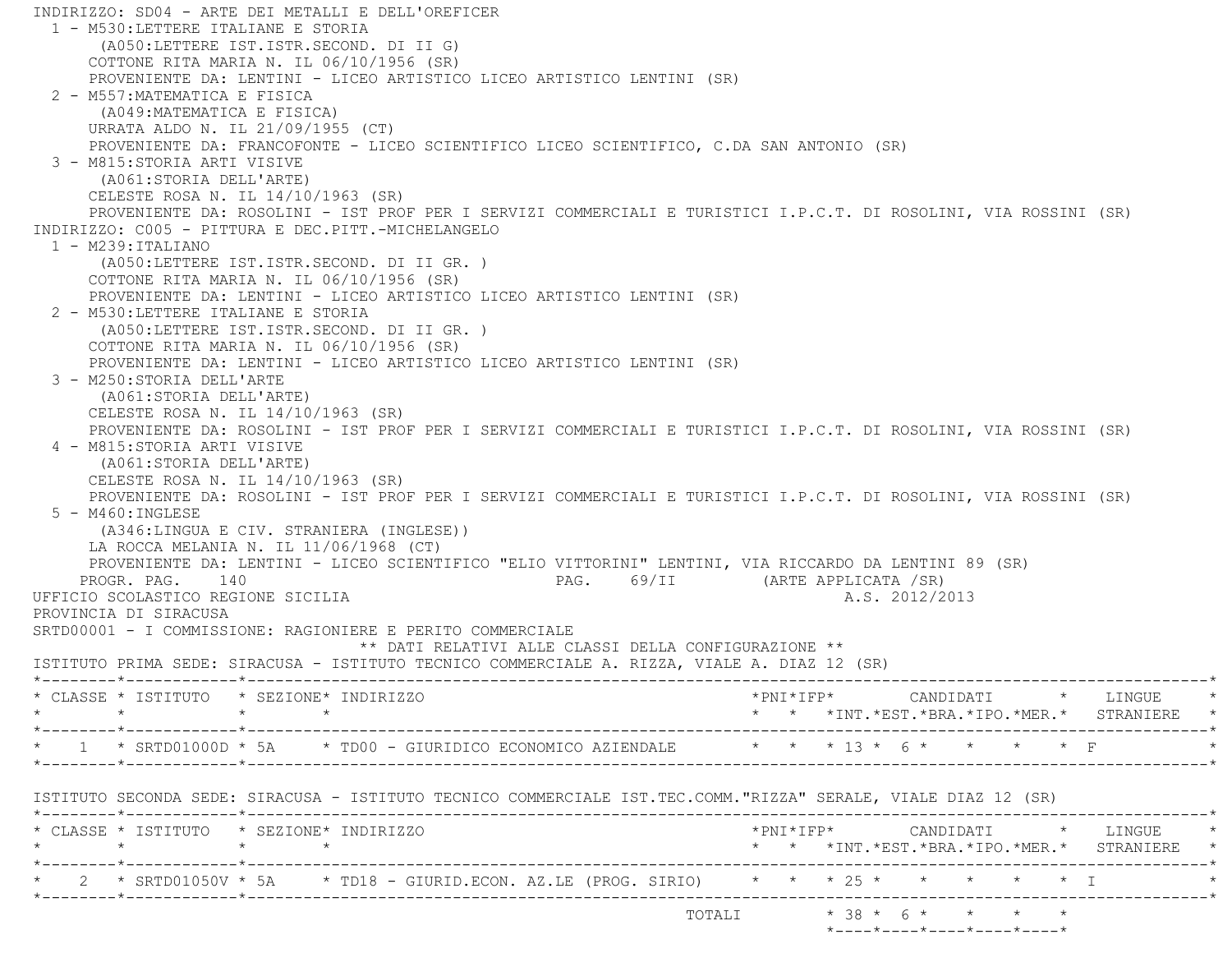| PROGR. PAG. 141<br>PAG.<br>** DATI RELATIVI AL PRESIDENTE ED AI COMMISSARI ESTERNI **<br>SRTD00001 - I COMMISSIONE: RAGIONIERE E PERITO COMMERCIALE                                                                                                                                                                                                                                                                                                                                                                                                                                                                                                                                                                                                                                                                                                                                                                                                                                                                                                                             | 70/I<br>(SEZIONE COMMERCIALE /SR)                                                                                                                                                                                                                                                                                                                                                |
|---------------------------------------------------------------------------------------------------------------------------------------------------------------------------------------------------------------------------------------------------------------------------------------------------------------------------------------------------------------------------------------------------------------------------------------------------------------------------------------------------------------------------------------------------------------------------------------------------------------------------------------------------------------------------------------------------------------------------------------------------------------------------------------------------------------------------------------------------------------------------------------------------------------------------------------------------------------------------------------------------------------------------------------------------------------------------------|----------------------------------------------------------------------------------------------------------------------------------------------------------------------------------------------------------------------------------------------------------------------------------------------------------------------------------------------------------------------------------|
| PRESIDENTE: PASSARELLO SALVATORE N. IL 24/10/1952 (SR)<br>AVOLA - LICEO SCIENTIFICO I.I.S. L. SCIENTIFICO-CLASSICO, VIA LABRIOLA, 2 (SR)                                                                                                                                                                                                                                                                                                                                                                                                                                                                                                                                                                                                                                                                                                                                                                                                                                                                                                                                        |                                                                                                                                                                                                                                                                                                                                                                                  |
| INDIRIZZO: TD00 - GIURIDICO ECONOMICO AZIENDALE<br>1 - M730:RAGIONERIA<br>(A017:DISCIPLINE ECONOMICO-AZIENDALI)<br>PIAZZA ANTONIA N. IL 30/05/1946 (SR)<br>$2 - M460$ : INGLESE<br>(A346:LINGUA E CIV. STRANIERA (INGLESE))<br>GIUDICE ALESSANDRO N. IL 18/11/1963 (SR)<br>PROVENIENTE DA: PALAZZOLO ACREIDE - LICEO CLASSICO PLATONE, PIAZZA UMBERTO I (SR)<br>3 - M390: FRANCESE<br>(A246:LINGUA E CIV. STRANIERA (FRANCESE))<br>SARCIA' ROSETTA N. IL 16/02/1952 (SR)<br>PROVENIENTE DA: AVOLA - IST PROF PER L'AGRICOLTURA E L'AMBIENTE MATTEI, VIA A. LABRIOLA (SR)<br>INDIRIZZO: TD18 - GIURID.ECON. AZ.LE (PROG. SIRIO)<br>1 - M223: ECONOMIA AZIENDALE<br>(A017:DISCIPLINE ECONOMICO-AZIENDALI)<br>PIAZZA ANTONIA N. IL 30/05/1946 (SR)<br>2 - SR72: LINGUA STRANIERA (INGLESE)<br>(A346:LINGUA E CIV. STRANIERA (INGLESE)<br>GIUDICE ALESSANDRO N. IL 18/11/1963 (SR)<br>PROVENIENTE DA: PALAZZOLO ACREIDE - LICEO CLASSICO PLATONE, PIAZZA UMBERTO I (SR)<br>3 - SR85: DIRITTO<br>(A019:DISCIPLINE GIURIDICHE ED ECONOMI)<br>SOTTOSANTI MARIA N. IL $10/12/1956$ (EN) | PROVENIENTE DA: AUGUSTA - ISTITUTO TECNICO COMMERCIALE IST.TEC. SETT. ECONOMICO "A. R, VIA CATANIA, 83 E VIA PIRANDELLO,<br>PROVENIENTE DA: AUGUSTA - ISTITUTO TECNICO COMMERCIALE IST.TEC. SETT. ECONOMICO "A. R, VIA CATANIA, 83 E VIA PIRANDELLO,<br>PROVENIENTE DA: LENTINI - IST PROF PER I SERVIZI COMMERCIALI E TURISTICI IST.PROF.COMM.LE E TUR.LENTINI, VIA CONTE ALAIM |
| PROGR. PAG. 142<br>UFFICIO SCOLASTICO REGIONE SICILIA<br>PROVINCIA DI SIRACUSA<br>SRTD00002 - II COMMISSIONE: RAGIONIERE E PERITO COMMERCIALE<br>** DATI RELATIVI ALLE CLASSI DELLA CONFIGURAZIONE **<br>ISTITUTO PRIMA SEDE: SIRACUSA - ISTITUTO TECNICO COMMERCIALE A. RIZZA, VIALE A. DIAZ 12 (SR)                                                                                                                                                                                                                                                                                                                                                                                                                                                                                                                                                                                                                                                                                                                                                                           | PAG. 70/II (SEZIONE COMMERCIALE /SR)<br>A.S. 2012/2013                                                                                                                                                                                                                                                                                                                           |
| * CLASSE * ISTITUTO * SEZIONE* INDIRIZZO                                                                                                                                                                                                                                                                                                                                                                                                                                                                                                                                                                                                                                                                                                                                                                                                                                                                                                                                                                                                                                        | *PNI*IFP*     CANDIDATI    *   LINGUE<br>* * *INT. *EST. *BRA. *IPO. *MER. * STRANIERE *                                                                                                                                                                                                                                                                                         |
| * 1 * SRTD01000D * 5C * TD00 - GIURIDICO ECONOMICO AZIENDALE * * * 21 * * * * * * * F                                                                                                                                                                                                                                                                                                                                                                                                                                                                                                                                                                                                                                                                                                                                                                                                                                                                                                                                                                                           | --------------                                                                                                                                                                                                                                                                                                                                                                   |
| ISTITUTO SECONDA SEDE: SIRACUSA - L.R. PAR. ISTITUTO TECNICO COMMERCIALE S. MARIA, VIALE TEOCRITO, N. 46 (SR)                                                                                                                                                                                                                                                                                                                                                                                                                                                                                                                                                                                                                                                                                                                                                                                                                                                                                                                                                                   |                                                                                                                                                                                                                                                                                                                                                                                  |
| * CLASSE * ISTITUTO * SEZIONE* INDIRIZZO<br>$\star$<br>$\star$ $\star$                                                                                                                                                                                                                                                                                                                                                                                                                                                                                                                                                                                                                                                                                                                                                                                                                                                                                                                                                                                                          | $*PNI*IFP* \qquad \qquad \text{CANDIDATT} \qquad \qquad * \qquad \text{LINGUE} \qquad \qquad *$<br>* * *INT.*EST.*BRA.*IPO.*MER.* STRANIERE *                                                                                                                                                                                                                                    |
| * 2 * SRTD01500L * 5A * TD00 - GIURIDICO ECONOMICO AZIENDALE * * * 16 * 6 * * * * * F                                                                                                                                                                                                                                                                                                                                                                                                                                                                                                                                                                                                                                                                                                                                                                                                                                                                                                                                                                                           | ——————— <b>—</b> *                                                                                                                                                                                                                                                                                                                                                               |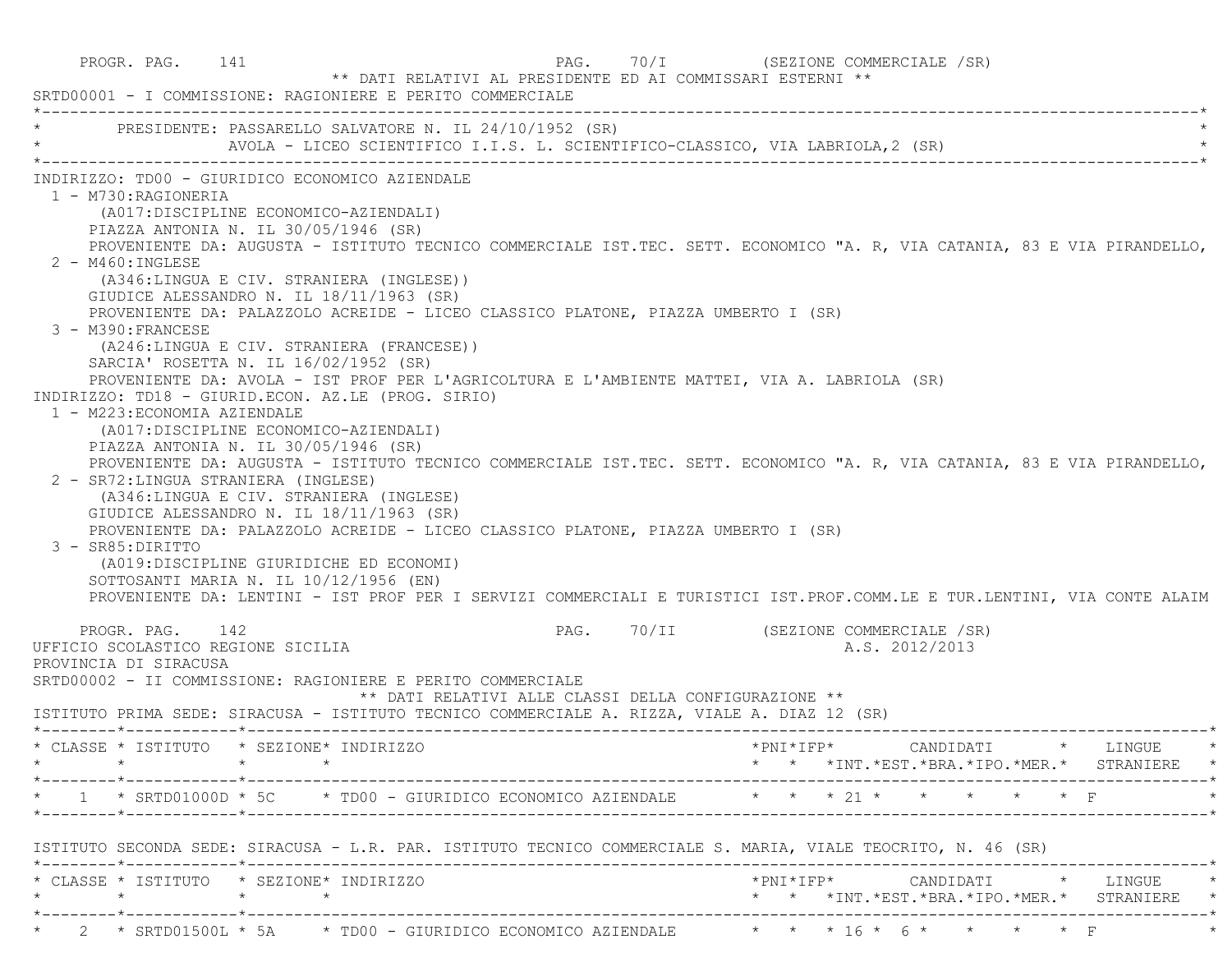|                                                                                                                                                                                                                                                                                                                                                                                                                                                                                                                                                                                                                                                                                                                 | TOTALI * 37 * 6 * * * *<br>$*$ ---- $*$ ---- $*$ ---- $*$ ---- $*$                              |
|-----------------------------------------------------------------------------------------------------------------------------------------------------------------------------------------------------------------------------------------------------------------------------------------------------------------------------------------------------------------------------------------------------------------------------------------------------------------------------------------------------------------------------------------------------------------------------------------------------------------------------------------------------------------------------------------------------------------|-------------------------------------------------------------------------------------------------|
| PAG. 71/I (SEZIONE COMMERCIALE /SR)<br>PROGR. PAG. 143<br>** DATI RELATIVI AL PRESIDENTE ED AI COMMISSARI ESTERNI **<br>SRTD00002 - II COMMISSIONE: RAGIONIERE E PERITO COMMERCIALE                                                                                                                                                                                                                                                                                                                                                                                                                                                                                                                             |                                                                                                 |
| PRESIDENTE: DELL'ALBANI GAETANO N. IL 01/02/1958 (SR)<br>AVOLA - LICEO SCIENTIFICO I.I.S. L. SCIENTIFICO-CLASSICO, VIA LABRIOLA,2 (SR)                                                                                                                                                                                                                                                                                                                                                                                                                                                                                                                                                                          |                                                                                                 |
| 1 - M730:RAGIONERIA<br>(A017: DISCIPLINE ECONOMICO-AZIENDALI)<br>BRANCATO ROSA LUCIA N. IL 13/12/1957 (SR)<br>PROVENIENTE DA: LENTINI - ISTITUTO TECNICO COMMERCIALE IST. TEC. COMM. LENTINI, VIA RICCARDO DA LENTINI, 89B (SR)<br>$2 - M460$ : INGLESE<br>(A346:LINGUA E CIV. STRANIERA (INGLESE))<br>PULVIRENTI SOFIA N. IL 26/01/1969 (SR)<br>PROVENIENTE DA: LENTINI - IST PROF PER I SERVIZI COMMERCIALI E TURISTICI IST.PROF.COMM.LE E TUR.LENTINI, VIA CONTE ALAIM<br>3 - M390: FRANCESE<br>(A246:LINGUA E CIV. STRANIERA (FRANCESE))<br>BORZI' ILEANA N. IL 09/09/1951 (CT)<br>PROVENIENTE DA: AUGUSTA - ISTITUTO TECNICO COMMERCIALE IST.TEC. SETT. ECONOMICO "A. R, VIA CATANIA, 83 E VIA PIRANDELLO, |                                                                                                 |
| PROGR. PAG. 144<br>UFFICIO SCOLASTICO REGIONE SICILIA<br>PROVINCIA DI SIRACUSA<br>SRTD00003 - III COMMISSIONE: RAGIONIERE E PERITO COMMERCIALE<br>** DATI RELATIVI ALLE CLASSI DELLA CONFIGURAZIONE **<br>ISTITUTO PRIMA SEDE: AUGUSTA - ISTITUTO TECNICO COMMERCIALE IST.TEC. SETT. ECONOMICO "A. R, VIA CATANIA, 83 E VIA PIRANDELLO,                                                                                                                                                                                                                                                                                                                                                                         | PAG. 71/II (SEZIONE COMMERCIALE /SR)<br>A.S. 2012/2013                                          |
| * CLASSE * ISTITUTO * SEZIONE* INDIRIZZO<br>$\star$<br>$\star$                                                                                                                                                                                                                                                                                                                                                                                                                                                                                                                                                                                                                                                  | * * *INT. *EST. *BRA. *IPO. *MER. * STRANIERE                                                   |
| 2 * SRTD00901A * 5BG * TD00 - GIURIDICO ECONOMICO AZIENDALE * * * * 15 * *<br>$\star$                                                                                                                                                                                                                                                                                                                                                                                                                                                                                                                                                                                                                           | * * * 15 * 2 * * * * * F<br>$\star$ $\star$ $\Gamma$                                            |
|                                                                                                                                                                                                                                                                                                                                                                                                                                                                                                                                                                                                                                                                                                                 | * 30 * 2 * * * * *<br>TOTALI<br>$*$ - - - - $*$ - - - - $*$ - - - - $*$ - - - - $*$ - - - - $*$ |

| PROGR. PAG. | 145 |                                                   |                                                                                       | PAG. 72/I |  | (SEZIONE COMMERCIALE /SR) |  |  |
|-------------|-----|---------------------------------------------------|---------------------------------------------------------------------------------------|-----------|--|---------------------------|--|--|
|             |     |                                                   | ** DATI RELATIVI AL PRESIDENTE ED AI COMMISSARI ESTERNI **                            |           |  |                           |  |  |
|             |     |                                                   | SRTD00003 - III COMMISSIONE: RAGIONIERE E PERITO COMMERCIALE                          |           |  |                           |  |  |
|             |     |                                                   |                                                                                       |           |  |                           |  |  |
|             |     | PRESIDENTE: MANOLA CONCETTA N. IL 29/08/1960 (CT) |                                                                                       |           |  |                           |  |  |
|             |     |                                                   | PRIOLO GARGALLO - ISTITUTO COMPRENSIVO I I.C. "D. DOLCI" PRIOLO G., LARGO SCUOLE (SR) |           |  |                           |  |  |
|             |     |                                                   |                                                                                       |           |  |                           |  |  |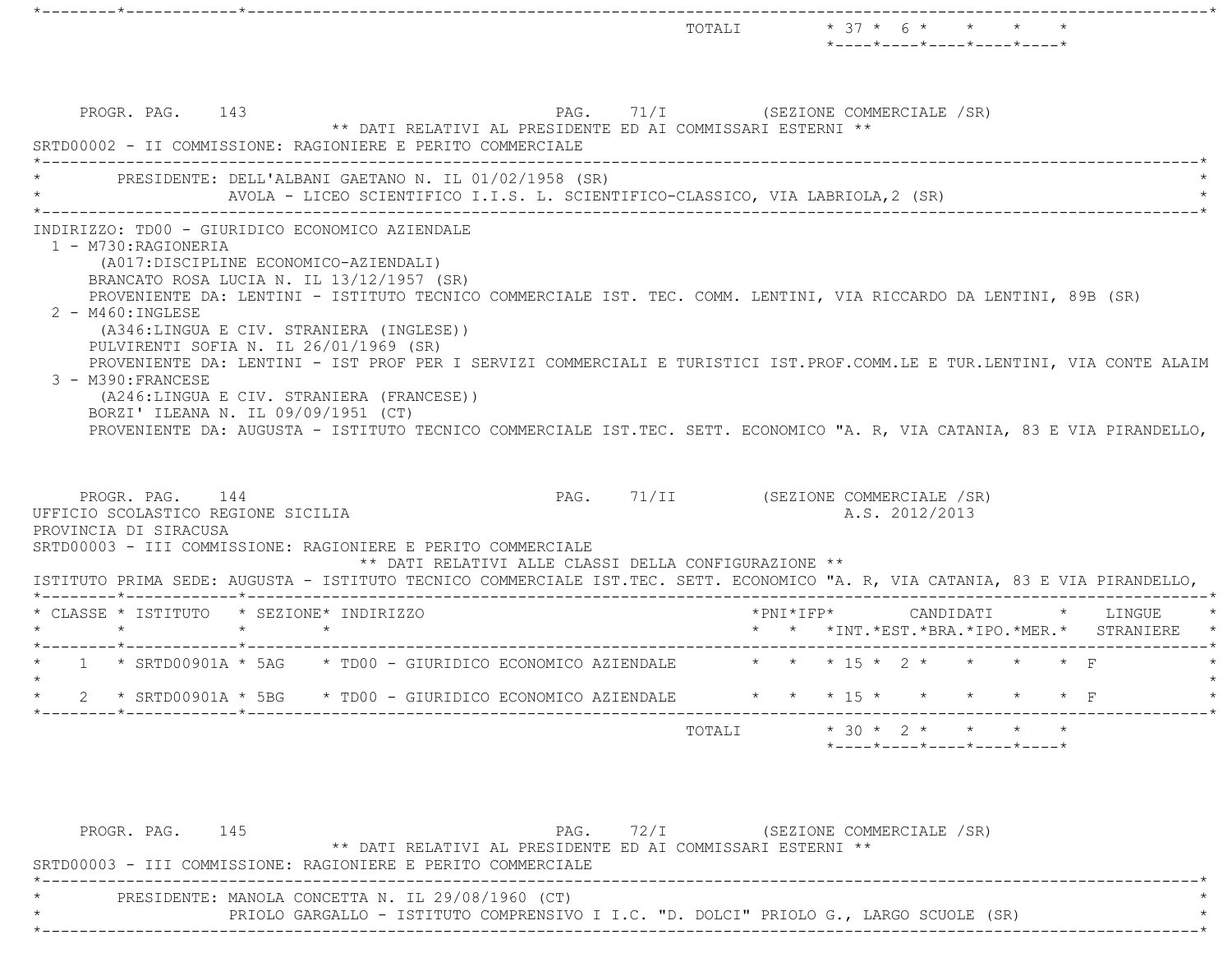INDIRIZZO: TD00 - GIURIDICO ECONOMICO AZIENDALE 1 - M730:RAGIONERIA (A017:DISCIPLINE ECONOMICO-AZIENDALI) MIGNOSA SEBASTIANA N. IL 18/05/1973 (SR) PROVENIENTE DA: ROSOLINI - IST PROF PER I SERVIZI COMMERCIALI E TURISTICI I.P.C.T. DI ROSOLINI, VIA ROSSINI (SR) 2 - M460:INGLESE (A346:LINGUA E CIV. STRANIERA (INGLESE)) SALVO ELIANA N. IL 22/08/1962 (SR) PROVENIENTE DA: SIRACUSA - ISTITUTO TECNICO COMMERCIALE A. RIZZA, VIALE A. DIAZ 12 (SR) 3 - M390:FRANCESE (A246:LINGUA E CIV. STRANIERA (FRANCESE)) LIBRA GRAZIELLA N. IL 18/08/1962 (SR) PROVENIENTE DA: ROSOLINI - IST PROF PER I SERVIZI COMMERCIALI E TURISTICI I.P.C.T. DI ROSOLINI -SERALE-, ROSSINI 29 (SR) PROGR. PAG. 146 PROGR. PAG. 22/II (SEZIONE COMMERCIALE /SR) UFFICIO SCOLASTICO REGIONE SICILIA A.S. 2012/2013 PROVINCIA DI SIRACUSA SRTD00004 - IV COMMISSIONE: RAGIONIERE E PERITO COMMERCIALE \*\* DATI RELATIVI ALLE CLASSI DELLA CONFIGURAZIONE \*\* ISTITUTO PRIMA SEDE: FLORIDIA - L.R. PAR. ISTITUTO TECNICO COMMERCIALE E. MORANTE, CORSO V.EMANUELE, N. 747 (SR) \*--------\*------------\*-------------------------------------------------------------------------------------------------------\* \* CLASSE \* ISTITUTO \* SEZIONE\* INDIRIZZO \*PNI\*IFP\* CANDIDATI \* LINGUE \* \* \* \* \* \* \* \*INT.\*EST.\*BRA.\*IPO.\*MER.\* STRANIERE \* \*--------\*------------\*-------------------------------------------------------------------------------------------------------\*1 \* SRTD08500V \* 5A \* TD00 - GIURIDICO ECONOMICO AZIENDALE \* \* \* 20 \* 10 \* \* \* \* \* F  $\star$ \* 2 \* SRTD08500V \* 5B \* TD00 - GIURIDICO ECONOMICO AZIENDALE \* \* \* 12 \* 6 \* \* \* \* \* F \*--------\*------------\*-------------------------------------------------------------------------------------------------------\* TOTALI \* 32 \* 16 \* \* \* \* \*----\*----\*----\*----\*----\*PROGR. PAG. 147 **PAG.** 23/I (SEZIONE COMMERCIALE /SR) \*\* DATI RELATIVI AL PRESIDENTE ED AI COMMISSARI ESTERNI \*\* SRTD00004 - IV COMMISSIONE: RAGIONIERE E PERITO COMMERCIALE \*----------------------------------------------------------------------------------------------------------------------------\*PRESIDENTE: DI MARI GIOVANNI N. IL 23/08/1950 (SR) \* ROSOLINI - ISTITUTO COMPRENSIVO I I.C. "S. CUORE" ROSOLINI, VIA S.PITINO S.N (SR) \* \*----------------------------------------------------------------------------------------------------------------------------\* INDIRIZZO: TD00 - GIURIDICO ECONOMICO AZIENDALE 1 - M730:RAGIONERIA (A017:DISCIPLINE ECONOMICO-AZIENDALI) SPADA VANNI N. IL 24/04/1969 (SR) PROVENIENTE DA: ROSOLINI - IST PROF PER I SERVIZI COMMERCIALI E TURISTICI I.P.C.T. DI ROSOLINI, VIA ROSSINI (SR) 2 - M460:INGLESE (A346:LINGUA E CIV. STRANIERA (INGLESE)) MAGNANO PATRIZIA N. IL 14/01/1954 (TO) PROVENIENTE DA: LENTINI - IST PROF PER I SERVIZI COMMERCIALI E TURISTICI IST.PROF.COMM.LE E TUR.LENTINI, VIA CONTE ALAIM 3 - M390:FRANCESE (A246:LINGUA E CIV. STRANIERA (FRANCESE)) NUVOLETTA ANGELA N. IL 20/01/1960 (SR) PROVENIENTE DA: NOTO - ISTITUTO TECNICO PER ATTIVITA' SOCIALI (GIA' ITF) P.SSA G. DI SAVOIA, VIA PITAGORA (SR)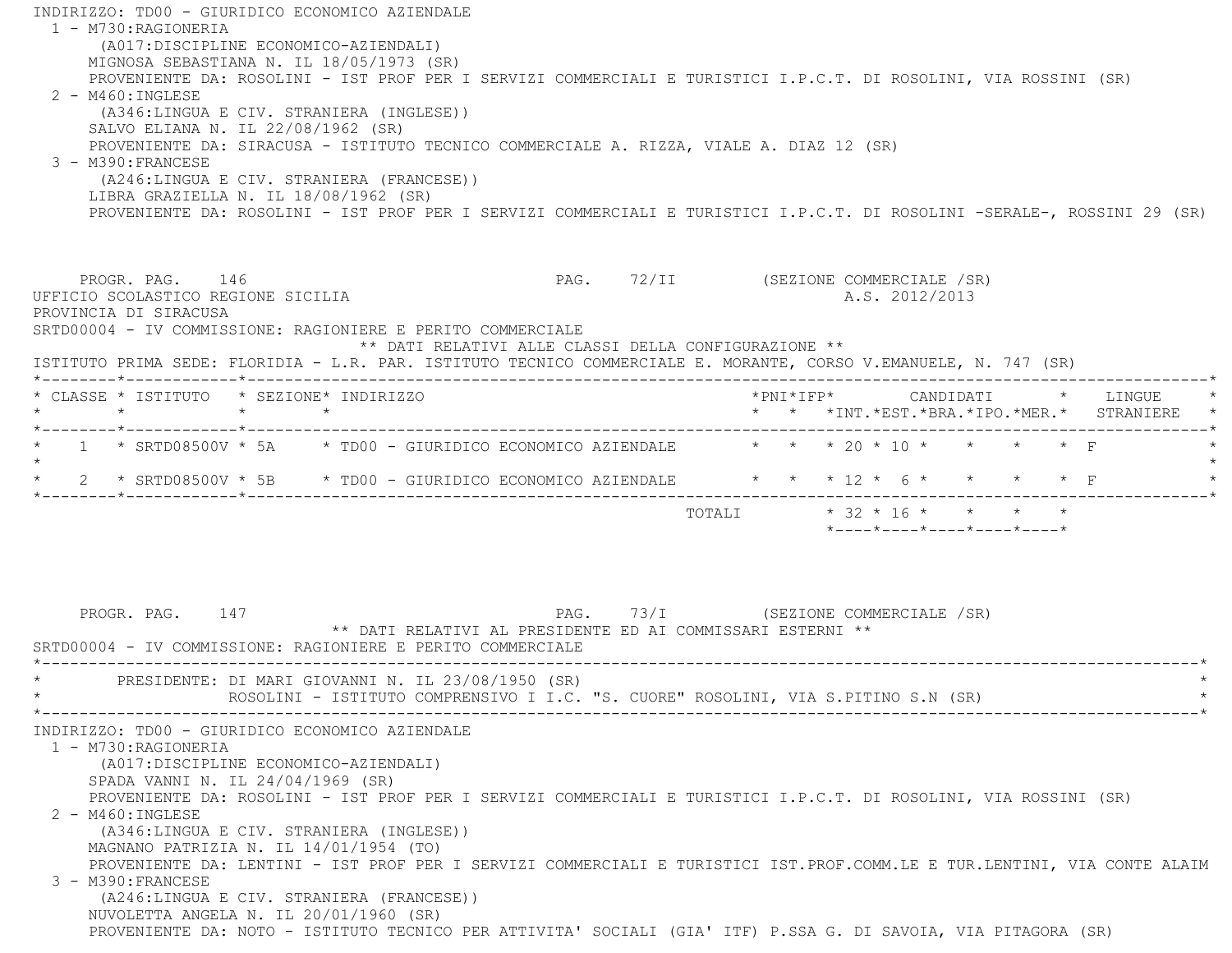PROGR. PAG. 148 COMMERCIALE (SR) UFFICIO SCOLASTICO REGIONE SICILIA A.S. 2012/2013 PROVINCIA DI SIRACUSA SRTD00005 - V COMMISSIONE: RAGIONIERE E PERITO COMMERCIALE \*\* DATI RELATIVI ALLE CLASSI DELLA CONFIGURAZIONE \*\* ISTITUTO PRIMA SEDE: SIRACUSA - L.R. PAR. ISTITUTO TECNICO COMMERCIALE ISTITUTO PARITARIO "S. QUASIMO, PIAZZA S. GIUSEPPE 13 ( \*--------\*------------\*-------------------------------------------------------------------------------------------------------\* \* CLASSE \* ISTITUTO \* SEZIONE\* INDIRIZZO \*PNI\*IFP\* CANDIDATI \* LINGUE \* \* \* \* \* \* \* \*INT.\*EST.\*BRA.\*IPO.\*MER.\* STRANIERE \* \*--------\*------------\*-------------------------------------------------------------------------------------------------------\*1 \* SRTDRP500U \* 5A \* TD00 - GIURIDICO ECONOMICO AZIENDALE \* \* \* 15 \* 7 \* \*  $\star$ \* 2 \* SRTDRP500U \* 5B \* TD00 - GIURIDICO ECONOMICO AZIENDALE \* \* \* 16 \* 7 \* \* \* \* \* F \*--------\*------------\*-------------------------------------------------------------------------------------------------------\* $\texttt{TOTAL} \qquad \qquad \star \quad 31 \; \star \; 14 \; \star \qquad \star \qquad \star \qquad \star \qquad \star$  $*$ ---- $*$ ---- $*$ ---- $*$ ---- $*$ ---- $*$  PROGR. PAG. 149 PAG. 74/I (SEZIONE COMMERCIALE /SR) \*\* DATI RELATIVI AL PRESIDENTE ED AI COMMISSARI ESTERNI \*\* SRTD00005 - V COMMISSIONE: RAGIONIERE E PERITO COMMERCIALE \*----------------------------------------------------------------------------------------------------------------------------\*PRESIDENTE: DIBARTOLO RAFFAELE N. IL 18/06/1959 (CT) PALAZZOLO ACREIDE - LICEO CLASSICO PLATONE, PIAZZA UMBERTO I (SR) \*----------------------------------------------------------------------------------------------------------------------------\* INDIRIZZO: TD00 - GIURIDICO ECONOMICO AZIENDALE 1 - M730:RAGIONERIA (A017:DISCIPLINE ECONOMICO-AZIENDALI) GIUNTA ROSARIA N. IL 22/04/1964 (EE) PROVENIENTE DA: LENTINI - IST PROF PER I SERVIZI COMMERCIALI E TURISTICI IST.PROF.COMM.LE E TUR.LENTINI, VIA CONTE ALAIM 2 - M460:INGLESE (A346:LINGUA E CIV. STRANIERA (INGLESE)) PICCIONE ANDREA N. IL 03/02/1960 (SR) PROVENIENTE DA: LENTINI - LICEO ARTISTICO LICEO ARTISTICO LENTINI (SR) 3 - M390:FRANCESE (A246:LINGUA E CIV. STRANIERA (FRANCESE)) AMATO SILVANA N. IL 15/11/1951 (SR) PROVENIENTE DA: MODICA - ISTITUTO TECNICO COMMERCIALE ARCHIMEDE, VIA FABRIZIO 10 (RG) PROGR. PAG. 150 PAG. PAG. 74/II (SEZIONE COMMERCIALE /SR) UFFICIO SCOLASTICO REGIONE SICILIA A.S. 2012/2013 PROVINCIA DI SIRACUSA SRTD00006 - VI COMMISSIONE: RAGIONIERE E PERITO COMMERCIALE \*\* DATI RELATIVI ALLE CLASSI DELLA CONFIGURAZIONE \*\* ISTITUTO PRIMA SEDE: LENTINI - ISTITUTO TECNICO COMMERCIALE IST. TEC. COMM. LENTINI, VIA RICCARDO DA LENTINI, 89B (SR) \*--------\*------------\*-------------------------------------------------------------------------------------------------------\* \* CLASSE \* ISTITUTO \* SEZIONE\* INDIRIZZO \*PNI\*IFP\* CANDIDATI \* LINGUE \*\* \* \* \* \* \* \*INT.\*EST.\*BRA.\*IPO.\*MER.\* STRANIERE \*

\*--------\*------------\*-------------------------------------------------------------------------------------------------------\*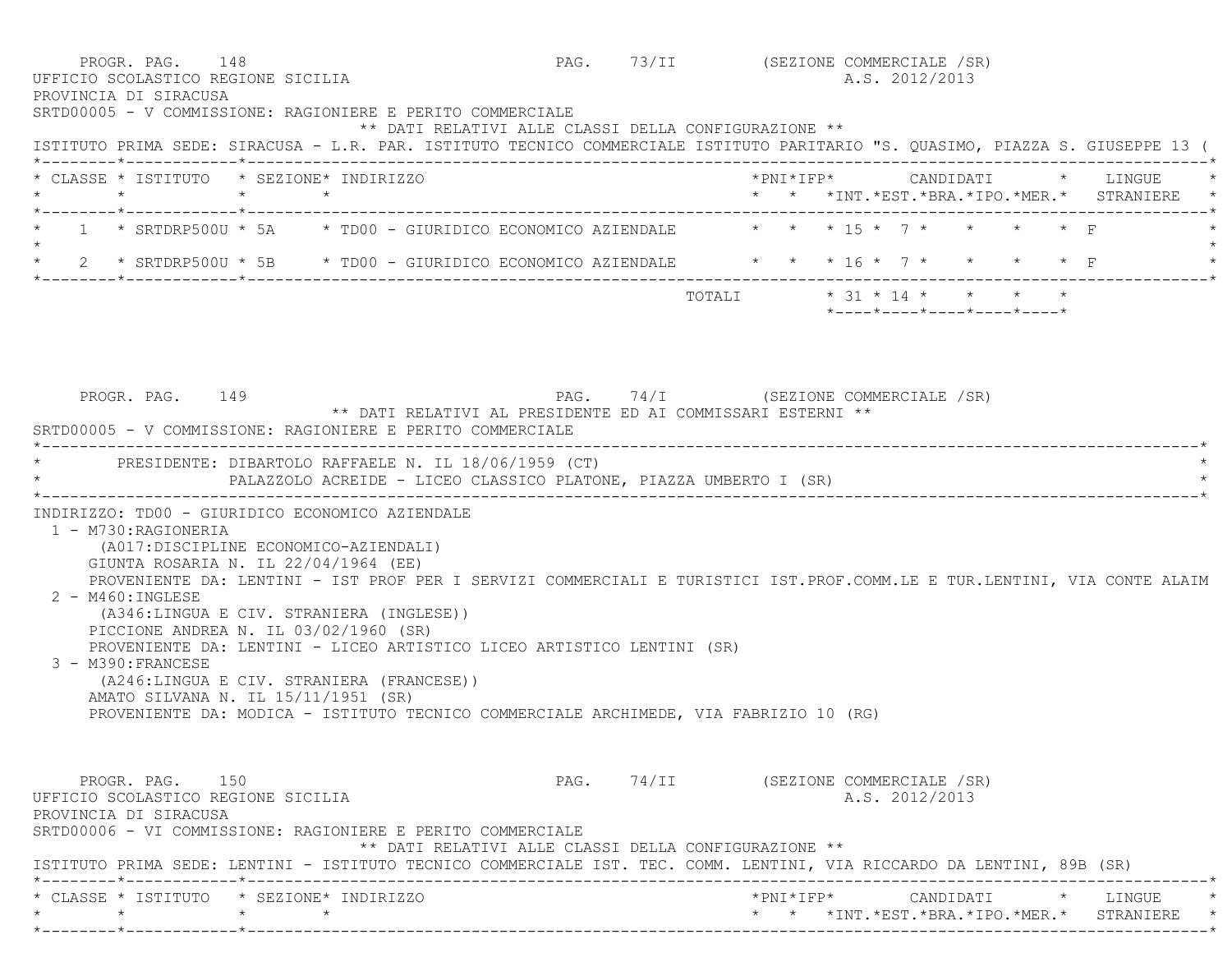| ISTITUTO SECONDA SEDE: FRANCOFONTE - ISTITUTO TECNICO COMMERCIALE IST. TEC. COMM. FRANCOFONTE, C.DA S. ANTONIO, S.N. (SR)                                                                                                                                                                                                                                                                                         |                                                                                                                                                    |
|-------------------------------------------------------------------------------------------------------------------------------------------------------------------------------------------------------------------------------------------------------------------------------------------------------------------------------------------------------------------------------------------------------------------|----------------------------------------------------------------------------------------------------------------------------------------------------|
| * CLASSE * ISTITUTO * SEZIONE* INDIRIZZO<br>$\star$ $\star$<br>$\star$                                                                                                                                                                                                                                                                                                                                            | *PNI*IFP* CANDIDATI * LINGUE<br>* * *INT.*EST.*BRA.*IPO.*MER.* STRANIERE *                                                                         |
| 2 * SRTD00702Q * 5F * TD00 - GIURIDICO ECONOMICO AZIENDALE * * * 16 * * * * * * * F                                                                                                                                                                                                                                                                                                                               |                                                                                                                                                    |
|                                                                                                                                                                                                                                                                                                                                                                                                                   | TOTALI * 29 * 2 * * * * *<br>$*$ ---- $*$ ---- $*$ ---- $*$ ---- $*$ ---- $*$                                                                      |
| PROGR. PAG. 151<br>** DATI RELATIVI AL PRESIDENTE ED AI COMMISSARI ESTERNI **<br>SRTD00006 - VI COMMISSIONE: RAGIONIERE E PERITO COMMERCIALE                                                                                                                                                                                                                                                                      | PAG. 75/I (SEZIONE COMMERCIALE /SR)                                                                                                                |
| PRESIDENTE: INTERLANDI LUIGI N. IL 28/06/1954 (SR)<br>FLORIDIA - LICEO SCIENTIFICO "L.DA VINCI" FLORIDIA, V.LE VITT.VENETO -C/DA SERRANTONE (SR)                                                                                                                                                                                                                                                                  |                                                                                                                                                    |
| $2 - M460$ : INGLESE                                                                                                                                                                                                                                                                                                                                                                                              |                                                                                                                                                    |
| (A346:LINGUA E CIV. STRANIERA (INGLESE))<br>VINCI MARIA GABRIELLA N. IL 06/04/1961 (SR)<br>PROVENIENTE DA: SIRACUSA - ISTITUTO TECNICO NAUTICO G.A.DELLA TARGIA, VIA CATANIA, 25 (SR)<br>3 - M390: FRANCESE<br>(A246:LINGUA E CIV. STRANIERA (FRANCESE))<br>TORCASSO FRANCESCO N. IL 06/10/1949 (SR)<br>PROVENIENTE DA: SIRACUSA - IST PROF ALBERGHIERO ISTITUTO PROFESSIONALE "FILIP, VIALE S. PANAGIA, 131 (SR) | PROVENIENTE DA: MILITELLO IN VAL DI CATANIA - IST TEC COMMERCIALE E PER GEOMETRI V. E. ORLANDO, C.DA PIANO MOLE S. N. (C                           |
| PROGR. PAG. 152<br>UFFICIO SCOLASTICO REGIONE SICILIA<br>PROVINCIA DI SIRACUSA<br>SRTD00007 - VII COMMISSIONE: RAGIONIERE E PERITO COMMERCIALE<br>** DATI RELATIVI ALLE CLASSI DELLA CONFIGURAZIONE **                                                                                                                                                                                                            | PAG. 75/II (SEZIONE COMMERCIALE /SR)<br>A.S. 2012/2013                                                                                             |
| ISTITUTO PRIMA SEDE: LENTINI - L.R. PAR. ISTITUTO TECNICO COMMERCIALE PIO XII, VIA CILEA, N. 12 (SR)                                                                                                                                                                                                                                                                                                              |                                                                                                                                                    |
|                                                                                                                                                                                                                                                                                                                                                                                                                   |                                                                                                                                                    |
| * CLASSE * ISTITUTO * SEZIONE* INDIRIZZO<br>1 * SRTD06500N * 5A * TD00 - GIURIDICO ECONOMICO AZIENDALE * * * 22 * 11 * * * * * F                                                                                                                                                                                                                                                                                  | $*PNI*IFP* \qquad \qquad \text{CANDIDATI} \qquad \qquad * \qquad \text{LINGUE} \qquad \qquad *$<br>* * *INT. *EST. *BRA. *IPO. *MER. * STRANIERE * |
| 2 * SRTD06500N * 5B * TD00 - GIURIDICO ECONOMICO AZIENDALE * * * 14 * 3 * * * * * F                                                                                                                                                                                                                                                                                                                               |                                                                                                                                                    |
| *--------*------------*--------------                                                                                                                                                                                                                                                                                                                                                                             | TOTALI * 36 * 14 * * * * *<br>*----*----*----*----*----*                                                                                           |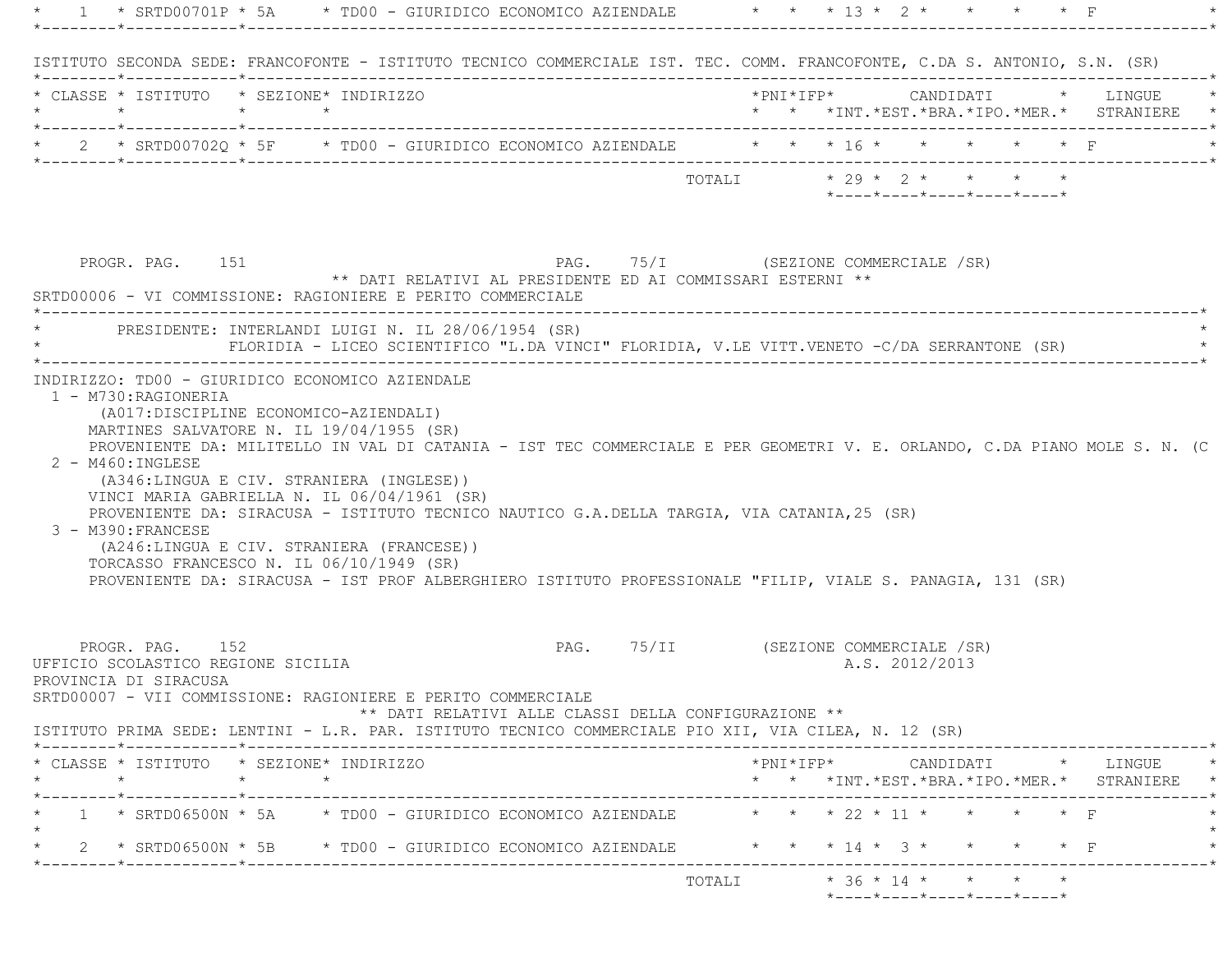| INDIRIZZO: TD00 - GIURIDICO ECONOMICO AZIENDALE<br>1 - M730:RAGIONERIA<br>(A017:DISCIPLINE ECONOMICO-AZIENDALI)<br>ANCONA GABRIELE N. IL 10/02/1962 (SR)<br>PROVENIENTE DA: SIRACUSA - ISTITUTO TECNICO COMMERCIALE A. RIZZA, VIALE A. DIAZ 12 (SR)<br>$2 - M460$ : INGLESE<br>(A346:LINGUA E CIV. STRANIERA (INGLESE))<br>TANASI MARIANNINA N. IL 08/03/1962 (SR)<br>PROVENIENTE DA: PALAZZOLO ACREIDE - IST PROF PER L'AGRICOLTURA E L'AMBIENTE I.P.S.S.A.R.T. - I.P.S.A.A., VIALE DANTE ALI<br>3 - M390: FRANCESE<br>(A246:LINGUA E CIV. STRANIERA (FRANCESE))<br>BORDONARO ROSA N. IL 14/02/1954 (SR)<br>PROVENIENTE DA: SIRACUSA - IST PROF PER I SERVIZI ALBERGHIERI E RISTORAZIONE FEDERICO II DI SVEVIA, VIA POLIBIO N. 59 (S |  |  |                |                                 |                                               |
|---------------------------------------------------------------------------------------------------------------------------------------------------------------------------------------------------------------------------------------------------------------------------------------------------------------------------------------------------------------------------------------------------------------------------------------------------------------------------------------------------------------------------------------------------------------------------------------------------------------------------------------------------------------------------------------------------------------------------------------|--|--|----------------|---------------------------------|-----------------------------------------------|
| PAG. 76/II (SEZIONE COMMERCIALE /SR)<br>PROGR. PAG. 154<br>UFFICIO SCOLASTICO REGIONE SICILIA<br>PROVINCIA DI SIRACUSA<br>SRTD00008 - VIII COMMISSIONE: RAGIONIERE E PERITO COMMERCIALE<br>** DATI RELATIVI ALLE CLASSI DELLA CONFIGURAZIONE **<br>ISTITUTO PRIMA SEDE: SIRACUSA - ISTITUTO TECNICO COMMERCIALE INSOLERA, VIA MODICA 2 (SR)                                                                                                                                                                                                                                                                                                                                                                                           |  |  | A.S. 2012/2013 |                                 |                                               |
| * CLASSE * ISTITUTO * SEZIONE* INDIRIZZO<br>$\star$ $\star$<br>$\star$ $\star$                                                                                                                                                                                                                                                                                                                                                                                                                                                                                                                                                                                                                                                        |  |  |                |                                 | * * *INT.*EST.*BRA.*IPO.*MER.* STRANIERE      |
| * 1 * SRTD004017 * 5AF * TD00 - GIURIDICO ECONOMICO AZIENDALE * * * * 19 * * * * * * F                                                                                                                                                                                                                                                                                                                                                                                                                                                                                                                                                                                                                                                |  |  |                |                                 |                                               |
| ISTITUTO SECONDA SEDE: AVOLA - ISTITUTO TECNICO COMMERCIALE MATTEI, VIA A. LABRIOLA (SR)                                                                                                                                                                                                                                                                                                                                                                                                                                                                                                                                                                                                                                              |  |  |                |                                 |                                               |
| * CLASSE * ISTITUTO * SEZIONE* INDIRIZZO                                                                                                                                                                                                                                                                                                                                                                                                                                                                                                                                                                                                                                                                                              |  |  |                |                                 | * * *INT. *EST. *BRA. *IPO. *MER. * STRANIERE |
| * TD18 - GIURID.ECON. AZ.LE (PROG. SIRIO) * * * 13 * *<br>* SRTD023501 * 5A                                                                                                                                                                                                                                                                                                                                                                                                                                                                                                                                                                                                                                                           |  |  |                | $\star$ $\star$ $\star$ $\perp$ |                                               |

PROGR. PAG. 155 PAG. 77/I (SEZIONE COMMERCIALE /SR)

\*----------------------------------------------------------------------------------------------------------------------------\*

\*\* DATI RELATIVI AL PRESIDENTE ED AI COMMISSARI ESTERNI \*\*

SRTD00008 - VIII COMMISSIONE: RAGIONIERE E PERITO COMMERCIALE

\* PRESIDENTE: RAPPA GIOVANNI N. IL 07/05/1957 (CE) \*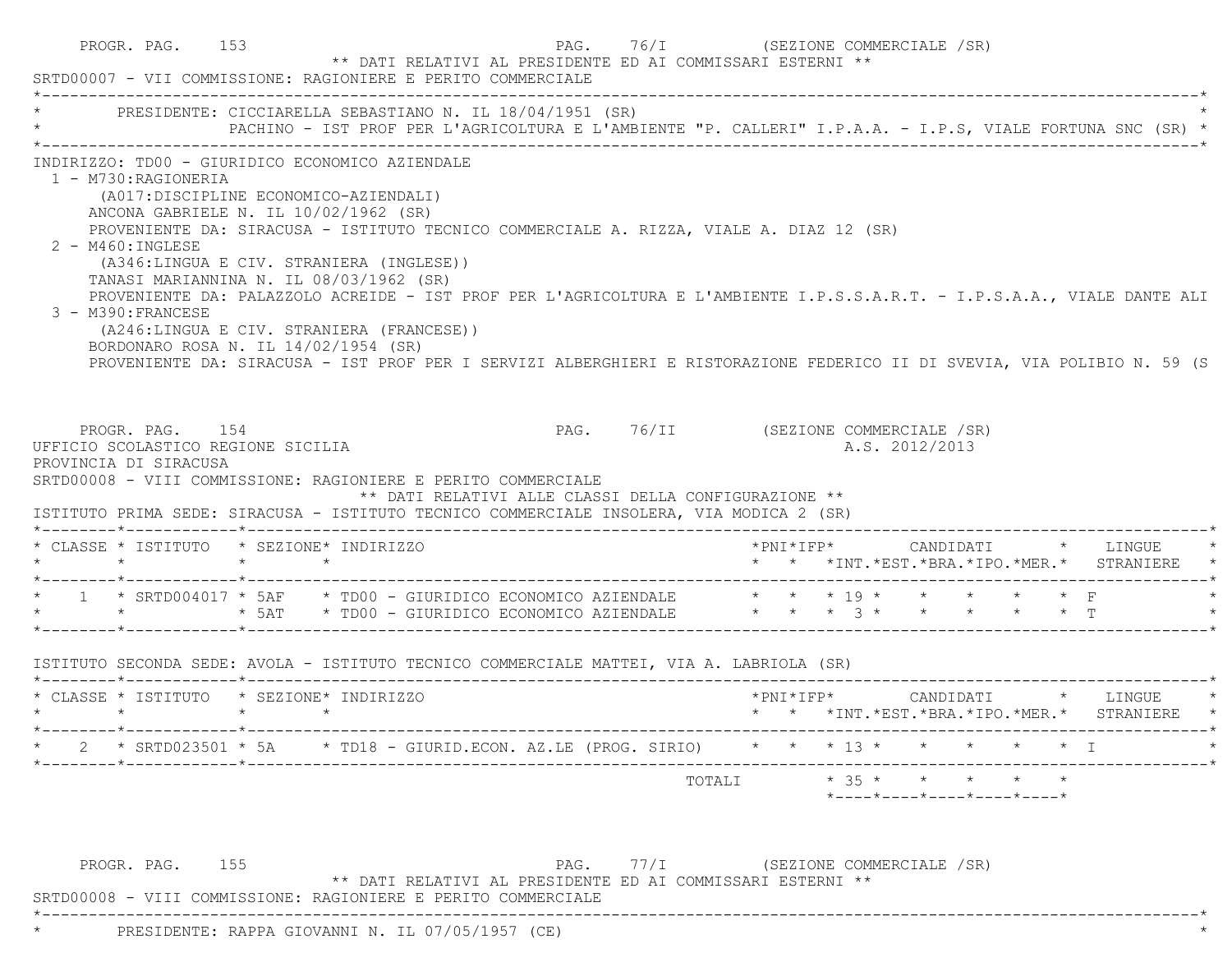LENTINI - ISTITUTO TECNICO COMMERCIALE IST. TEC. COMM. LENTINI, VIA RICCARDO DA LENTINI, 89B (SR) \*----------------------------------------------------------------------------------------------------------------------------\* INDIRIZZO: TD00 - GIURIDICO ECONOMICO AZIENDALE 1 - M730:RAGIONERIA (A017:DISCIPLINE ECONOMICO-AZIENDALI) LINO ANNA MARIA N. IL 26/07/1958 (SR) PROVENIENTE DA: LENTINI - ISTITUTO TECNICO COMMERCIALE IST. TEC. COMM. SERALE, VIA RICCARDO DA LENTINI, 89B (SR) 2 - M460:INGLESE (A346:LINGUA E CIV. STRANIERA (INGLESE)) GIUMMO CARMELO GIOVANNI N. IL 05/04/1953 (CT) PROVENIENTE DA: AUGUSTA - LICEO CLASSICO MEGARA (SEZIONE SCIENTIFICA AN, VIA STRAZZULLA, 10 (SR) 3 - M390:FRANCESE (A246:LINGUA E CIV. STRANIERA (FRANCESE)) ALIBRANDI DONATELLA N. IL 28/04/1957 (SR) PROVENIENTE DA: LENTINI - IST PROF PER I SERVIZI COMMERCIALI E TURISTICI IST.PROF.COMM.LE E TUR.LENTINI, VIA CONTE ALAIM 4 - M940:TEDESCO (A546:LINGUA E CIV. STRANIERA (TEDESCO)) BUNGER URSULA CHRISTINE N. IL 23/10/1964 (EE) PROVENIENTE DA: MODICA - ISTITUTO MAGISTRALE GIOVANNI VERGA, PIAZZA BADEN POWELL 1 (RG) INDIRIZZO: TD18 - GIURID.ECON. AZ.LE (PROG. SIRIO) 1 - M223:ECONOMIA AZIENDALE (A017:DISCIPLINE ECONOMICO-AZIENDALI) LINO ANNA MARIA N. IL 26/07/1958 (SR) PROVENIENTE DA: LENTINI - ISTITUTO TECNICO COMMERCIALE IST. TEC. COMM. SERALE, VIA RICCARDO DA LENTINI, 89B (SR) 2 - SR72:LINGUA STRANIERA (INGLESE) (A346:LINGUA E CIV. STRANIERA (INGLESE) GIUMMO CARMELO GIOVANNI N. IL 05/04/1953 (CT) PROVENIENTE DA: AUGUSTA - LICEO CLASSICO MEGARA (SEZIONE SCIENTIFICA AN, VIA STRAZZULLA, 10 (SR) 3 - SR85:DIRITTO (A019:DISCIPLINE GIURIDICHE ED ECONOMI) TABACCO GIOVANNA N. IL 14/12/1966 (SR) PROVENIENTE DA: FRANCOFONTE - IST PROF INDUSTRIA E ARTIGIANATO IPSIA FRANCOFONTE, VIA SIRACUSA 10 (SR) PROGR. PAG. 156 PAG. 77/II (SEZIONE COMMERCIALE /SR) UFFICIO SCOLASTICO REGIONE SICILIA A.S. 2012/2013 PROVINCIA DI SIRACUSA SRTD00009 - IX COMMISSIONE: RAGIONIERE E PERITO COMMERCIALE \*\* DATI RELATIVI ALLE CLASSI DELLA CONFIGURAZIONE \*\* ISTITUTO PRIMA SEDE: AVOLA - ISTITUTO TECNICO COMMERCIALE MATTEI, VIA LABRIOLA (SR) \*--------\*------------\*-------------------------------------------------------------------------------------------------------\* \* CLASSE \* ISTITUTO \* SEZIONE\* INDIRIZZO \*PNI\*IFP\* CANDIDATI \* LINGUE \* \* \* \* \* \* \* \*INT.\*EST.\*BRA.\*IPO.\*MER.\* STRANIERE \* \*--------\*------------\*-------------------------------------------------------------------------------------------------------\*1 \* SRTD02301L \* 5A \* TD00 - GIURIDICO ECONOMICO AZIENDALE \* \* \* 19 \* 2 \* \* \* \* \* F \* \* \* VA \* TD00 - GIURIDICO ECONOMICO AZIENDALE \* \* \* 1 \* \* \* \* \* T \* $\star$ \* 2 \* SRTD02301L \* 5C \* TD00 - GIURIDICO ECONOMICO AZIENDALE \* \* \* \* 18 \* \* \* \* \* \* \* F \* \* \* VC \* TD00 - GIURIDICO ECONOMICO AZIENDALE \* \* \* 1 \* \* \* \* \* T \* \*--------\*------------\*-------------------------------------------------------------------------------------------------------\*TOTALI  $* 39 * 2 * * * * * * * *$ \*----\*----\*----\*----\*----\*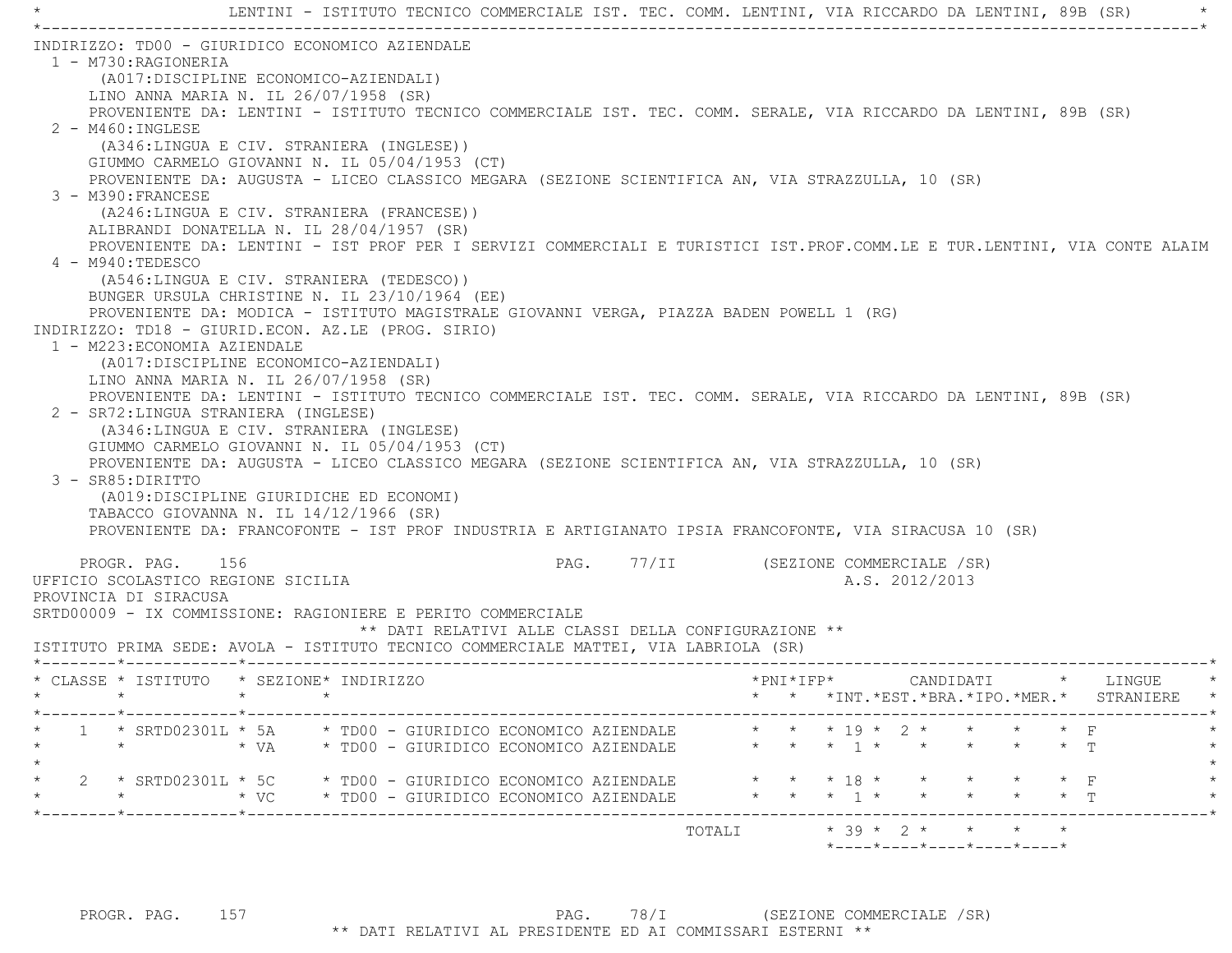|                                                                                                                                                                                                                                                                                                                                                                                                                                                                                                                                                                                                                                                                                                                                                                                                                                        |  | PRESIDENTE: STRANO GIOVANNA N. IL 17/06/1967 (SR)<br>SIRACUSA - ISTITUTO SUPERIORE "F. JUVARA" SIRACUSA, VIALE S. PANAGIA, 131 (SR) |                                      |        |           |                                    |                |                                                                 |  |                                                              |
|----------------------------------------------------------------------------------------------------------------------------------------------------------------------------------------------------------------------------------------------------------------------------------------------------------------------------------------------------------------------------------------------------------------------------------------------------------------------------------------------------------------------------------------------------------------------------------------------------------------------------------------------------------------------------------------------------------------------------------------------------------------------------------------------------------------------------------------|--|-------------------------------------------------------------------------------------------------------------------------------------|--------------------------------------|--------|-----------|------------------------------------|----------------|-----------------------------------------------------------------|--|--------------------------------------------------------------|
| INDIRIZZO: TD00 - GIURIDICO ECONOMICO AZIENDALE<br>1 - M730:RAGIONERIA<br>(A017:DISCIPLINE ECONOMICO-AZIENDALI)<br>SPICUGLIA ETTORE N. IL 05/10/1956 (SR)<br>PROVENIENTE DA: SIRACUSA - ISTITUTO TECNICO COMMERCIALE A. RIZZA, VIALE A. DIAZ 12 (SR)<br>$2 - M460: INGLESE$<br>(A346:LINGUA E CIV. STRANIERA (INGLESE))<br>GIULIANO MARIA CONCETTA N. IL 01/10/1954 (EE)<br>PROVENIENTE DA: SIRACUSA - ISTITUTO MAGISTRALE 8 I.I.S.S. "M.F.QUINTILIANO", VIA TISIA 49 (SR)<br>3 - M390: FRANCESE<br>(A246:LINGUA E CIV. STRANIERA (FRANCESE))<br>ARTALE GRAZIELLA N. IL 15/11/1964 (SR)<br>PROVENIENTE DA: LENTINI - IST PROF PER I SERVIZI COMMERCIALI E TURISTICI IST.PROF.COMM.LE E TUR.LENTINI, VIA CONTE ALAIM<br>$4 - M940: TEDESCO$<br>(A546:LINGUA E CIV. STRANIERA (TEDESCO))<br>DULCETTA MARIA OLIVETA N. IL 14/04/1957 (AG) |  |                                                                                                                                     |                                      |        |           |                                    |                |                                                                 |  |                                                              |
| PROVENIENTE DA: SIRACUSA - ISTITUTO MAGISTRALE 8 I.I.S.S. "M.F.QUINTILIANO", VIA TISIA 49 (SR)<br>PROGR. PAG. 158<br>UFFICIO SCOLASTICO REGIONE SICILIA<br>PROVINCIA DI SIRACUSA                                                                                                                                                                                                                                                                                                                                                                                                                                                                                                                                                                                                                                                       |  |                                                                                                                                     | PAG. 78/II (SEZIONE COMMERCIALE /SR) |        |           |                                    | A.S. 2012/2013 |                                                                 |  |                                                              |
| ISTITUTO PRIMA SEDE: LENTINI - ISTITUTO TECNICO COMMERCIALE IST. TEC. COMM. LENTINI, VIA RICCARDO DA LENTINI, 89B (SR)                                                                                                                                                                                                                                                                                                                                                                                                                                                                                                                                                                                                                                                                                                                 |  | SRTD14001 - I COMMISSIONE: RAGIONIERE PERITO COMMERCIALE E PROGRAMMATORE<br>** DATI RELATIVI ALLE CLASSI DELLA CONFIGURAZIONE **    |                                      |        |           |                                    |                |                                                                 |  |                                                              |
| * CLASSE * ISTITUTO * SEZIONE* INDIRIZZO                                                                                                                                                                                                                                                                                                                                                                                                                                                                                                                                                                                                                                                                                                                                                                                               |  |                                                                                                                                     |                                      |        |           |                                    |                |                                                                 |  | *PNI*IFP* CANDIDATI * LINGUE                                 |
| * 1 * SRTD00701P * 5P * TD14 - PROGRAMMATORI PROG. MERCURIO * * * * 22 * * * * * * * I                                                                                                                                                                                                                                                                                                                                                                                                                                                                                                                                                                                                                                                                                                                                                 |  |                                                                                                                                     |                                      |        |           |                                    |                |                                                                 |  |                                                              |
| ISTITUTO SECONDA SEDE: FRANCOFONTE - ISTITUTO TECNICO COMMERCIALE IST. TEC. COMM. FRANCOFONTE, C.DA S. ANTONIO, S.N. (SR)                                                                                                                                                                                                                                                                                                                                                                                                                                                                                                                                                                                                                                                                                                              |  |                                                                                                                                     |                                      |        |           |                                    |                |                                                                 |  |                                                              |
| * CLASSE * ISTITUTO * SEZIONE* INDIRIZZO                                                                                                                                                                                                                                                                                                                                                                                                                                                                                                                                                                                                                                                                                                                                                                                               |  |                                                                                                                                     |                                      |        | *PNI*IFP* |                                    |                | CANDIDATI                                                       |  |                                                              |
| * SRTD00702Q * 5M * TD14 - PROGRAMMATORI PROG. MERCURIO                                                                                                                                                                                                                                                                                                                                                                                                                                                                                                                                                                                                                                                                                                                                                                                |  |                                                                                                                                     |                                      |        |           | $\star$ $\star$ $\star$ 10 $\star$ |                | $\star$ $\star$ $\star$ T                                       |  | $\star$ LINGUE<br>* * *INT.*EST.*BRA.*IPO.*MER.* STRANIERE * |
|                                                                                                                                                                                                                                                                                                                                                                                                                                                                                                                                                                                                                                                                                                                                                                                                                                        |  |                                                                                                                                     |                                      | TOTALI |           |                                    |                | $* 32 * * * * * * *$<br>$*$ ---- $*$ ---- $*$ ---- $*$ ---- $*$ |  |                                                              |

\*----------------------------------------------------------------------------------------------------------------------------\*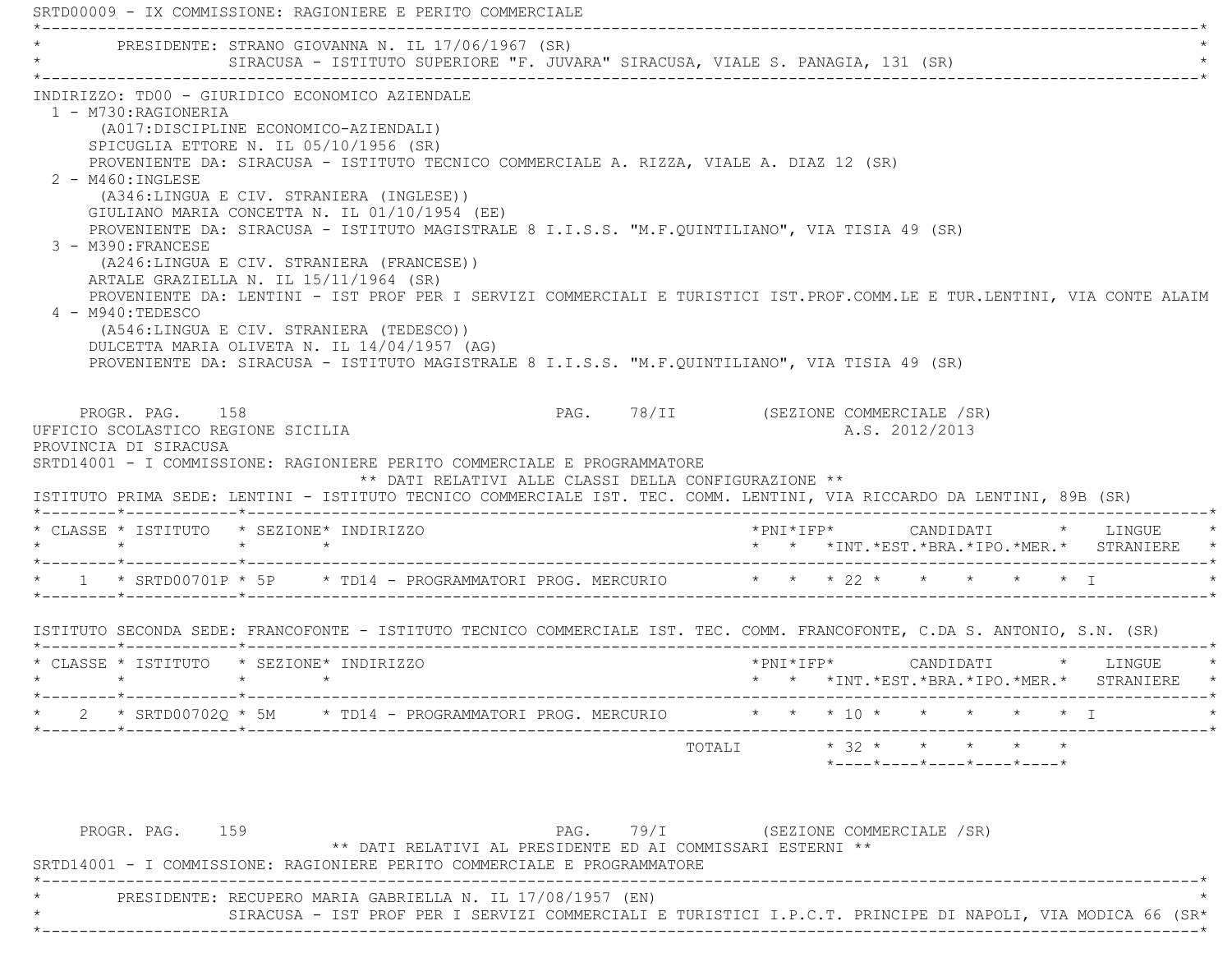INDIRIZZO: TD14 - PROGRAMMATORI PROG. MERCURIO 1 - M967:INFORMATICA (A042:INFORMATICA) ASTONE CARMELINDA N. IL 15/12/1971 (SR) PROVENIENTE DA: PALAZZOLO ACREIDE - ISTITUTO TECNICO INDUSTRIALE I.T.I.S. DI PALAZZOLO A., VIA ANTONINO UCCELLO (SR) 2 - M223:ECONOMIA AZIENDALE (A017:DISCIPLINE ECONOMICO-AZIENDALI) MAGLIOCCO ANTONINO N. IL 07/08/1960 (SR) PROVENIENTE DA: AVOLA - ISTITUTO TECNICO COMMERCIALE MATTEI, VIA LABRIOLA (SR) 3 - SR72:LINGUA STRANIERA (INGLESE) (A346:LINGUA E CIV. STRANIERA (INGLESE) CALVO CONCETTA N. IL 13/03/1960 (SR) PROVENIENTE DA: ROSOLINI - IST PROF PER I SERVIZI COMMERCIALI E TURISTICI I.P.C.T. DI ROSOLINI, VIA ROSSINI (SR) PROGR. PAG. 160 **PAG.** PAG. 79/II (SEZIONE COMMERCIALE /SR) UFFICIO SCOLASTICO REGIONE SICILIA A.S. 2012/2013 PROVINCIA DI SIRACUSA SRTD14002 - II COMMISSIONE: RAGIONIERE PERITO COMMERCIALE E PROGRAMMATORE \*\* DATI RELATIVI ALLE CLASSI DELLA CONFIGURAZIONE \*\* ISTITUTO PRIMA SEDE: SIRACUSA - ISTITUTO TECNICO COMMERCIALE INSOLERA, VIA MODICA 2 (SR) \*--------\*------------\*-------------------------------------------------------------------------------------------------------\* \* CLASSE \* ISTITUTO \* SEZIONE\* INDIRIZZO \*PNI\*IFP\* CANDIDATI \* LINGUE \* \* \* \* \* \* \* \*INT.\*EST.\*BRA.\*IPO.\*MER.\* STRANIERE \* \*--------\*------------\*-------------------------------------------------------------------------------------------------------\*1 \* SRTD004017 \* 5A \* TD14 - PROGRAMMATORI PROG. MERCURIO \* \* \* \* 15 \* \* \* \* \* \* \* \*  $\star$  \* 2 \* SRTD004017 \* 5B \* TD14 - PROGRAMMATORI PROG. MERCURIO \* \* \* 20 \* \* \* \* \* I \* \*--------\*------------\*-------------------------------------------------------------------------------------------------------\*TOTALI  $* 35 * * * * * * * * *$  \*----\*----\*----\*----\*----\*PROGR. PAG. 161 **PROGR. PAG. 2011** PAG. 80/I (SEZIONE COMMERCIALE /SR) \*\* DATI RELATIVI AL PRESIDENTE ED AI COMMISSARI ESTERNI \*\* SRTD14002 - II COMMISSIONE: RAGIONIERE PERITO COMMERCIALE E PROGRAMMATORE \*----------------------------------------------------------------------------------------------------------------------------\*PRESIDENTE: BLANDINO GIUSEPPE N. IL 10/12/1952 (RG) \* ROSOLINI - IST PROF PER I SERVIZI COMMERCIALI E TURISTICI I.P.C.T. DI ROSOLINI, VIA ROSSINI (SR) \* \*----------------------------------------------------------------------------------------------------------------------------\* INDIRIZZO: TD14 - PROGRAMMATORI PROG. MERCURIO 1 - M967:INFORMATICA (A042:INFORMATICA) BOTTARI GIUSEPPE N. IL 06/06/1973 (SR) PROVENIENTE DA: LENTINI - IST PROF PER L'AGRICOLTURA E L'AMBIENTE IST. PROF.LE AGR.AMBIENTE LENT, VIA RICCARDO DA LENTIN 2 - M223:ECONOMIA AZIENDALE (A017:DISCIPLINE ECONOMICO-AZIENDALI) CHIARAMONTE ANTONINO N. IL 28/06/1958 (SR) PROVENIENTE DA: AUGUSTA - ISTITUTO TECNICO COMMERCIALE IST.TEC. SETT. ECONOMICO "A. R, VIA CATANIA, 83 E VIA PIRANDELLO, 3 - SR72:LINGUA STRANIERA (INGLESE) (A346:LINGUA E CIV. STRANIERA (INGLESE) PINTALDI CALVO ROSA N. IL 18/03/1952 (SR) PROVENIENTE DA: PACHINO - ISTITUTO TECNICO INDUSTRIALE MICHELANGELO BARTOLO, VIA FIUME (SR)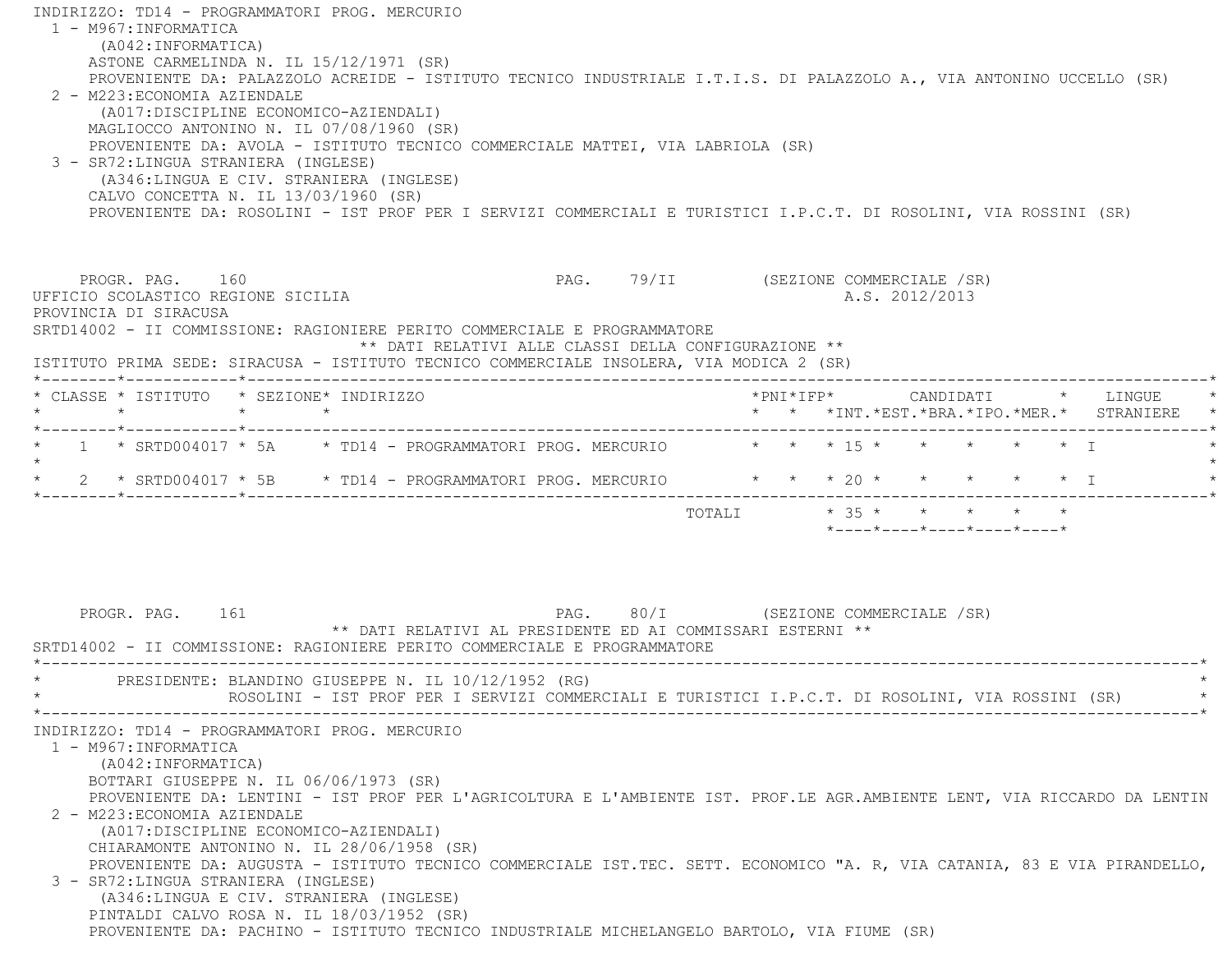| * CLASSE * ISTITUTO * SEZIONE* INDIRIZZO<br>* 1 * SRTE022018 * 5A * TE00 - INDIRIZZO GENERALE * * * * 11 * * * * * * * * *<br>$\star$<br>PAG. 81/I (SEZIONE PER ATTIVITA' SOCI/SR)<br>PROGR. PAG. 163<br>** DATI RELATIVI AL PRESIDENTE ED AI COMMISSARI ESTERNI **<br>SRTE00001 - I COMMISSIONE: ATTIVITA' SOCIALI - INDIRIZZO GENERALE<br>* PRESIDENTE: MIGLIORE LUCIA N. IL 08/11/1957 (SR)<br>AVOLA - LICEO SCIENTIFICO I.I.S. L. SCIENTIFICO-CLASSICO, VIA LABRIOLA, 2 (SR)<br>INDIRIZZO: TEOO - INDIRIZZO GENERALE<br>1 - M224: ECONOMIA DOMESTICA E TECNICA ORGANIZZATIVA<br>(A057:SCIENZA DEGLI ALIMENTI)<br>FRASCA ANNA N. IL 09/08/1972 (CT)<br>PROVENIENTE DA: LENTINI - IST PROF PER I SERVIZI COMMERCIALI E TURISTICI IST.PROF.COMM.LE E TUR.LENTINI, VIA CONTE ALAIM<br>2 - M460: INGLESE<br>(A346:LINGUA E CIV. STRANIERA (INGLESE))<br>GUASTELLA GINO N. IL 28/09/1960 (EE)<br>PROVENIENTE DA: ROSOLINI - IST PROF PER I SERVIZI COMMERCIALI E TURISTICI I.P.C.T. DI ROSOLINI -SERALE-, ROSSINI 29 (SR)<br>3 - M285: PEDAGOGIA<br>(A036: FILOSOFIA, PSICOL. E SC. DELL'EDUCAZ)<br>D'AMICO SONIA N. IL 25/03/1972 (SR)<br>PROVENIENTE DA: AUGUSTA - LICEO CLASSICO MEGARA (SEZIONE SCIENTIFICA AN, VIA STRAZZULLA, 10 (SR)<br>PAG. 81/II (SEZIONE PER ATTIVITA' SOCI/SR)<br>PROGR. PAG. 164<br>UFFICIO SCOLASTICO REGIONE SICILIA<br>PROVINCIA DI SIRACUSA | PAG. 80/II (SEZIONE COMMERCIALE /SR)<br>A.S. 2012/2013<br>** DATI RELATIVI ALLE CLASSI DELLA CONFIGURAZIONE **<br>ISTITUTO PRIMA SEDE: SIRACUSA - ISTITUTO TECNICO PER ATTIVITA' SOCIALI (GIA' ITF) P.SSA GIOVANNA DI SAVOIA, VIALE TICA 30 (SR) |
|---------------------------------------------------------------------------------------------------------------------------------------------------------------------------------------------------------------------------------------------------------------------------------------------------------------------------------------------------------------------------------------------------------------------------------------------------------------------------------------------------------------------------------------------------------------------------------------------------------------------------------------------------------------------------------------------------------------------------------------------------------------------------------------------------------------------------------------------------------------------------------------------------------------------------------------------------------------------------------------------------------------------------------------------------------------------------------------------------------------------------------------------------------------------------------------------------------------------------------------------------------------------------------------------------------------------------------------------------------------------------|--------------------------------------------------------------------------------------------------------------------------------------------------------------------------------------------------------------------------------------------------|
|                                                                                                                                                                                                                                                                                                                                                                                                                                                                                                                                                                                                                                                                                                                                                                                                                                                                                                                                                                                                                                                                                                                                                                                                                                                                                                                                                                           | * * *INT. *EST. *BRA. *IPO. *MER. * STRANIERE *                                                                                                                                                                                                  |
|                                                                                                                                                                                                                                                                                                                                                                                                                                                                                                                                                                                                                                                                                                                                                                                                                                                                                                                                                                                                                                                                                                                                                                                                                                                                                                                                                                           |                                                                                                                                                                                                                                                  |
|                                                                                                                                                                                                                                                                                                                                                                                                                                                                                                                                                                                                                                                                                                                                                                                                                                                                                                                                                                                                                                                                                                                                                                                                                                                                                                                                                                           |                                                                                                                                                                                                                                                  |
|                                                                                                                                                                                                                                                                                                                                                                                                                                                                                                                                                                                                                                                                                                                                                                                                                                                                                                                                                                                                                                                                                                                                                                                                                                                                                                                                                                           | *----*----*----*----*----*                                                                                                                                                                                                                       |
|                                                                                                                                                                                                                                                                                                                                                                                                                                                                                                                                                                                                                                                                                                                                                                                                                                                                                                                                                                                                                                                                                                                                                                                                                                                                                                                                                                           |                                                                                                                                                                                                                                                  |
|                                                                                                                                                                                                                                                                                                                                                                                                                                                                                                                                                                                                                                                                                                                                                                                                                                                                                                                                                                                                                                                                                                                                                                                                                                                                                                                                                                           |                                                                                                                                                                                                                                                  |
|                                                                                                                                                                                                                                                                                                                                                                                                                                                                                                                                                                                                                                                                                                                                                                                                                                                                                                                                                                                                                                                                                                                                                                                                                                                                                                                                                                           |                                                                                                                                                                                                                                                  |
| SRTF25001 - I COMMISSIONE: PER. IND.LE CAPOTECNICO-SPECIALIZZ.NE: CHIMICO<br>** DATI RELATIVI ALLE CLASSI DELLA CONFIGURAZIONE **                                                                                                                                                                                                                                                                                                                                                                                                                                                                                                                                                                                                                                                                                                                                                                                                                                                                                                                                                                                                                                                                                                                                                                                                                                         | A.S. 2012/2013                                                                                                                                                                                                                                   |
| ISTITUTO PRIMA SEDE: SIRACUSA - ISTITUTO TECNICO INDUSTRIALE E.FERMI, VIA TORINO N: 137 (SR)<br>* CLASSE * ISTITUTO * SEZIONE* INDIRIZZO<br>$*$ PNI $*$ I F P $*$                                                                                                                                                                                                                                                                                                                                                                                                                                                                                                                                                                                                                                                                                                                                                                                                                                                                                                                                                                                                                                                                                                                                                                                                         |                                                                                                                                                                                                                                                  |

\*--------\*------------\*-------------------------------------------------------------------------------------------------------\*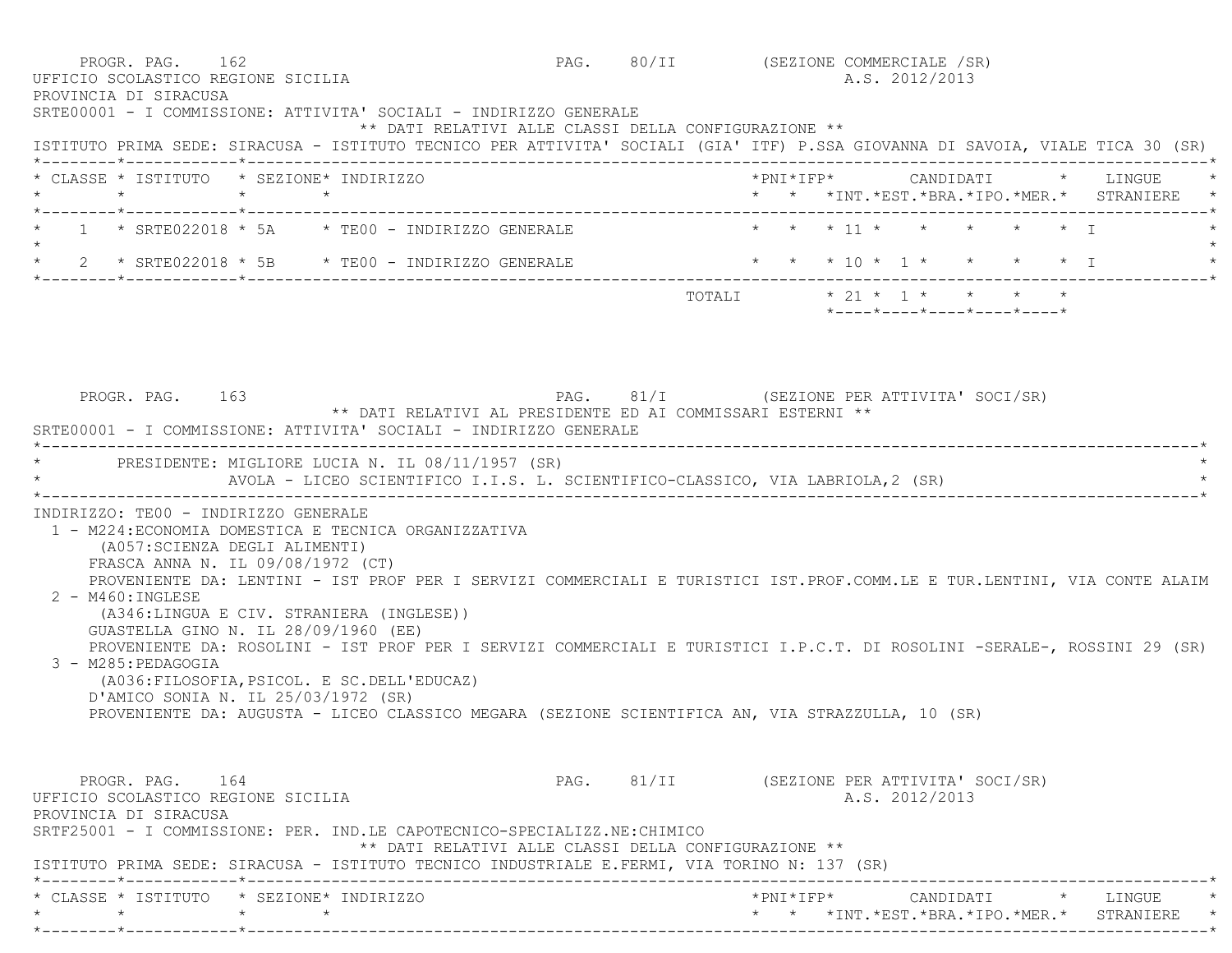|                                                                                                                                                                                                                                                                                                                                                                                                                                                                                                                                                                                                                                                                                                                                                                                                                                                                                                                                                                                                                                                                                                                                                                                                                                                                                                                            | * * 20 * 2 * * * * * T                                                                                     |
|----------------------------------------------------------------------------------------------------------------------------------------------------------------------------------------------------------------------------------------------------------------------------------------------------------------------------------------------------------------------------------------------------------------------------------------------------------------------------------------------------------------------------------------------------------------------------------------------------------------------------------------------------------------------------------------------------------------------------------------------------------------------------------------------------------------------------------------------------------------------------------------------------------------------------------------------------------------------------------------------------------------------------------------------------------------------------------------------------------------------------------------------------------------------------------------------------------------------------------------------------------------------------------------------------------------------------|------------------------------------------------------------------------------------------------------------|
| 2 * SRTF01000Q * 5AMEC * TF52 - MECCANICA                                                                                                                                                                                                                                                                                                                                                                                                                                                                                                                                                                                                                                                                                                                                                                                                                                                                                                                                                                                                                                                                                                                                                                                                                                                                                  | $\star$ $\star$ $\star$ $\frac{14}{4}$ $\star$ $\frac{1}{4}$ $\star$ $\star$ $\star$ $\star$ $\frac{1}{1}$ |
|                                                                                                                                                                                                                                                                                                                                                                                                                                                                                                                                                                                                                                                                                                                                                                                                                                                                                                                                                                                                                                                                                                                                                                                                                                                                                                                            | TOTALI * 34 * 3 * * * *<br>$*$ - - - - $*$ - - - - $*$ - - - - $*$ - - - - $*$ - - - - $*$                 |
| PROGR. PAG. 165<br>** DATI RELATIVI AL PRESIDENTE ED AI COMMISSARI ESTERNI **<br>SRTF25001 - I COMMISSIONE: PER. IND.LE CAPOTECNICO-SPECIALIZZ.NE:CHIMICO                                                                                                                                                                                                                                                                                                                                                                                                                                                                                                                                                                                                                                                                                                                                                                                                                                                                                                                                                                                                                                                                                                                                                                  | PAG. 82/I (SEZIONE INDUSTRIALE /SR)                                                                        |
| PRESIDENTE: CALABRESE GRAZIELLA N. IL 25/11/1962 (SR)<br>ROSOLINI - LICEO SCIENTIFICO "ARCHIMEDE", VIA SIPIONE 147 (SR)                                                                                                                                                                                                                                                                                                                                                                                                                                                                                                                                                                                                                                                                                                                                                                                                                                                                                                                                                                                                                                                                                                                                                                                                    |                                                                                                            |
| 1 - M044: PROCESSI CHIMICI INDUSTRIALI<br>(A013: CHIMICA E TECNOLOGIE CHIMICHE)<br>CULTRERA GIUSEPPE N. IL 19/03/1964 (SR)<br>PROVENIENTE DA: PACHINO - IST PROF PER L'AGRICOLTURA E L'AMBIENTE "P. CALLERI" I.P.A.A. - I.P.S, VIALE FORTUNA SNC (SR)<br>2 - M460: INGLESE<br>(A346:LINGUA E CIV. STRANIERA (INGLESE))<br>CALDARELLA DOROTEA N. IL 21/08/1965 (SR)<br>PROVENIENTE DA: NOTO - ISTITUTO D'ARTE ISTITUTO STATALE D'ARTE DI NOT, VIA PITAGORA (SR)<br>3 - M568: MATEMATICA<br>(A047: MATEMATICA)<br>SGANDURRA GIUSEPPINA N. IL 31/10/1970 (CT)<br>PROVENIENTE DA: PACHINO - ISTITUTO TECNICO INDUSTRIALE MICHELANGELO BARTOLO, VIA FIUME (SR)<br>INDIRIZZO: TF52 - MECCANICA<br>$1 - M460$ : INGLESE<br>(A346:LINGUA E CIV. STRANIERA (INGLESE))<br>CALDARELLA DOROTEA N. IL 21/08/1965 (SR)<br>PROVENIENTE DA: NOTO - ISTITUTO D'ARTE ISTITUTO STATALE D'ARTE DI NOT, VIA PITAGORA (SR)<br>2 - M568: MATEMATICA<br>(A047:MATEMATICA)<br>SGANDURRA GIUSEPPINA N. IL 31/10/1970 (CT)<br>PROVENIENTE DA: PACHINO - ISTITUTO TECNICO INDUSTRIALE MICHELANGELO BARTOLO, VIA FIUME (SR)<br>3 - M551: MACCHINE A FLUIDO<br>(A020: DISCIPLINE MECCANICHE E TECNOLOGIA)<br>IMBALZANO CARLO N. IL 07/08/1975 (RC)<br>PROVENIENTE DA: CARLENTINI - ISTITUTO TECNICO INDUSTRIALE I.T.I. CARLENTINI, VIA DELLO STADIO (SR) |                                                                                                            |
| PROGR. PAG. 166<br>UFFICIO SCOLASTICO REGIONE SICILIA<br>PROVINCIA DI SIRACUSA<br>SRTF45001 - I COMMISSIONE: PER. IND.LE CAPOTECNICO-SPECIALIZZ.: INFORMATICA<br>** DATI RELATIVI ALLE CLASSI DELLA CONFIGURAZIONE **<br>ISTITUTO PRIMA SEDE: SIRACUSA - ISTITUTO TECNICO INDUSTRIALE E.FERMI, VIA TORINO N: 137 (SR)                                                                                                                                                                                                                                                                                                                                                                                                                                                                                                                                                                                                                                                                                                                                                                                                                                                                                                                                                                                                      | PAG. 82/II (SEZIONE INDUSTRIALE /SR)<br>A.S. 2012/2013                                                     |
| * CLASSE * ISTITUTO * SEZIONE* INDIRIZZO                                                                                                                                                                                                                                                                                                                                                                                                                                                                                                                                                                                                                                                                                                                                                                                                                                                                                                                                                                                                                                                                                                                                                                                                                                                                                   | *PNI*IFP* CANDIDATI * LINGUE                                                                               |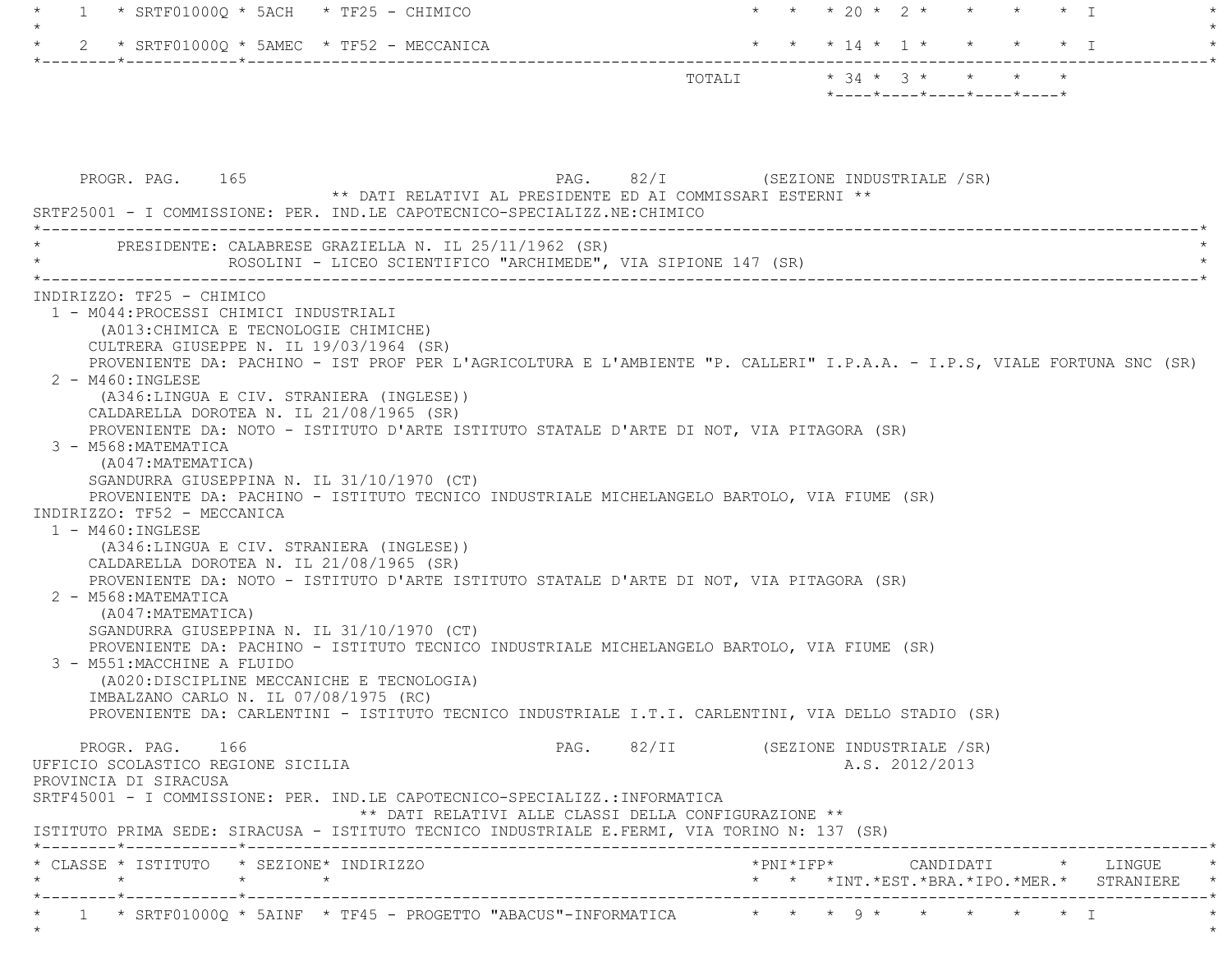|                                                                                                                                                                                                                                                                                                                                                                                                                                                                                                                                                                                                                                            |                                                                 | TOTALI * 20 * * * * * * |                | *----*----*----*----*----* |  |                                                                                                                                                    |
|--------------------------------------------------------------------------------------------------------------------------------------------------------------------------------------------------------------------------------------------------------------------------------------------------------------------------------------------------------------------------------------------------------------------------------------------------------------------------------------------------------------------------------------------------------------------------------------------------------------------------------------------|-----------------------------------------------------------------|-------------------------|----------------|----------------------------|--|----------------------------------------------------------------------------------------------------------------------------------------------------|
| PROGR. PAG. 167<br>** DATI RELATIVI AL PRESIDENTE ED AI COMMISSARI ESTERNI **<br>SRTF45001 - I COMMISSIONE: PER. IND.LE CAPOTECNICO-SPECIALIZZ.:INFORMATICA                                                                                                                                                                                                                                                                                                                                                                                                                                                                                | PAG. 83/I (SEZIONE INDUSTRIALE /SR)                             |                         |                |                            |  |                                                                                                                                                    |
| * PRESIDENTE: CATAUDELLA CESARE N. IL 25/04/1959 (SR)<br>PACHINO - IST PROF PER L'AGRICOLTURA E L'AMBIENTE "P. CALLERI" I.P.A.A. - I.P.S, VIALE FORTUNA SNC (SR) *                                                                                                                                                                                                                                                                                                                                                                                                                                                                         |                                                                 |                         |                |                            |  |                                                                                                                                                    |
| PROVENIENTE DA: FRANCOFONTE - ISTITUTO TECNICO COMMERCIALE IST. TEC. COMM. FRANCOFONTE, C.DA S. ANTONIO, S.N. (SR)<br>2 - M961: CALCOLO DELLE PROBABILITA', STATIS., RICERCA OPER.<br>(A048: MATEMATICA APPLICATA)<br>CARRIGLIO GIUSEPPE N. IL 01/04/1950 (SR)<br>PROVENIENTE DA: AUGUSTA - ISTITUTO TECNICO COMMERCIALE IST.TEC. SETT. ECONOMICO "A. R, VIA CATANIA, 83 E VIA PIRANDELLO,<br>3 - SR72: LINGUA STRANIERA (INGLESE)<br>(A346:LINGUA E CIV. STRANIERA (INGLESE)<br>SANTIGLIA LUCIA N. IL 06/11/1960 (SR)<br>PROVENIENTE DA: LENTINI - ISTITUTO TECNICO COMMERCIALE IST. TEC. COMM. SERALE, VIA RICCARDO DA LENTINI, 89B (SR) |                                                                 |                         |                |                            |  |                                                                                                                                                    |
| PROGR. PAG. 168<br>** DATI RELATIVI ALLE CLASSI DELLA CONFIGURAZIONE **                                                                                                                                                                                                                                                                                                                                                                                                                                                                                                                                                                    | PAG. 83/II (SEZIONE INDUSTRIALE /SR)                            |                         | A.S. 2012/2013 |                            |  |                                                                                                                                                    |
|                                                                                                                                                                                                                                                                                                                                                                                                                                                                                                                                                                                                                                            |                                                                 |                         |                |                            |  |                                                                                                                                                    |
| $\star$<br>$\star$                                                                                                                                                                                                                                                                                                                                                                                                                                                                                                                                                                                                                         | $*$ PNI $*$ IFP $*$<br>* * *INT.*EST.*BRA.*IPO.*MER.* STRANIERE |                         |                |                            |  | CANDIDATI * LINGUE                                                                                                                                 |
|                                                                                                                                                                                                                                                                                                                                                                                                                                                                                                                                                                                                                                            |                                                                 |                         |                |                            |  |                                                                                                                                                    |
|                                                                                                                                                                                                                                                                                                                                                                                                                                                                                                                                                                                                                                            |                                                                 |                         |                |                            |  |                                                                                                                                                    |
| UFFICIO SCOLASTICO REGIONE SICILIA<br>PROVINCIA DI SIRACUSA<br>SRTF50001 - I COMMISSIONE: PER. IND.LE CAPOTEC.-SPECIAL:ELETTRON.E TELECOMUN.<br>ISTITUTO PRIMA SEDE: ROSOLINI - ISTITUTO TECNICO INDUSTRIALE ISTITUTO TEC. INDUSTRIALE COR, SANTALESSANDRA (SR)<br>* CLASSE * ISTITUTO * SEZIONE* INDIRIZZO<br>$\star$ $\star$<br>* 1 * SRTF01701G * 5B * TF50 - ELETTR. E TELECOM. * * * * 11 * * * * * * * * I<br>ISTITUTO SECONDA SEDE: NOTO - IST PROF INDUSTRIA E ARTIGIANATO I.P.S.I.A.- NOTO -, VIA PLATONE, 4 (SR)<br>* CLASSE * ISTITUTO * SEZIONE* INDIRIZZO<br>$\star$ $\star$<br>$\star$                                       |                                                                 |                         |                |                            |  | $*PNI*IFP* \qquad \qquad \text{CANDIDATI} \qquad \qquad * \qquad \text{LINGUE} \qquad \qquad *$<br>* * *INT. *EST. *BRA. *IPO. *MER. * STRANIERE * |
| 2 * SRRI01201G * 5A * RR9K - TECNICO IND.ELETTRO. (NUOVO ORD.) * * * 19 * 1 * * * * * * I                                                                                                                                                                                                                                                                                                                                                                                                                                                                                                                                                  |                                                                 |                         |                |                            |  |                                                                                                                                                    |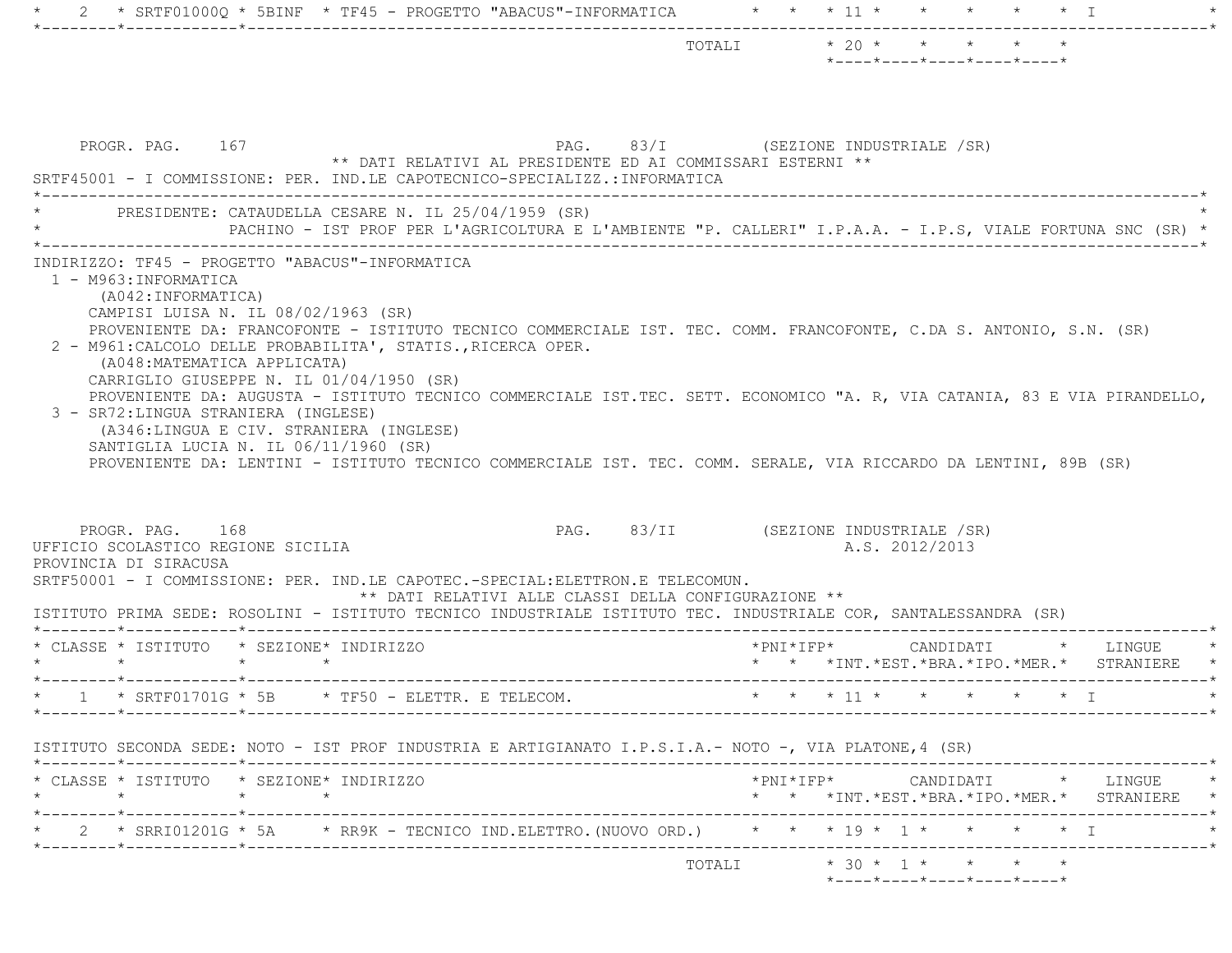PROGR. PAG. 169 PAG. 84/I (SEZIONE INDUSTRIALE /SR) \*\* DATI RELATIVI AL PRESIDENTE ED AI COMMISSARI ESTERNI \*\* SRTF50001 - I COMMISSIONE: PER. IND.LE CAPOTEC.-SPECIAL:ELETTRON.E TELECOMUN. \*----------------------------------------------------------------------------------------------------------------------------\*PRESIDENTE: FONTANA ANGELA N. IL 12/09/1963 (SR) MELILLI - ISTITUTO COMPRENSIVO I ISTITUTO COMPRENSIVO MELILL, VIA G. MATTEOTTI, 41 (SR) \*----------------------------------------------------------------------------------------------------------------------------\* INDIRIZZO: TF50 - ELETTR. E TELECOM. 1 - M049:ELETTRONICA, TELECOMUNICAZIONI E APPLICAZIONI (A034:ELETTRONICA) CIRCO ALVARO N. IL 08/05/1953 (SR) PROVENIENTE DA: AUGUSTA - ISTITUTO TECNICO INDUSTRIALE IST.TEC. SETT.TECNOLOGICO-LIC., VIA CATANIA, 83 (SR) 2 - M149:ELETTRONICA E COMUNICAZIONI ELETTRICHE (A034:ELETTRONICA) CIRCO ALVARO N. IL 08/05/1953 (SR) PROVENIENTE DA: AUGUSTA - ISTITUTO TECNICO INDUSTRIALE IST.TEC. SETT.TECNOLOGICO-LIC., VIA CATANIA, 83 (SR) 3 - M460:INGLESE (A346:LINGUA E CIV. STRANIERA (INGLESE)) MARTELLO ROSARIA N. IL 25/12/1954 (SR) PROVENIENTE DA: LENTINI - LICEO CLASSICO GORGIA, PIAZZA DEGLI STUDI 1 (SR) 4 - M014:MATEMATICA (A047:MATEMATICA) FLORIDDIA MARIA N. IL 08/09/1953 (SR) PROVENIENTE DA: ISPICA - IST PROF PER I SERVIZI COMMERCIALI E TURISTICI ISTITUTO ISTRUZIONE SUPERIORE, VIA DELLA SCULTUR 5 - M568:MATEMATICA (A047:MATEMATICA) FLORIDDIA MARIA N. IL 08/09/1953 (SR) PROVENIENTE DA: ISPICA - IST PROF PER I SERVIZI COMMERCIALI E TURISTICI ISTITUTO ISTRUZIONE SUPERIORE, VIA DELLA SCULTUR INDIRIZZO: RR9K - TECNICO IND.ELETTRO.(NUOVO ORD.) 1 - M049:ELETTRONICA, TELECOMUNICAZIONI E APPLICAZIONI (A034:ELETTRONICA) CIRCO ALVARO N. IL 08/05/1953 (SR) PROVENIENTE DA: AUGUSTA - ISTITUTO TECNICO INDUSTRIALE IST.TEC. SETT.TECNOLOGICO-LIC., VIA CATANIA, 83 (SR) 2 - M149:ELETTRONICA E COMUNICAZIONI ELETTRICHE (A034:ELETTRONICA) CIRCO ALVARO N. IL 08/05/1953 (SR) PROVENIENTE DA: AUGUSTA - ISTITUTO TECNICO INDUSTRIALE IST.TEC. SETT.TECNOLOGICO-LIC., VIA CATANIA, 83 (SR) 3 - M460:INGLESE (A346:LINGUA E CIV. STRANIERA (INGLESE)) MARTELLO ROSARIA N. IL 25/12/1954 (SR) PROVENIENTE DA: LENTINI - LICEO CLASSICO GORGIA, PIAZZA DEGLI STUDI 1 (SR) (SEGUONO DATI RELATIVI AI COMMISSARI ESTERNI) PROGR. PAG. 170 **PROGR. PAG. 24/II** (SEZIONE INDUSTRIALE /SR) \*\* DATI RELATIVI AI COMMISSARI ESTERNI \*\* 4 - M014:MATEMATICA (A047:MATEMATICA) FLORIDDIA MARIA N. IL 08/09/1953 (SR) PROVENIENTE DA: ISPICA - IST PROF PER I SERVIZI COMMERCIALI E TURISTICI ISTITUTO ISTRUZIONE SUPERIORE, VIA DELLA SCULTUR 5 - M568:MATEMATICA (A047:MATEMATICA) FLORIDDIA MARIA N. IL 08/09/1953 (SR) PROVENIENTE DA: ISPICA - IST PROF PER I SERVIZI COMMERCIALI E TURISTICI ISTITUTO ISTRUZIONE SUPERIORE, VIA DELLA SCULTUR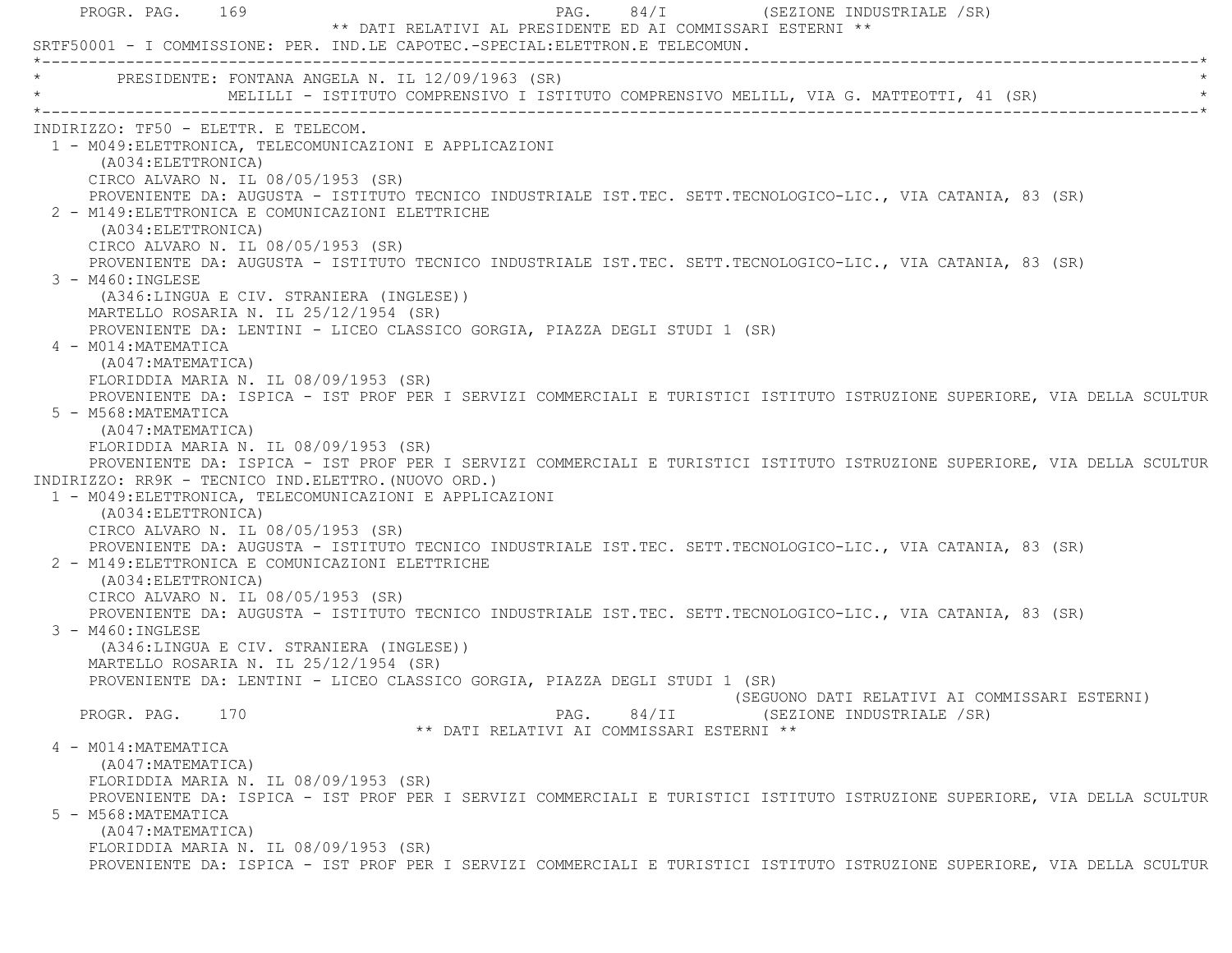| PROGR. PAG. 171<br>UFFICIO SCOLASTICO REGIONE SICILIA       |                                                                                                                                                                                                                                                           |  | PAG. 84/III (SEZIONE INDUSTRIALE /SR)<br>A.S. 2012/2013                                                                 |
|-------------------------------------------------------------|-----------------------------------------------------------------------------------------------------------------------------------------------------------------------------------------------------------------------------------------------------------|--|-------------------------------------------------------------------------------------------------------------------------|
| PROVINCIA DI SIRACUSA                                       | SRTF50002 - II COMMISSIONE: PER. IND.LE CAPOTEC.-SPECIAL:ELETTRON.E TELECOMUN.<br>** DATI RELATIVI ALLE CLASSI DELLA CONFIGURAZIONE **<br>ISTITUTO PRIMA SEDE: ROSOLINI - ISTITUTO TECNICO INDUSTRIALE ISTITUTO TEC. INDUSTRIALE COR, SANTALESSANDRA (SR) |  |                                                                                                                         |
|                                                             | * CLASSE * ISTITUTO * SEZIONE* INDIRIZZO                                                                                                                                                                                                                  |  | *PNI*IFP* CANDIDATI * LINGUE<br>* * *INT. *EST. *BRA. *IPO. *MER. * STRANIERE *                                         |
|                                                             | $1 * SRTF01701G * 5A * TF50 - ELETTR. E TELECOM.$                                                                                                                                                                                                         |  | * * * 9 * 1 * * * * T                                                                                                   |
|                                                             |                                                                                                                                                                                                                                                           |  | ISTITUTO SECONDA SEDE: ROSOLINI - ISTITUTO TECNICO INDUSTRIALE IST.TEC.IND. ROSOLINI - CORSO, VIA SANTA ALESSANDRA (SR) |
| $\star$                                                     | * CLASSE * ISTITUTO * SEZIONE* INDIRIZZO<br>$\star$ $\qquad$ $\star$                                                                                                                                                                                      |  | *PNI*IFP* CANDIDATI * LINGUE<br>* * *INT. *EST. *BRA. *IPO. *MER. * STRANIERE *                                         |
|                                                             | $\star$ 2 $\star$ SRTF017533 $\star$ 5E $\star$ TF50 - ELETTR. E TELECOM.                                                                                                                                                                                 |  | * * * 16 * * * * * * T                                                                                                  |
|                                                             |                                                                                                                                                                                                                                                           |  | TOTALI * 25 * 1 * * * * *<br>$*$ - - - - $*$ - - - - $*$ - - - - $*$ - - - - $*$ - - - - $*$                            |
|                                                             | LENTINI - LICEO SCIENTIFICO "ELIO VITTORINI" LENTINI, VIA RICCARDO DA LENTINI 89 (SR)                                                                                                                                                                     |  |                                                                                                                         |
|                                                             | ** DATI RELATIVI AL PRESIDENTE ED AI COMMISSARI ESTERNI **<br>SRTF50002 - II COMMISSIONE: PER. IND.LE CAPOTEC.-SPECIAL: ELETTRON.E TELECOMUN.<br>PRESIDENTE: MANGIAFICO MARIA ADA N. IL 07/04/1958 (SR)                                                   |  |                                                                                                                         |
| INDIRIZZO: TF50 - ELETTR. E TELECOM.<br>(A034: ELETTRONICA) | 1 - M149: ELETTRONICA E COMUNICAZIONI ELETTRICHE                                                                                                                                                                                                          |  |                                                                                                                         |
| $2 - M460$ : INGLESE                                        | GIANINO CESARE N. IL 21/11/1953 (SR)<br>PROVENIENTE DA: AUGUSTA - ISTITUTO TECNICO INDUSTRIALE IST.TEC. SETT.TECNOLOGICO-LIC., VIA CATANIA, 83 (SR)                                                                                                       |  |                                                                                                                         |
| 3 – M568:MATEMATICA                                         | (A346:LINGUA E CIV. STRANIERA (INGLESE))<br>DISPENSA GIUSEPPINA N. IL 28/04/1959 (EE)<br>PROVENIENTE DA: AUGUSTA - ISTITUTO TECNICO INDUSTRIALE IST.TEC. SETT.TECNOLOGICO-LIC., VIA CATANIA, 83 (SR)                                                      |  |                                                                                                                         |
| (A047: MATEMATICA)                                          | MONACO SALVATORE N. IL 08/12/1960 (SR)                                                                                                                                                                                                                    |  | PROVENIENTE DA: PALAZZOLO ACREIDE - ISTITUTO TECNICO INDUSTRIALE I.T.I.S. DI PALAZZOLO A., VIA ANTONINO UCCELLO (SR)    |
| PROGR. PAG. 173<br>UFFICIO SCOLASTICO REGIONE SICILIA       |                                                                                                                                                                                                                                                           |  |                                                                                                                         |
|                                                             |                                                                                                                                                                                                                                                           |  | PAG. 85/II (SEZIONE INDUSTRIALE /SR)<br>A.S. 2012/2013                                                                  |
| PROVINCIA DI SIRACUSA                                       | SRTF50003 - III COMMISSIONE: PER. IND.LE CAPOTEC.-SPECIAL:ELETTRON.E TELECOMUN.<br>** DATI RELATIVI ALLE CLASSI DELLA CONFIGURAZIONE **<br>ISTITUTO PRIMA SEDE: SIRACUSA - ISTITUTO TECNICO INDUSTRIALE E.FERMI, VIA TORINO N: 137 (SR)                   |  |                                                                                                                         |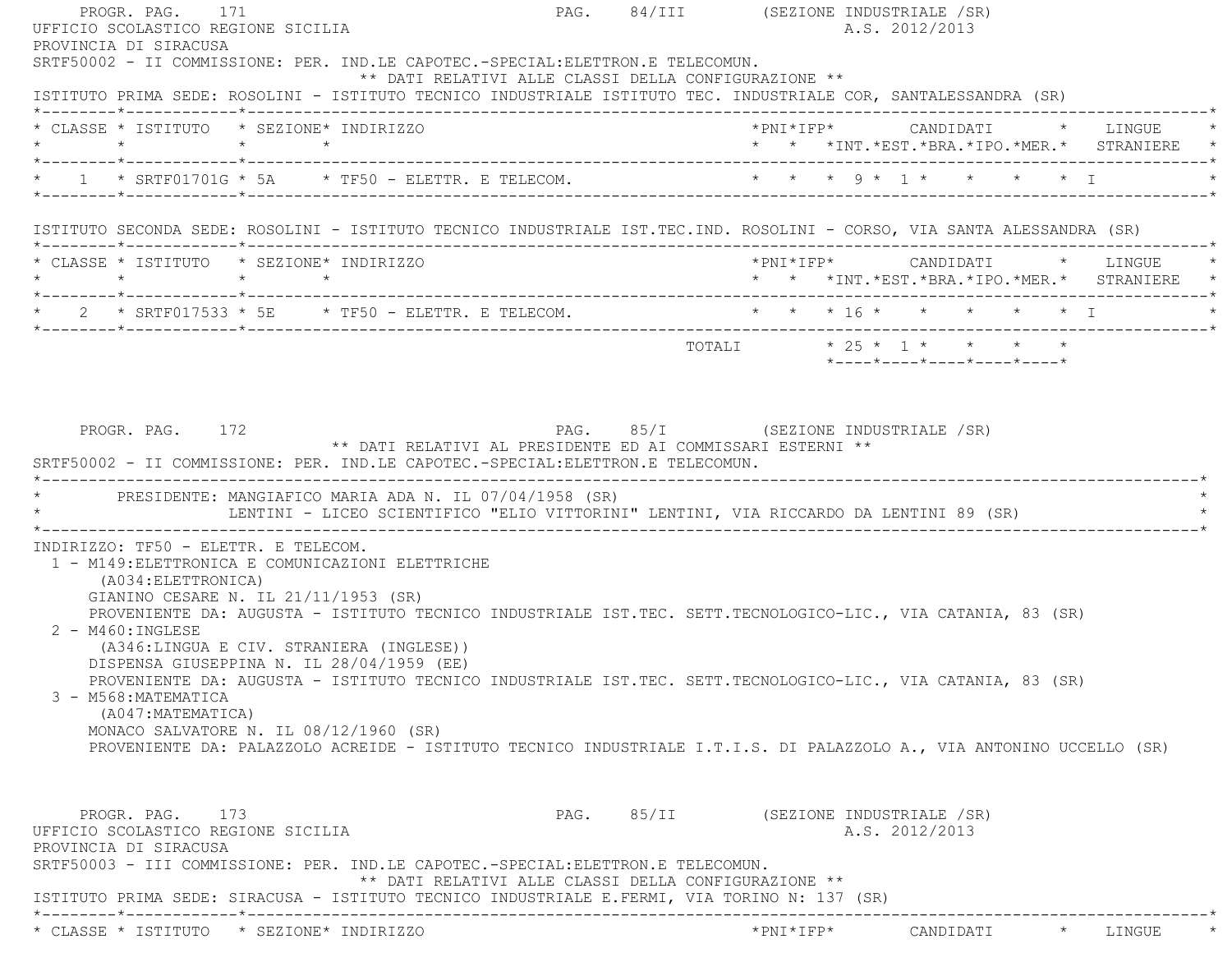\* \* \* \* \* \* \*INT.\*EST.\*BRA.\*IPO.\*MER.\* STRANIERE \* \*--------\*------------\*-------------------------------------------------------------------------------------------------------\*1 \* SRTF010000 \* 5B \* TF50 - ELETTR. E TELECOM.  $\overline{z}$  \* \* \* 20 \* \* \* \* \* \*  $\overline{z}$  \*--------\*------------\*-------------------------------------------------------------------------------------------------------\* ISTITUTO SECONDA SEDE: SIRACUSA - ISTITUTO TECNICO INDUSTRIALE IST. TEC. IND. E."FERMI" SERAL, VIA TORINO N. 137 (SR) \*--------\*------------\*-------------------------------------------------------------------------------------------------------\* \* CLASSE \* ISTITUTO \* SEZIONE\* INDIRIZZO \*PNI\*IFP\* CANDIDATI \* LINGUE \* \* \* \* \* \* \* \*INT.\*EST.\*BRA.\*IPO.\*MER.\* STRANIERE \* \*--------\*------------\*-------------------------------------------------------------------------------------------------------\* \* 2 \* SRTF010505 \* 5ACH \* TF64 - CHIMICO (PROG. SIRIO) \* \* \* 6 \* \* \* \* \* I \* \* \* \* 5AMEC \* TF68 - MECCANICA (PROG. SIRIO) \* \* \* 11 \* \* \* \* \* I \* \*--------\*------------\*-------------------------------------------------------------------------------------------------------\*TOTALI  $* 37 * * * * * * * * * *$  \*----\*----\*----\*----\*----\*PROGR. PAG. 174 CHARGE 174 PAG. 86/I (SEZIONE INDUSTRIALE /SR) \*\* DATI RELATIVI AL PRESIDENTE ED AI COMMISSARI ESTERNI \*\* SRTF50003 - III COMMISSIONE: PER. IND.LE CAPOTEC.-SPECIAL:ELETTRON.E TELECOMUN. \*----------------------------------------------------------------------------------------------------------------------------\*PRESIDENTE: PRIVITERA GIACOMO N. IL 29/04/1959 (EN) NOTO - LICEO CLASSICO A. DI RUDINI', CORSO VITTORIO EMANUELE 111 (SR) \*----------------------------------------------------------------------------------------------------------------------------\* INDIRIZZO: TF50 - ELETTR. E TELECOM. 1 - M149:ELETTRONICA E COMUNICAZIONI ELETTRICHE (A034:ELETTRONICA) DI MARTINO ORAZIO N. IL 04/06/1968 (EE) PROVENIENTE DA: PACHINO - ISTITUTO TECNICO INDUSTRIALE MICHELANGELO BARTOLO, VIA FIUME (SR) 2 - M460:INGLESE (A346:LINGUA E CIV. STRANIERA (INGLESE)) LOMBARDO CONCETTINA N. IL 06/05/1955 (SR) PROVENIENTE DA: AUGUSTA - ISTITUTO TECNICO COMMERCIALE IST.TEC. SETT. ECONOMICO "A. R, VIA CATANIA, 83 E VIA PIRANDELLO, 3 - M462:INGLESE (A346:LINGUA E CIV. STRANIERA (INGLESE)) LOMBARDO CONCETTINA N. IL 06/05/1955 (SR) PROVENIENTE DA: AUGUSTA - ISTITUTO TECNICO COMMERCIALE IST.TEC. SETT. ECONOMICO "A. R, VIA CATANIA, 83 E VIA PIRANDELLO, 4 - M568:MATEMATICA (A047:MATEMATICA) GENNARO IRENE LUCIA N. IL 22/02/1960 (SR) PROVENIENTE DA: PACHINO - IST PROF PER L'AGRICOLTURA E L'AMBIENTE "P. CALLERI" I.P.A.A. - I.P.S, VIALE FORTUNA SNC (SR) INDIRIZZO: TF64 - CHIMICO (PROG. SIRIO) 1 - M417:TEC.CHIM.IND.LI,PRINC.DI AUTOM.E DI ORG.NE IND.LE (A013:CHIMICA E TECNOLOGIE CHIMICHE) ANGOTTA CLODOMIRO N. IL 16/08/1956 (ME) PROVENIENTE DA: LENTINI - LICEO ARTISTICO LICEO ARTISTICO LENTINI (SR) 2 - M568:MATEMATICA (A047:MATEMATICA) GENNARO IRENE LUCIA N. IL 22/02/1960 (SR) PROVENIENTE DA: PACHINO - IST PROF PER L'AGRICOLTURA E L'AMBIENTE "P. CALLERI" I.P.A.A. - I.P.S, VIALE FORTUNA SNC (SR) 3 - M462:INGLESE (A346:LINGUA E CIV. STRANIERA (INGLESE) LOMBARDO CONCETTINA N. IL 06/05/1955 (SR) PROVENIENTE DA: AUGUSTA - ISTITUTO TECNICO COMMERCIALE IST.TEC. SETT. ECONOMICO "A. R, VIA CATANIA, 83 E VIA PIRANDELLO, (SEGUONO DATI RELATIVI AI COMMISSARI ESTERNI)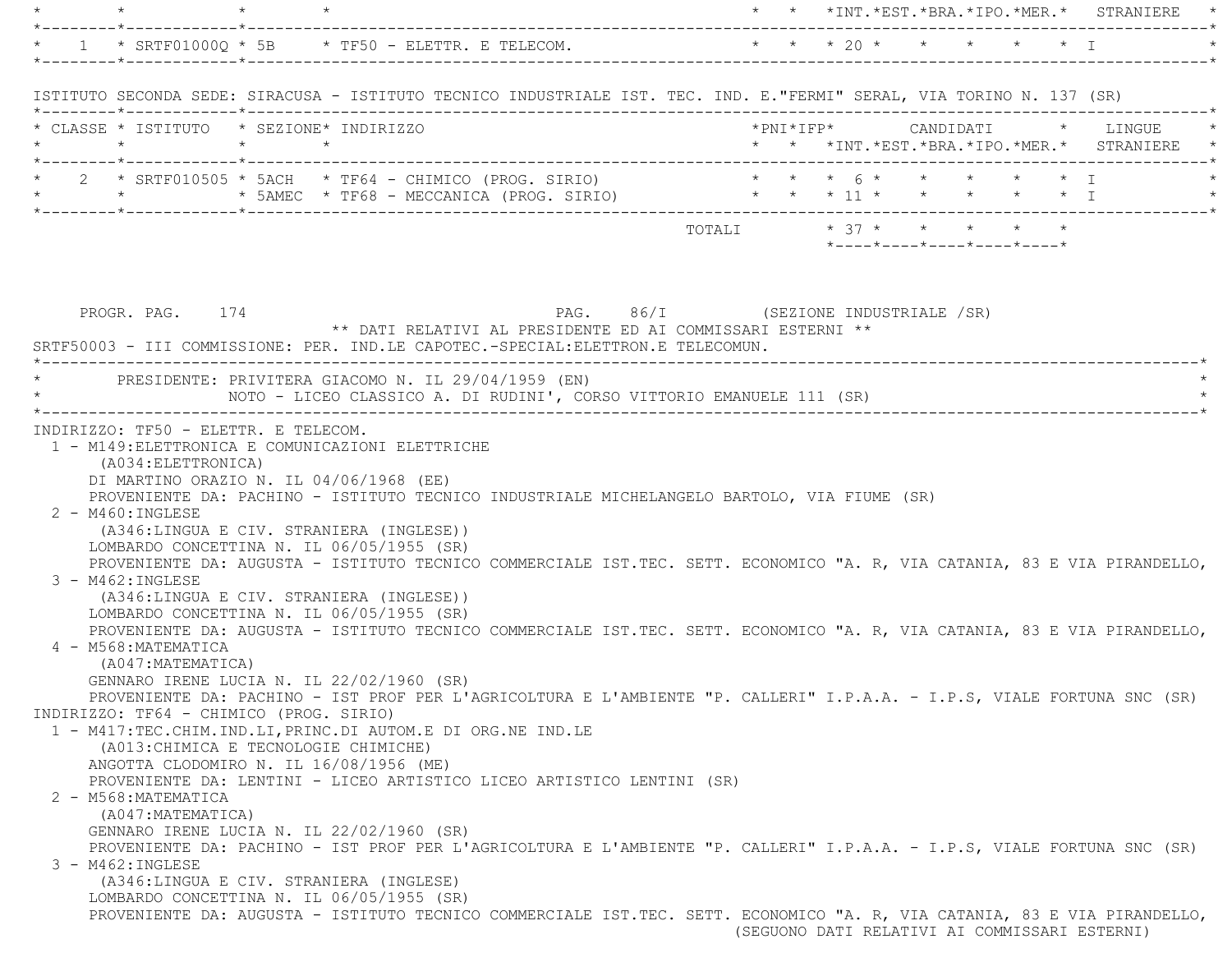PROGR. PAG. 175 PAG. 86/II (SEZIONE INDUSTRIALE /SR) \*\* DATI RELATIVI AI COMMISSARI ESTERNI \*\* INDIRIZZO: TF68 - MECCANICA (PROG. SIRIO) 1 - M296:DISEGNO, PROGETTAZIONE ED ORGANIZZAZIONE IND.LE (A020:DISCIPLINE MECCANICHE E TECNOLOG) RAMETTA SALVATORE N. IL 08/10/1975 (SR) PROVENIENTE DA: CARLENTINI - ISTITUTO TECNICO INDUSTRIALE I.T.I. CARLENTINI-SERALE- (SR) 2 - SR72:LINGUA STRANIERA (INGLESE) (A346:LINGUA E CIV. STRANIERA (INGLESE) LOMBARDO CONCETTINA N. IL 06/05/1955 (SR) PROVENIENTE DA: AUGUSTA - ISTITUTO TECNICO COMMERCIALE IST.TEC. SETT. ECONOMICO "A. R, VIA CATANIA, 83 E VIA PIRANDELLO, 3 - M263:MATEMATICA (A047:MATEMATICA) GENNARO IRENE LUCIA N. IL 22/02/1960 (SR) PROVENIENTE DA: PACHINO - IST PROF PER L'AGRICOLTURA E L'AMBIENTE "P. CALLERI" I.P.A.A. - I.P.S, VIALE FORTUNA SNC (SR) PROGR. PAG. 176 PAG. 86/III (SEZIONE INDUSTRIALE /SR) UFFICIO SCOLASTICO REGIONE SICILIA A.S. 2012/2013 PROVINCIA DI SIRACUSA SRTF50004 - IV COMMISSIONE: PER. IND.LE CAPOTEC.-SPECIAL:ELETTRON.E TELECOMUN. \*\* DATI RELATIVI ALLE CLASSI DELLA CONFIGURAZIONE \*\* ISTITUTO PRIMA SEDE: SIRACUSA - ISTITUTO TECNICO INDUSTRIALE E.FERMI, VIA TORINO N: 137 (SR) \*--------\*------------\*-------------------------------------------------------------------------------------------------------\* \* CLASSE \* ISTITUTO \* SEZIONE\* INDIRIZZO \*PNI\*IFP\* CANDIDATI \* LINGUE \* \* \* \* \* \* \* \*INT.\*EST.\*BRA.\*IPO.\*MER.\* STRANIERE \* \*--------\*------------\*-------------------------------------------------------------------------------------------------------\* \* 1 \* SRTF01000Q \* 5AEL \* TF50 - ELETTR. E TELECOM. \* \* \* 14 \* 1 \* \* \* \* I \* \*--------\*------------\*-------------------------------------------------------------------------------------------------------\* ISTITUTO SECONDA SEDE: SIRACUSA - ISTITUTO TECNICO INDUSTRIALE IST. TEC. IND. E."FERMI" SERAL, VIA TORINO N. 137 (SR) \*--------\*------------\*-------------------------------------------------------------------------------------------------------\* \* CLASSE \* ISTITUTO \* SEZIONE\* INDIRIZZO \*PNI\*IFP\* CANDIDATI \* LINGUE \* \* \* \* \* \* \* \*INT.\*EST.\*BRA.\*IPO.\*MER.\* STRANIERE \* \*--------\*------------\*-------------------------------------------------------------------------------------------------------\*\* 2 \* SRTF010505 \* 5AINF \* TF67 - INFORMATICA (PROG. SIRIO) \* \* \* \* 16 \* \* \* \* \* \* \* \* T \*--------\*------------\*-------------------------------------------------------------------------------------------------------\*TOTALI  $* 30 * 1 * * * * * * *$  \*----\*----\*----\*----\*----\*PROGR. PAG. 177 PAG. 87/I (SEZIONE INDUSTRIALE /SR) \*\* DATI RELATIVI AL PRESIDENTE ED AI COMMISSARI ESTERNI \*\* SRTF50004 - IV COMMISSIONE: PER. IND.LE CAPOTEC.-SPECIAL:ELETTRON.E TELECOMUN. \*----------------------------------------------------------------------------------------------------------------------------\*\* PRESIDENTE: RAMETTA MARIA CLARA N. IL 04/08/1964 (SR) \*

AVOLA - LICEO SCIENTIFICO I.I.S. L. SCIENTIFICO-CLASSICO, VIA LABRIOLA,2 (SR) \*----------------------------------------------------------------------------------------------------------------------------\*

INDIRIZZO: TF50 - ELETTR. E TELECOM.

 1 - M149:ELETTRONICA E COMUNICAZIONI ELETTRICHE (A034:ELETTRONICA) CORNELIO MAURIZIO N. IL 09/04/1964 (SR) PROVENIENTE DA: ROSOLINI - ISTITUTO TECNICO INDUSTRIALE IST.TEC.IND. ROSOLINI - CORSO, VIA SANTA ALESSANDRA (SR)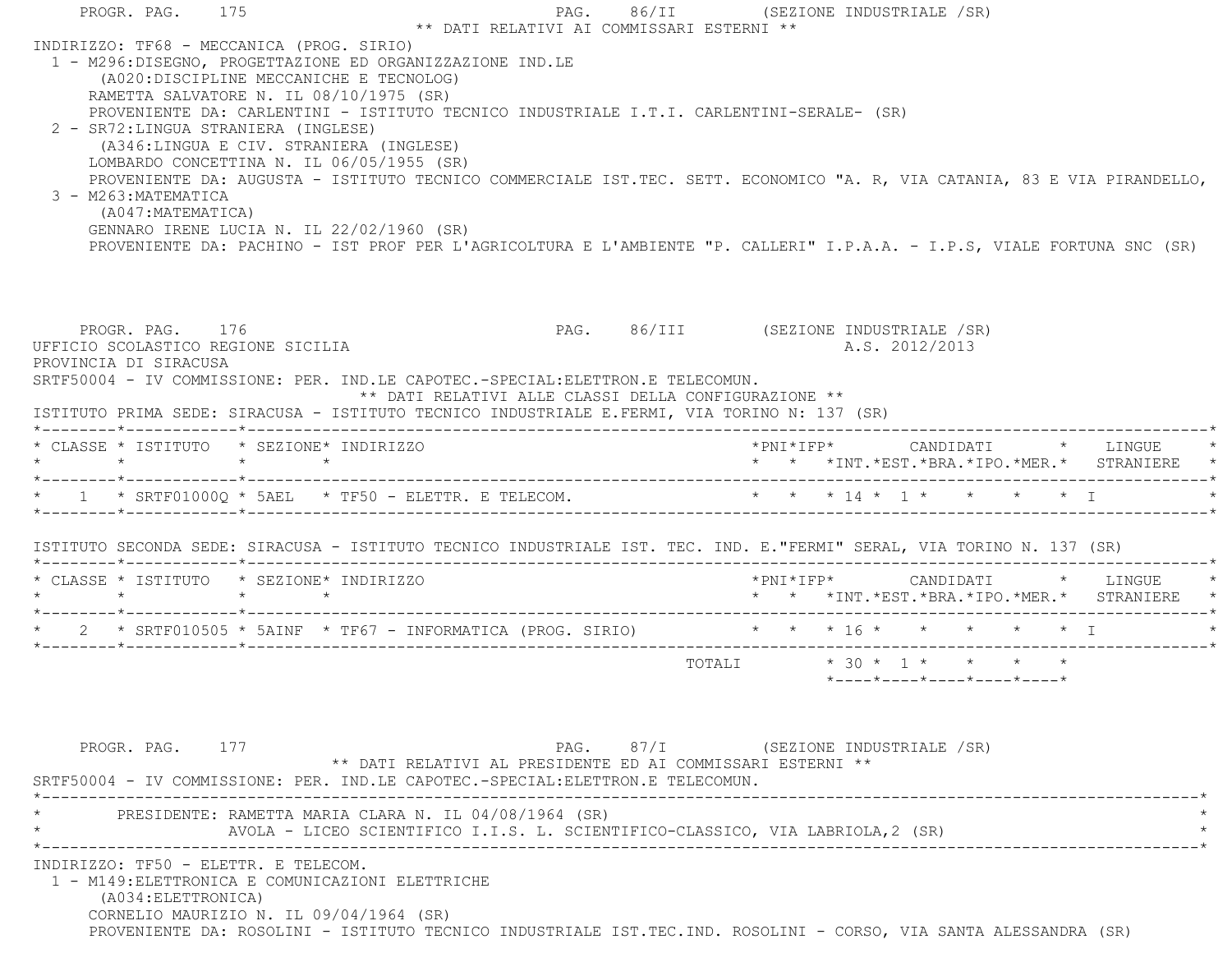2 - M460:INGLESE (A346:LINGUA E CIV. STRANIERA (INGLESE)) COSTA GIOVANNI MICHELE N. IL 04/03/1954 (SR) PROVENIENTE DA: PACHINO - ISTITUTO TECNICO INDUSTRIALE MICHELANGELO BARTOLO, VIA FIUME (SR) 3 - M568:MATEMATICA (A047:MATEMATICA) PIZZO ANNA MARIA N. IL 20/11/1956 (SR) PROVENIENTE DA: NOTO - LICEO CLASSICO A. DI RUDINI', CORSO VITTORIO EMANUELE 111 (SR) INDIRIZZO: TF67 - INFORMATICA (PROG. SIRIO) 1 - M963:INFORMATICA (A042:INFORMATICA) FERRANTE FABRIZIA N. IL 29/03/1971 (SR) PROVENIENTE DA: LENTINI - ISTITUTO TECNICO COMMERCIALE IST. TEC. COMM. LENTINI, VIA RICCARDO DA LENTINI, 89B (SR) 2 - M460:INGLESE (A346:LINGUA E CIV. STRANIERA (INGLESE) COSTA GIOVANNI MICHELE N. IL 04/03/1954 (SR) PROVENIENTE DA: PACHINO - ISTITUTO TECNICO INDUSTRIALE MICHELANGELO BARTOLO, VIA FIUME (SR) 3 - M568:MATEMATICA (A047:MATEMATICA) PIZZO ANNA MARIA N. IL 20/11/1956 (SR) PROVENIENTE DA: NOTO - LICEO CLASSICO A. DI RUDINI', CORSO VITTORIO EMANUELE 111 (SR) PROGR. PAG. 178 CHARGE 178 PAG. 87/II (SEZIONE INDUSTRIALE / SR) UFFICIO SCOLASTICO REGIONE SICILIA A.S. 2012/2013 PROVINCIA DI SIRACUSA SRTF50005 - V COMMISSIONE: PER. IND.LE CAPOTEC.-SPECIAL:ELETTRON.E TELECOMUN. \*\* DATI RELATIVI ALLE CLASSI DELLA CONFIGURAZIONE \*\* ISTITUTO PRIMA SEDE: AUGUSTA - ISTITUTO TECNICO INDUSTRIALE IST.TEC. SETT.TECNOLOGICO-LIC., VIA CATANIA, 83 (SR) \*--------\*------------\*-------------------------------------------------------------------------------------------------------\* \* CLASSE \* ISTITUTO \* SEZIONE\* INDIRIZZO \*PNI\*IFP\* CANDIDATI \* LINGUE \* \* \* \* \* \* \* \*INT.\*EST.\*BRA.\*IPO.\*MER.\* STRANIERE \* \*--------\*------------\*-------------------------------------------------------------------------------------------------------\*1 \* SRTF00901L \* 5BE \* TF50 - ELETTR. E TELECOM. \* \* \* \* \* 11 \* 2 \* \* \* \* \* \* I  $\star$ \* 2 \* SRTF00901L \* 5AM \* TF52 - MECCANICA \* \* \* \* \* \* \* \* \* \* \* \* \* \* \* I \*--------\*------------\*-------------------------------------------------------------------------------------------------------\*TOTALI  $\star$  20  $\star$  4  $\star$   $\star$   $\star$   $\star$  $*$ ---- $*$ ---- $*$ ---- $*$ ---- $*$ ---- $*$ 

PROGR. PAG. 179 CHARGE 179 PAG. 88/I (SEZIONE INDUSTRIALE /SR) \*\* DATI RELATIVI AL PRESIDENTE ED AI COMMISSARI ESTERNI \*\* SRTF50005 - V COMMISSIONE: PER. IND.LE CAPOTEC.-SPECIAL:ELETTRON.E TELECOMUN. \*----------------------------------------------------------------------------------------------------------------------------\*PRESIDENTE: SALA LUCIA N. IL 10/05/1958 (SR) LENTINI - LICEO SCIENTIFICO "ELIO VITTORINI" LENTINI, VIA RICCARDO DA LENTINI 89 (SR) \*----------------------------------------------------------------------------------------------------------------------------\* INDIRIZZO: TF50 - ELETTR. E TELECOM. 1 - M149:ELETTRONICA E COMUNICAZIONI ELETTRICHE (A034:ELETTRONICA) ROGGIO MARIO N. IL 22/05/1953 (SR) PROVENIENTE DA: SIRACUSA - ISTITUTO TECNICO INDUSTRIALE IST. TEC. IND. E."FERMI" SERAL, VIA TORINO N. 137 (SR) 2 - M460:INGLESE(A346:LINGUA E CIV. STRANIERA (INGLESE))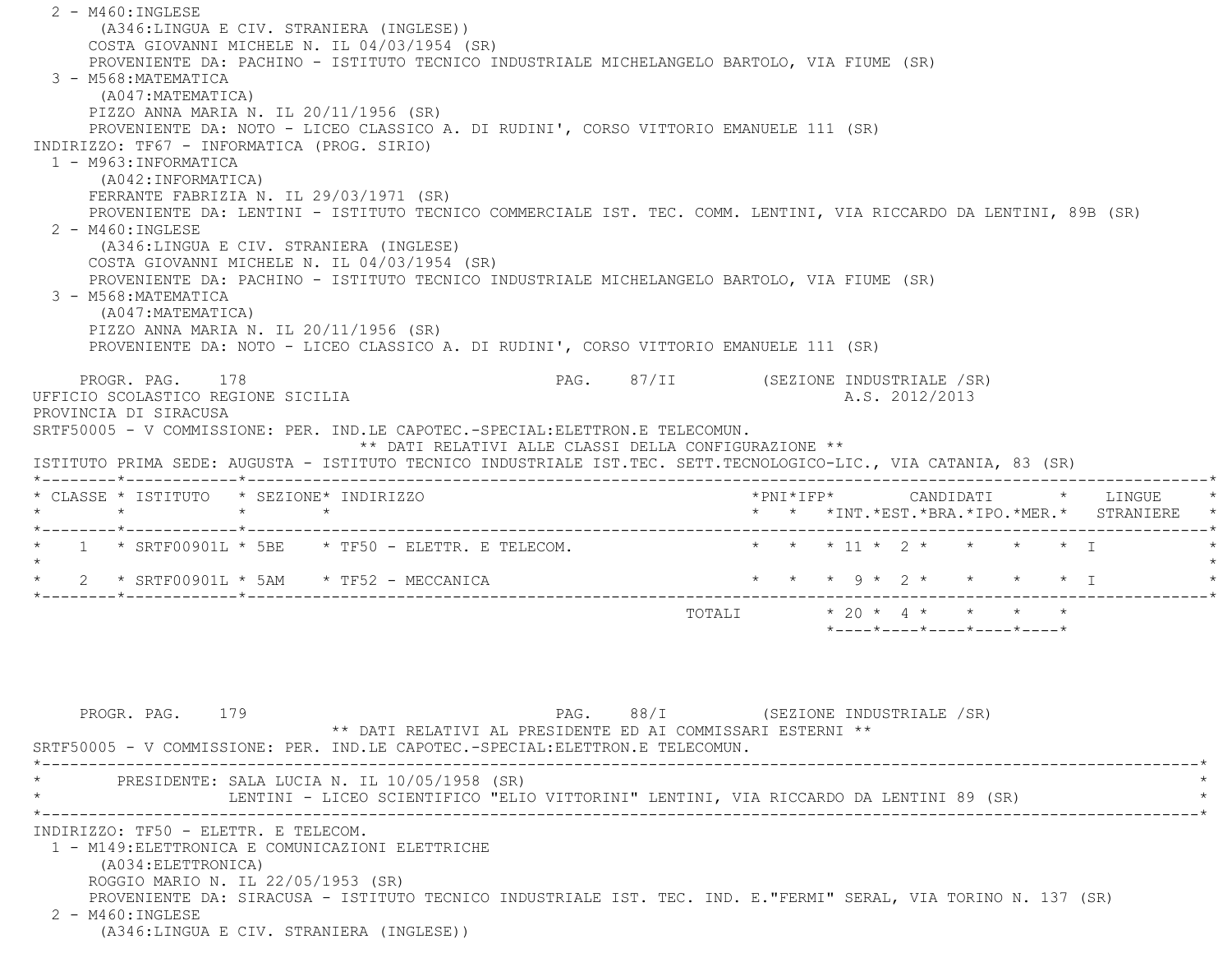FELICE GIUSEPPINA N. IL 11/12/1961 (SR) PROVENIENTE DA: AVOLA - LICEO SCIENTIFICO I.I.S. L. SCIENTIFICO-CLASSICO, VIA LABRIOLA,2 (SR) 3 - M568:MATEMATICA (A047:MATEMATICA) NUCIFORA MARIA N. IL 31/03/1973 (SR) PROVENIENTE DA: SIRACUSA - ISTITUTO TECNICO NAUTICO G.A.DELLA TARGIA, VIA CATANIA,25 (SR) INDIRIZZO: TF52 - MECCANICA 1 - M460:INGLESE (A346:LINGUA E CIV. STRANIERA (INGLESE)) FELICE GIUSEPPINA N. IL 11/12/1961 (SR) PROVENIENTE DA: AVOLA - LICEO SCIENTIFICO I.I.S. L. SCIENTIFICO-CLASSICO, VIA LABRIOLA,2 (SR) 2 - M568:MATEMATICA (A047:MATEMATICA) NUCIFORA MARIA N. IL 31/03/1973 (SR) PROVENIENTE DA: SIRACUSA - ISTITUTO TECNICO NAUTICO G.A.DELLA TARGIA, VIA CATANIA,25 (SR) 3 - M551:MACCHINE A FLUIDO (A020:DISCIPLINE MECCANICHE E TECNOLOGIA) CALVO LUIGI N. IL 06/03/1956 (SR) PROVENIENTE DA: PACHINO - ISTITUTO TECNICO INDUSTRIALE I.T.I."BARTOLO" SERALE, VIA FIUME (SR) PROGR. PAG. 180 PAG. 88/II (SEZIONE INDUSTRIALE /SR) UFFICIO SCOLASTICO REGIONE SICILIA A.S. 2012/2013 PROVINCIA DI SIRACUSA SRTF51001 - I COMMISSIONE: PER. IND.LE CAPOTEC.-SPECIAL.:ELETTROTEC.E AUTOMAZ \*\* DATI RELATIVI ALLE CLASSI DELLA CONFIGURAZIONE \*\* ISTITUTO PRIMA SEDE: AUGUSTA - ISTITUTO TECNICO INDUSTRIALE IST.TEC. SETT.TECNOLOGICO-LIC., VIA CATANIA, 83 (SR) \*--------\*------------\*-------------------------------------------------------------------------------------------------------\* \* CLASSE \* ISTITUTO \* SEZIONE\* INDIRIZZO \*PNI\*IFP\* CANDIDATI \* LINGUE \* \* \* \* \* \* \* \*INT.\*EST.\*BRA.\*IPO.\*MER.\* STRANIERE \* \*--------\*------------\*-------------------------------------------------------------------------------------------------------\* \* 1 \* SRTF00901L \* 5AE \* TF51 - ELETTROT. ED AUTOM. \* \* \* 18 \* 2 \* \* \* \* I \* \*--------\*------------\*-------------------------------------------------------------------------------------------------------\* ISTITUTO SECONDA SEDE: AUGUSTA - ISTITUTO TECNICO INDUSTRIALE IST.TEC. IND.LE AUGUSTA SERALE, VIA CATANIA, 83 (SR) \*--------\*------------\*-------------------------------------------------------------------------------------------------------\* \* CLASSE \* ISTITUTO \* SEZIONE\* INDIRIZZO \*PNI\*IFP\* CANDIDATI \* LINGUE \* \* \* \* \* \* \* \*INT.\*EST.\*BRA.\*IPO.\*MER.\* STRANIERE \* \*--------\*------------\*-------------------------------------------------------------------------------------------------------\*2 \* SRTF009512 \* 5AS \* TF51 - ELETTROT. ED AUTOM. \* \* \* \* \* 22 \* \* \* \* \* \* \* I \*--------\*------------\*-------------------------------------------------------------------------------------------------------\* $\texttt{TOTAL} \qquad \qquad \star \; \; 40 \; \star \; \; 2 \; \star \qquad \star \qquad \star \qquad \star \qquad \star$  \*----\*----\*----\*----\*----\*PROGR. PAG. 181 181 PAG. 89/I (SEZIONE INDUSTRIALE /SR) \*\* DATI RELATIVI AL PRESIDENTE ED AI COMMISSARI ESTERNI \*\* SRTF51001 - I COMMISSIONE: PER. IND.LE CAPOTEC.-SPECIAL.:ELETTROTEC.E AUTOMAZ \*----------------------------------------------------------------------------------------------------------------------------\* \* PRESIDENTE: TERRANOVA SALVATORE N. IL 18/12/1959 (EE) \* NOTO - LICEO CLASSICO A. DI RUDINI', CORSO VITTORIO EMANUELE 111 (SR) \*----------------------------------------------------------------------------------------------------------------------------\* INDIRIZZO: TF51 - ELETTROT. ED AUTOM. 1 - M292:IMPIANTI ELETTRICI (A035:ELETTROTECNICA ED APPLICAZIONI) GALLO PAOLO N. IL 13/03/1961 (SR)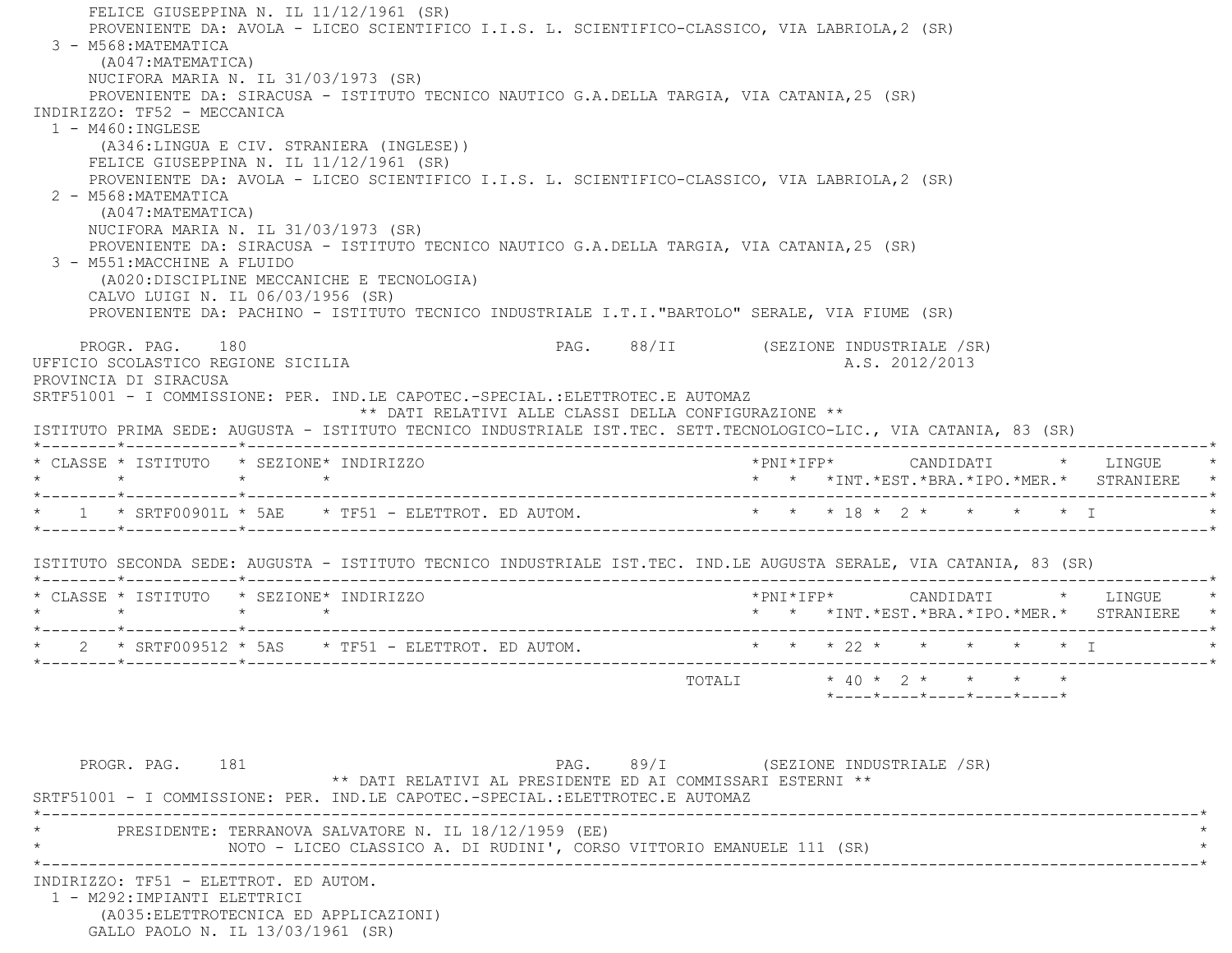PROVENIENTE DA: FRANCOFONTE - IST PROF INDUSTRIA E ARTIGIANATO IPSIA FRANCOFONTE, VIA SIRACUSA 10 (SR)  $2 - M568$ : MATEMATICA (A047:MATEMATICA) FAZZINA KABIRA N. IL 22/01/1980 (SR) PROVENIENTE DA: SIRACUSA - ISTITUTO TECNICO NAUTICO G.A.DELLA TARGIA, VIA CATANIA,25 (SR) 3 - M460:INGLESE (A346:LINGUA E CIV. STRANIERA (INGLESE)) IACONA SERENELLA N. IL 10/07/1957 (SR) PROVENIENTE DA: SIRACUSA - IST PROF PER I SERVIZI COMMERCIALI E TURISTICI I.P.C.T. PRINCIPE DI NAPOLI, VIA MODICA 66 (SR PROGR. PAG. 182 **PAG.** PAG. 89/II (SEZIONE INDUSTRIALE /SR) UFFICIO SCOLASTICO REGIONE SICILIA A.S. 2012/2013 PROVINCIA DI SIRACUSA SRTF51002 - II COMMISSIONE: PER. IND.LE CAPOTEC.-SPECIAL.:ELETTROTEC.E AUTOMAZ \*\* DATI RELATIVI ALLE CLASSI DELLA CONFIGURAZIONE \*\* ISTITUTO PRIMA SEDE: PALAZZOLO ACREIDE - ISTITUTO TECNICO INDUSTRIALE I.T.I.S. DI PALAZZOLO A., VIA ANTONINO UCCELLO (SR) \*--------\*------------\*-------------------------------------------------------------------------------------------------------\* \* CLASSE \* ISTITUTO \* SEZIONE\* INDIRIZZO \*PNI\*IFP\* CANDIDATI \* LINGUE \* \* \* \* \* \* \* \*INT.\*EST.\*BRA.\*IPO.\*MER.\* STRANIERE \* \*--------\*------------\*-------------------------------------------------------------------------------------------------------\* \* 1 \* SRTF00301N \* 5A \* TF51 - ELETTROT. ED AUTOM. \* \* \* 9 \* \* \* \* \* I \* \*--------\*------------\*-------------------------------------------------------------------------------------------------------\* ISTITUTO SECONDA SEDE: PALAZZOLO ACREIDE - IST PROF PER L'AGRICOLTURA E L'AMBIENTE I.P.S.S.A.R.T. - I.P.S.A.A., VIALE DANTE AL \*--------\*------------\*-------------------------------------------------------------------------------------------------------\* \* CLASSE \* ISTITUTO \* SEZIONE\* INDIRIZZO \*PNI\*IFP\* CANDIDATI \* LINGUE \* \* \* \* \* \* \* \*INT.\*EST.\*BRA.\*IPO.\*MER.\* STRANIERE \* \*--------\*------------\*-------------------------------------------------------------------------------------------------------\* \* 2 \* SRRA003015 \* VA \* RRCY - AGROTECNICO (NUOVO ORDINAMENTO) \* \* \* 9 \* \* \* \* \* I \* \*--------\*------------\*-------------------------------------------------------------------------------------------------------\* $\text{TOTAI}$   $\uparrow$   $\uparrow$  18 \* \* \* \* \* \*----\*----\*----\*----\*----\*PROGR. PAG. 183 **PAG.** PAG. 90/I (SEZIONE INDUSTRIALE /SR) \*\* DATI RELATIVI AL PRESIDENTE ED AI COMMISSARI ESTERNI \*\* SRTF51002 - II COMMISSIONE: PER. IND.LE CAPOTEC.-SPECIAL.:ELETTROTEC.E AUTOMAZ \*----------------------------------------------------------------------------------------------------------------------------\*PRESIDENTE: PANEBIANCO CESARIO N. IL 18/09/1948 (SR) SIRACUSA - ISTITUTO COMPRENSIVO XII I.C. "V. BRANCATI" SIRACUS, PIAZZA EURIALO, 16 (SR) \*----------------------------------------------------------------------------------------------------------------------------\* INDIRIZZO: TF51 - ELETTROT. ED AUTOM. 1 - M292:IMPIANTI ELETTRICI (A035:ELETTROTECNICA ED APPLICAZIONI) CUBISINO BIAGIO N. IL 16/05/1955 (RG) PROVENIENTE DA: SIRACUSA - IST PROF INDUSTRIA E ARTIGIANATO P. CALAPSO, PIAZZA ARMERINA, 1 (SR) 2 - M014:MATEMATICA (A047:MATEMATICA) INTURRI MARIA N. IL 30/08/1954 (SR) PROVENIENTE DA: NOTO - IST PROF INDUSTRIA E ARTIGIANATO I.P.S.I.A.- NOTO -, VIA PLATONE,4 (SR) 3 - M568:MATEMATICA (A047:MATEMATICA) INTURRI MARIA N. IL 30/08/1954 (SR)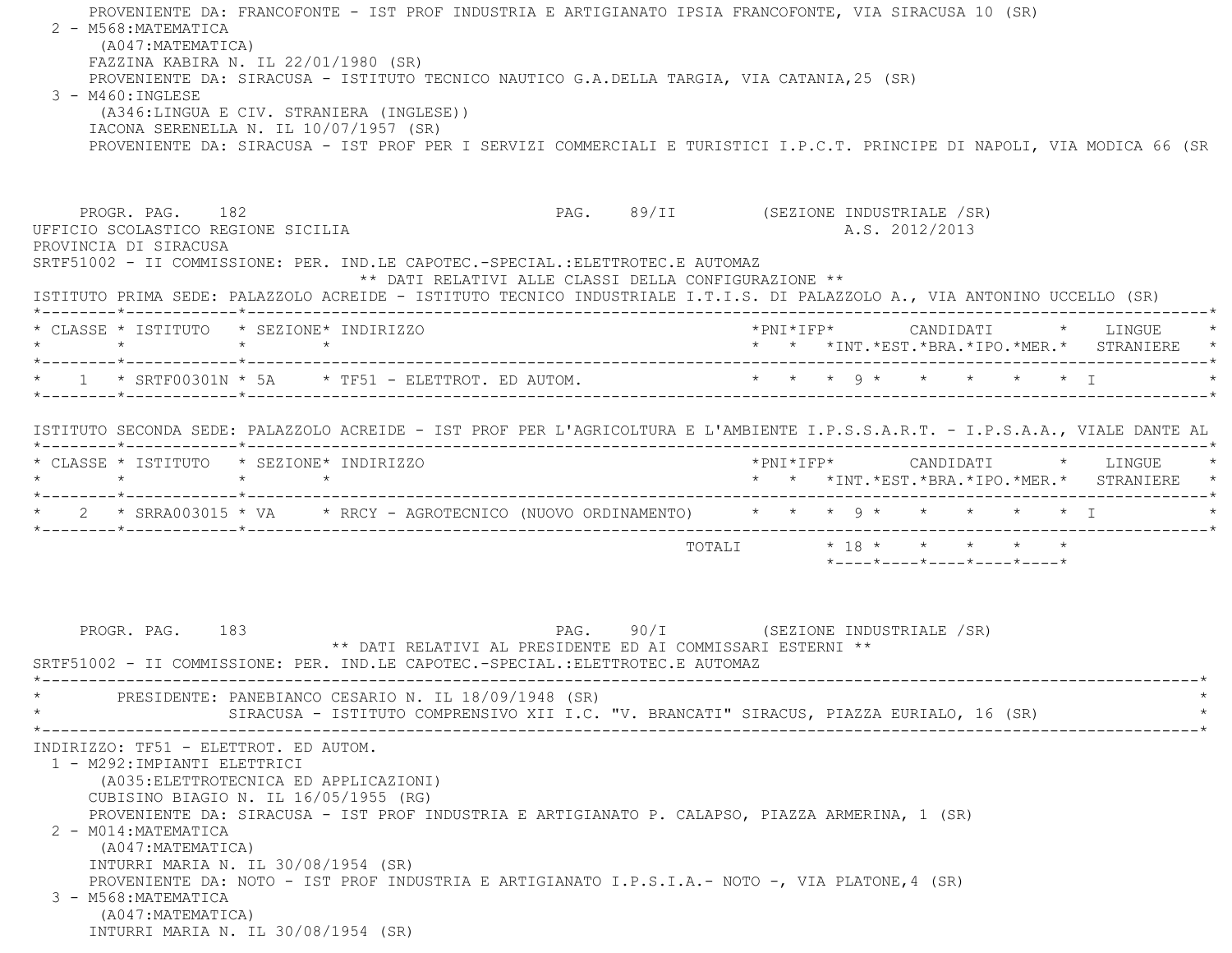PROVENIENTE DA: NOTO - IST PROF INDUSTRIA E ARTIGIANATO I.P.S.I.A.- NOTO -, VIA PLATONE,4 (SR)  $4 - M460$ : INGLESE (A346:LINGUA E CIV. STRANIERA (INGLESE)) VACCARO LUCIA N. IL 12/12/1953 (SR) PROVENIENTE DA: SIRACUSA - LICEO CLASSICO "T. GARGALLO" SIRACUSA, VIA LUIGI MONTI (SR) INDIRIZZO: RRCY - AGROTECNICO (NUOVO ORDINAMENTO) 1 - M014:MATEMATICA (A047:MATEMATICA) INTURRI MARIA N. IL 30/08/1954 (SR) PROVENIENTE DA: NOTO - IST PROF INDUSTRIA E ARTIGIANATO I.P.S.I.A.- NOTO -, VIA PLATONE,4 (SR) 2 - M568:MATEMATICA (A047:MATEMATICA) INTURRI MARIA N. IL 30/08/1954 (SR) PROVENIENTE DA: NOTO - IST PROF INDUSTRIA E ARTIGIANATO I.P.S.I.A.- NOTO -, VIA PLATONE,4 (SR) 3 - M460:INGLESE (A346:LINGUA E CIV. STRANIERA (INGLESE)) VACCARO LUCIA N. IL 12/12/1953 (SR) PROVENIENTE DA: SIRACUSA - LICEO CLASSICO "T. GARGALLO" SIRACUSA, VIA LUIGI MONTI (SR) 4 - M017:TECNICHE DI PROD., TRASFORM. E VALORIZ. DEI PROD. (A058:SC.E MEC.AGR.E T.GEST.AZ.,FIT.,ENT) PERINI LAURA N. IL 25/11/1958 (PS) PROVENIENTE DA: ROSOLINI - IST PROF PER L'AGRICOLTURA E L'AMBIENTE I.P.A.A. ROSOLINI "P. CALLER, VIA G. MELI (SR) PROGR. PAG. 184 PAG. PAG. 90/II (SEZIONE INDUSTRIALE /SR) UFFICIO SCOLASTICO REGIONE SICILIA A.S. 2012/2013 PROVINCIA DI SIRACUSA SRTF52001 - I COMMISSIONE: PER. IND.LE CAPOTECNICO-SPECIALIZZ.NE:MECCANICA \*\* DATI RELATIVI ALLE CLASSI DELLA CONFIGURAZIONE \*\* ISTITUTO PRIMA SEDE: CARLENTINI - ISTITUTO TECNICO INDUSTRIALE I.T.I. CARLENTINI, VIA DELLO STADIO (SR) \*--------\*------------\*-------------------------------------------------------------------------------------------------------\* \* CLASSE \* ISTITUTO \* SEZIONE\* INDIRIZZO \*PNI\*IFP\* CANDIDATI \* LINGUE \* \* \* \* \* \* \* \*INT.\*EST.\*BRA.\*IPO.\*MER.\* STRANIERE \* \*--------\*------------\*-------------------------------------------------------------------------------------------------------\*1 \* SRTF01101L \* 5A \* TF52 - MECCANICA \* \* \* \* \* \* \* \* \* \* \* \* \* \* \* \* I \* \* \* \* \* \* I  $\star$ \* 2 \* SRTF01101L \* 5B \* TF52 - MECCANICA \* \* \* \* \* \* \* \* \* \* \* \* \* \* T \*--------\*------------\*-------------------------------------------------------------------------------------------------------\*TOTALI  $* 30 * 8 * * * * * * *$ \*----\*----\*----\*----\*----\*

PROGR. PAG. 185 PAG. 91/I (SEZIONE INDUSTRIALE /SR) \*\* DATI RELATIVI AL PRESIDENTE ED AI COMMISSARI ESTERNI \*\*SRTF52001 - I COMMISSIONE: PER. IND.LE CAPOTECNICO-SPECIALIZZ.NE:MECCANICA \*----------------------------------------------------------------------------------------------------------------------------\*PRESIDENTE: SPATARO CORRADO N. IL 19/09/1949 (SR) NOTO - ISTITUTO SUPERIORE "MATTEO RAELI", VIA MATTEO RAELI 9 (SR) \*----------------------------------------------------------------------------------------------------------------------------\* INDIRIZZO: TF52 - MECCANICA 1 - M551:MACCHINE A FLUIDO (A020:DISCIPLINE MECCANICHE E TECNOLOGIA) MAGLIOCCO CORRADO N. IL 31/07/1954 (SR) PROVENIENTE DA: SIRACUSA - ISTITUTO TECNICO PER GEOMETRI I.T.G. "SERALE" SIRACUSA (SR) 2 - M460:INGLESE(A346:LINGUA E CIV. STRANIERA (INGLESE))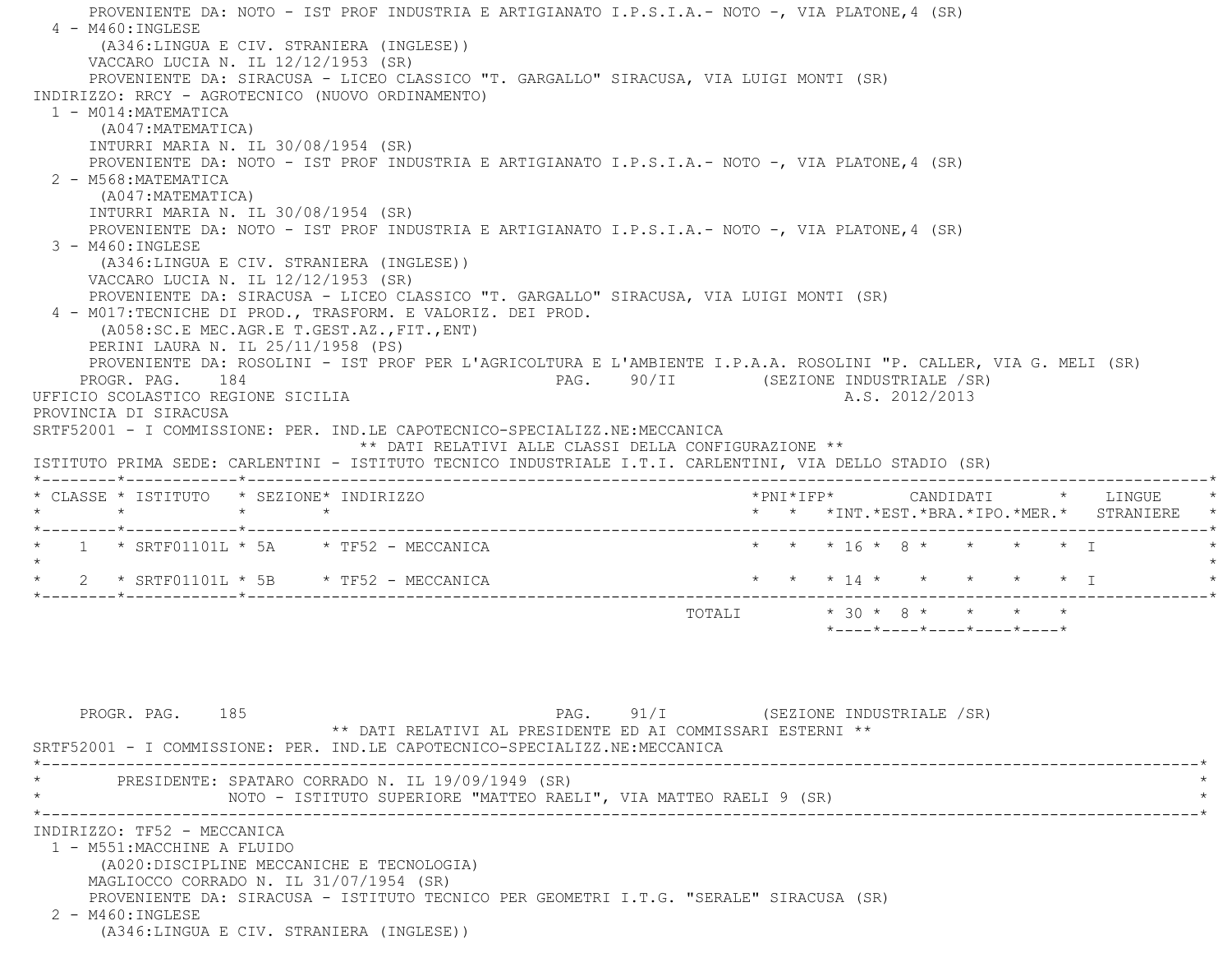RANDAZZO SILVIO N. IL 10/07/1960 (SR) PROVENIENTE DA: CALTAGIRONE - LICEO SCIENTIFICO LICEO SCIENTIFICO STATALE "E., VIA PIERSANTI MATTARELLA, 21 (CT) 3 - M568:MATEMATICA (A047:MATEMATICA) SALERNO MILENA N. IL 01/10/1971 (SR) PROVENIENTE DA: AUGUSTA - ISTITUTO TECNICO INDUSTRIALE IST.TEC. SETT.TECNOLOGICO-LIC., VIA CATANIA, 83 (SR) PROGR. PAG. 186 CHARLO PAG. 91/II (SEZIONE INDUSTRIALE /SR) UFFICIO SCOLASTICO REGIONE SICILIA A.S. 2012/2013 PROVINCIA DI SIRACUSASRTF52002 - II COMMISSIONE: PER. IND.LE CAPOTECNICO-SPECIALIZZ.NE:MECCANICA \*\* DATI RELATIVI ALLE CLASSI DELLA CONFIGURAZIONE \*\* ISTITUTO PRIMA SEDE: PACHINO - ISTITUTO TECNICO INDUSTRIALE MICHELANGELO BARTOLO, VIA FIUME (SR) \*--------\*------------\*-------------------------------------------------------------------------------------------------------\* \* CLASSE \* ISTITUTO \* SEZIONE\* INDIRIZZO \*PNI\*IFP\* CANDIDATI \* LINGUE \* \* \* \* \* \* \* \*INT.\*EST.\*BRA.\*IPO.\*MER.\* STRANIERE \* \*--------\*------------\*-------------------------------------------------------------------------------------------------------\*1 \* SRTF014014 \* 5A \* TF52 - MECCANICA \* \* \* \* \* 7 \* \* \* \* VA \* TF50 - ELETTR. E TELECOM. \* \* \* 15 \* \* \* \* \* I \* \*--------\*------------\*-------------------------------------------------------------------------------------------------------\* ISTITUTO SECONDA SEDE: PACHINO - ISTITUTO TECNICO INDUSTRIALE I.T.I."BARTOLO" SERALE, VIA FIUME (SR) \*--------\*------------\*-------------------------------------------------------------------------------------------------------\* \* CLASSE \* ISTITUTO \* SEZIONE\* INDIRIZZO \*PNI\*IFP\* CANDIDATI \* LINGUE \* \* \* \* \* \* \* \*INT.\*EST.\*BRA.\*IPO.\*MER.\* STRANIERE \* \*--------\*------------\*-------------------------------------------------------------------------------------------------------\*2 \* SRTF01451D \* 5E \* TF52 - MECCANICA \* \* \* \* \* 11 \* 3 \* \* \* \* \* \* I \* \* \* VE \* TF50 - ELETTR. E TELECOM. \* \* \* 12 \* \* \* \* \* I \* \*--------\*------------\*-------------------------------------------------------------------------------------------------------\*TOTALI  $* 45 * 3 * * * * * * * *$  \*----\*----\*----\*----\*----\*PROGR. PAG. 187 PAG. PAG. 92/I (SEZIONE INDUSTRIALE /SR) \*\* DATI RELATIVI AL PRESIDENTE ED AI COMMISSARI ESTERNI \*\* SRTF52002 - II COMMISSIONE: PER. IND.LE CAPOTECNICO-SPECIALIZZ.NE:MECCANICA \*----------------------------------------------------------------------------------------------------------------------------\*PRESIDENTE: RANDAZZO ALFONSO N. IL 16/06/1953 (SR) SIRACUSA - ISTITUTO TECNICO INDUSTRIALE E.FERMI, VIA TORINO N: 137 (SR) \*----------------------------------------------------------------------------------------------------------------------------\* INDIRIZZO: TF52 - MECCANICA 1 - M551:MACCHINE A FLUIDO (A020:DISCIPLINE MECCANICHE E TECNOLOGIA) CAMPAGNA MICHELE N. IL 06/02/1957 (SR) PROVENIENTE DA: SIRACUSA - ISTITUTO TECNICO INDUSTRIALE IST. TEC. IND. E."FERMI" SERAL, VIA TORINO N. 137 (SR) 2 - M460:INGLESE (A346:LINGUA E CIV. STRANIERA (INGLESE)) ILACQUA ROSARIA N. IL 21/06/1954 (SR) PROVENIENTE DA: AUGUSTA - ISTITUTO TECNICO COMMERCIALE IST.TEC. SETT. ECONOMICO "A. R, VIA CATANIA, 83 E VIA PIRANDELLO, 3 - M568:MATEMATICA (A047:MATEMATICA) TARASCIO SALVATRICE N. IL 23/03/1953 (SR) PROVENIENTE DA: SIRACUSA - ISTITUTO TECNICO INDUSTRIALE E.FERMI, VIA TORINO N: 137 (SR)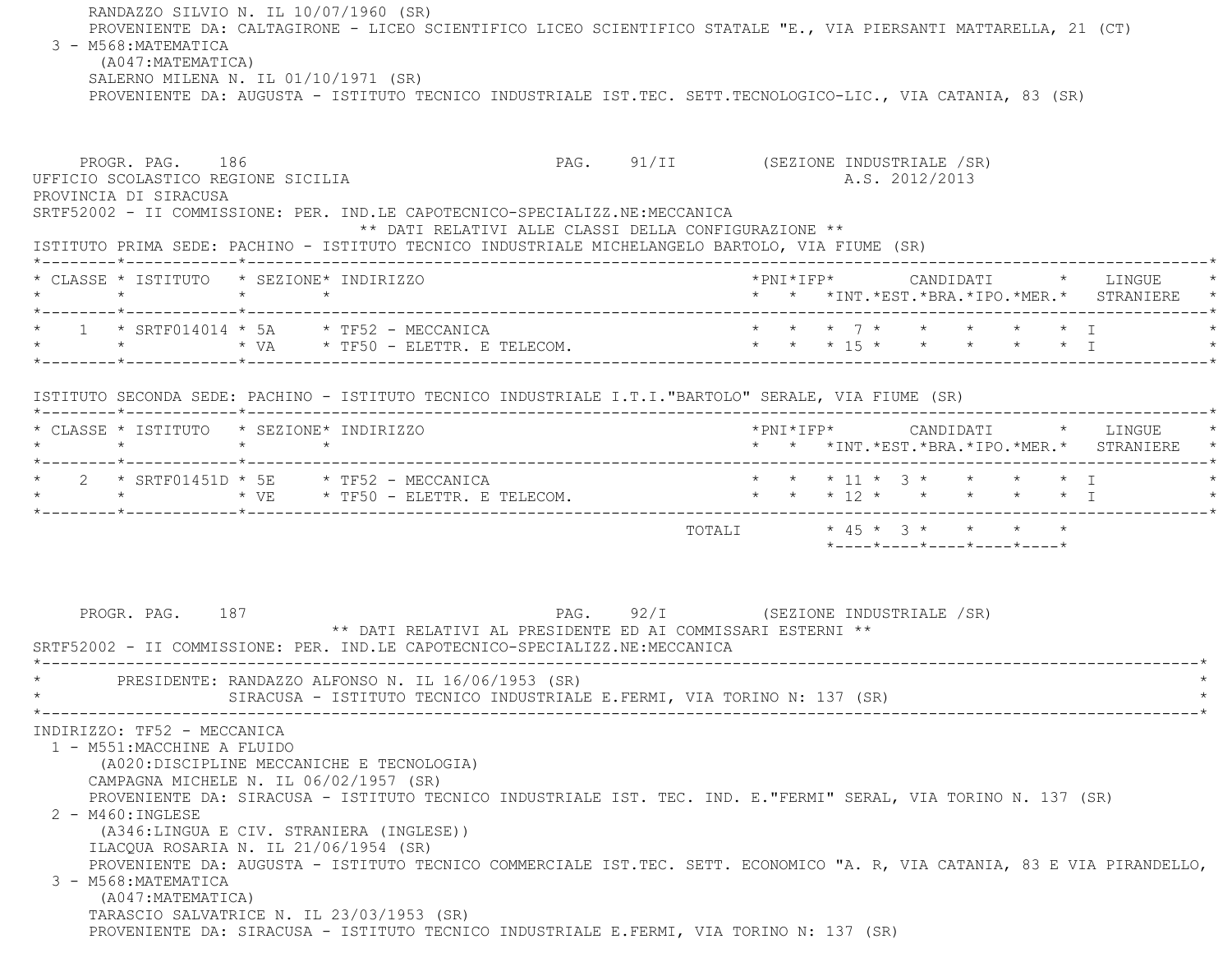INDIRIZZO: TF50 - ELETTR. E TELECOM. $1 - M460 : INGIERSE$  (A346:LINGUA E CIV. STRANIERA (INGLESE)) ILACQUA ROSARIA N. IL 21/06/1954 (SR) PROVENIENTE DA: AUGUSTA - ISTITUTO TECNICO COMMERCIALE IST.TEC. SETT. ECONOMICO "A. R, VIA CATANIA, 83 E VIA PIRANDELLO,  $2 - M568$ : MATEMATICA (A047:MATEMATICA) TARASCIO SALVATRICE N. IL 23/03/1953 (SR) PROVENIENTE DA: SIRACUSA - ISTITUTO TECNICO INDUSTRIALE E.FERMI, VIA TORINO N: 137 (SR) 3 - M149:ELETTRONICA E COMUNICAZIONI ELETTRICHE (A034:ELETTRONICA) AMATO CARMELO N. IL 21/03/1946 (SR) PROVENIENTE DA: SIRACUSA - ISTITUTO TECNICO INDUSTRIALE E.FERMI, VIA TORINO N: 137 (SR) PROGR. PAG. 188 PAG. 92/II (SEZIONE INDUSTRIALE /SR) UFFICIO SCOLASTICO REGIONE SICILIA A.S. 2012/2013 PROVINCIA DI SIRACUSA SRTH07001 - I COMMISSIONE: ASPIRANTE AL COMANDO DI NAVI MERCANTILI \*\* DATI RELATIVI ALLE CLASSI DELLA CONFIGURAZIONE \*\* ISTITUTO PRIMA SEDE: SIRACUSA - ISTITUTO TECNICO NAUTICO G.A.DELLA TARGIA, VIA CATANIA,25 (SR) \*--------\*------------\*-------------------------------------------------------------------------------------------------------\* \* CLASSE \* ISTITUTO \* SEZIONE\* INDIRIZZO \*PNI\*IFP\* CANDIDATI \* LINGUE \* \* \* \* \* \* \* \*INT.\*EST.\*BRA.\*IPO.\*MER.\* STRANIERE \* \*--------\*------------\*-------------------------------------------------------------------------------------------------------\* \* 1 \* SRTH010007 \* 5A \* TH07 - PER.TRAS. MARITT. (PG. NAUTILUS) \* \* \* 14 \* \* \* \* \* I \*  $\star$  \* 2 \* SRTH010007 \* 5C \* TH07 - PER.TRAS. MARITT. (PG. NAUTILUS) \* \* \* 17 \* \* \* \* \* I \* \*--------\*------------\*-------------------------------------------------------------------------------------------------------\*TOTALI  $* 31 * * * * * * * * *$  \*----\*----\*----\*----\*----\* PROGR. PAG. 189 PAG. 93/I (SEZIONE NAUTICA /SR) \*\* DATI RELATIVI AL PRESIDENTE ED AI COMMISSARI ESTERNI \*\* SRTH07001 - I COMMISSIONE: ASPIRANTE AL COMANDO DI NAVI MERCANTILI \*----------------------------------------------------------------------------------------------------------------------------\*PRESIDENTE: VINDIGNI ALDO N. IL 10/09/1951 (RG) NOTO - ISTITUTO D'ARTE ISTITUTO STATALE D'ARTE DI NOT, VIA PITAGORA (SR) \*----------------------------------------------------------------------------------------------------------------------------\* INDIRIZZO: TH07 - PER.TRAS. MARITT. (PG. NAUTILUS) 1 - M540:LINGUA E LETTERE ITALIANE (A050:LETTERE IST.ISTR.SECOND. DI II G) MEGNA GIOVANNA N. IL 26/07/1965 (PA) PROVENIENTE DA: AVOLA - ISTITUTO TECNICO COMMERCIALE MATTEI, VIA LABRIOLA (SR) 2 - SL32:MATEMATICA (A047:MATEMATICA) GIARRATANA SALVATORE N. IL 10/01/1953 (SR) PROVENIENTE DA: FRANCOFONTE - LICEO SCIENTIFICO LICEO SCIENTIFICO, C.DA SAN ANTONIO (SR) 3 - M461:LINGUA INGLESE (A346:LINGUA E CIV. STRANIERA (INGLESE) TANASI GIUSI N. IL 08/06/1971 (SR) PROVENIENTE DA: PALAZZOLO ACREIDE - LICEO CLASSICO PLATONE, PIAZZA UMBERTO I (SR)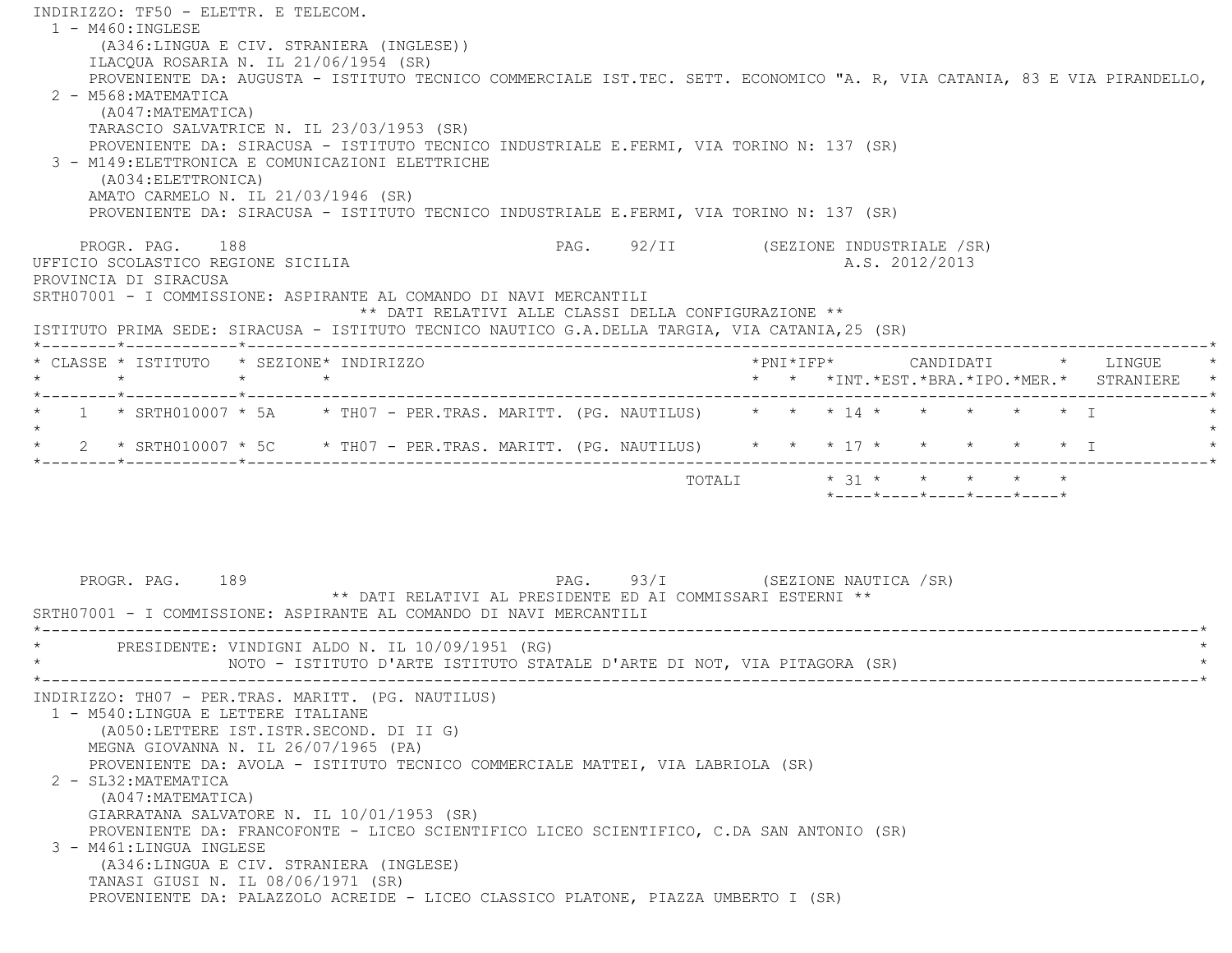PROGR. PAG. 190 PAG. 93/II (SEZIONE NAUTICA /SR) UFFICIO SCOLASTICO REGIONE SICILIA A.S. 2012/2013 PROVINCIA DI SIRACUSA SRTH07002 - II COMMISSIONE: ASPIRANTE AL COMANDO DI NAVI MERCANTILI \*\* DATI RELATIVI ALLE CLASSI DELLA CONFIGURAZIONE \*\* ISTITUTO PRIMA SEDE: SIRACUSA - ISTITUTO TECNICO NAUTICO G.A.DELLA TARGIA, VIA CATANIA,25 (SR) \*--------\*------------\*-------------------------------------------------------------------------------------------------------\* \* CLASSE \* ISTITUTO \* SEZIONE\* INDIRIZZO \*PNI\*IFP\* CANDIDATI \* LINGUE \* \* \* \* \* \* \* \*INT.\*EST.\*BRA.\*IPO.\*MER.\* STRANIERE \* \*--------\*------------\*-------------------------------------------------------------------------------------------------------\* $1 \times \text{SRTH010007} \times 5E$   $\times$  TH07 - PER.TRAS. MARITT. (PG. NAUTILUS)  $\times$   $\times$   $\times$  10  $\times$  5  $\times$   $\times$   $\times$   $\times$   $\times$  I \*--------\*------------\*-------------------------------------------------------------------------------------------------------\* ISTITUTO SECONDA SEDE: SIRACUSA - ISTITUTO TECNICO NAUTICO IST.TEC.NAUTICO-CORSO SERALE (SR) \*--------\*------------\*-------------------------------------------------------------------------------------------------------\* \* CLASSE \* ISTITUTO \* SEZIONE\* INDIRIZZO \*PNI\*IFP\* CANDIDATI \* LINGUE \* \* \* \* \* \* \* \*INT.\*EST.\*BRA.\*IPO.\*MER.\* STRANIERE \* \*--------\*------------\*-------------------------------------------------------------------------------------------------------\*2 \* SRTH01050L \* 5G \* TH08 - PER.APP.IMP. MAR. (NAUTILUS) \* \* \* 13 \* 3 \* \* \* \* \* \* I \*--------\*------------\*-------------------------------------------------------------------------------------------------------\*TOTALI  $* 23 * 8 * * * * * * * *$  \*----\*----\*----\*----\*----\* PROGR. PAG. 191 PAG. 94/I (SEZIONE NAUTICA /SR) \*\* DATI RELATIVI AL PRESIDENTE ED AI COMMISSARI ESTERNI \*\* SRTH07002 - II COMMISSIONE: ASPIRANTE AL COMANDO DI NAVI MERCANTILI \*----------------------------------------------------------------------------------------------------------------------------\*PRESIDENTE: LOREFICE CORRADO N. IL 12/05/1964 (SR) ROSOLINI - LICEO SCIENTIFICO "ARCHIMEDE", VIA SIPIONE 147 (SR) \*----------------------------------------------------------------------------------------------------------------------------\* INDIRIZZO: TH07 - PER.TRAS. MARITT. (PG. NAUTILUS) 1 - M540:LINGUA E LETTERE ITALIANE (A050:LETTERE IST.ISTR.SECOND. DI II G) SCALORA GIUSEPPE N. IL 08/12/1969 (SR) PROVENIENTE DA: PALAZZOLO ACREIDE - LICEO ARTISTICO LICEO ARTISTICO DI PALAZZOLO, VIA G. FAVA (SR) 2 - SL32:MATEMATICA (A047:MATEMATICA) BAZZANO GIUSEPPINA N. IL 03/10/1974 (SR) PROVENIENTE DA: NOTO - ISTITUTO MAGISTRALE MATTEO RAELI, VIA MATTEO RAELI 9 (SR) 3 - M461:LINGUA INGLESE (A346:LINGUA E CIV. STRANIERA (INGLESE) MIGLIORE ELIANA ALFONSINA N. IL 26/03/1963 (CL) PROVENIENTE DA: NOTO - ISTITUTO TECNICO PER GEOMETRI M. CARNILIVARI, VIA PLATONE, 4 (SR) INDIRIZZO: TH08 - PER.APP.IMP. MAR. (NAUTILUS) 1 - M540:LINGUA E LETTERE ITALIANE (A050:LETTERE IST.ISTR.SECOND. DI II G) SCALORA GIUSEPPE N. IL 08/12/1969 (SR) PROVENIENTE DA: PALAZZOLO ACREIDE - LICEO ARTISTICO LICEO ARTISTICO DI PALAZZOLO, VIA G. FAVA (SR) 2 - SL32:MATEMATICA (A047:MATEMATICA) BAZZANO GIUSEPPINA N. IL 03/10/1974 (SR) PROVENIENTE DA: NOTO - ISTITUTO MAGISTRALE MATTEO RAELI, VIA MATTEO RAELI 9 (SR) 3 - M461:LINGUA INGLESE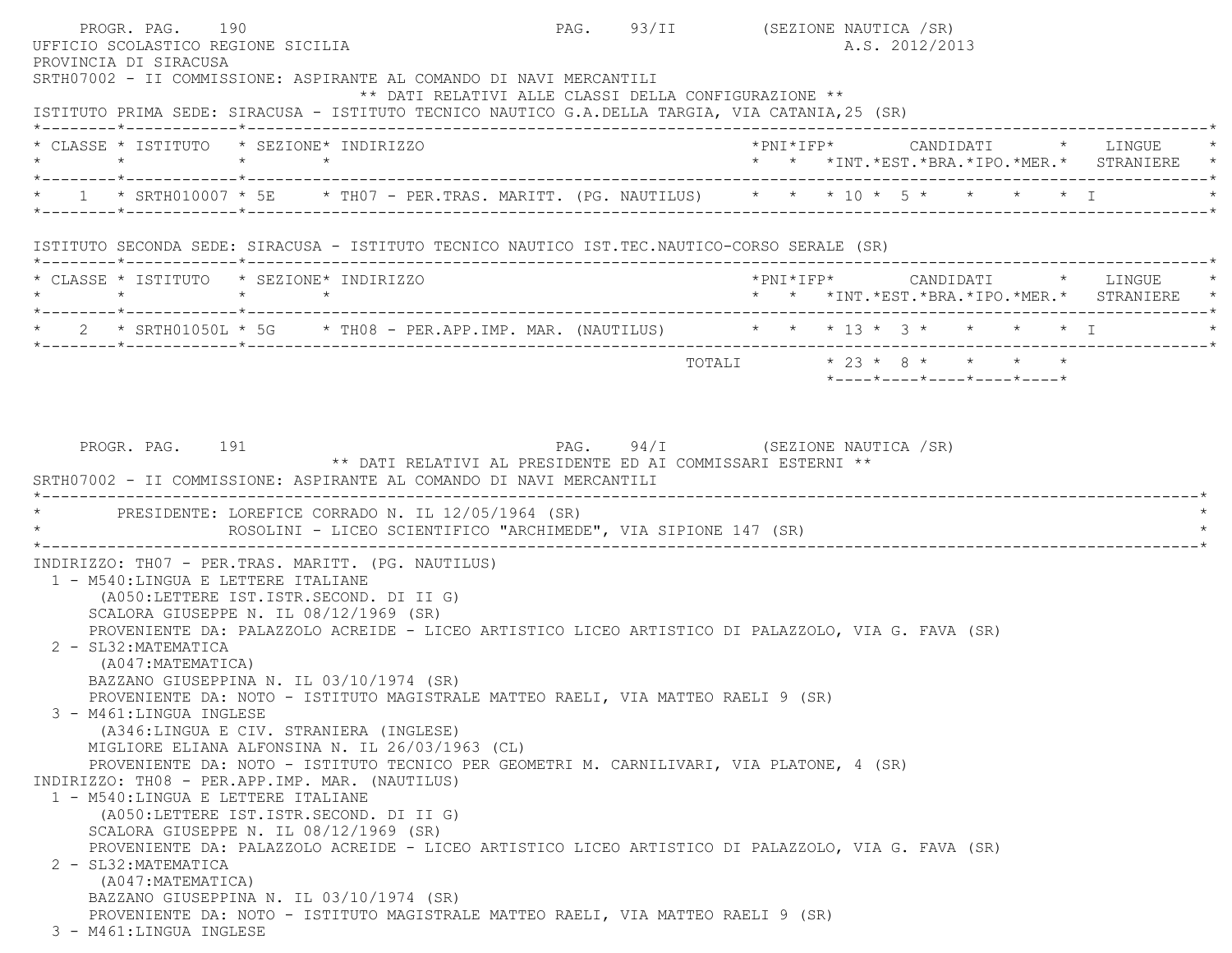(A346:LINGUA E CIV. STRANIERA (INGLESE) MIGLIORE ELIANA ALFONSINA N. IL 26/03/1963 (CL) PROVENIENTE DA: NOTO - ISTITUTO TECNICO PER GEOMETRI M. CARNILIVARI, VIA PLATONE, 4 (SR) PROGR. PAG. 192 PAG. 94/II (SEZIONE NAUTICA /SR) UFFICIO SCOLASTICO REGIONE SICILIA A.S. 2012/2013 PROVINCIA DI SIRACUSA SRTH08001 - I COMMISSIONE: ASPIRANTE DIREZ.NE DI MACCHINE DI NAVI MERCANTILI \*\* DATI RELATIVI ALLE CLASSI DELLA CONFIGURAZIONE \*\* ISTITUTO PRIMA SEDE: SIRACUSA - ISTITUTO TECNICO NAUTICO G.A.DELLA TARGIA, VIA CATANIA,25 (SR) \*--------\*------------\*-------------------------------------------------------------------------------------------------------\* \* CLASSE \* ISTITUTO \* SEZIONE\* INDIRIZZO \*PNI\*IFP\* CANDIDATI \* LINGUE \* \* \* \* \* \* \* \*INT.\*EST.\*BRA.\*IPO.\*MER.\* STRANIERE \* \*--------\*------------\*-------------------------------------------------------------------------------------------------------\* \* 1 \* SRTH010007 \* 5D \* TH08 - PER.APP.IMP. MAR. (NAUTILUS) \* \* \* 14 \* \* \* \* \* I \*  $\star$ 2 \* SRTH010007 \* 5B \* TH08 - PER.APP.IMP. MAR. (NAUTILUS) \* \* \* \* 13 \* \* \* \* \* \* \* I \*--------\*------------\*-------------------------------------------------------------------------------------------------------\* TOTALI \* 27 \* \* \* \* \* \*----\*----\*----\*----\*----\*PROGR. PAG. 193 **PAG.** 95/I (SEZIONE NAUTICA /SR) \*\* DATI RELATIVI AL PRESIDENTE ED AI COMMISSARI ESTERNI \*\* SRTH08001 - I COMMISSIONE: ASPIRANTE DIREZ.NE DI MACCHINE DI NAVI MERCANTILI \*----------------------------------------------------------------------------------------------------------------------------\* \* PRESIDENTE: PARISI FRANCESCA N. IL 05/08/1955 (CT) \* AVOLA - LICEO SCIENTIFICO I.I.S. L. SCIENTIFICO-CLASSICO, VIA LABRIOLA,2 (SR) \*----------------------------------------------------------------------------------------------------------------------------\* INDIRIZZO: TH08 - PER.APP.IMP. MAR. (NAUTILUS) 1 - M540:LINGUA E LETTERE ITALIANE (A050:LETTERE IST.ISTR.SECOND. DI II G) GALLO ANITA N. IL 27/05/1974 (SR) PROVENIENTE DA: AUGUSTA - LICEO CLASSICO MEGARA (SEZIONE SCIENTIFICA AN, VIA STRAZZULLA, 10 (SR) 2 - SL32:MATEMATICA (A047:MATEMATICA) TINE' CRISTINA N. IL 03/07/1973 (SR) PROVENIENTE DA: PACHINO - IST PROF PER L'AGRICOLTURA E L'AMBIENTE I.P.A.A. PACHINO - SERALE "P., VIALE FORTUNA SNC (SR) 3 - M461:LINGUA INGLESE (A346:LINGUA E CIV. STRANIERA (INGLESE) GUERRI LINA LAURA N. IL 22/06/1962 (SR) PROVENIENTE DA: PACHINO - IST PROF PER L'AGRICOLTURA E L'AMBIENTE "P. CALLERI" I.P.A.A. - I.P.S, VIALE FORTUNA SNC (SR) PROGR. PAG. 194 **PAG.** 95/II (SEZIONE NAUTICA /SR) UFFICIO SCOLASTICO REGIONE SICILIA A.S. 2012/2013 PROVINCIA DI SIRACUSA SRTL00001 - I COMMISSIONE: GEOMETRA \*\* DATI RELATIVI ALLE CLASSI DELLA CONFIGURAZIONE \*\* ISTITUTO PRIMA SEDE: SIRACUSA - L.R. PAR. ISTITUTO TECNICO PER GEOMETRI ISTITUTO PARITARIO "S. QUASIMO, VIA S. GIUSEPPE 13 (SR \*--------\*------------\*-------------------------------------------------------------------------------------------------------\* \* CLASSE \* ISTITUTO \* SEZIONE\* INDIRIZZO \*PNI\*IFP\* CANDIDATI \* LINGUE \*\* \* \* \* \* \* \*INT.\*EST.\*BRA.\*IPO.\*MER.\* STRANIERE \*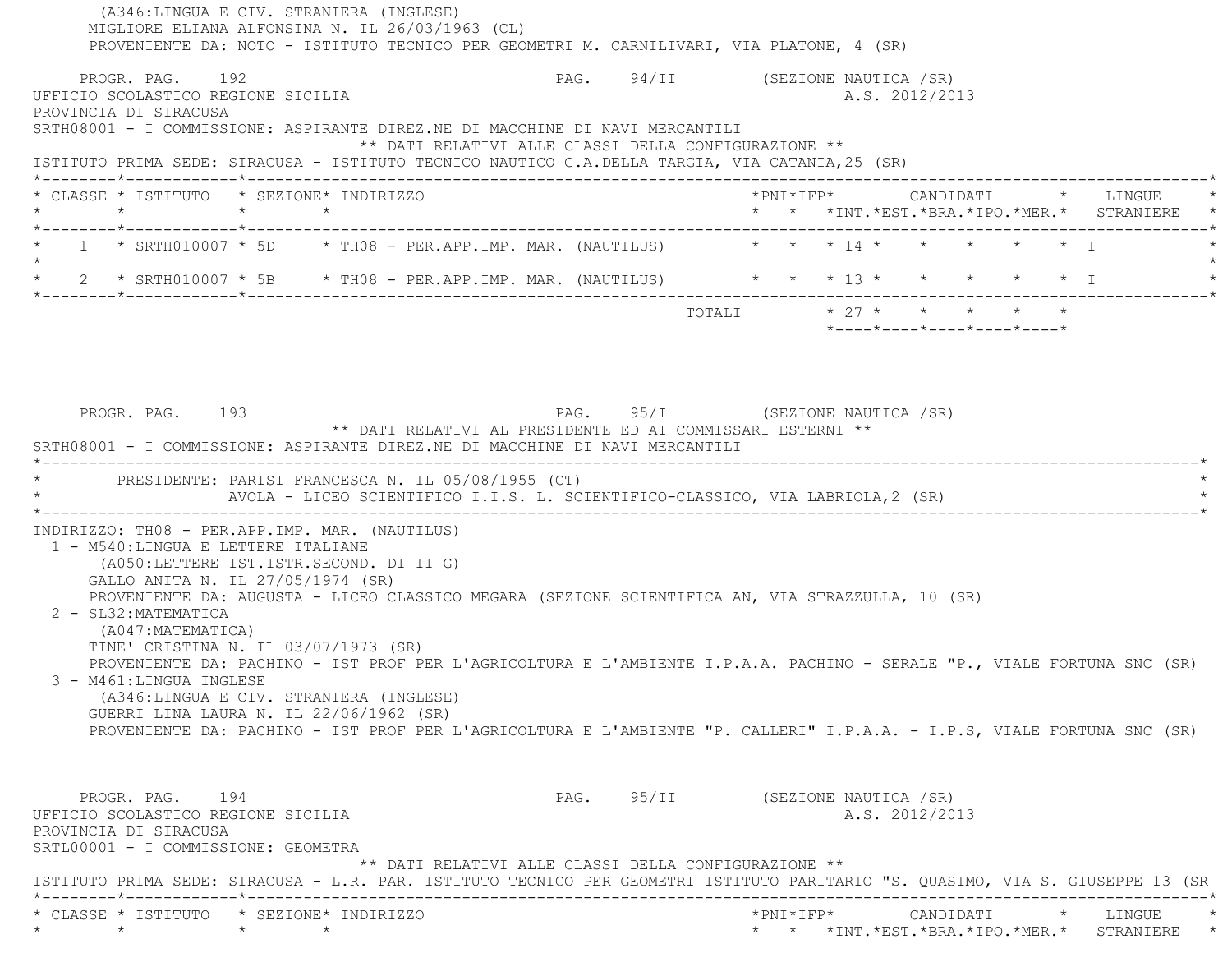| $1 * STRI149500I * 5A * TLO0 - GEOMETRYI$                                                                                                                                                                                                                                                                                                                                                                                                                                                                                                                                                                                                   | _____________________________________                      |           | $\star$ $\star$ $\star$ $\beta$ $\star$ $\beta$ $\star$ $\star$ $\star$ $\star$ $\star$ |                               |
|---------------------------------------------------------------------------------------------------------------------------------------------------------------------------------------------------------------------------------------------------------------------------------------------------------------------------------------------------------------------------------------------------------------------------------------------------------------------------------------------------------------------------------------------------------------------------------------------------------------------------------------------|------------------------------------------------------------|-----------|-----------------------------------------------------------------------------------------|-------------------------------|
| $\star$<br>2 * SRTL49500I * 5B * TL00 - GEOMETRI                                                                                                                                                                                                                                                                                                                                                                                                                                                                                                                                                                                            |                                                            |           | * * * 10 * 5 * * * * *                                                                  |                               |
|                                                                                                                                                                                                                                                                                                                                                                                                                                                                                                                                                                                                                                             |                                                            |           | $*$ - - - - $*$ - - - - $*$ - - - - $*$ - - - - $*$ - - - - $*$                         | -------------------           |
| PROGR. PAG. 195<br>SRTL00001 - I COMMISSIONE: GEOMETRA                                                                                                                                                                                                                                                                                                                                                                                                                                                                                                                                                                                      | ** DATI RELATIVI AL PRESIDENTE ED AI COMMISSARI ESTERNI ** |           | PAG. 96/I (SEZIONE GEOMETRI / SR)                                                       |                               |
| * PRESIDENTE: LOMBARDO MARIA CONCETTA N. IL 31/08/1956 (SR)<br>LENTINI - LICEO SCIENTIFICO "ELIO VITTORINI" LENTINI, VIA RICCARDO DA LENTINI 89 (SR)                                                                                                                                                                                                                                                                                                                                                                                                                                                                                        |                                                            |           |                                                                                         |                               |
| (A016: COSTR., TECNOL. DELLE COST. E DIS. T)<br>ATTARDO MARIALUCIA N. IL 26/06/1969 (SR)<br>PROVENIENTE DA: LENTINI - ISTITUTO TECNICO PER GEOMETRI PIER LUIGI NERVI, VIA R. DA LENTINI (SR)<br>2 - M970: TOPOGRAFIA<br>(A072:TOPOG. GEN., COSTR.RUR. E DISEGN)<br>FERRO ANTONIO N. IL 09/09/1958 (RG)<br>PROVENIENTE DA: SCICLI - ISTITUTO TECNICO AGRARIO I.T.A. SCICLI, C/DA BOMMACCHIELLA S.N.C. (RG)<br>3 - M260: ELEMENTI DI DIRITTO<br>(A019:DISCIPLINE GIURIDICHE ED ECONOMI)<br>CONTI ANNA N. IL 24/07/1963 (RM)<br>PROVENIENTE DA: NOTO - ISTITUTO TECNICO PER ATTIVITA' SOCIALI (GIA' ITF) P.SSA G. DI SAVOIA, VIA PITAGORA (SR) |                                                            |           |                                                                                         |                               |
| PROGR. PAG. 196<br>UFFICIO SCOLASTICO REGIONE SICILIA<br>PROVINCIA DI SIRACUSA<br>SRTL00002 - II COMMISSIONE: GEOMETRA<br>ISTITUTO PRIMA SEDE: LENTINI - L.R. PAR. ISTITUTO TECNICO PER GEOMETRI PIO XII, VIA CILEA, N. 12 (SR)                                                                                                                                                                                                                                                                                                                                                                                                             | ** DATI RELATIVI ALLE CLASSI DELLA CONFIGURAZIONE **       |           | PAG. 96/II (SEZIONE GEOMETRI / SR)<br>A.S. 2012/2013                                    |                               |
| * CLASSE * ISTITUTO * SEZIONE* INDIRIZZO                                                                                                                                                                                                                                                                                                                                                                                                                                                                                                                                                                                                    |                                                            | *PNI*IFP* | * * *INT. *EST. *BRA. *IPO. *MER. * STRANIERE                                           | CANDIDATI * LINGUE<br>$\star$ |
| $1 * SRTL38500X * 5A * TLO0 - GEOMETRYI$                                                                                                                                                                                                                                                                                                                                                                                                                                                                                                                                                                                                    |                                                            |           | * * * 21 * 10 * * * *                                                                   |                               |
| 2 * SRTL38500X * 5B * TL00 - GEOMETRI                                                                                                                                                                                                                                                                                                                                                                                                                                                                                                                                                                                                       |                                                            |           | * * * 14 * 6 * * * * *                                                                  |                               |
|                                                                                                                                                                                                                                                                                                                                                                                                                                                                                                                                                                                                                                             |                                                            |           | *----*----*----*----*----*                                                              |                               |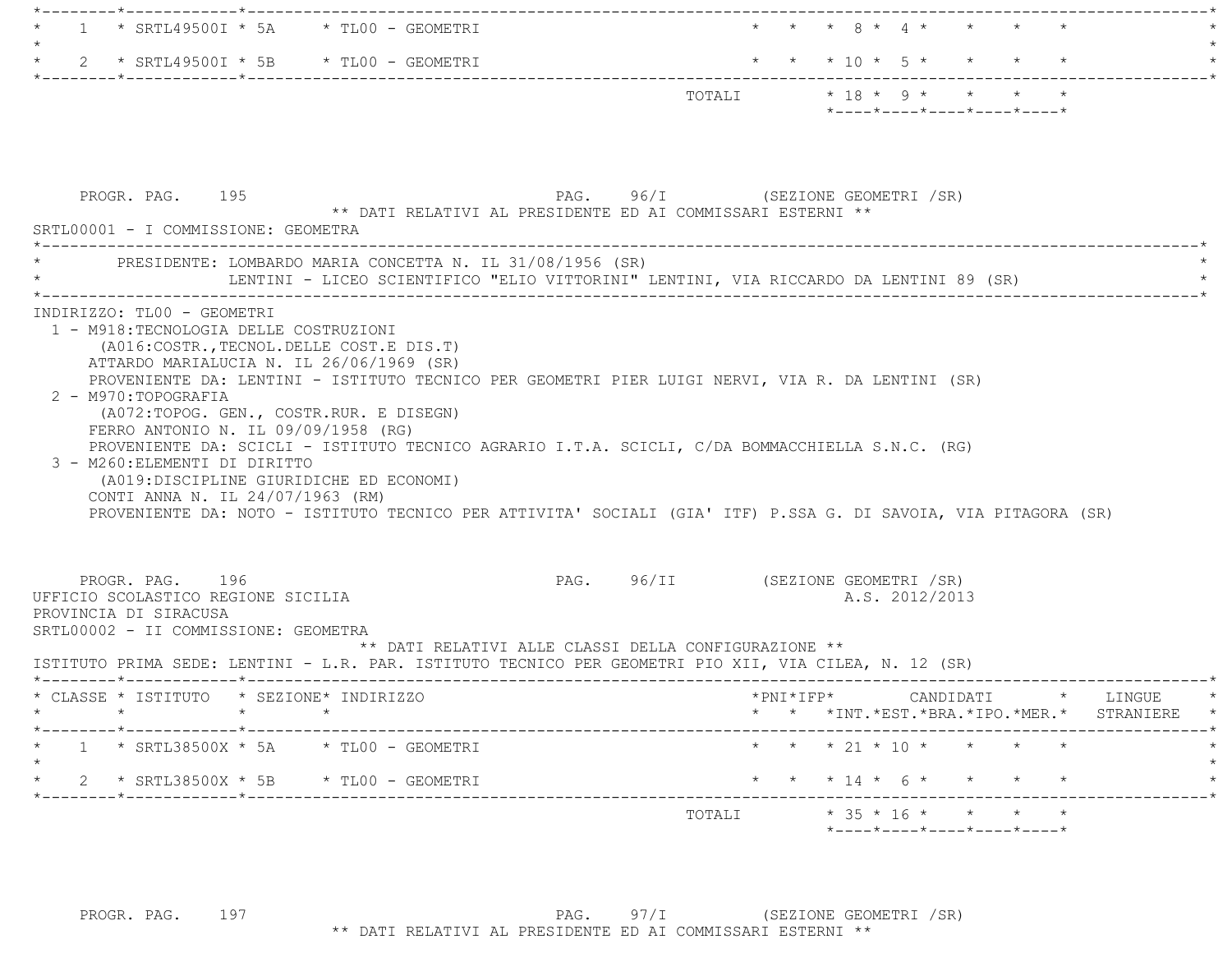SRTL00002 - II COMMISSIONE: GEOMETRA \*----------------------------------------------------------------------------------------------------------------------------\*PRESIDENTE: PALMERI VINCENZO N. IL 30/08/1952 (SR) NOTO - ISTITUTO TECNICO PER GEOMETRI M. CARNILIVARI, VIA PLATONE, 4 (SR) \*----------------------------------------------------------------------------------------------------------------------------\* INDIRIZZO: TL00 - GEOMETRI 1 - M918:TECNOLOGIA DELLE COSTRUZIONI (A016:COSTR.,TECNOL.DELLE COST.E DIS.T) SPADA CORRADO N. IL 07/03/1957 (SR) PROVENIENTE DA: SIRACUSA - ISTITUTO TECNICO PER GEOMETRI ISTITUTO TECNICO "FILIPPO JUVA, VIALE SANTA PANAGIA, 131 (SR) 2 - M970:TOPOGRAFIA (A072:TOPOG. GEN., COSTR.RUR. E DISEGN) FERLISI PAOLO N. IL 12/01/1947 (SR) PROVENIENTE DA: SIRACUSA - ISTITUTO TECNICO PER GEOMETRI I.T.G. "SERALE" SIRACUSA (SR) 3 - M260:ELEMENTI DI DIRITTO (A019:DISCIPLINE GIURIDICHE ED ECONOMI) SALERNO LOREDANA N. IL 20/02/1959 (SR) PROVENIENTE DA: SIRACUSA - IST PROF PER I SERVIZI ALBERGHIERI E RISTORAZIONE FEDERICO II DI SVEVIA, VIA POLIBIO N. 59 (S PROGR. PAG. 198 PROGR. PAG. 97/II (SEZIONE GEOMETRI / SR) UFFICIO SCOLASTICO REGIONE SICILIA A.S. 2012/2013 PROVINCIA DI SIRACUSA SRTL01001 - I COMMISSIONE: GEOMETRA \*\* DATI RELATIVI ALLE CLASSI DELLA CONFIGURAZIONE \*\* ISTITUTO PRIMA SEDE: NOTO - ISTITUTO TECNICO PER GEOMETRI M. CARNILIVARI, VIA PLATONE, 4 (SR) \*--------\*------------\*-------------------------------------------------------------------------------------------------------\* \* CLASSE \* ISTITUTO \* SEZIONE\* INDIRIZZO \*PNI\*IFP\* CANDIDATI \* LINGUE \* \* \* \* \* \* \* \*INT.\*EST.\*BRA.\*IPO.\*MER.\* STRANIERE \* \*--------\*------------\*-------------------------------------------------------------------------------------------------------\* \* 1 \* SRTL01201L \* 5A \* TL01 - GEOMETRI (PROGETTO CINQUE) \* \* \* 17 \* 2 \* \* \* \* I \* \*--------\*------------\*-------------------------------------------------------------------------------------------------------\* ISTITUTO SECONDA SEDE: SIRACUSA - L.R. PAR. ISTITUTO TECNICO PER GEOMETRI S. MARIA, VIALE TEOCRITO, N. 46 (SR) \*--------\*------------\*-------------------------------------------------------------------------------------------------------\* \* CLASSE \* ISTITUTO \* SEZIONE\* INDIRIZZO \*PNI\*IFP\* CANDIDATI \* LINGUE \* \* \* \* \* \* \* \*INT.\*EST.\*BRA.\*IPO.\*MER.\* STRANIERE \* \*--------\*------------\*-------------------------------------------------------------------------------------------------------\* \* 2 \* SRTL015003 \* 5A \* TL00 - GEOMETRI \* \* \* 17 \* 7 \* \* \* \* \* \*--------\*------------\*-------------------------------------------------------------------------------------------------------\*TOTALI  $* 34 * 9 * * * * * *$  \*----\*----\*----\*----\*----\*PROGR. PAG. 199 **PAG.** 98/I (SEZIONE GEOMETRI /SR) \*\* DATI RELATIVI AL PRESIDENTE ED AI COMMISSARI ESTERNI \*\* SRTL01001 - I COMMISSIONE: GEOMETRA \*----------------------------------------------------------------------------------------------------------------------------\*PRESIDENTE: ZARBANO BIAGIO N. IL 22/10/1954 (UD) LENTINI - ISTITUTO TECNICO PER GEOMETRI PIER LUIGI NERVI, VIA R. DA LENTINI (SR) \*----------------------------------------------------------------------------------------------------------------------------\* INDIRIZZO: TL01 - GEOMETRI (PROGETTO CINQUE) 1 - M181:COSTRUZIONI EDILI, STRADALI ED IDRAULICHE (A016:COSTR.,TECNOL.DELLE COST.E DIS.TEC)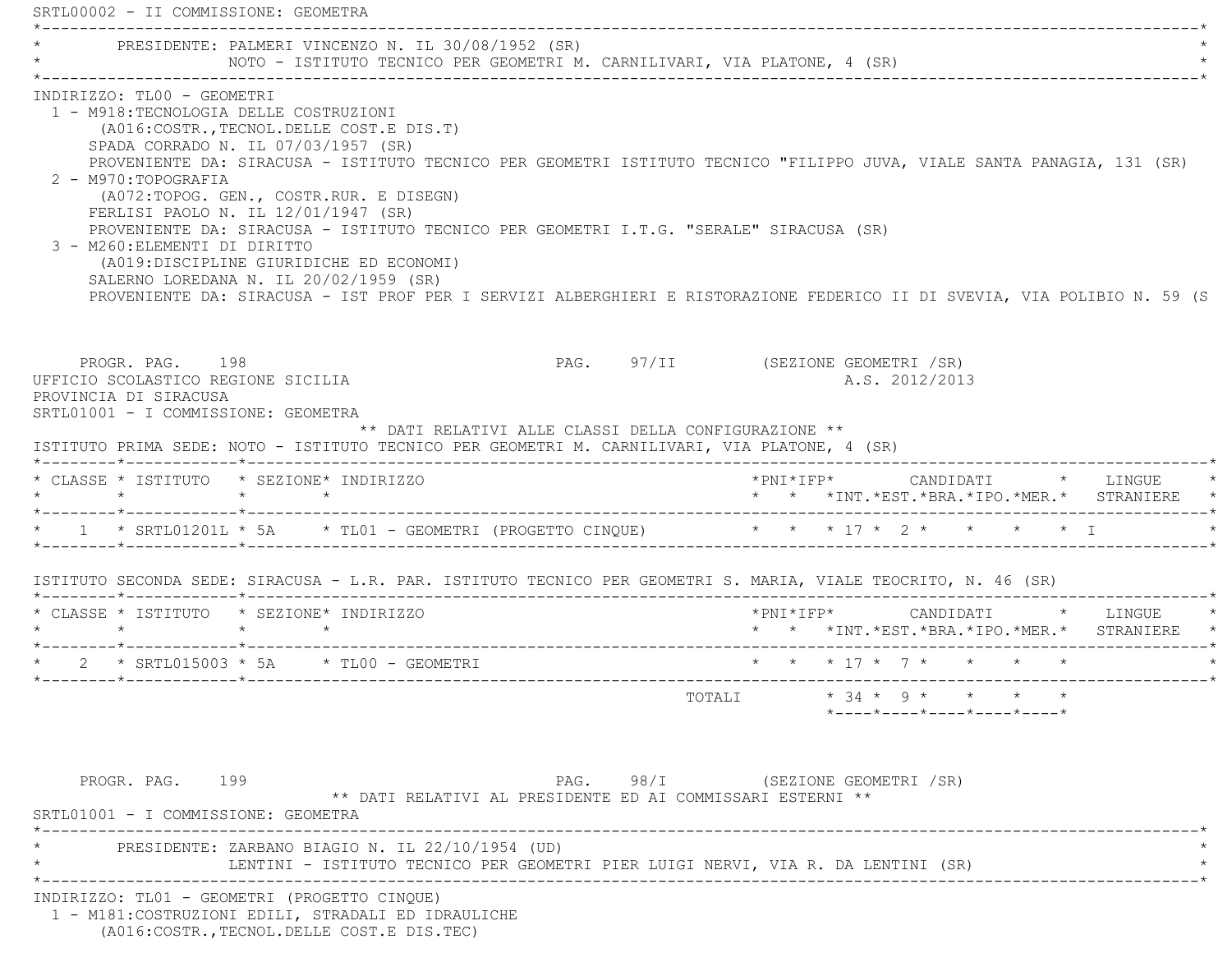GIBILISCO SALVATORE N. IL 01/01/1950 (SR) PROVENIENTE DA: LENTINI - ISTITUTO TECNICO PER GEOMETRI PIER LUIGI NERVI, VIA R. DA LENTINI (SR) 2 - M517:ELEMENTI DI COSTRUZIONI RURALI E DISEGNO RELATIVO (A072:TOPOG. GEN., COSTR.RUR. E DISEGNO) PITITTO GIUSEPPE N. IL 12/02/1972 (MI) PROVENIENTE DA: LENTINI - ISTITUTO TECNICO PER GEOMETRI PIER LUIGI NERVI, VIA R. DA LENTINI (SR)  $3 - M460 \cdot INGIERSE$  (A346:LINGUA E CIV. STRANIERA (INGLESE)) SILLUZIO AUGUSTO N. IL 07/10/1958 (SR) PROVENIENTE DA: LENTINI - LICEO SCIENTIFICO "ELIO VITTORINI" LENTINI, VIA RICCARDO DA LENTINI 89 (SR) INDIRIZZO: TL00 - GEOMETRI 1 - M918:TECNOLOGIA DELLE COSTRUZIONI (A016:COSTR.,TECNOL.DELLE COST.E DIS.T) GIBILISCO SALVATORE N. IL 01/01/1950 (SR) PROVENIENTE DA: LENTINI - ISTITUTO TECNICO PER GEOMETRI PIER LUIGI NERVI, VIA R. DA LENTINI (SR) 2 - M970:TOPOGRAFIA (A072:TOPOG. GEN., COSTR.RUR. E DISEGN) PITITTO GIUSEPPE N. IL 12/02/1972 (MI) PROVENIENTE DA: LENTINI - ISTITUTO TECNICO PER GEOMETRI PIER LUIGI NERVI, VIA R. DA LENTINI (SR) 3 - M260:ELEMENTI DI DIRITTO (A019:DISCIPLINE GIURIDICHE ED ECONOMI) CARUSO LUCIA ANGELA N. IL 10/03/1956 (GE) PROVENIENTE DA: AUGUSTA - ISTITUTO TECNICO COMMERCIALE IST.TEC. SETT. ECONOMICO "A. R, VIA CATANIA, 83 E VIA PIRANDELLO, PROGR. PAG. 200 200 PAG. 98/II (SEZIONE GEOMETRI / SR) UFFICIO SCOLASTICO REGIONE SICILIA A.S. 2012/2013 PROVINCIA DI SIRACUSA SRTL01002 - II COMMISSIONE: GEOMETRA \*\* DATI RELATIVI ALLE CLASSI DELLA CONFIGURAZIONE \*\* ISTITUTO PRIMA SEDE: LENTINI - ISTITUTO TECNICO PER GEOMETRI PIER LUIGI NERVI, VIA R. DA LENTINI (SR) \*--------\*------------\*-------------------------------------------------------------------------------------------------------\* \* CLASSE \* ISTITUTO \* SEZIONE\* INDIRIZZO \*PNI\*IFP\* CANDIDATI \* LINGUE \* \* \* \* \* \* \* \*INT.\*EST.\*BRA.\*IPO.\*MER.\* STRANIERE \* \*--------\*------------\*-------------------------------------------------------------------------------------------------------\*\* 1 \* SRTL01101R \* 5C \* TL01 - GEOMETRI (PROGETTO CINQUE) \* \* \* 20 \* 1 \* \* \* \* \* I \* \* \* I \*--------\*------------\*-------------------------------------------------------------------------------------------------------\* ISTITUTO SECONDA SEDE: AUGUSTA - ISTITUTO TECNICO PER GEOMETRI IST.TEC.GEOMETRI-CASA CIRCONDA (SR) \*--------\*------------\*-------------------------------------------------------------------------------------------------------\* \* CLASSE \* ISTITUTO \* SEZIONE\* INDIRIZZO \*PNI\*IFP\* CANDIDATI \* LINGUE \* \* \* \* \* \* \* \*INT.\*EST.\*BRA.\*IPO.\*MER.\* STRANIERE \* \*--------\*------------\*-------------------------------------------------------------------------------------------------------\* \* 2 \* SRTL01802L \* 5E \* TL04 - GEOMETRI (PROG. SIRIO) \* \* \* 10 \* \* \* \* \* I \* \*--------\*------------\*-------------------------------------------------------------------------------------------------------\*TOTALI  $* 30 * 1 * * * * * * * *$  \*----\*----\*----\*----\*----\*PROGR. PAG. 201 201 PAG. 99/I (SEZIONE GEOMETRI / SR) \*\* DATI RELATIVI AL PRESIDENTE ED AI COMMISSARI ESTERNI \*\*SRTL01002 - II COMMISSIONE: GEOMETRA

PRESIDENTE: MAZZA SALVATORE N. IL 22/01/1956 (SR)

NOTO - IST PROF INDUSTRIA E ARTIGIANATO I.P.S.I.A.- NOTO -, VIA PLATONE,4 (SR) \*----------------------------------------------------------------------------------------------------------------------------\*

\*----------------------------------------------------------------------------------------------------------------------------\*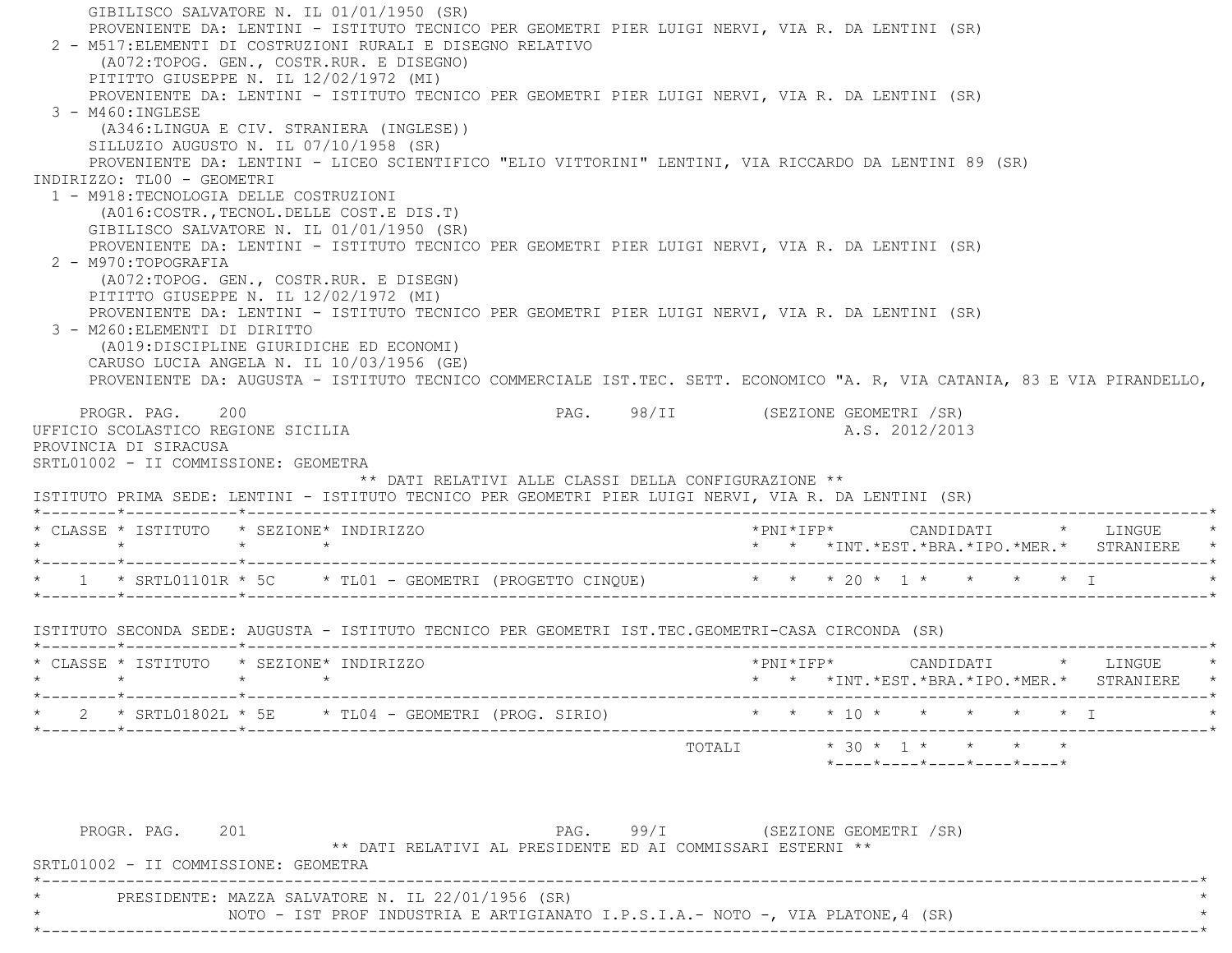INDIRIZZO: TL01 - GEOMETRI (PROGETTO CINQUE) 1 - M181:COSTRUZIONI EDILI, STRADALI ED IDRAULICHE (A016:COSTR.,TECNOL.DELLE COST.E DIS.TEC) D'ARRIGO ANTONIO PIO N. IL 14/06/1955 (ME) PROVENIENTE DA: MESSINA - ISTITUTO TECNICO PER GEOMETRI G. MINUTOLI, FONDO FUCILE C.DA GAZZI (ME) 2 - M517:ELEMENTI DI COSTRUZIONI RURALI E DISEGNO RELATIVO (A072:TOPOG. GEN., COSTR.RUR. E DISEGNO) MILAZZO GIOVANNI N. IL 18/12/1954 (PA) PROVENIENTE DA: GELA - ISTITUTO TECNICO PER GEOMETRI I.T.GEOMETRI "E. MAJORANA", VIA PITAGORA, SNC (CL) 3 - M460:INGLESE (A346:LINGUA E CIV. STRANIERA (INGLESE)) LOWE GLENDA N. IL 02/07/1958 (EE) PROVENIENTE DA: SIRACUSA - ISTITUTO MAGISTRALE 8 I.I.S.S. "M.F.QUINTILIANO", VIA TISIA 49 (SR) INDIRIZZO: TL04 - GEOMETRI (PROG. SIRIO) 1 - M219:DISEGNO E PROGETTAZIONE (A016:COSTR.,TECNOL.DELLE COST.E DIS.T) D'ARRIGO ANTONIO PIO N. IL 14/06/1955 (ME) PROVENIENTE DA: MESSINA - ISTITUTO TECNICO PER GEOMETRI G. MINUTOLI, FONDO FUCILE C.DA GAZZI (ME) 2 - M970:TOPOGRAFIA (A072:TOPOG. GEN., COSTR.RUR. E DISEGN) MILAZZO GIOVANNI N. IL 18/12/1954 (PA) PROVENIENTE DA: GELA - ISTITUTO TECNICO PER GEOMETRI I.T.GEOMETRI "E. MAJORANA", VIA PITAGORA, SNC (CL) 3 - SR72:LINGUA STRANIERA (INGLESE) (A346:LINGUA E CIV. STRANIERA (INGLESE) LOWE GLENDA N. IL 02/07/1958 (EE) PROVENIENTE DA: SIRACUSA - ISTITUTO MAGISTRALE 8 I.I.S.S. "M.F.QUINTILIANO", VIA TISIA 49 (SR) PROGR. PAG. 202 202 PAG. 99/II (SEZIONE GEOMETRI / SR) UFFICIO SCOLASTICO REGIONE SICILIA A.S. 2012/2013 PROVINCIA DI SIRACUSA SRTL01003 - III COMMISSIONE: GEOMETRA \*\* DATI RELATIVI ALLE CLASSI DELLA CONFIGURAZIONE \*\* ISTITUTO PRIMA SEDE: SIRACUSA - ISTITUTO TECNICO PER GEOMETRI ISTITUTO TECNICO "FILIPPO JUVA, VIALE SANTA PANAGIA, 131 (SR) \*--------\*------------\*-------------------------------------------------------------------------------------------------------\* \* CLASSE \* ISTITUTO \* SEZIONE\* INDIRIZZO \*PNI\*IFP\* CANDIDATI \* LINGUE \*\* \* \* \* \* \*INT.\*EST.\*BRA.\*IPO.\*MER.\* STRANIERE \*--------\*------------\*-------------------------------------------------------------------------------------------------------\*1 \* SRTL01801G \* 5A \* TL01 - GEOMETRI (PROGETTO CINQUE) \* \* \* \* 12 \* \* \* \* \* \* \* T \* \* \* 5A1 \* TL00 - GEOMETRI \* \* \* \* 2 \* \* \* \* \* $\star$ \* 2 \* SRTL01801G \* 5C \* TL01 - GEOMETRI (PROGETTO CINQUE) \* \* \* \* 16 \* \* \* \* \* \* \* \* I \*--------\*------------\*-------------------------------------------------------------------------------------------------------\*TOTALI  $* 28 * 2 * * * * * * * *$  \*----\*----\*----\*----\*----\*PROGR. PAG. 203 PAG. 100/I (SEZIONE GEOMETRI /SR) \*\* DATI RELATIVI AL PRESIDENTE ED AI COMMISSARI ESTERNI \*\* SRTL01003 - III COMMISSIONE: GEOMETRA\*----------------------------------------------------------------------------------------------------------------------------\*

 \* PRESIDENTE: FORMICA RITA N. IL 14/04/1962 (SR) \* AUGUSTA - LICEO CLASSICO MEGARA (SEZIONE SCIENTIFICA AN, VIA STRAZZULLA, 10 (SR)

\*----------------------------------------------------------------------------------------------------------------------------\*

INDIRIZZO: TL01 - GEOMETRI (PROGETTO CINQUE)

1 - M181:COSTRUZIONI EDILI, STRADALI ED IDRAULICHE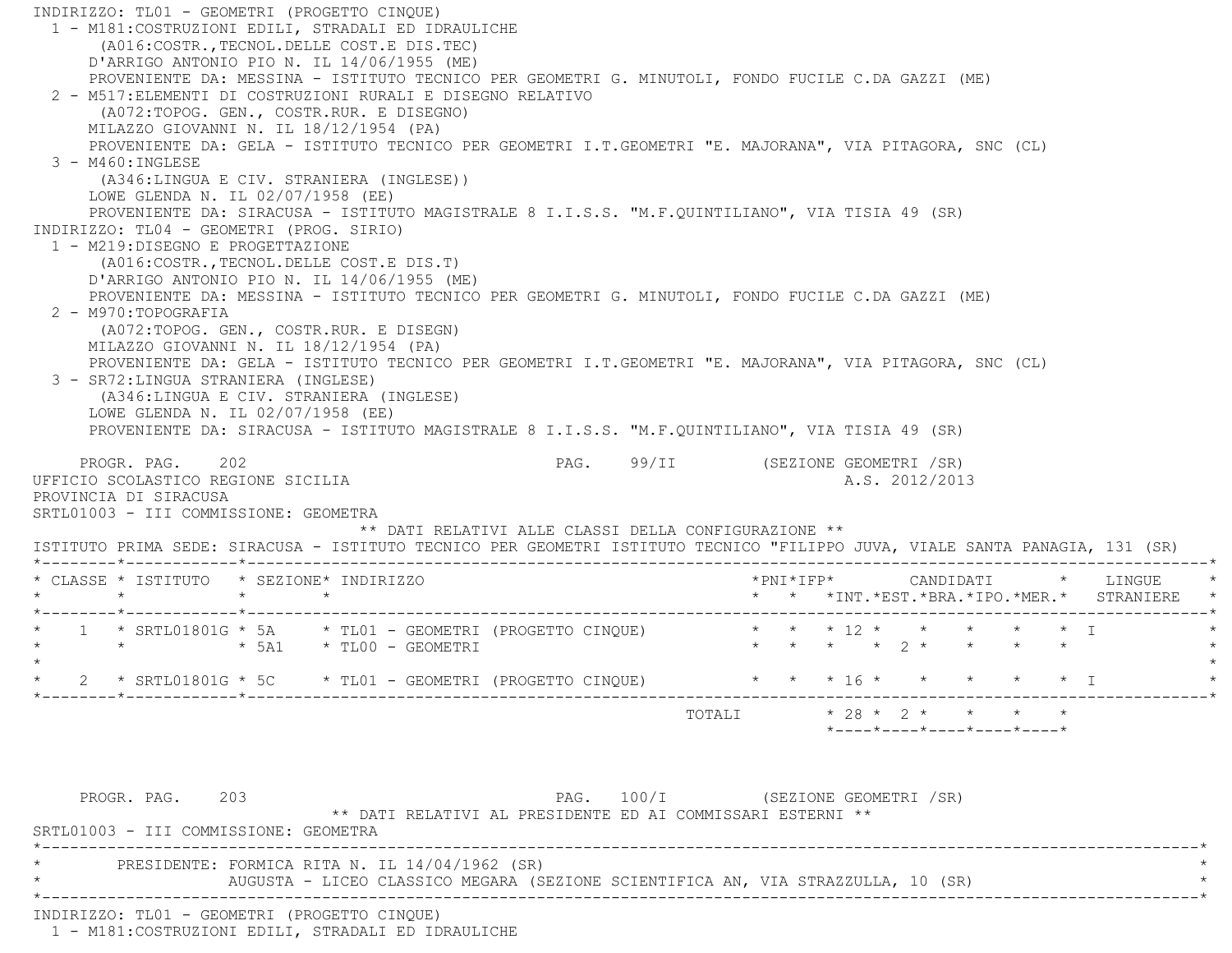(A016:COSTR.,TECNOL.DELLE COST.E DIS.TEC) MONACO SALVATORE N. IL 17/06/1960 (SR) PROVENIENTE DA: LENTINI - LICEO ARTISTICO LICEO ARTISTICO LENTINI (SR) 2 - M517:ELEMENTI DI COSTRUZIONI RURALI E DISEGNO RELATIVO (A072:TOPOG. GEN., COSTR.RUR. E DISEGNO) BRACCHITTA ROSARIO N. IL 06/01/1961 (RG) PROVENIENTE DA: MODICA - ISTITUTO TECNICO PER GEOMETRI LEON BATTISTA ALBERTI, PIAZZA BADEN POWELL 1 (RG) 3 - M460:INGLESE (A346:LINGUA E CIV. STRANIERA (INGLESE)) MILLAURO ANNA N. IL 18/02/1962 (SR) PROVENIENTE DA: LENTINI - IST PROF PER I SERVIZI COMMERCIALI E TURISTICI IST.PROF.COMM.LE E TUR.LENTINI, VIA CONTE ALAIM INDIRIZZO: TL00 - GEOMETRI 1 - M918:TECNOLOGIA DELLE COSTRUZIONI (A016:COSTR.,TECNOL.DELLE COST.E DIS.T) MONACO SALVATORE N. IL 17/06/1960 (SR) PROVENIENTE DA: LENTINI - LICEO ARTISTICO LICEO ARTISTICO LENTINI (SR) 2 - M970:TOPOGRAFIA (A072:TOPOG. GEN., COSTR.RUR. E DISEGN) BRACCHITTA ROSARIO N. IL 06/01/1961 (RG) PROVENIENTE DA: MODICA - ISTITUTO TECNICO PER GEOMETRI LEON BATTISTA ALBERTI, PIAZZA BADEN POWELL 1 (RG) 3 - M260:ELEMENTI DI DIRITTO (A019:DISCIPLINE GIURIDICHE ED ECONOMI) CANCEMI VENTURELLA N. IL 19/11/1957 (SR) PROVENIENTE DA: AUGUSTA - ISTITUTO TECNICO COMMERCIALE IST.TEC. SETT. ECONOMICO "A. R, VIA CATANIA, 83 E VIA PIRANDELLO, PROGR. PAG. 204 CHARGE 204 PAG. 100/II (SEZIONE GEOMETRI / SR) UFFICIO SCOLASTICO REGIONE SICILIA A.S. 2012/2013 PROVINCIA DI SIRACUSA SRTL01004 - IV COMMISSIONE: GEOMETRA \*\* DATI RELATIVI ALLE CLASSI DELLA CONFIGURAZIONE \*\* ISTITUTO PRIMA SEDE: SIRACUSA - ISTITUTO TECNICO PER GEOMETRI ISTITUTO TECNICO "FILIPPO JUVA, VIALE SANTA PANAGIA, 131 (SR) \*--------\*------------\*-------------------------------------------------------------------------------------------------------\* \* CLASSE \* ISTITUTO \* SEZIONE\* INDIRIZZO \*PNI\*IFP\* CANDIDATI \* LINGUE \* \* \* \* \* \* \* \*INT.\*EST.\*BRA.\*IPO.\*MER.\* STRANIERE \* \*--------\*------------\*-------------------------------------------------------------------------------------------------------\* \* 1 \* SRTL01801G \* 5B \* TL01 - GEOMETRI (PROGETTO CINQUE) \* \* \* 14 \* \* \* \* \* I \* \*--------\*------------\*-------------------------------------------------------------------------------------------------------\* ISTITUTO SECONDA SEDE: SIRACUSA - ISTITUTO TECNICO PER GEOMETRI I.T.G. "SERALE" SIRACUSA (SR) \*--------\*------------\*-------------------------------------------------------------------------------------------------------\* \* CLASSE \* ISTITUTO \* SEZIONE\* INDIRIZZO \*PNI\*IFP\* CANDIDATI \* LINGUE \* \* \* \* \* \* \* \*INT.\*EST.\*BRA.\*IPO.\*MER.\* STRANIERE \* \*--------\*------------\*-------------------------------------------------------------------------------------------------------\* \* 2 \* SRTL018511 \* 5D \* TL04 - GEOMETRI (PROG. SIRIO) \* \* \* 15 \* \* \* \* \* I \* \*--------\*------------\*-------------------------------------------------------------------------------------------------------\*TOTALI  $* 29 * * * * * * * * * *$  $*$ ---- $*$ ---- $*$ ---- $*$ ---- $*$ ---- $*$ PROGR. PAG. 205 PAG. 101/I (SEZIONE GEOMETRI /SR) \*\* DATI RELATIVI AL PRESIDENTE ED AI COMMISSARI ESTERNI \*\* SRTL01004 - IV COMMISSIONE: GEOMETRA \*----------------------------------------------------------------------------------------------------------------------------\*PRESIDENTE: DELLA LUNA ANGELO N. IL 03/08/1952 (SR)

NOTO - ISTITUTO TECNICO PER ATTIVITA' SOCIALI (GIA' ITF) P.SSA G. DI SAVOIA, VIA PITAGORA (SR)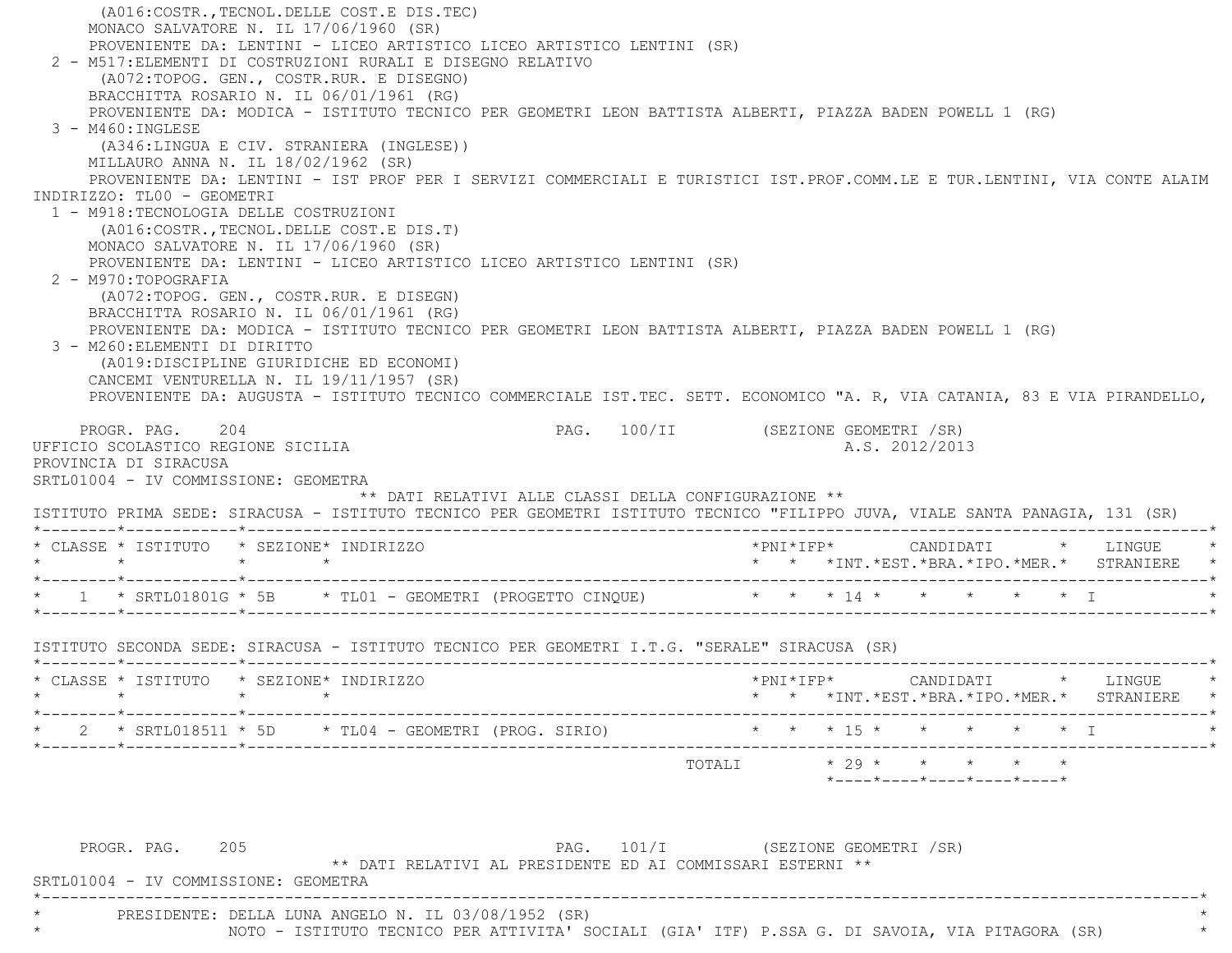$\star$  INDIRIZZO: TL01 - GEOMETRI (PROGETTO CINQUE) 1 - M181:COSTRUZIONI EDILI, STRADALI ED IDRAULICHE (A016:COSTR.,TECNOL.DELLE COST.E DIS.TEC) PAPPALARDO GARY N. IL 12/06/1960 (EE) PROVENIENTE DA: NOTO - ISTITUTO TECNICO PER GEOMETRI M. CARNILIVARI, VIA PLATONE, 4 (SR) 2 - M517:ELEMENTI DI COSTRUZIONI RURALI E DISEGNO RELATIVO (A072:TOPOG. GEN., COSTR.RUR. E DISEGNO) D'ANDREA ANTONIO N. IL 10/02/1953 (ME) PROVENIENTE DA: MESSINA - ISTITUTO TECNICO PER GEOMETRI G. MINUTOLI, FONDO FUCILE C.DA GAZZI (ME) 3 - M460:INGLESE (A346:LINGUA E CIV. STRANIERA (INGLESE)) TROIA SEBASTIANO N. IL 16/01/1968 (SR) PROVENIENTE DA: FRANCOFONTE - LICEO SCIENTIFICO LICEO SCIENTIFICO, C.DA SAN ANTONIO (SR) INDIRIZZO: TL04 - GEOMETRI (PROG. SIRIO) 1 - M219:DISEGNO E PROGETTAZIONE (A016:COSTR.,TECNOL.DELLE COST.E DIS.T) PAPPALARDO GARY N. IL 12/06/1960 (EE) PROVENIENTE DA: NOTO - ISTITUTO TECNICO PER GEOMETRI M. CARNILIVARI, VIA PLATONE, 4 (SR) 2 - M970:TOPOGRAFIA (A072:TOPOG. GEN., COSTR.RUR. E DISEGN) D'ANDREA ANTONIO N. IL 10/02/1953 (ME) PROVENIENTE DA: MESSINA - ISTITUTO TECNICO PER GEOMETRI G. MINUTOLI, FONDO FUCILE C.DA GAZZI (ME) 3 - SR72:LINGUA STRANIERA (INGLESE) (A346:LINGUA E CIV. STRANIERA (INGLESE) TROIA SEBASTIANO N. IL 16/01/1968 (SR) PROVENIENTE DA: FRANCOFONTE - LICEO SCIENTIFICO LICEO SCIENTIFICO, C.DA SAN ANTONIO (SR) PROGR. PAG. 206 206 PAG. 101/II (SEZIONE GEOMETRI /SR) UFFICIO SCOLASTICO REGIONE SICILIA A.S. 2012/2013 PROVINCIA DI SIRACUSA SRTN01001 - I COMMISSIONE: PERITO PER IL TURISMO \*\* DATI RELATIVI ALLE CLASSI DELLA CONFIGURAZIONE \*\* ISTITUTO PRIMA SEDE: SIRACUSA - ISTITUTO TECNICO COMMERCIALE A. RIZZA, VIALE A. DIAZ 12 (SR) \*--------\*------------\*-------------------------------------------------------------------------------------------------------\* \* CLASSE \* ISTITUTO \* SEZIONE\* INDIRIZZO \*PNI\*IFP\* CANDIDATI \* LINGUE \* \* \* \* \* \* \* \*INT.\*EST.\*BRA.\*IPO.\*MER.\* STRANIERE \* \*--------\*------------\*-------------------------------------------------------------------------------------------------------\*1 \* SRTD01000D \* 5D \* TN01 - TURISTICO (PROG. ITER) \* \* \* 11 \* 3 \* \* \* \* \* I/ T/ F  $\star$  \* 2 \* SRTD01000D \* 5E \* TN01 - TURISTICO (PROG. ITER) \* \* \* 15 \* \* \* \* \* I/ T/ F \* \*--------\*------------\*-------------------------------------------------------------------------------------------------------\* $\texttt{TOTALL} \qquad \qquad \star \; \; 26 \; \star \; \; \; 3 \; \star \qquad \star \qquad \star \qquad \star \qquad \star$ \*----\*----\*----\*----\*----\*

PROGR. PAG. 207 207 200 PAG. 102/I (SEZIONE PER IL TURISMO /SR) \*\* DATI RELATIVI AL PRESIDENTE ED AI COMMISSARI ESTERNI \*\* SRTN01001 - I COMMISSIONE: PERITO PER IL TURISMO \*----------------------------------------------------------------------------------------------------------------------------\*PRESIDENTE: CANTAMESSA MATTEO N. IL 05/06/1953 (SR) NOTO - ISTITUTO TECNICO PER ATTIVITA' SOCIALI (GIA' ITF) P.SSA G. DI SAVOIA, VIA PITAGORA (SR) \*----------------------------------------------------------------------------------------------------------------------------\*INDIRIZZO: TN01 - TURISTICO (PROG. ITER)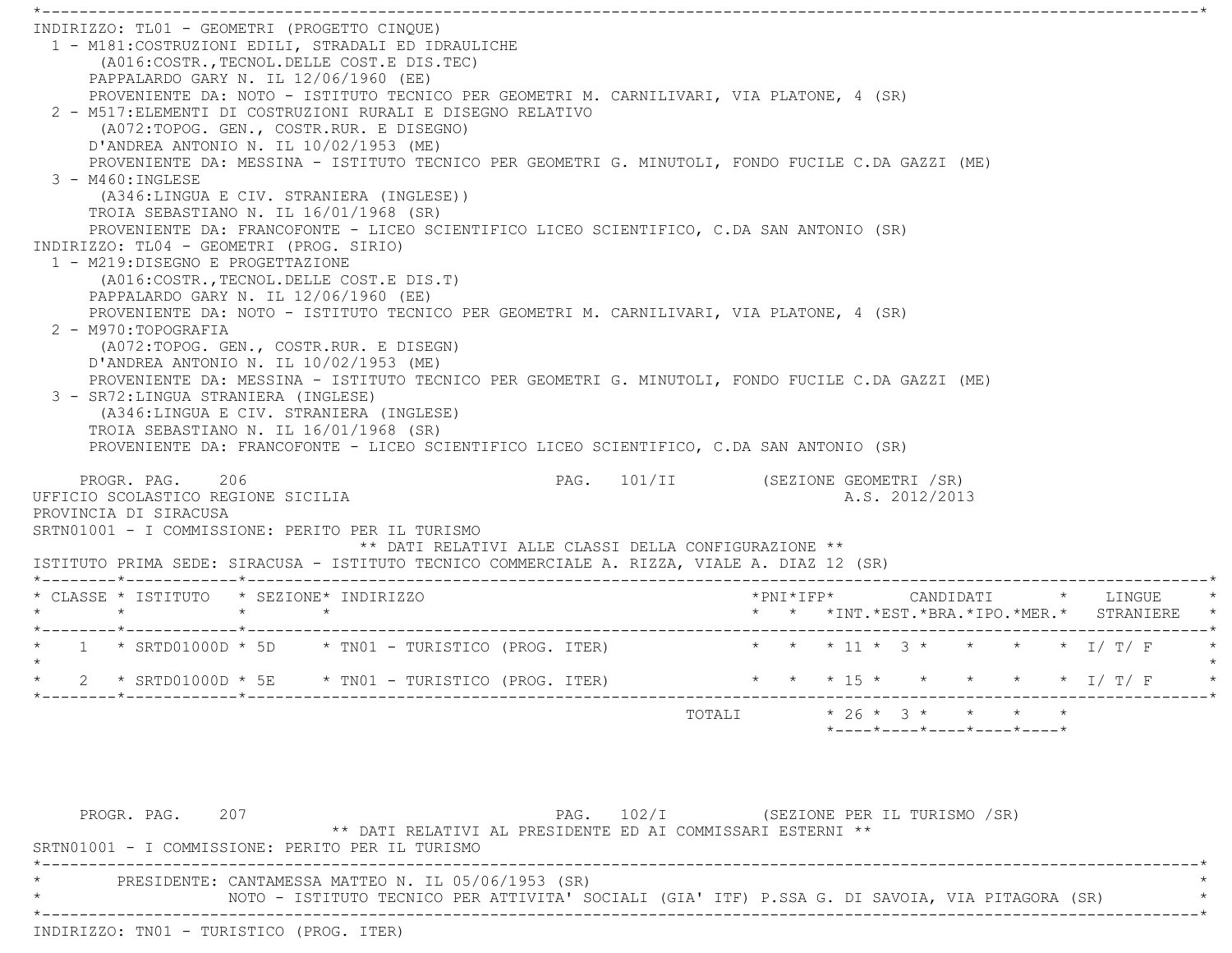1 - M390:FRANCESE (A246:LINGUA E CIV. STRANIERA (FRANCESE)) BUCCHERI ENZO N. IL 14/03/1976 (SR) PROVENIENTE DA: FRANCOFONTE - LICEO SCIENTIFICO LICEO SCIENTIFICO, C.DA SAN ANTONIO (SR) 2 - M460:INGLESE (A346:LINGUA E CIV. STRANIERA (INGLESE)) AMATO GRAZIA N. IL 20/09/1950 (SR) PROVENIENTE DA: NOTO - ISTITUTO TECNICO PER ATTIVITA' SOCIALI (GIA' ITF) P.SSA G. DI SAVOIA, VIA PITAGORA (SR) 3 - M940:TEDESCO (A546:LINGUA E CIV. STRANIERA (TEDESCO)) GIULIANA MARIA N. IL 21/07/1961 (AG) PROVENIENTE DA: CEFALU' - IST PROF PER I SERVIZI ALBERGHIERI E RISTORAZIONE IPSSEOA CEFALU', VIA DI BELGIOIOSO, 2 (PA) PROGR. PAG. 208 PAG. 102/II (SEZIONE PER IL TURISMO /SR) UFFICIO SCOLASTICO REGIONE SICILIA and a series of the series of the series of the series of the series of the series of the series of the series of the series of the series of the series of the series of the series of the PROVINCIA DI SIRACUSA SRTN01002 - II COMMISSIONE: PERITO PER IL TURISMO \*\* DATI RELATIVI ALLE CLASSI DELLA CONFIGURAZIONE \*\* ISTITUTO PRIMA SEDE: AUGUSTA - ISTITUTO TECNICO COMMERCIALE IST.TEC. SETT. ECONOMICO "A. R, VIA CATANIA, 83 E VIA PIRANDELLO, \*--------\*------------\*-------------------------------------------------------------------------------------------------------\* \* CLASSE \* ISTITUTO \* SEZIONE\* INDIRIZZO \*PNI\*IFP\* CANDIDATI \* LINGUE \* \* \* \* \* \* \* \*INT.\*EST.\*BRA.\*IPO.\*MER.\* STRANIERE \* \*--------\*------------\*-------------------------------------------------------------------------------------------------------\* \* 1 \* SRTD00901A \* 5AT \* TN01 - TURISTICO (PROG. ITER) \* \* \* 17 \* 1 \* \* \* \* I/ F/ T \*  $\star$ \* 2 \* SRTD00901A \* 5BT \* TN01 - TURISTICO (PROG. ITER) \* \* \* \* 12 \* 1 \* \* \* \* \* \* 1/ F/ T \* \*--------\*------------\*-------------------------------------------------------------------------------------------------------\*TOTALI  $* 29 * 2 * * * * * * * *$  $*$ ---- $*$ ---- $*$ ---- $*$ ---- $*$ ---- $*$ PROGR. PAG. 209 200 PAG. 103/I (SEZIONE PER IL TURISMO /SR) \*\* DATI RELATIVI AL PRESIDENTE ED AI COMMISSARI ESTERNI \*\* SRTN01002 - II COMMISSIONE: PERITO PER IL TURISMO \*----------------------------------------------------------------------------------------------------------------------------\*PRESIDENTE: LIISTRO SALVATORE N. IL 01/03/1956 (SR) SIRACUSA - ISTITUTO TECNICO INDUSTRIALE E.FERMI, VIA TORINO N: 137 (SR) \*----------------------------------------------------------------------------------------------------------------------------\* INDIRIZZO: TN01 - TURISTICO (PROG. ITER) 1 - M390:FRANCESE (A246:LINGUA E CIV. STRANIERA (FRANCESE)) GIARDINA ANGELA N. IL 26/03/1954 (SR) PROVENIENTE DA: LENTINI - ISTITUTO TECNICO COMMERCIALE IST. TEC. COMM. LENTINI, VIA RICCARDO DA LENTINI, 89B (SR) 2 - M460:INGLESE (A346:LINGUA E CIV. STRANIERA (INGLESE)) CATERNICCHIA MARIAMANUELA N. IL 01/10/1970 (AG) PROVENIENTE DA: PACHINO - IST PROF PER L'AGRICOLTURA E L'AMBIENTE "P. CALLERI" I.P.A.A. - I.P.S, VIALE FORTUNA SNC (SR) 3 - M940:TEDESCO (A546:LINGUA E CIV. STRANIERA (TEDESCO)) AMATO IRENE N. IL 02/04/1965 (EE) PROVENIENTE DA: FLORIDIA - LICEO SCIENTIFICO "L.DA VINCI" FLORIDIA, V.LE VITT.VENETO -C/DA SERRANTONE (SR)